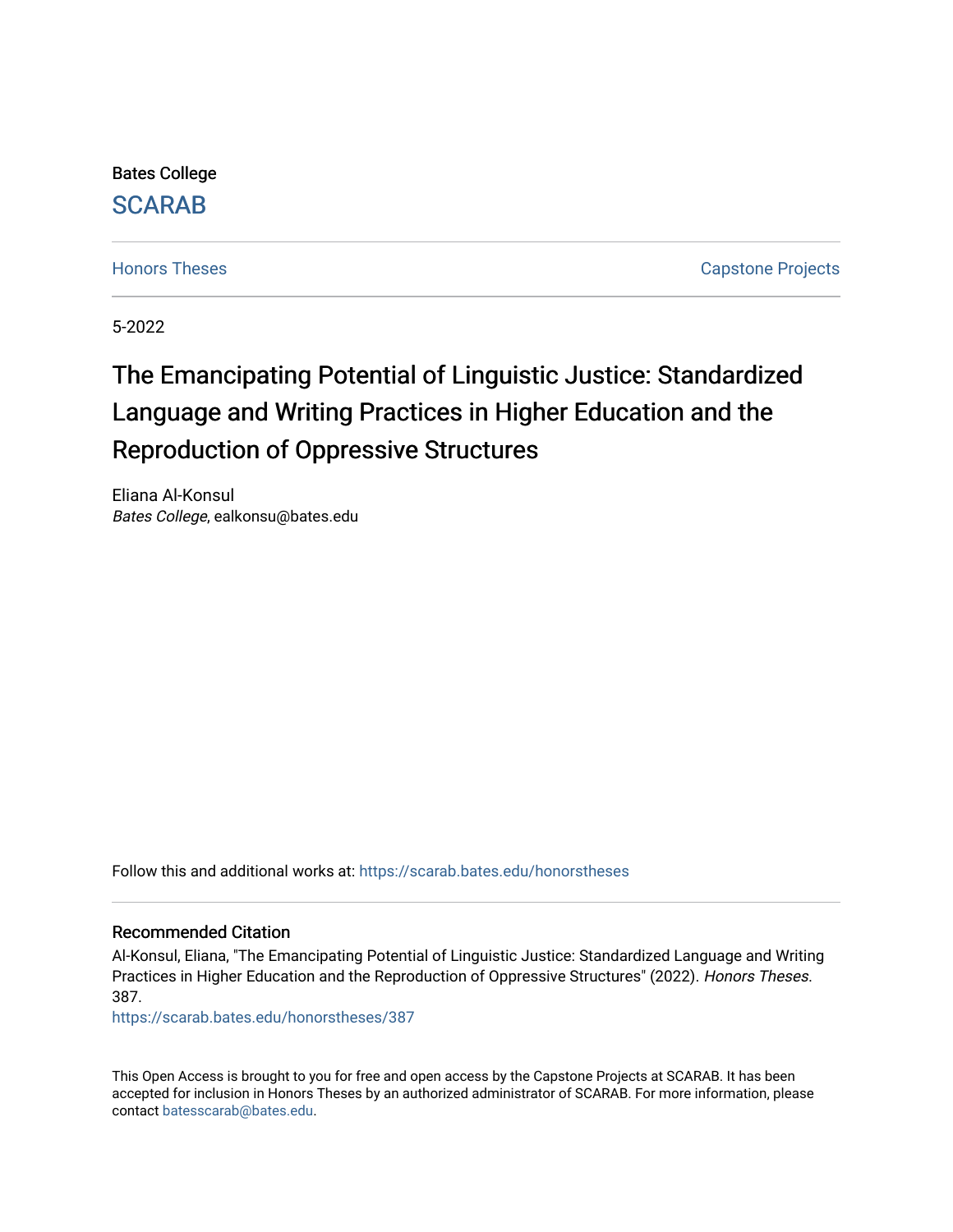**The Emancipating Potential of Linguistic Justice: Standardized Language and Writing Practices in Higher Education and the Reproduction of Oppressive Structures**

> **An Honors Thesis Presented to The Department of Anthropology Bates College**

> > **By [Eliana Al-Konsul](mailto:ealkonsu@bates.edu) Lewiston, Maine 30, March 2022**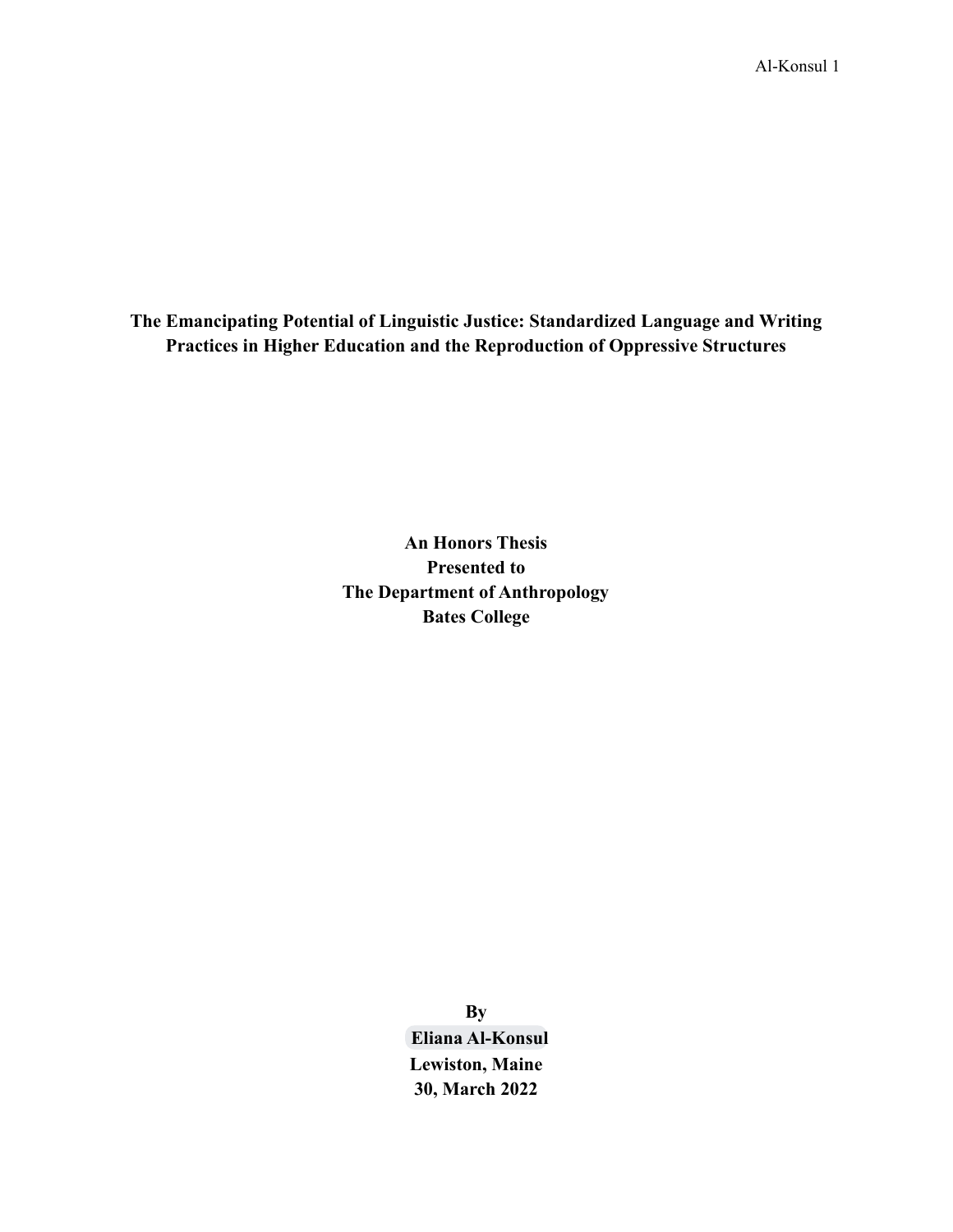#### **Acknowledgments**

This work would not have been possible without the support, encouragement, and contribution of the Bates College Writing and Language Center and Academic Resource Commons staff, both current and previous. I would like to especially thank Dr. [Bridget Fullerton](mailto:bfullert@bates.edu) and Dr. Stephanie Wade for consistently providing me with the necessary guidance and resources to think through these important issues. I would also like to thank every WLC and ARC tutor who is similarly invested in this work and seeks to center students' languages and identities in their tutoring.

I would like to thank my advisor, Professor Josh Rubin, for believing in me throughout this process and providing me with much-needed assurance when I was overtaken by self-doubt.

I would like to thank all the international students at Bates College, and especially those who participated in my project, for trusting me with their experiences and having faith in my ability to produce work that advocates for their right to authentically be themselves.

I would like to thank my friends and family for being an incredible support system throughout this year and for believing I am capable of doing what I set out to do. I would not have been able to accomplish this without them.

Finally, I would like to thank my thesis committee for taking the time to engage with my work and offer their questions and insights to further advance my thinking about these issues.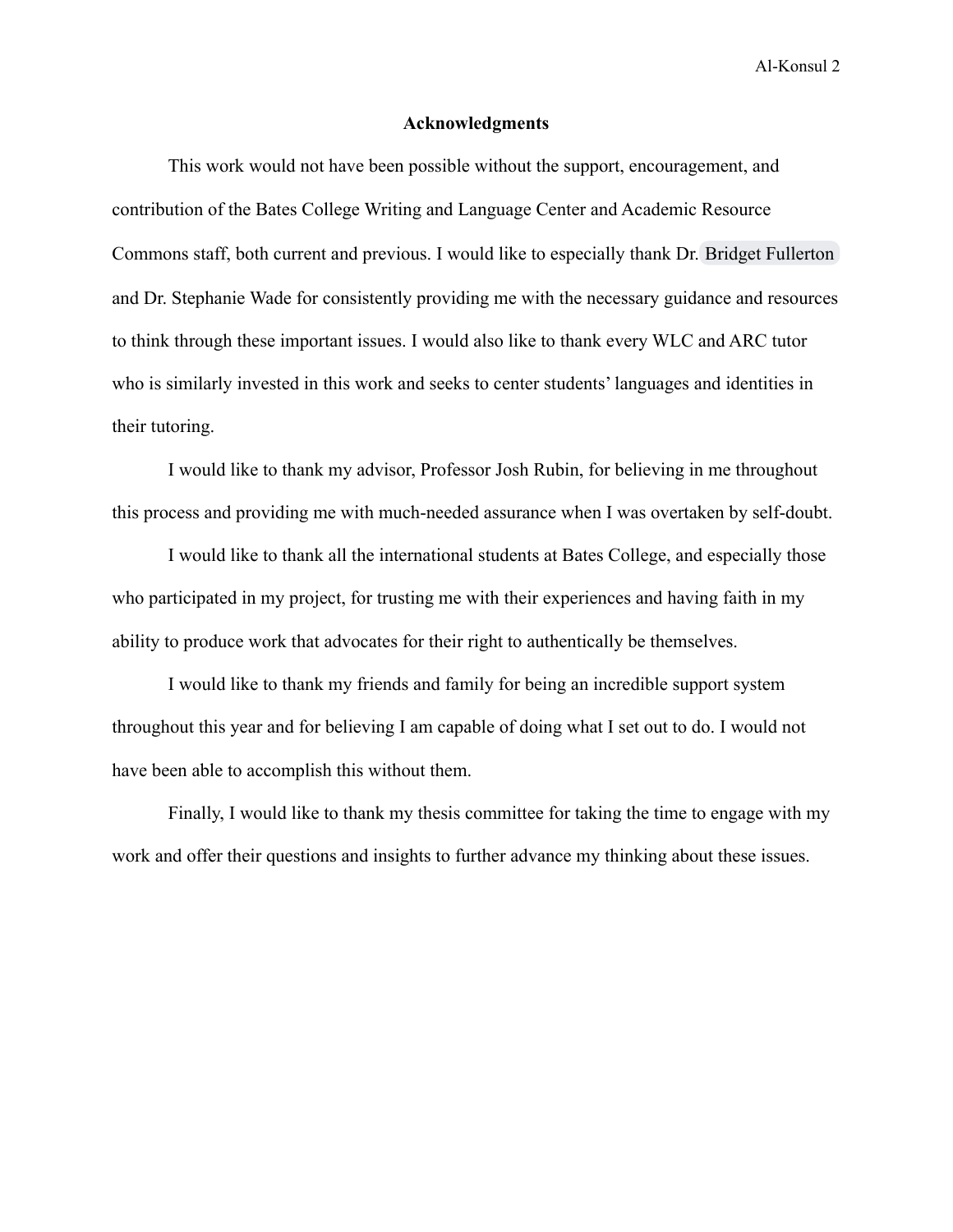#### **Abstract**

Linguistic injustice, defined as the coercive and unjust pressure for language shifts and linguistic assimilation following colonialist standards, has been cited as a significant issue in academia. Considering the discriminatory history of the United States' education system and in light of the significant relationship between language and identity, this thesis explores how linguistic injustice in higher education supports the reproduction of oppressive systems, such as capitalism, White supremacy, and Western Imperialism. Using ethnographic materials collected via interviews with current multilingual international students, international student alumni, and current faculty members, my work at the Writing and Language Center, and my experiences as a multilingual international student, this thesis outlines how linguistic injustice manifests at Bates College. Analysis of students' experiences with linguistic injustice highlights how the discriminatory linguistic practices and dominant writing pedagogy at Bates College contribute to the marginalization of minority identities in academia and force students to give up parts of their identities in the process. This thesis additionally offers some recommendations for possible changes to the current pedagogy and proposes new practices to counteract this linguistic injustice.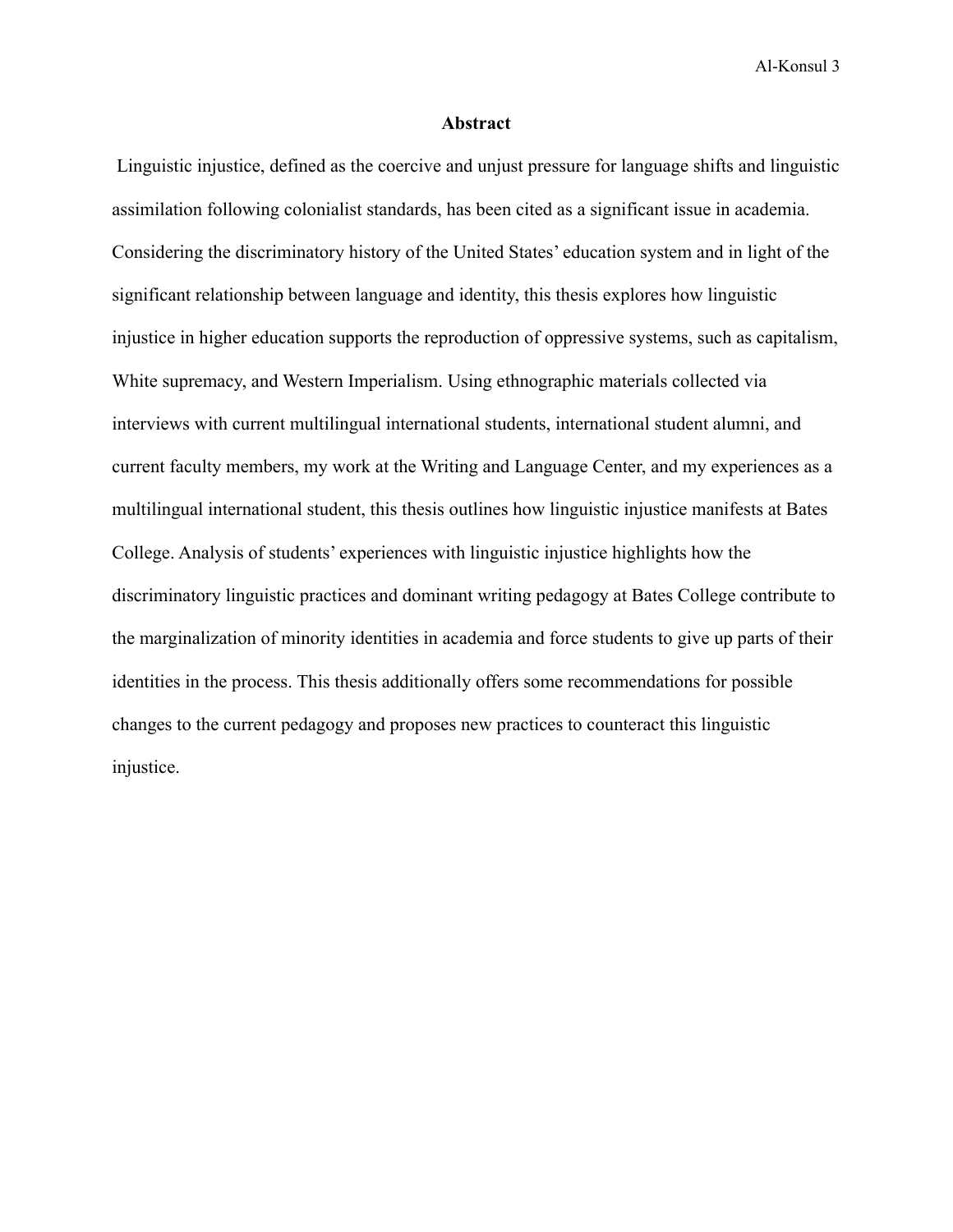# **Table of Contents**

| <b>Introduction</b>                                                     | 5        |
|-------------------------------------------------------------------------|----------|
| <b>Literature Review</b>                                                | 16       |
| <b>Chapter 1: Writing &amp; Language Teaching at Bates College</b>      |          |
| Introduction                                                            | 34       |
| Writing Attentive Curriculum                                            | 35       |
| <b>Class Writing Assignments</b>                                        | 39       |
| The Role of Faculty<br>Failures of the Current Structure                | 43<br>46 |
|                                                                         |          |
| <b>Chapter 2: The 'Ideal' International Student at Bates College</b>    |          |
| Introduction                                                            | 48       |
| <b>English Language Competency</b>                                      | 49       |
| Dedication to the Advanced Learning of English                          | 52<br>54 |
| Performing the 'Ideal' International Student<br>Trying Not to Stick Out | 57       |
|                                                                         |          |
| <b>Chapter 3: Living Multilingual at Bates College</b>                  |          |
| Introduction                                                            | 61       |
| Keeping the Voices Separate                                             | 63       |
| Limited Authentic Self-Expression                                       | 66       |
| Feelings of Alienation                                                  | 69       |
| Final Loss of Identity                                                  | 70       |
| <b>Chapter 4: Writing as a Multilingual Student at Bates College</b>    |          |
| Introduction                                                            | 72       |
| Limited Opportunities for Creative Expression                           | 72       |
| An Imposed Audience                                                     | 75       |
| 'Not This, But That' Feedback<br>Grades as Punishment                   | 78<br>82 |
| What Can and Cannot Be Academic                                         | 85       |
|                                                                         |          |
| <b>Chapter 5: Linguistic Injustice Beyond Bates College</b>             |          |
| Introduction                                                            | 87       |
| <b>Advancing Capitalism</b>                                             | 88       |
| Maintaining White Supremacy                                             | 92       |
| Supporting Western Imperialism                                          | 95       |
| <b>Chapter 6: What Can Be Done?</b>                                     | 99       |
| Conclusion                                                              | 107      |
| <b>References</b>                                                       | 110      |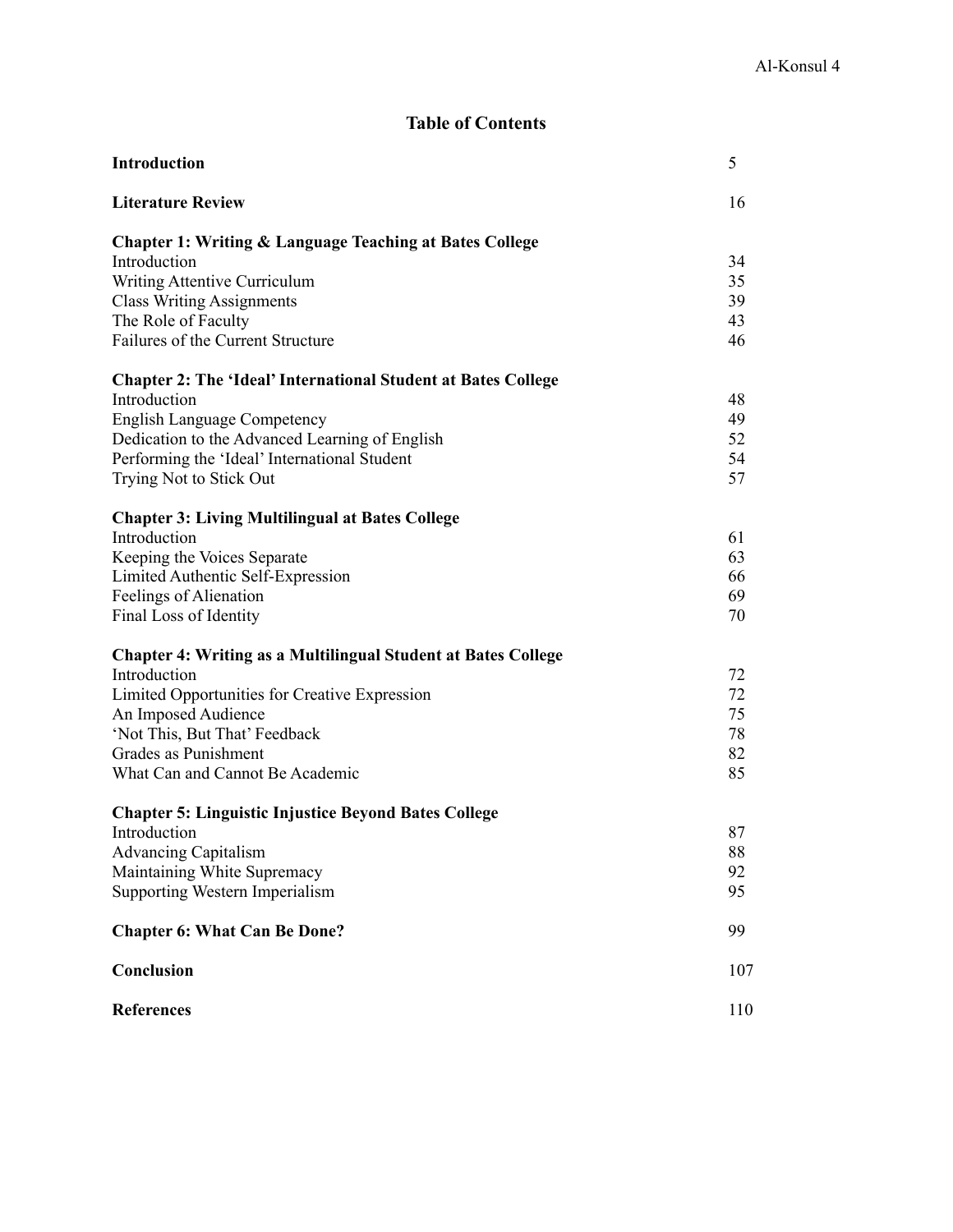#### **Introduction**

My interest in linguistic justice began towards the end of my freshman year at Bates College, in a course called "Theory and Practice of Writing and Tutoring." I came into Bates College thinking I wanted to be an English major with a concentration in creative writing. Ever since I was young, I loved writing as a way of self-expression. I joined that class in the hopes of refreshing my proper English because I saw myself struggling during my first year at Bates College as an international student. My experiences in class, the feedback I was receiving from faculty, and the way I saw my writing stand out when we'd go around reading our work aloud in my First-Year Seminar indicated to me that I needed to work harder to improve my English further. I hoped for this class to help me in doing so by reviewing the basics; things like grammar, syntax, organization, and whatnot. Luckily, this class sparked a change in my relationship with writing, and it highlighted to me important problems that had been affecting my relationship with both my languages, Arabic and English. Throughout that course, my professors focused on exposing us to a wide variety of writing styles, identities, and linguistic repertoires that I had not seen in my previous classes that year. They encouraged us to communicate in all of our languages and dialects and hoped to show us the significance of giving those languages the space they require to thrive and communicate the knowledge they possessed within them. I learned in that class the concept of linguistic racism, code-switching and code-meshing, the documented relationship between language and identity, and the idea of a standard academic English language that dominates academic spaces. Up until that point, I had believed standard academic English was a natural part of my academic career, and that my experience with that language was mainly driven by my level of hard work and commitment.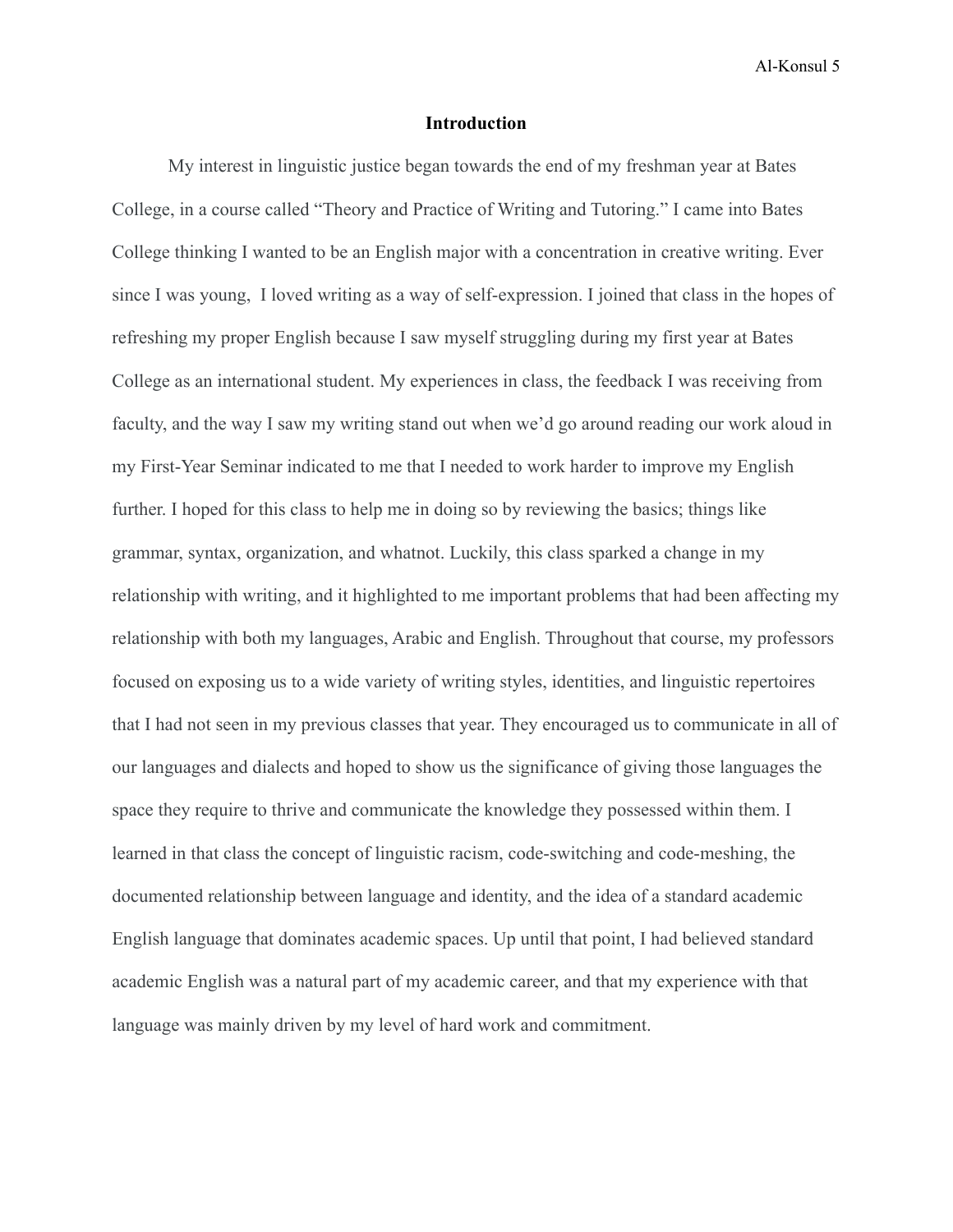Most importantly, that course highlighted to me the ways in which I had been driven to neglect my native tongue and how I had lost my ability to communicate effectively and authentically using it. I indeed felt disconnected from my voice in Arabic, and I felt as though I did not have the tools or spaces necessary to recultivate that relationship again. I saw myself in sections, each speaking with a different perspective and pulling me in an opposite direction. My Arabic voice reminded me of home; of family weddings and sunny Friday mornings, a *finjan gahwa* with my dad, and a *nafas argeeleh* with my mom. My Arabic voice cared for love, laughter, and memories. My English voice is concerned with politics, the economy, theories and histories, and the objective truth. It does not care about how I feel, sad or happy, and it rarely lets me think on my own without wondering what old, White men before me thought. My English voice cared for academic success, financial gain, and personal development.

After my experience in that class, I dedicated my time to helping spread awareness about linguistic injustice on campus. I assisted in planning workshops, presenting on panels, and thinking about faculty and student outreach to advance the conversation throughout campus. What I learned through those experiences is that I was certainly not the only one plagued with these issues and the fracture that they caused to the relationship I have with my language and identity. Many others had felt how their language was being stripped from them, how they have been losing command over their languages and struggling to appropriately express themselves using them. Many have felt inadequate in their classes and slowly learned to hate writing in general or at least dislike their own. This project is an accumulation of three years' worth of investment in this work. It benefits from countless conversations with people, students, faculty, and staff, and it pulls from the knowledge I had been granted by virtue of misreading a course description and taking a class for the wrong reasons. It is influenced by the number of times I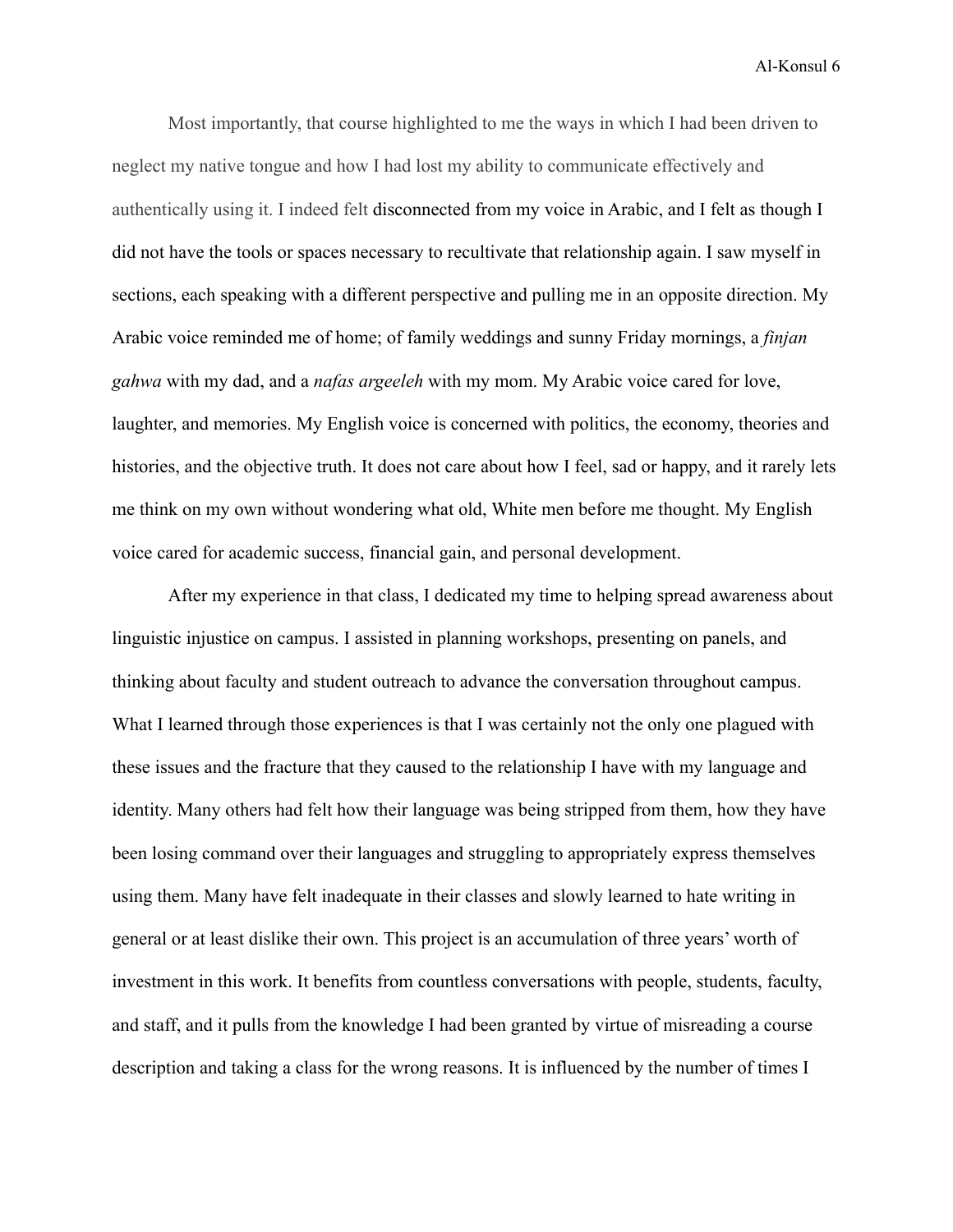have seen students cry at the Writing and Language Center because of some feedback they had received from their professors and by the overwhelming desire to produce perfect work to reaffirm their place at this institution. It is motivated by a desire to never let another student feel lost in their own language. My project is a result of my own hope to one day regain my connection to my language, to feel so empowered by it, to appreciate its nuance and difference, and to acknowledge the wealth of knowledge passed down to me by my ancestors enough to let it guide how I see the world. Until then, I wrote this thesis to question the conditions that have made this the case, to begin with.

My project will examine the language and writing culture at Bates College, and provide an analysis of the relationship between academic linguistic norms found in traditional Western academia and the marginalization of multilingual students by destabilizing their relationship to their languages. It aims to understand how the current traditional model of writing and language education, as historically constructed around a colonialist, eurocentric theory of knowledge and learning, is responsible for harming and disenfranchising minoritized students in academia and beyond. It will build upon scholarship surrounding education and decolonization, and evaluate language use in academia to understand how standardized language teaching practices perpetuate the exclusion of certain identities from academic spaces, and at Bates College specifically, which in turn supports an assimilation project that maintains established power hierarchies. Throughout this work, I will attempt to answer the following:

- Why is language an important lens to use? What unique insight into theorizing identity does it bring?
	- To what extent, if at all, does linguistic injustice manifest itself at Bates College?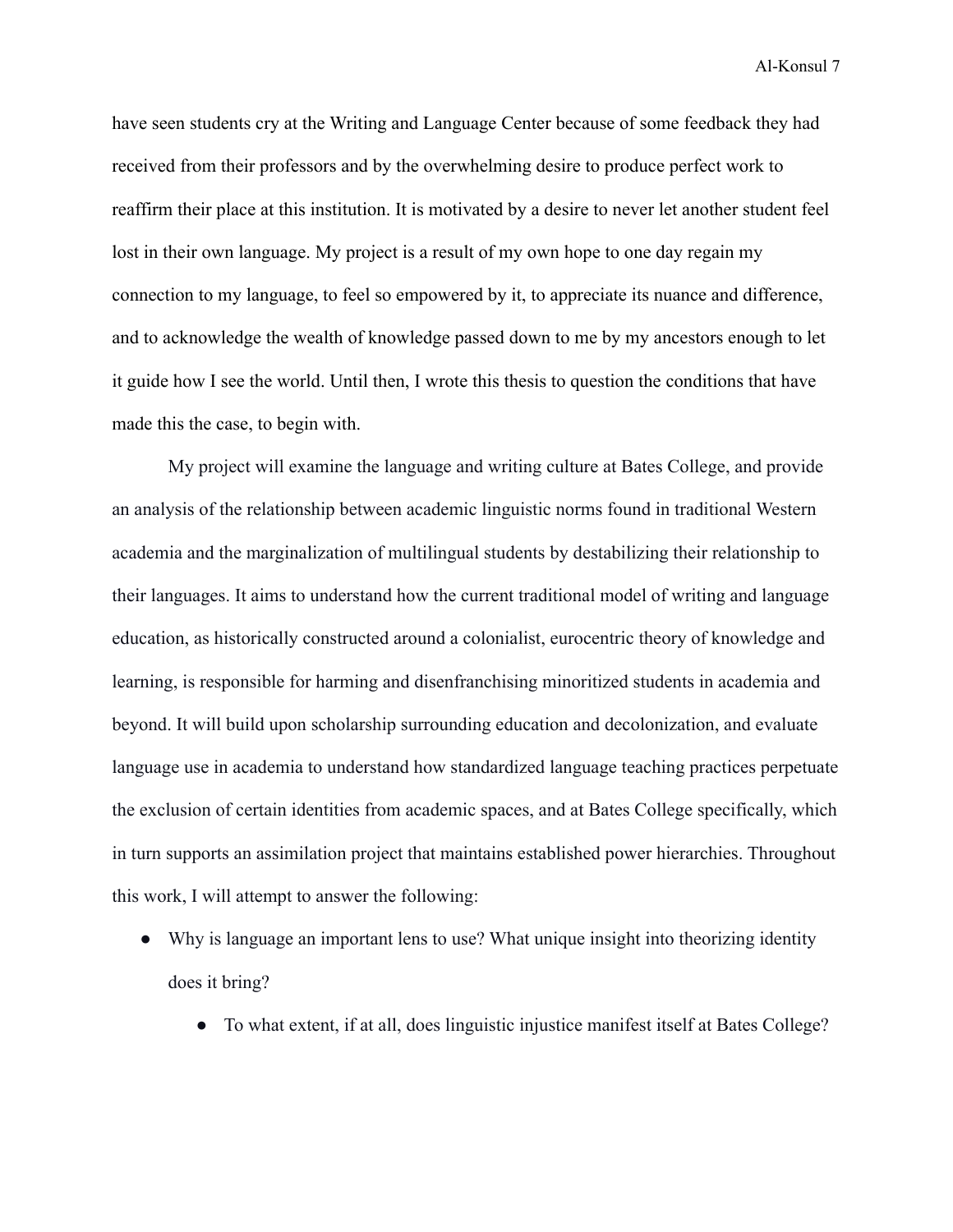- How are language and writing taught at Bates College? What shapes these methods and how are they commonly used within this particular academic context?
- How are those methods perceived by the students at Bates College and why?
- How are these methods shaped by the larger colonial and racist context of the institution? What political agenda do these barriers work to accomplish or support? What does it mean for the learning process to be shaped by these forces?
- How, if at all, do these traditional structures of academia, primarily the emphasis on Standard Academic English writing and speaking, maintain hegemonic social structures such as White supremacy, colonialism, and imperialism? How can these methods be changed to dismantle these oppressive structures?

#### *Method*

For my work, I specifically chose to focus on the experiences of international students at Bates College. This population is chosen specifically for two reasons: firstly, I am an international student. This provides me with at least a basic level of understanding of the "international experience" at Bates and a starting place for the sorts of questions I would ask. Secondly, the international student population is positioned as outsiders to this academic space. I believed that the international student population would provide a particularly unique perspective that connects to larger global structures, as well as provides intersecting views concerning class, race, and ethnicity. Especially since the international student population is vastly diverse across those identity lines, working with them allowed for a wider conclusion that touches upon multiple issues. Nonetheless, these issues are also important to multilingual American students, and especially BIPOC Americans, and the findings of this project can similarly be applied to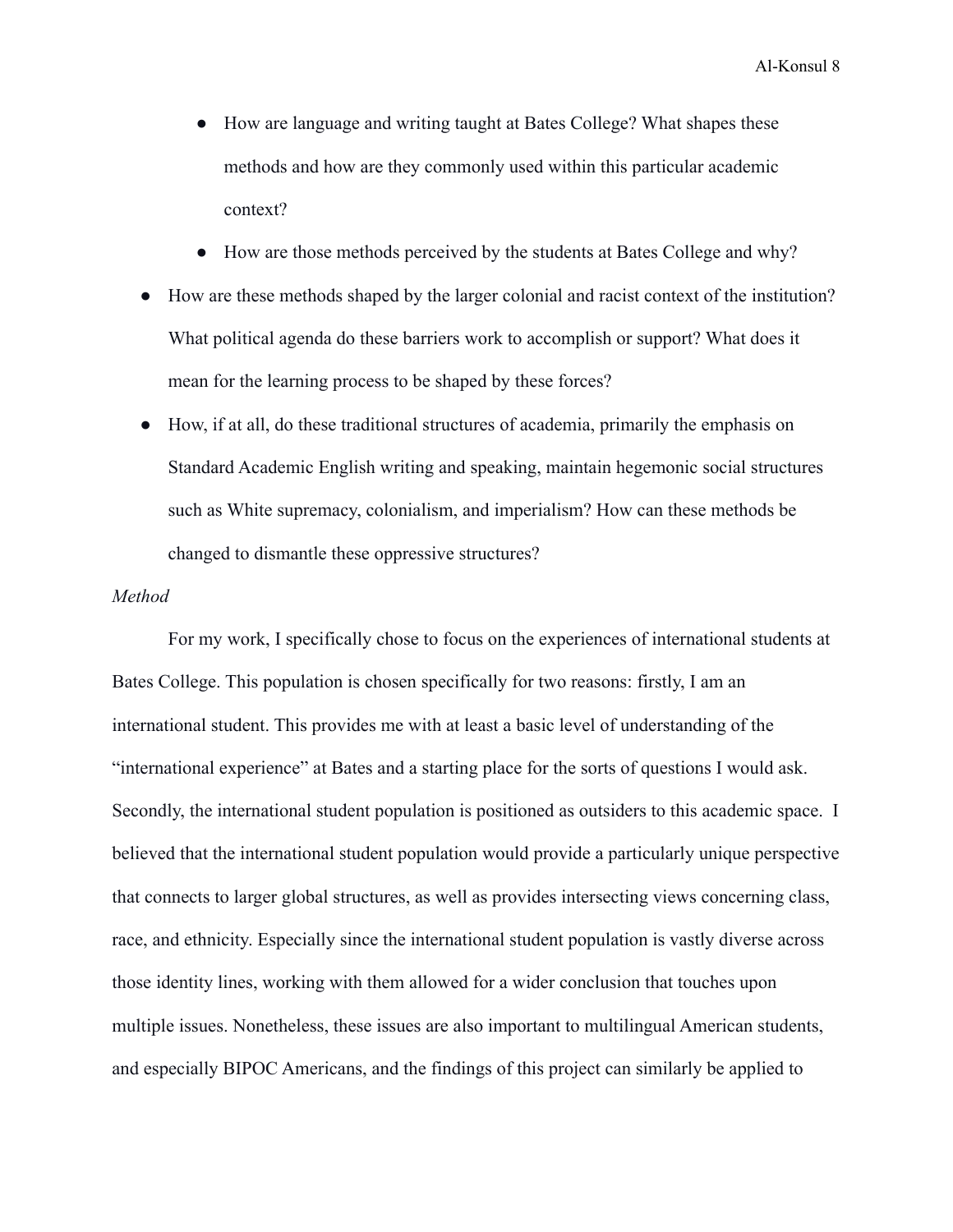highlight how these groups are affected by the standardization of language and writing at academic institutions.

To answer my questions, I collected ethnographic materials in a few different ways:

1. Interviews

I conducted interviews with 9 current students at Bates, 4 international student alumni, and 5 Bates College faculty members from various departments. Some of the questions that I asked during these interviews included:

- What languages do you speak? How long have you been using these languages? How did you learn them?
	- Where do you use these languages? Are there places where you avoid using some? Are there places where you feel encouraged to use them?
	- Which of these languages do you use at home? In class? With friends?
	- Do you find that you have different voices in each of those languages? What has been your experience navigating those different voices?
- **For current students and alumni only:** What has been your experience with writing at Bates?
	- Can you think of any particularly bad experiences? Can you think of any particularly good ones? What made them either good or bad?
	- What type of feedback did you receive on your writing at Bates? What do you think of that feedback?
	- Has that feedback changed the type of relationship you have with writing? Did you find that feedback helpful?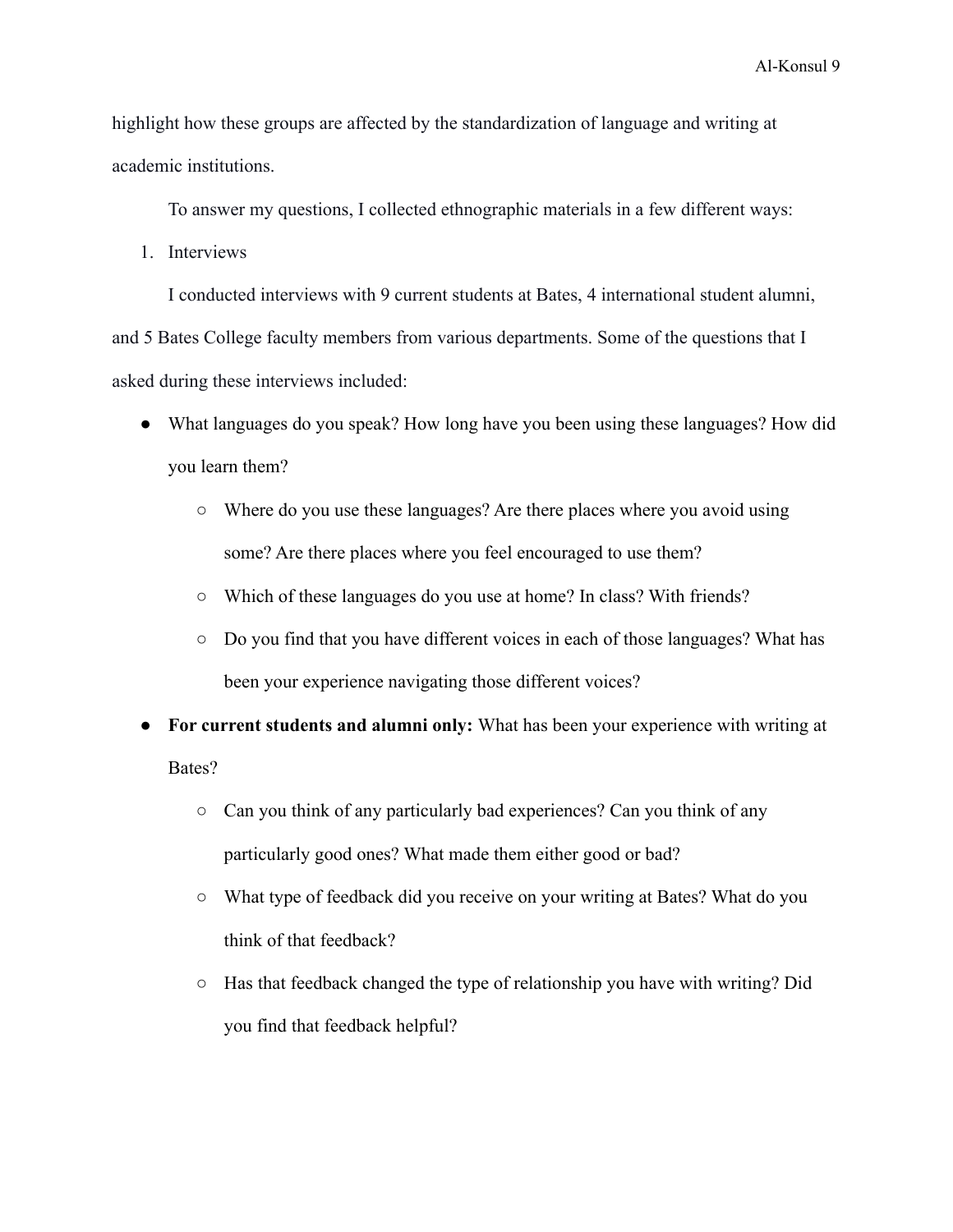- **For faculty only:** What role does writing and language play in your classes? What types of writing assignments do you use in your classes?
	- How do you approach those assignments with your class?
	- What standards do you use to assess students' writing?
	- How do you grade those assignments? What are your expectations? How do you communicate them to your students?
	- What types of feedback do you give your students?
	- What do you believe makes effective or good writing? Why?
- For alumni students only: How have you navigated language and writing since you graduated from Bates? Do you think your experience at Bates had a great impact on you?
	- Do you think your writing experience at Bates helped you in some ways? How?
	- Do you think your writing experience at Bates harmed you in some ways? How?

Almost all conversations ended up moving in their unique direction, influenced by each individual's experiences. Throughout this thesis, all students are referred to by random pseudonyms to maintain anonymity. Also, since some students are the only ones from their countries at Bates, I avoided using specific country or language names, and often referred to them only as "home country" or "native language."

2. Autoethnography

As an international student, part of this work was autoethnographic and it examined my personal experiences with language, scholarship, and academia at Bates College. Autoethnography has different definitions, but one way to describe it is a method of conducting research that looks to connect the larger social context to the personal and intimate (Ellis, 2004). Much of my interest in this subject developed because of how my identity is positioned within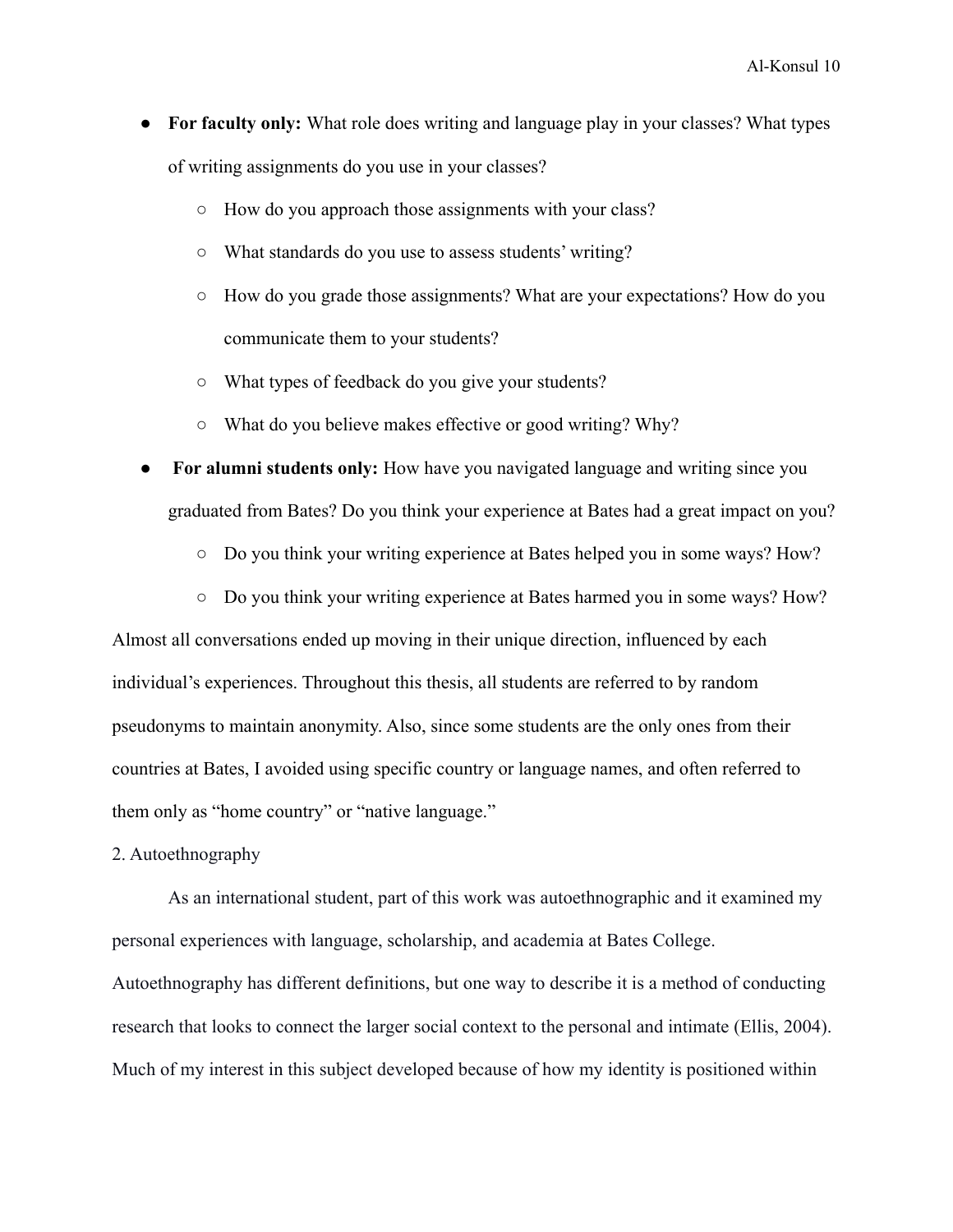Western academia and some of the hardships that I went through during that transition and assimilation process. I believed it to be important to not only acknowledge that connection in my work but also try to understand it more deeply as it relates to other students in an effort to create a larger, more broad analysis of those experiences. Additionally, I found that the inclusion of autoethnography is helpful because it deconstructs many of the labels traditionally placed on knowledge production and writing within traditional academia, which methodologically aligned with my project's goals very well. Often labeled as subjective and therefore "unacademic" due to the objectivity-focused nature of Western academia, self-reflection provides the necessary understanding and inclusion of a unique positionality to the work. It inhabits more progressive anthropological methods that recognize objectivity is both impossible and unnecessary in the traditional sense. I am not only someone who seeks to understand students' experiences with the Bates academic system and its larger social and political contexts but also a student who is consistently experiencing this system and is impacted by it.

3. The Writing and Language Center.

A portion of my ethnographic materials is a result of my work on campus as a Writing & Language Center student manager and general drop-in writing tutor. This is my third year as a writing tutor at Bates College and my second year as a student manager. My work has exposed me to a wealth of knowledge about the way writing and language are treated at Bates, both through students' work and my engagement with the professional staff at the center. These experiences are particularly important in constructing and communicating the condition of writing and language culture at Bates and it speaks to its issues and needs. I used those experiences to supplement my work throughout this project and pulled from them knowledge that was crucial in building this project. Very importantly, this knowledge was always alluded to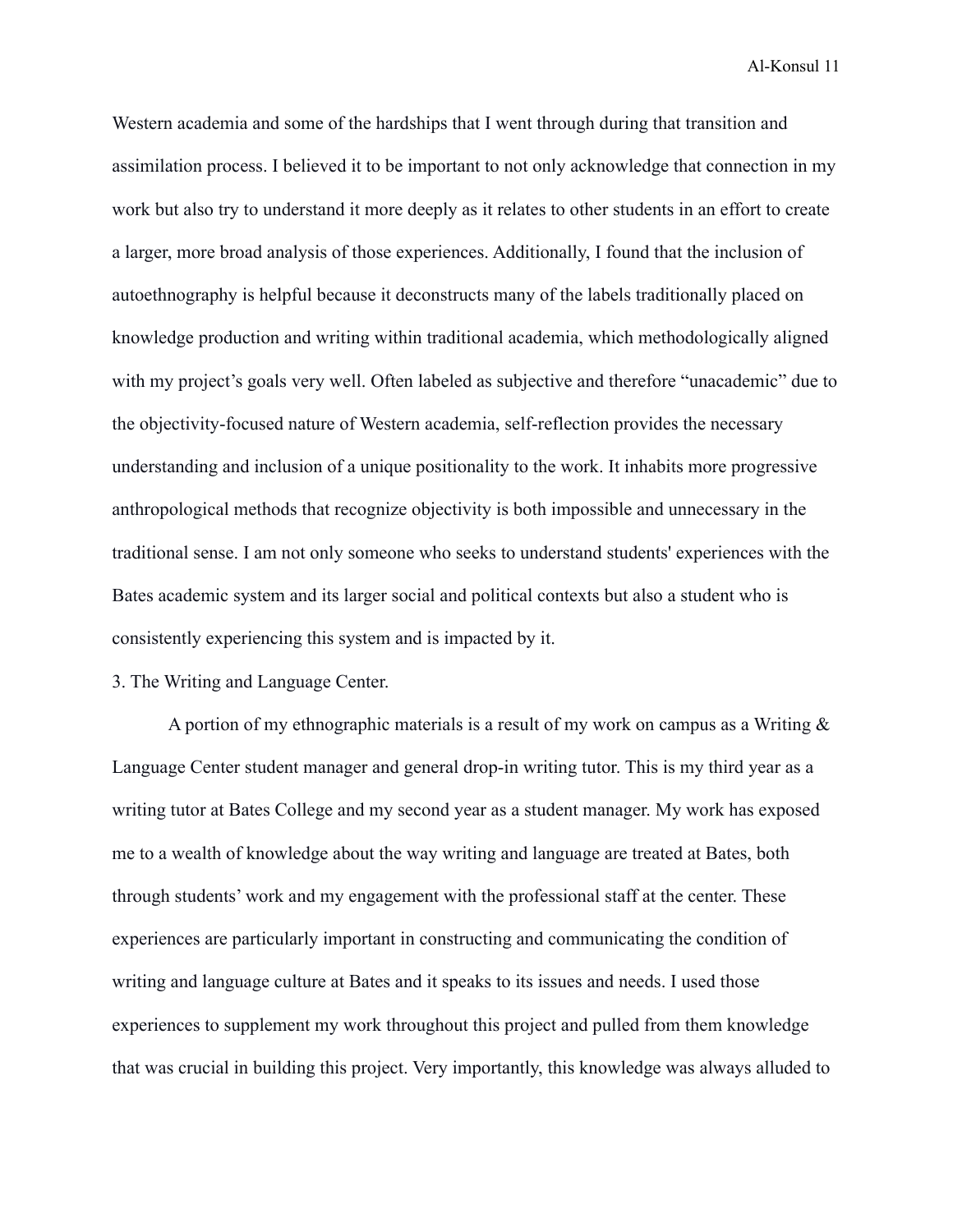implicitly, without compromising the identity of anyone in particular, but rather used to put any specific findings within the context of students' experiences that congregate in the Writing and Language Center space.

#### *Why Writing?*

My thesis is specifically looking into the process of writing because of the connection it has to identity and self-expression. I intentionally choose to examine the process of writing because it has long been considered a significant, and powerful action. Especially for marginalized people in the United States, writing has been one way for people to affirm their experiences, stories, and needs, and to communicate themselves as capable of producing significant and valuable knowledge. Gloria Anzaldua argues for the importance of writing by stating, "Why am I compelled to write? Because the writing saves me from this complacency I fear. Because I have no choice. Because I must keep the spirit of my revolt and myself alive. Because the world I create in the writing compensates for what the real world does not give me. By writing I put order in the world, give it a handle so I can grasp it. I write because life does not appease my appetites and hunger. I write to record what others erase when I speak, to rewrite the stories others have miswritten about me, about you" (Anzaldua 1981, 168-169). This is one powerful, personal, and political message made in blatant resistance to largely accepted and stereotypical perception of what constitutes proper writing and the way that writing has been manipulated in our academic environments into a policed, standard, and practical medium. In our modern perception of writing, and considering the history of the dominant practice of academic knowledge production, academic writing has been reduced to simply describing "the ability to understand and command the specialized language practices of the academic disciplines in order to learn, communicate, and participate in these disciplines" (Neal 2015, 12). Academic writing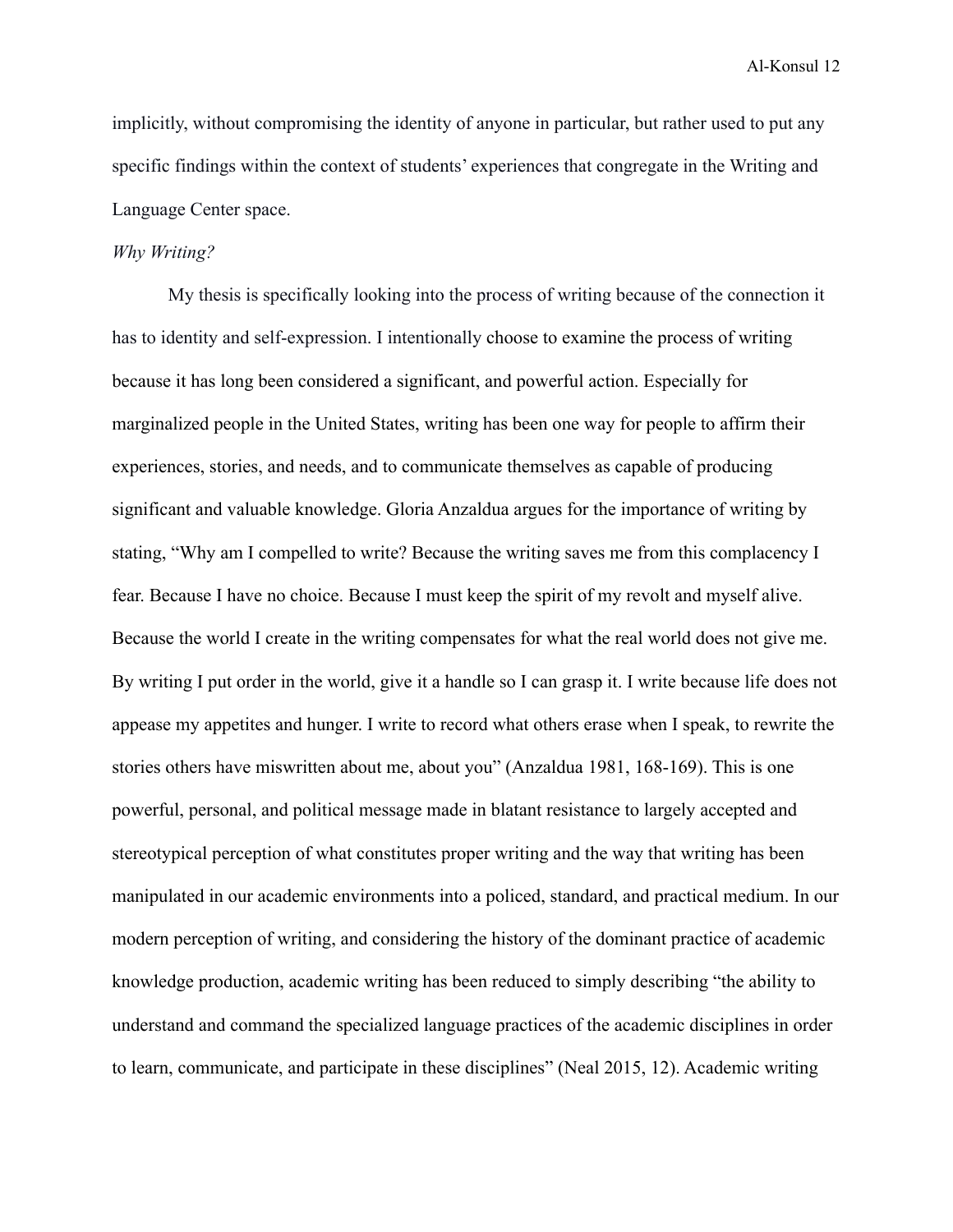standards, with their distinctive formats, tones, or structures, have been established as common languages assigned to separate specializations to allow for communication among scholars within their prospective fields. The process of knowledge production through writing in academia has therefore become a way to assert belonging in inclusive, elitist academic environments, and to exclude writing which does not conform to those standards as illegitimate or invaluable.

My project hopes to deconstruct some of those rules and limitations that have been placed upon writing in the academy. It takes inspiration from Gloria Anzaldúa, who writes, "Throw away abstraction and the academic learning, the rules, the map and compass. Feel your way without blinders. To touch more people, the personal realities and the social must be evoked-not through rhetoric but through blood and pus and sweat. Write with your eyes like painters, with your ears like musicians, with your feet like dancers. You are the truthsayer with quill and torch. Write with your tongues of fire. Don't let the pen banish you from yourself. Don't let the ink coagulate in your pens. Don't let the censor snuff out the spark, nor the gags muffle your voice. Put your shit on the paper. We are not reconciled to the oppressors who whet their howl on our grief. We are not reconciled" (Anzaldúa 1981, 173). While writing systems may differ in their particular details between the various academic fields and departments, the dominant expectations of standard academic English still stand and particular linguistic norms are expected from students within the academic environment. While a humanities class, a STEM class, and an art class all may employ different assignments, standards, expectations, and specific methods of teaching, many of them maintain similar principles about academic writing that center on idealized eurocentric and White values. Building upon Anzaldúa's words, the dominant linguistic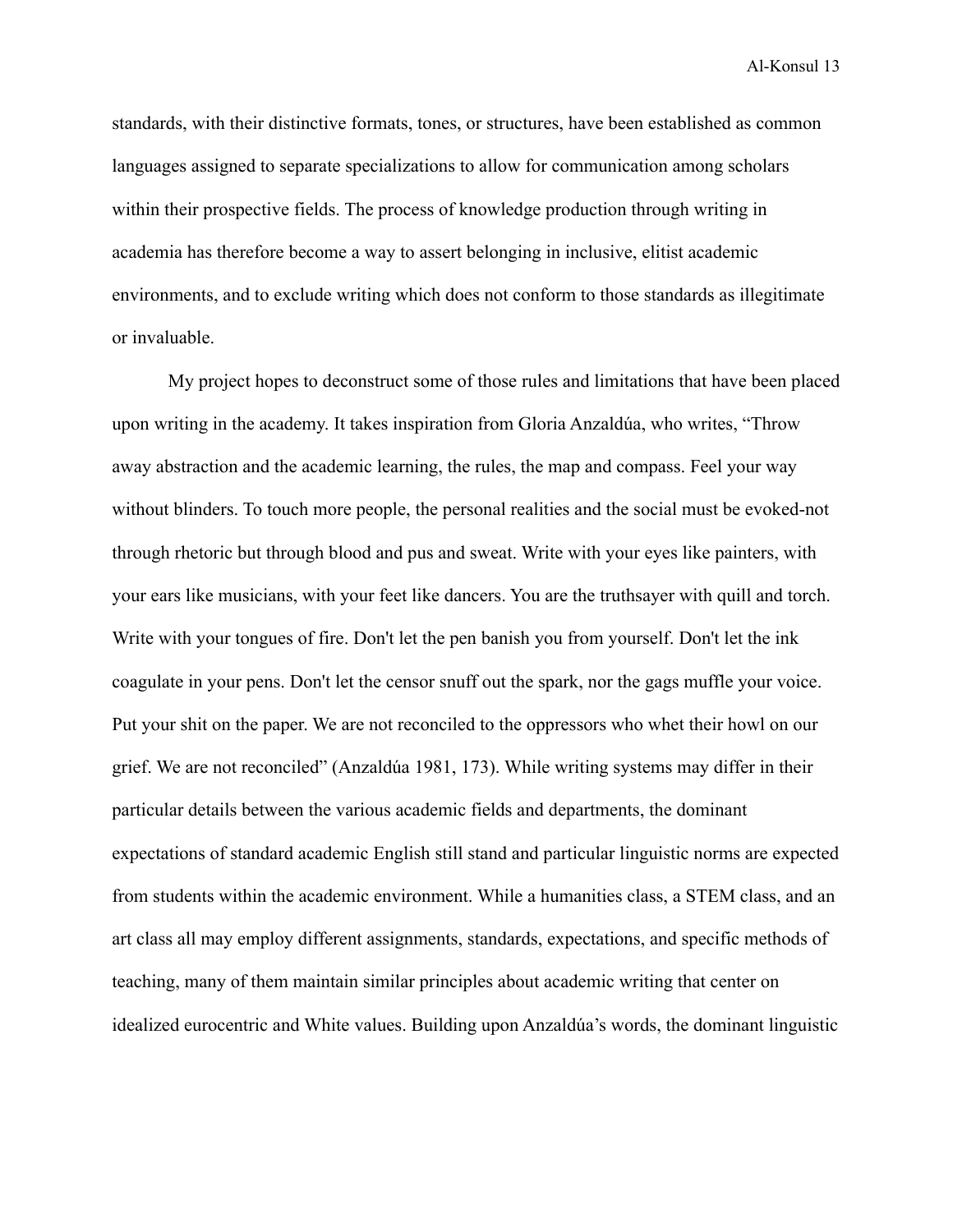norms of the academy are an extension of the oppressor's goals, and while the details may be different, the values being communicated are grounded in the oppressor's values.

Marginalized, multilingual students have long been forced to give up parts of themselves in the hope that they will be able to enter and be accepted into elite academic environments and professional spaces. Those students are often told to separate their languages, that there is a good and a bad language and they must learn to keep the two apart. Those languages are an extension of students' stories, cultures, and histories. It is an extension of the powers which dominate our society and it affects the conditions that students navigate within an academic institution. Multilingual students continue to learn to force parts of themselves out to suit the standards of those with privilege and power. This project hopes to push back against that and hopefully, assist students in seeing a space to integrate their full sleeves into their work, unencumbered by unequal social hierarchies and power dynamics. It takes inspiration from Neisha-Anne S. Green, who writes, "there was and will always be more than some influencing going on… there is some bullying going on in my academic, professional and social selves that seeps into my speech and writing. My goal now as a more learned student is to continue merging my selves, even the so-called "bad," into the best most true self that I can be" (Green 2016, 77).

### *Bates College and Higher Education*

I chose to specifically examine language and writing within the parameters of higher education because I believed it occupies a powerful position. Bates College represents a particular type of institution that claims that social justice is a tenant of its work, and that diversity and inclusion are an important part of what it does, all while its methods of instruction, structure, and curriculum are in constant contradiction with these values. This creates an interesting dynamic between minoritized students and the institution, one where students are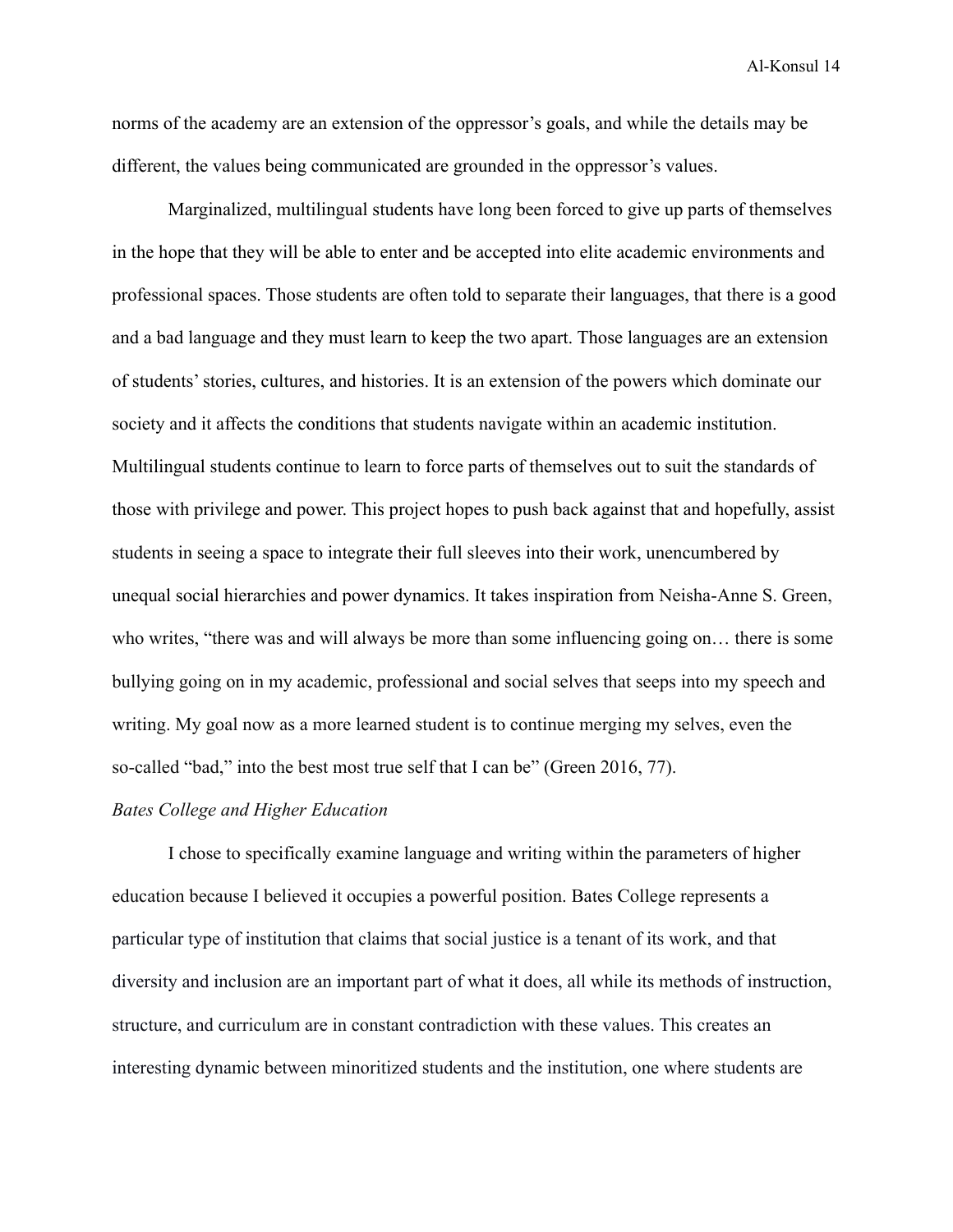forced to represent values of diversity and inclusion by attending this institution, contribute to its work by offering their personal experiences, insights, and emotional labor, but not do so too much that it would endanger the institution's political and economic interests. I wrote this work to try and highlight this contradiction and offer ways for Bates College to address it. I hope that I can support Bates College in making progress in its goals for achieving true diversity, equity, and inclusion and note the subtle ways in which oppressive structures have been able to persist within its walls for so many years. I hope for my work to truly support the efforts and conversations that have been had on smaller scales all around campus, and encourage Bates College to take the steps necessary to resolve these issues. If not, I hope my work will simply empower students to use and take pride in their voices, to become conditional in their contributions until they are properly appreciated, to let go of the standards of writing that have been imposed upon them, and to no longer let the critiques they receive on their languages to tear them down, but prove to them they are furthering the work for social justice. I would hope that students can take this work as a sign to rebel against these structures in the way they see fit for them and to know that the choices they make will always be a reflection of their hard work, commitment, and intelligence in how they continue to find ways of surviving these systems.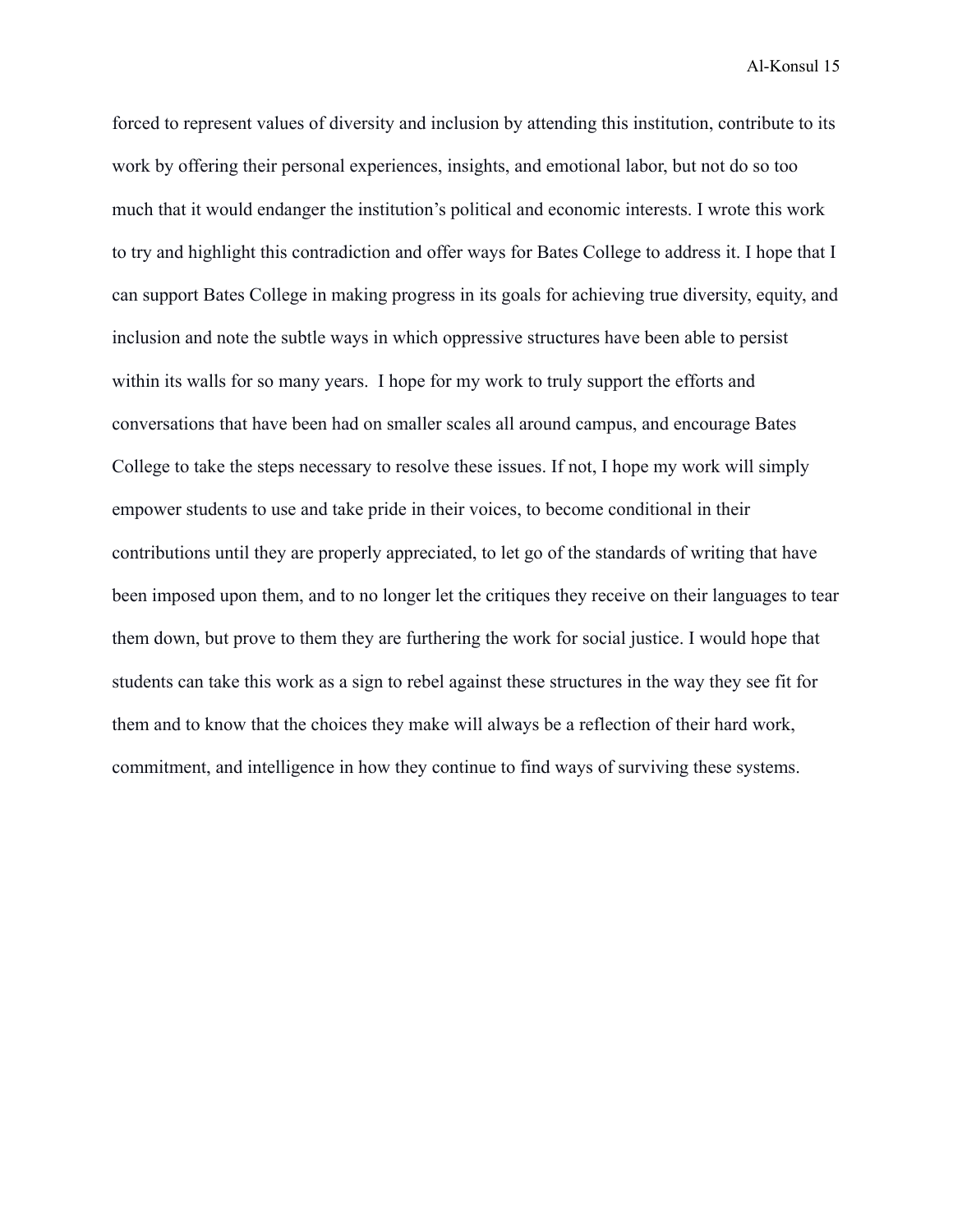#### **Literature Review**

# **Introduction**

While the politics of language seemed like a natural avenue for me to explore when thinking about advancing social justice or discussing issues of diversity and inclusion in higher education, it was still important for me to ask: Why is language a meaningful subject to examine? What prompts me to suggest that something is wrong with the way education is structured in the U.S.? What does it mean for academia to do better for its marginalized students? Apart from my opinion and background, these topics have been a focal point in previous scholarship. Many have directed their attention to these issues throughout the years and have documented the explicit and implicit goals of education in the U.S., theorized a connection between identity and language, compiled evidence to support one pedagogy over another and outlined the persistent impact of colonialism in education. My project is a product of the intersection between these earlier works and the necessary change they describe. I wonder how, if at all, can we use a newfound understanding of the intertwined nature of identity, language, political and economic systems, and the continuous, sometimes seemingly unending project of decolonization to advance the liberation of marginalized peoples?

This literature review outlines the theoretical bases for my project and expands upon its branches. It discusses the components necessary to contextualize the overarching questions I ask and provides a logical framework to analyze the ethnographic materials collected throughout the research process. The following literature review takes a topical approach to organizing previous scholarship. The decision to do so is in part because each of the concepts addressed contains deep complexity and nuance that must be given enough attention. With a proper understanding of each, I can draw out some beneficial connections to investigate. More importantly, this review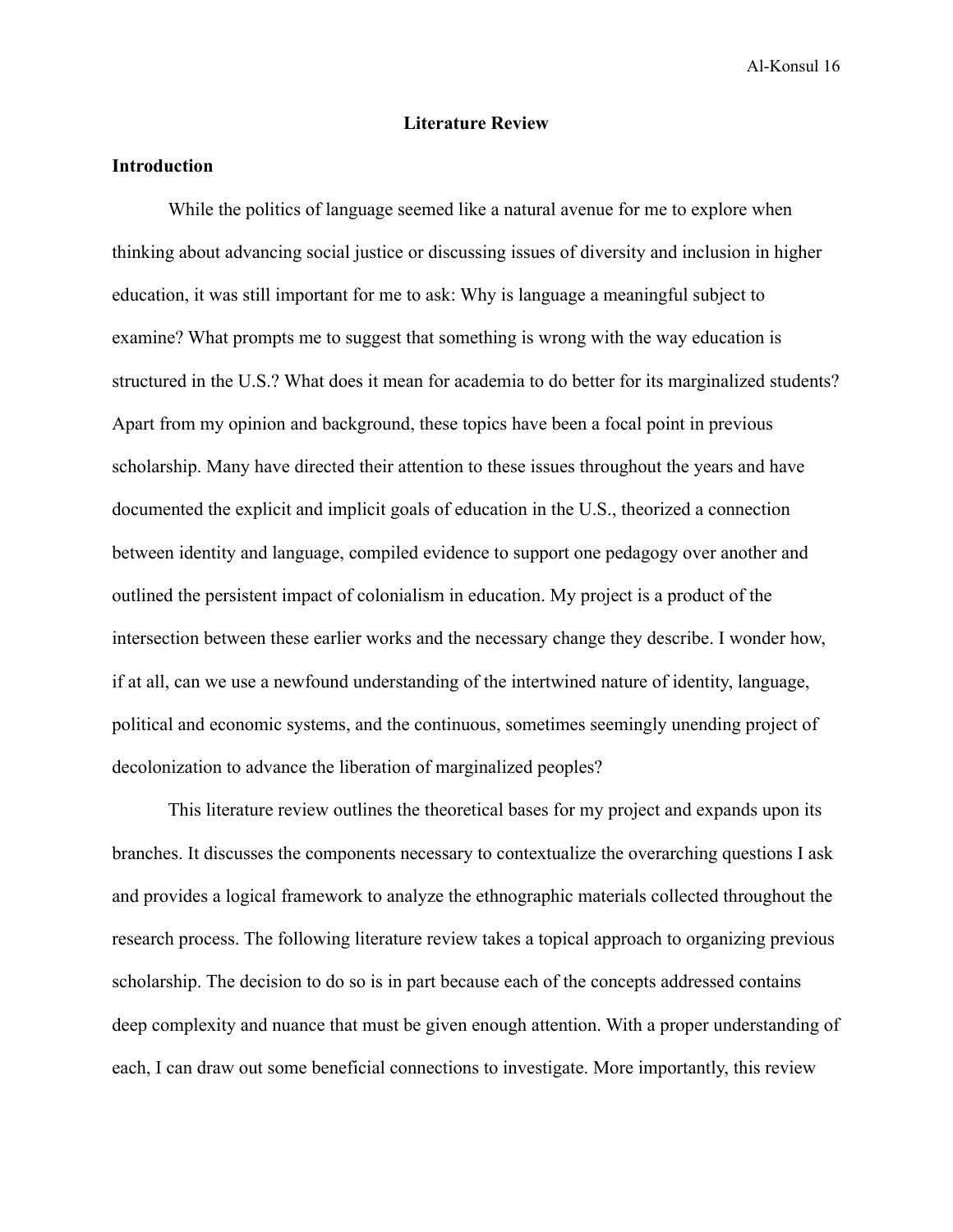intentionally includes what is considered to be non-traditional scholarship. This is a direct extension of my project's aims— to deconstruct prescriptive labels that intentionally exclude certain types of knowledge from the academic domain.

#### *Education In The United States: What It Wants To Do & How It Does It*

In light of the United States' history, it is no surprise that the American education system has consistently shown itself to be a means to some structural end— a method of creation, production, alteration, and indoctrination that fits within the parameters of the political and economic landscape of the time. One understanding of this education system is that it is a machine explicitly coded to output non-threatening, productive individuals; committed laborers, and disciplined members of the working class. Scholarship has suggested that goals of education in the United States are not as noble as one may want to believe, and this isn't necessarily difficult to uncover. In 2006, The International Bureau of Education claimed that the goals of education in the States are to "enable all children to achieve their highest potential as individuals, serve effectively as citizens of a free society, and successfully compete in a changing global marketplace" (International Bureau of Education 2006). The Biden Harris administration has emphasized the importance of an education that "[provides] every middle and high school student a path to a successful career" (The Biden Plan For Educators, Students, And Our Future 2021). The United States Department of Education's website states, "Our mission is to promote student achievement and preparation for global competitiveness by fostering educational excellence and ensuring equal access" (U.S. Department of Education 2021). These statements are similar in that each circles back to the production of an effective and productive worker as the cornerstone of the American education system, and it can be traced back to its original founding. Benjamin Rush, a prominent contributor to the early construction of education in the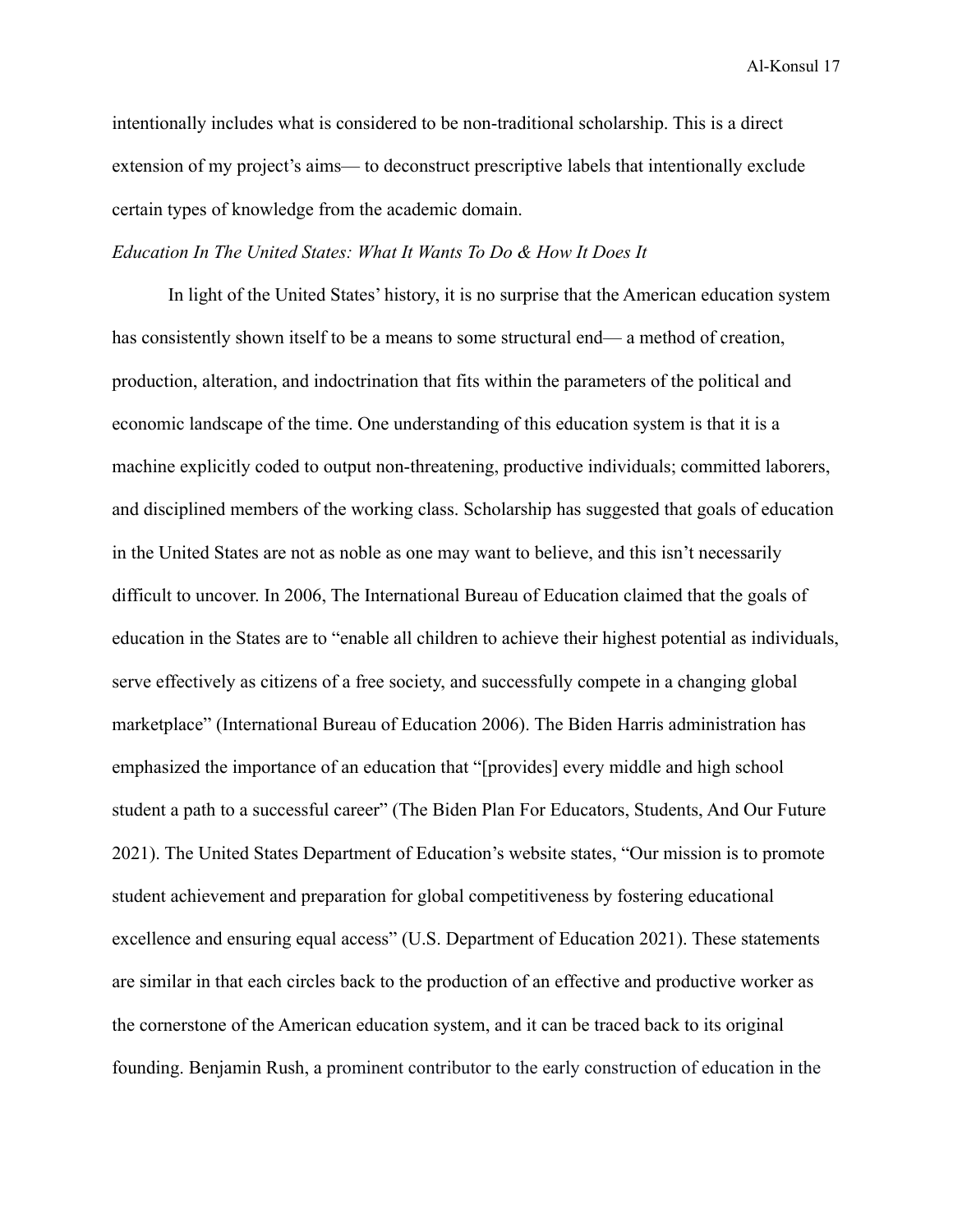United States, describes it as such that, "the greatest task of a republic is the establishment of an educational system in accord with the form of government" (Rush, cited in Holder Jr. 1988, 409). Rush wrote, "Our schools of learning, by producing one general, and uniform system of education, will render the mass of the people more homogeneous, and thereby fit them more easily for uniform and peaceable government...This must be done, if we expect them to perform their parts properly, in the great machine of the government of the state" (Runes 1947, 87-92). The imagery of the machine previously used was not a cynical one, but a true representation of what American education is built to be.

Furthermore, evidence suggests that the production of the necessary workers is not the only significant goal of this system. Rush spoke of a homogeneous population, essentially indicating a necessity for creating a population with a uniform set of beliefs and abilities. To meld the population requires the elimination of the 'other' among them. Native Americans have historically been one 'other' the United States is fighting against. Scholars state, "institutionalized throughout the nation and exported to other countries… portrayals of the good Indian (those who help Europeans) and the bad Indian (those who resist Europeans), nostalgic vanishing, brave warriors, romantic princesses, and countless ignoble images of brutality and degradation. Such representations obliterate or mask the realities of tribal nations struggling to maintain their populations, lands, resources, and sovereignty" (Hirschfelder & Molin 2018). American political leaders found it beneficial to 'remove the Indian' to maintain the intended composition of the country. Native Americans were on the receiving end of an acculturation process, and education was the primary method for it. Hiram Price, the Commissioner of Indian Affairs between 1881 and 1885, summed up their logic by stating, "It is cheaper to give them education than to fight them" (Price 1885). Scholars describe the way Native American children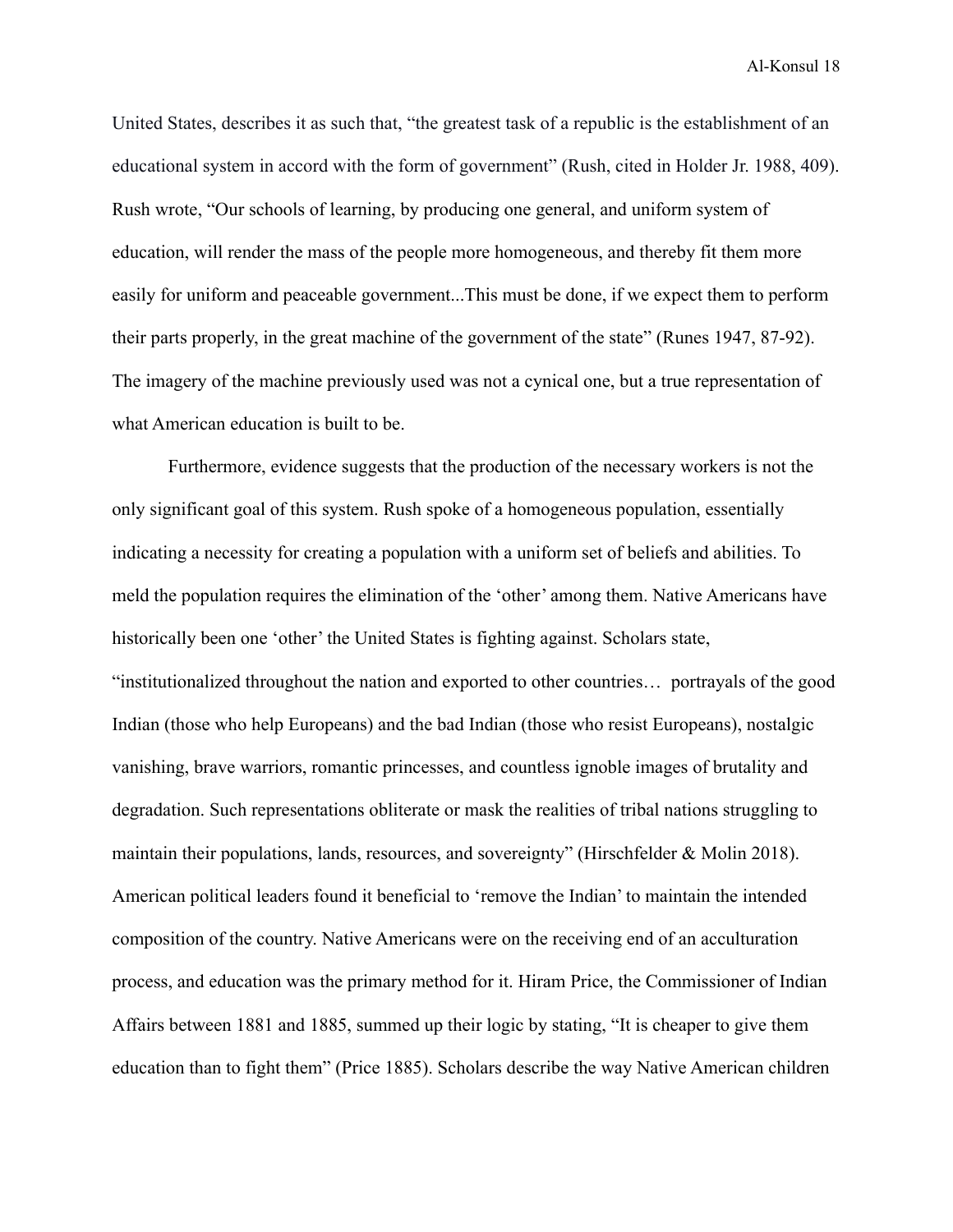were forced into the education system by stating, "federal Indian schools pressed Indian students into a strictly homogenous mold of dress, appearance, and (limited) educational opportunity… trained them to adopt the work discipline of the Protestant ethic and to accept their proper place in society as a marginal class" (Lomawaima 1993, 236).

This process of altering the other was physical and material, and it reflects within it the structure from which the modern education system of the United States extends, yet it is nonetheless ideological; the installation of the core values of the American way of life, the supremacy of a White European understanding of life. In 2021, the sentiment surrounding what constitutes a core American culture hasn't strayed far away from early ideologies. In April of 2021, former U.S. senator Rick Santorum exclaimed in a speech, "We came here and created a blank slate… We birthed a nation from nothing. I mean, there was nothing here. I mean, yes we have Native Americans, but candidly there isn't much Native American culture in American culture" ([Fitzsimons](https://www.nbcnews.com/author/tim-fitzsimons-ncpn877496) 2021). The blatant disregard for the displacement and genocide of Native Americans, as well as their contributions to the country, is both a product of a defective education system and a reflection of its purpose. Choices made to either exclude certain knowledge or represent only one type of knowledge support a singular understanding of present structures and one's role in them. By extension, these limitations have contributed to the reproduction of racist sentiments common in the United States. The racial hierarchy of the United States is maintained in part through its education system and it can occur through a variety of methods— such as the underfunding of predominately Black schools (The Century Foundation 2020), the criminalization of Black and brown students by the school to prison pipeline (Welch 2017), or the institutionalized discrimination against Black and brown bodies (Mbilishaka 2020). Research indicates that both historically and until today, the United States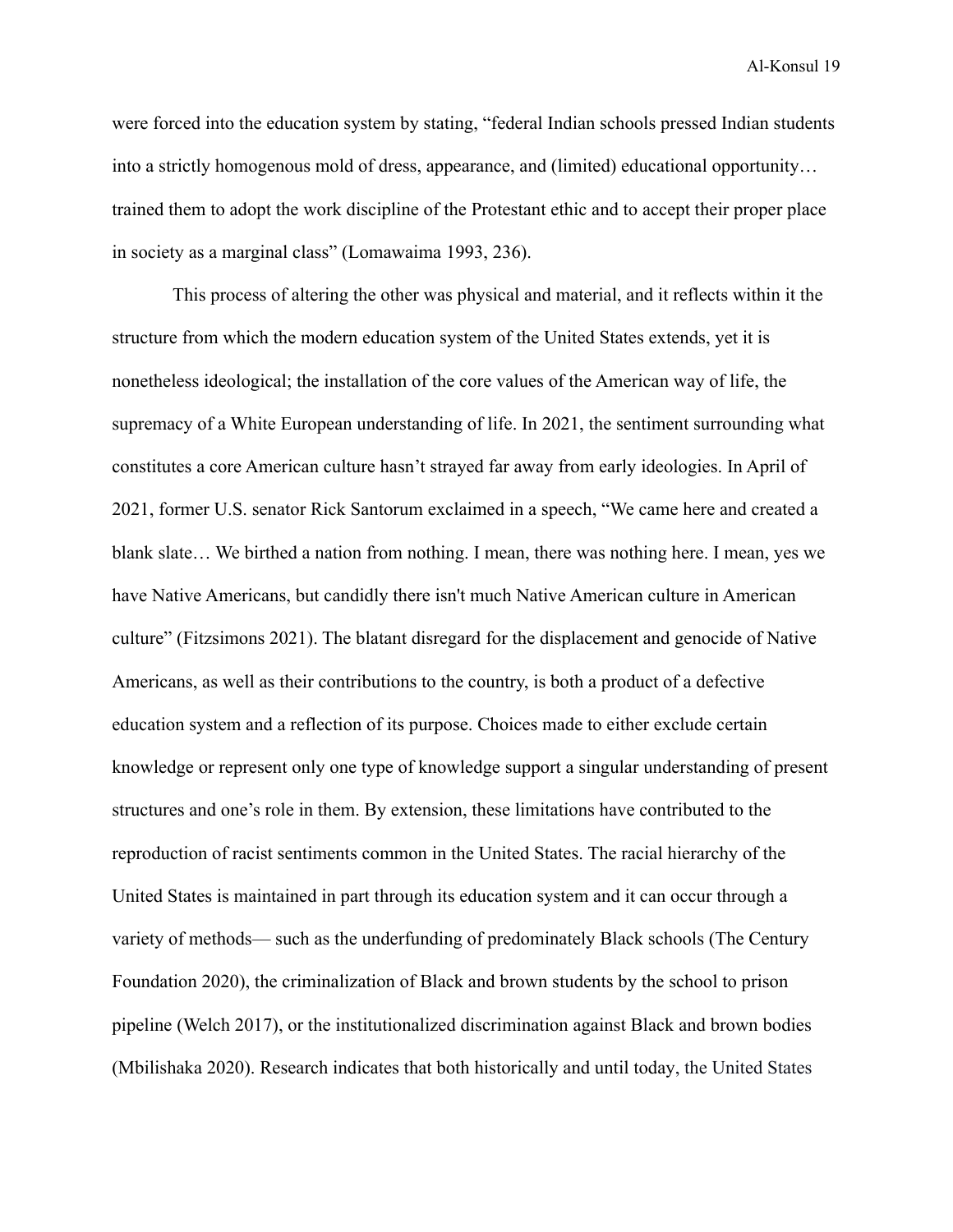education system was built to promote the interests of the state and to sustain its larger political goals, maintaining homogeneity and White, European dominance.

Furthermore, it is significant to recall the history of constructing racial identities around economic and class powers. This continuous process of assimilation and the elimination of the 'other' among Americans was done in contingency with the establishment of the American economy, which is reliant on a subservient, easily exploited class. Scholarship highlights that "racism formed an indispensable weapon in the armory of the state elites, used to limit multi-ethnic cooperation and contain the class struggles waged by subaltern populations with a view to restoring social order and making the system safe for capitalist accumulation" (Virdee 2019, 22). The othering of certain groups worked in collaboration with education to create a single shared identity centered around productivity. This process of maintaining political and economic structures, and the social order defined the system's methods. Samuel Bowles and Herbert Gintis in *Schooling in Capitalist America* highlight some of the ways that education structures in the U.S. correspond to prominent capitalist work structures which aim to enforce not only hierarchy within the social domain but also the standardization of knowledge to fit within the boundaries of the American workforce (Bowles & Gintis 1976). What American schools choose to teach is commonly associated with some long-term future benefits of helping students integrate into their work environments. It states, "the possibility of revolutionary reforms in education arises from the contradiction… between the objectives of corporate employers and other privileged elites— to use school to perpetuate the capitalist system and its structure of wealth and power— and the needs of just about everyone else for a school system dedicated to greater equality and fuller human development" (Bowles & Gintis 1976, 263). They continued on to argue that "schools prepare people for adult work rules, by socializing people to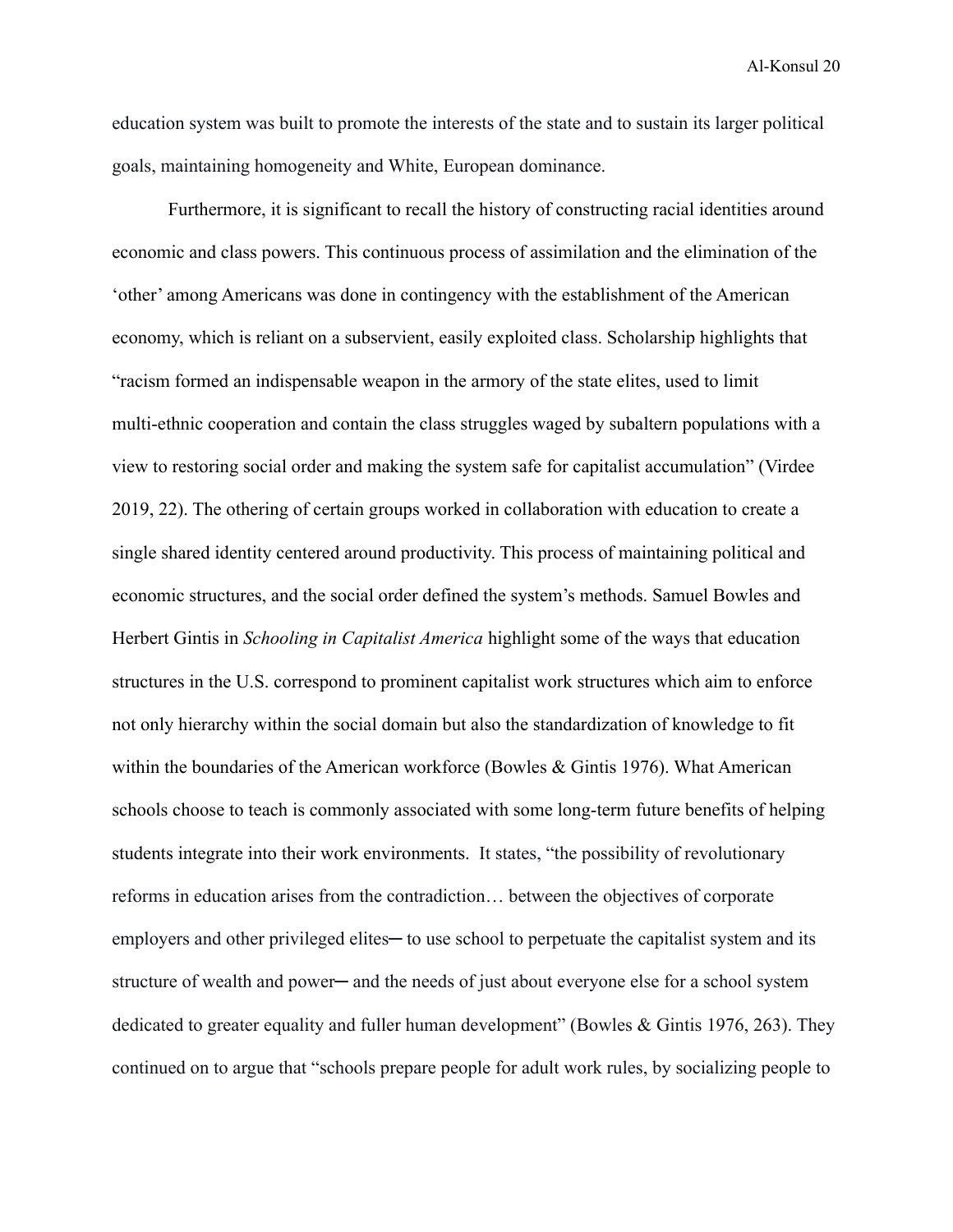function well, and without complaint, in the hierarchical structure of the modern corporation" (Bowles & Gintis 2002, 1). While there are valid critiques of their work, they offer significant insights into the connection between structure and purpose. Scholars argue that "schools and education are best understood in a larger social and economic context. But Bowles and Gintis give it a particularly sharp twist, namely that American schools should be understood in terms of their functions in life under capitalism. They summarize this in the notion that schools have "re-produced the social relations of production" (Cohen & Rosenberg 1977, 133).

Robinson sums up the significance of these connections through the questions, "what type of human capital does the emerging global capitalist system require for it to function?... What type of educational system would be able to deliver such a mass of humanity endowed with, or lacking in, the sets of skills, knowledge, and mental facilities needed to meet these requirements" (Robinson 2016, 1). These questions prompt us to consider a possible alternative or to simply imagine a way out of a structure that is intentionally meant to marginalize a large population of people throughout the history of the United States.

#### *Something Is Wrong With Higher Education*

As such, scholarship urgently demands a change in America's approach to education. This necessity is particularly striking in higher education institutions because research has noted that "[universities] are institutions whose symbolic power and capital extend way beyond their campus geographies as their graduates take up elite and leadership positions in the wider social and political world… universities are themselves very much constituent players in the forces of structural social differentiation" (Neal 2017, 2291). In the contexts of these institutions, the shortcomings of the American education system manifest themselves more clearly, particularly within issues of identity and injustice. One scholar states, "white students attending elite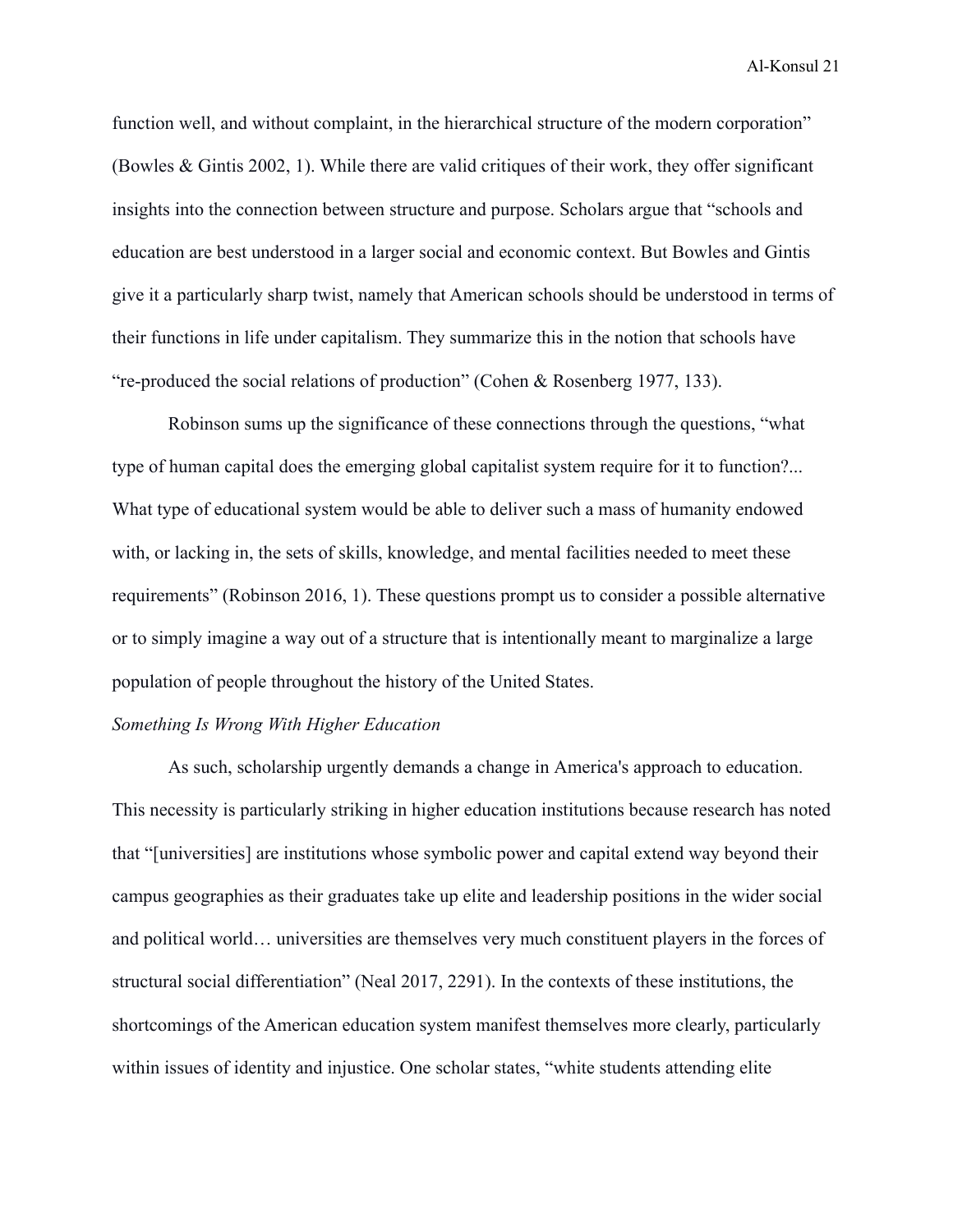universities are greatly influenced by the color-blind frame that dominated their pre-college lives… shaped in part by neighborhood segregation and the school experiences of many of our respondents prior to college… The color-blind and diversity frames seem to co-occur in students' lives in ways that lead to ambivalence with respect to many race-related policies and racially marked experiences" (Warikoo & Novais 2015, 871). Higher education institutions either disregard the limitations of secondary education in the U.S. or do not recognize them as limitations, and in both cases, individuals with marginalized identities are harmed when attending these institutions because they lack adequate inclusion of their experiences and needs within their frameworks. A Native American faculty member at a state university in the midwest recalls his experience with discrimination and describes the issue by stating, "In my opinion, most higher education institutions, including this university, have carefully insulated themselves against 'those people' and the 'problems' they cause. In spite of the lofty rhetoric espoused by faculty and administration in general regarding rational thought, objectivity, and the intellectual process, and in spite of the lip-service paid to diversity and multiculturalism" (Mato Nunpa 2003, 350). Furthermore, the issue transcends a surface-level disregard for the emotional and physical well-being of marginalized individuals but is a deep-rooted problem stemming from the institution's construction. One scholar wrote that minority students "[undergo] emotional hardships because of the imposition of stereotypes and the pressure to conform to the expectations of those who represented the dominant social structure… this form of education was not about attaining knowledge but about socialization into a social structure" (Gareau 2003, 198). These works among others have highlighted the necessity of uprooting the methods through which education is conducted in the United States, and have documented relentlessly the ways through which minority individuals, particularly BIPOC students, are harmed.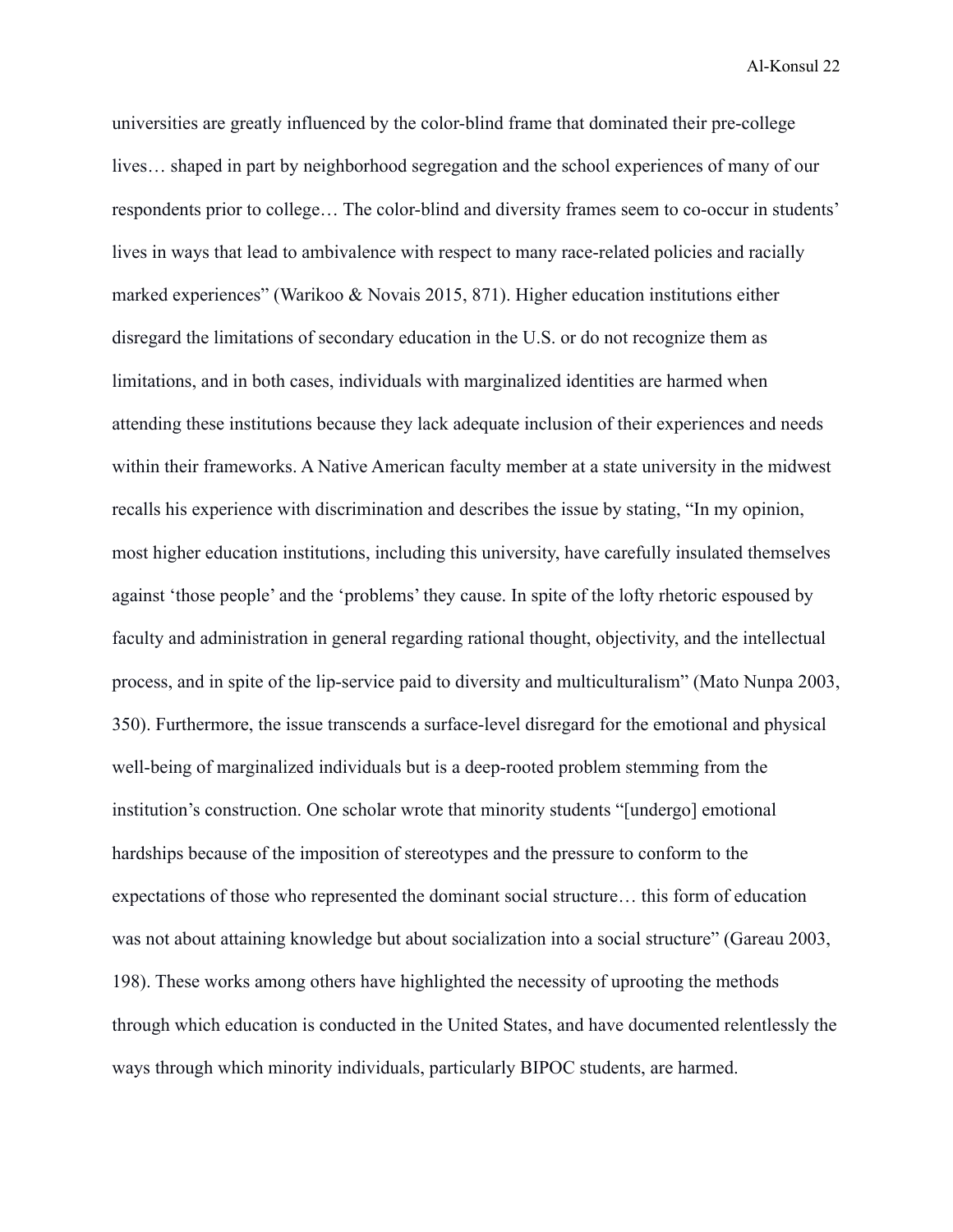One way that harm has been perpetuated in higher education is through linguistic discrimination. Language discrimination is important to address when thinking about reforming American education. Gerald Roche defines linguistic injustice as the coercive and unjust pressure for language shifts and linguistic assimilation following colonialist understandings of language and perpetuated by an "uneven distribution of resources and respect," which results in the marginalization of minority identities in academia (Roche 2019, 2). While some have argued against this claim of linguistic inequality in academic settings, alleging that there is no substantial evidence to claim a disadvantage, other scholars have responded to this criticism by explaining linguistic injustice through exposing linguistic privilege, which according to them "manifests in many ways, including easier access to political and social institutions (e.g., having legal processes available in one's native language), access to linguistic capital (e.g., job opportunities), and being perceived positively (e.g., as more educated)" (Politzer-Ahles 2016, 4). This is not a recent phenomenon and it can be traced back to a long history of stigmatizing, problematizing, and devaluing non-dominant, minority languages in the United States, and it is particularly notable in academic settings. Thinking back to the processes of coerced assimilation that Native Americans endured, banning the use of native languages was a specifically significant approach utilized by colonizers. It is known in the case of Indigenous children who were forcibly removed from their families and placed into boarding schools that "torture was used to punish children for using [their] Aboriginal languages" (Smith 2004, 91). Linguistic discrimination remains prevalent in America, and it is a particular extension of the way America has long demonized BIPOC identities. Carter G. Woodson writes, "in the study of language in school pupils were made to scoffat the Negro dialect as some peculiar possession of the Negro which they should despise rather than directed to study the background of this language as a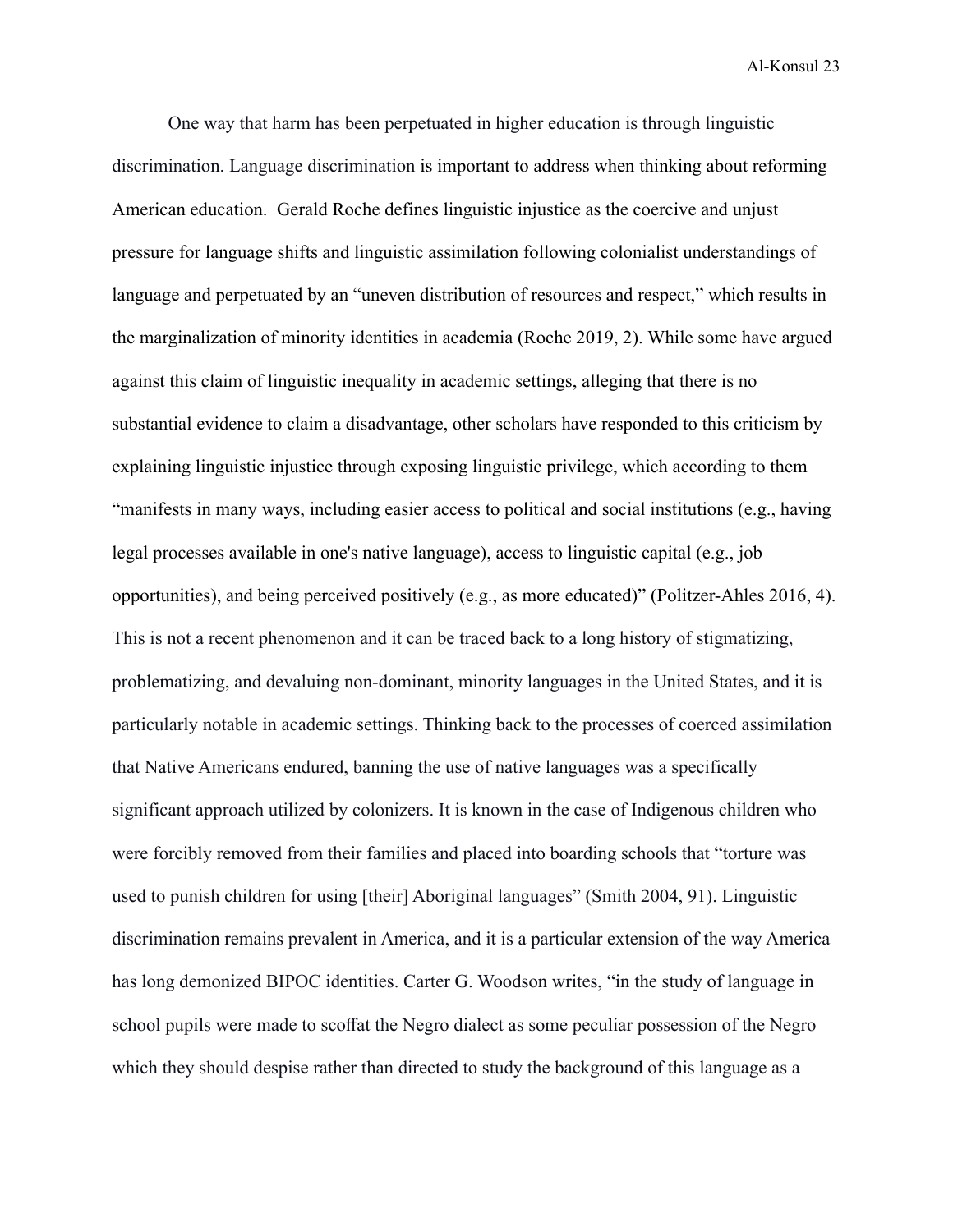broken-down African tongue –in short to understand their own linguistic history" (Woodson 1993, 33). Demeaning languages spoken by minority groups in the United States is in part due to the cultural significance that those languages have to people's identities. Robbins Burling's 1973 book, *English in Black and White*, is one of many pieces of scholarship<sup>1</sup> which argued for the cultural significance of African American English, and the social and political implications that surround the use of different forms of English and other languages in predominantly White spaces, specifically in academia. It highlights the political implications of linguistic injustice and the way it is driven by past colonial ideologies of knowledge and linguistic supremacy intertwined with racial discrimination.

Scholarship agrees that models of forced linguistic shifts within academia affect the academic experience of marginalized groups in Predominantly White Institutions (PWIs) and hinder their ability to not only perform well but to engage with and contribute freely to the existing pool of scholarship and knowledge within their fields. As such, it appears that higher education maintains the hegemonic devaluing of certain languages, which pushes against "shifts of consciousness that prepare us to see and react to the socio‐political contexts that so heavily influence education theory and practice" (Gorski 2008, 515). African American English speakers commonly navigate the exclusion of their languages from academia. Describing her experience watching her Black peers speaking and writing in AAVE, Wonderful Faison writes, "I never would dream of speaking or even writing that way in school. What was wrong with these kids? Didn't they get it? Didn't they understand that if you can't speak and write English you can't make it in the United States? How were they going to get jobs? How were they going to have

<sup>1</sup> Other works that look similarly at 'Black English' include books by J. L. Dillard (1972),

Russell John Rickford (2000), Geneva Smitherman (1977), and others as such, which situate this language within a larger cultural context.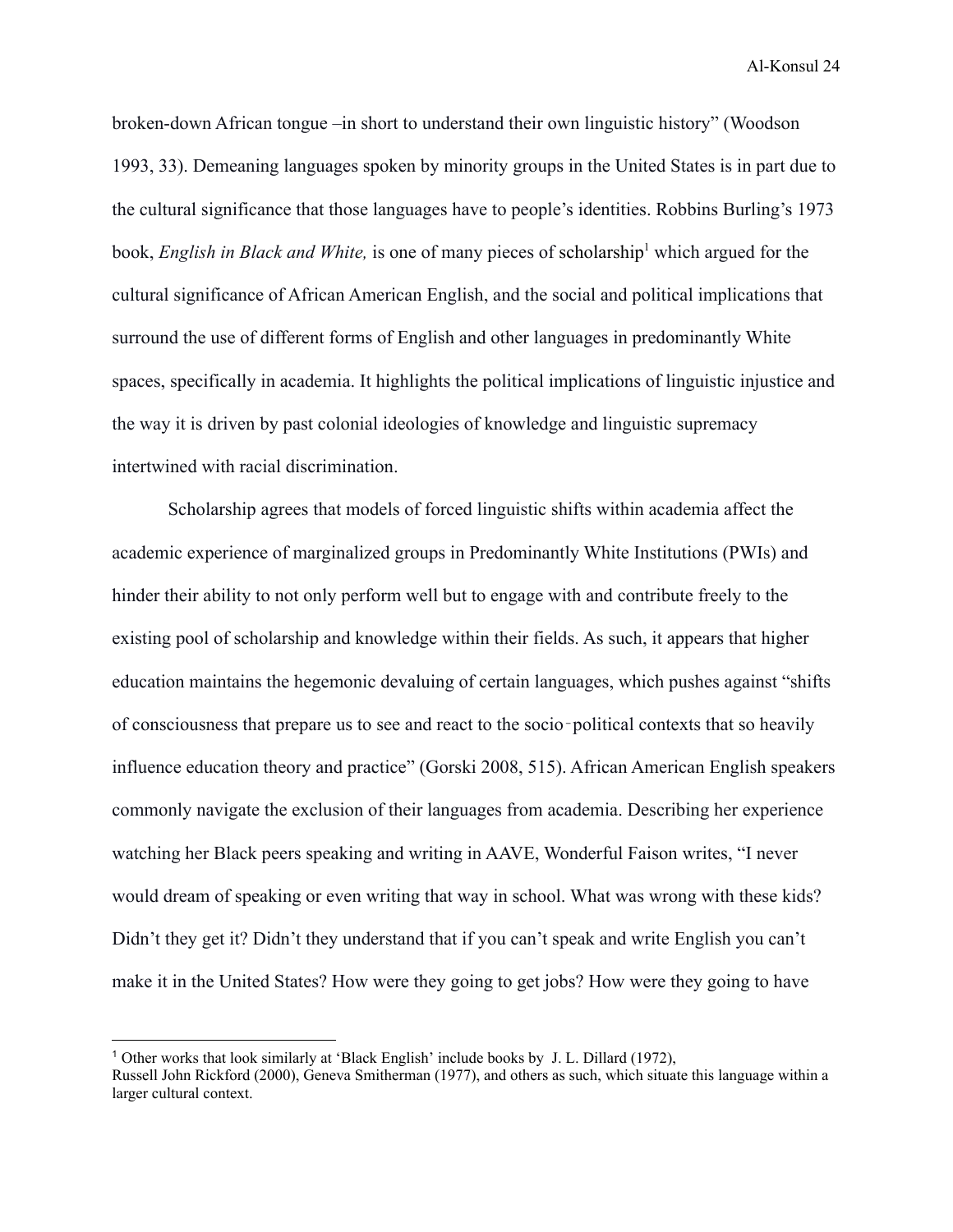their voices heard if they kept speaking this vile, putrid, inferior form of English or rather slang?" Reflecting on her past ways of thinking, she then went on to say, "If I said it befo' I done said it a thousand times: If you cain't take the BLACK off my face you sure cain't take the BLACK off my tongue. My language is ME and I am my language. It lives. It moves. It breathes. To kill my language is to kill me. Period. Point blank. End of story" (Faison 2014). Marginalized identities have long been forced to self-censor in White spaces. Barbara Cameron in *This Bridge Called My Back* writes, "there is an Indian way of talking that is an essential part of me. I like it, I love it, yet I deny it. I "save" it for when I'm around other Indians… white people seem so surprised to find brown people who can speak fluent English and are even perhaps educated. We then become 'articulate'" (Cameron 1981, 49).

There is a hierarchy placed upon languages in the United States and widely accepted labels of appropriateness, intelligence, and sophistication, which are derived from a history that demonized the identities these languages communicate. Those harmed by that hierarchy utilize strategies to avoid the repercussions, such as using the process of code-switching. Through code-switching, the person alternates between different forms of expression, those being different language varieties or dialects, in different contexts. Early scholarship on code-switching included Pieter Muysken's 1995 *Code-switching And Grammatical Theory,* which looked to organize how code-switching was used, and Charles DeBose's 1992 *Codeswitching: Black English and Standard English in the African-American linguistic repertoire* which looked to see when multilingual speakers used code-switching, in what contexts, and why. Early works understood this as a random process occurring in multilingual individuals, but more recently, scholarship has become more concerned with the implications of boundaries controlling language use, and what it means for academic settings to have standardized languages in the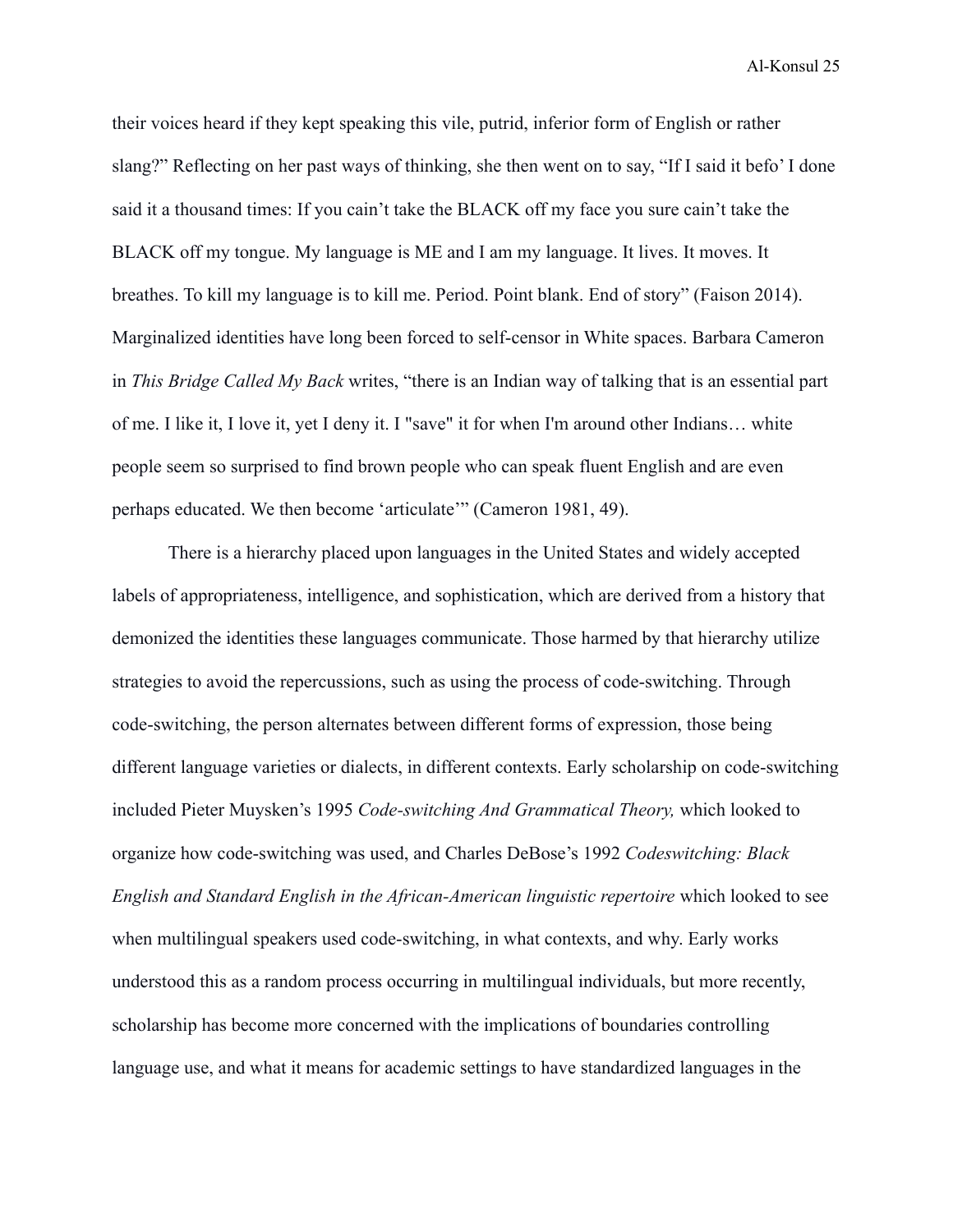classroom and the curriculum. The process of code-switching seems to maintain colonial assumptions around knowledge and intelligence because it relies on constructed binaries that label one language as an academic language and others as non-academic languages. Therefore, languages primarily used by Black, Indigenous, and other people of color are labeled as unacademic, while standard academic English commonly used by White people is thought to be the appropriate language to use. Vershawn Ashanti Young's 2009 *Nah, We Straight: An Argument Against Code Switching* claims that the modern use of code-switching is "not about accommodating two language varieties in one speech act… rather [characterizes] the teaching of language conversion" (Young 2009, 50). In agreement, Elkin adds on to say that "Code-switching is one strategy that students use to navigate the social class. Code-switching occurs when individuals choose their styles of communication, both verbal and nonverbal, and identity performance based on the situation and who is involved" (Elkin et al. 2018, 35). *Language, Identity, And Processes Of Construction*

The significance of addressing linguistic injustice comes as a result of the connection between languages and the construction of personal and cultural identity for individuals and populations. Scholarship has argued that language must be maintained as a focal point in the process of advancing social justice, as "language is seldom neutral; it is infused with meaning, power, and status. Language can be a powerful ideological tool that embodies assumptions about how our world is ordered, and how it may be changed" (Hawkins 2001, 2). Franz Boas's foundational work suggested that language and culture are distinctly and significantly connected by stating, "a thorough insight into ethnology can not be gained without practical knowledge of the language, [because] the peculiar characteristics of languages are reflected in the views and customs of the peoples of the world" (Boas 1911, 73). This understanding is not unique only to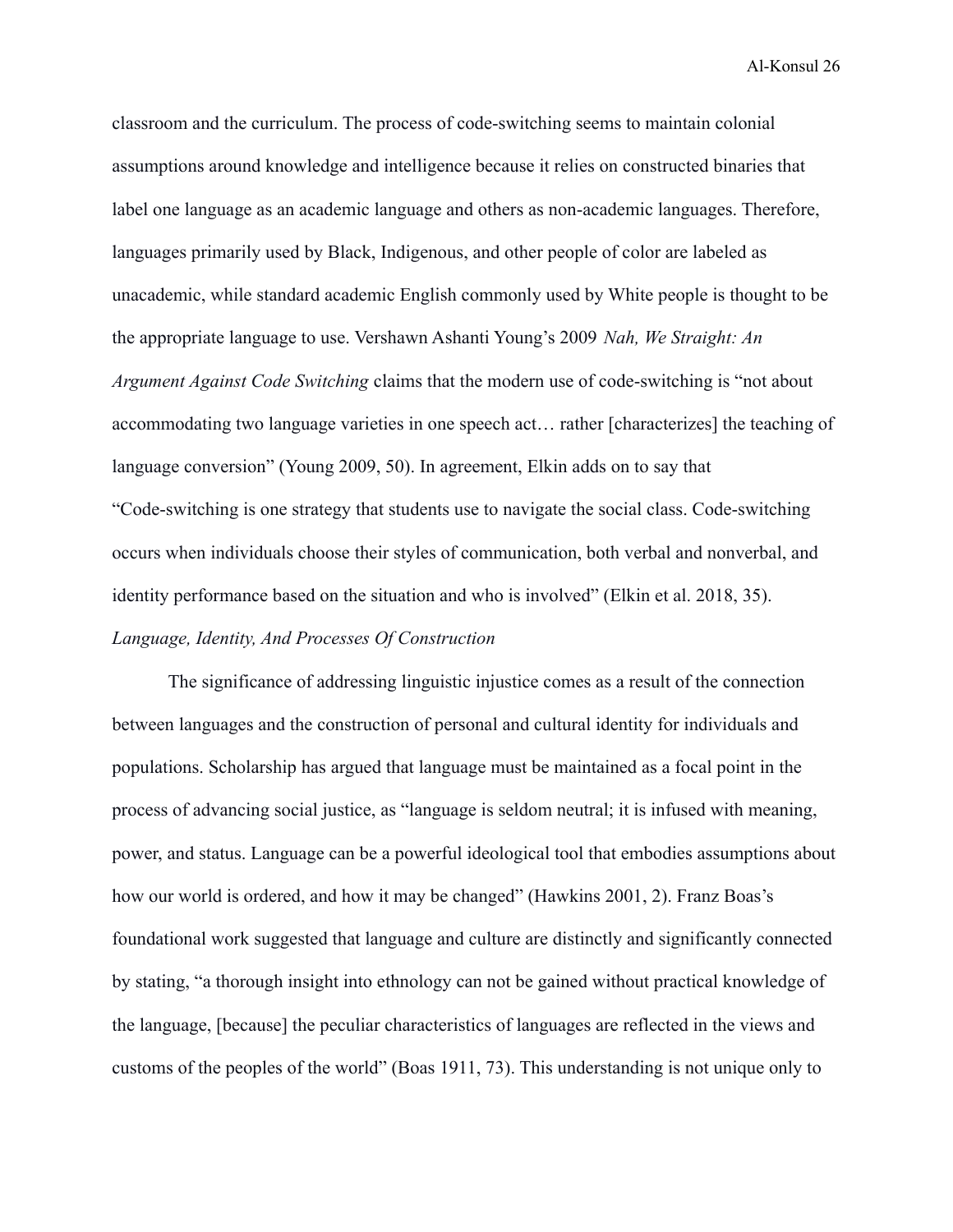ethnographic work. Different fields have also adopted a similar approach to language, including psychology (Noels et al. 1996), sociology (Fishman 1971), and gender studies (Eckert & Ginet 1988). Across different approaches and theories, language has consistently and unsurprisingly proven to be a significant part of what it means to be an individual existing in a particular context.

Furthermore, the complexity of language extends beyond the individual's relationship with their society, as scholarship maintains that language does not passively sit within a context but is active in constructing it. The Speech Act theory proposed by JL Austin in *How to Do Things with Words*, argues that words not only can mean things, but they can also do things and that less emphasis should be placed on what words mean within a language and more on what people do with this language. Others have gone on to suggest maintaining an explicit emphasis on intention and purpose, the overt behavior attached to language, the context, the effect, and the social consequences (Allwoods 1977, 6). Language functions as an active agent in the reality of people. Michel Foucault argued that language both manifests as a part of and develops the discourses people experience reality through and influences the way they understand and navigate relations of power. Particularly, he argued that discourse around sexuality arose from sexual repression and an associated inability to discuss sex freely. He writes, "but is sex hidden from us, concealed by a new sense of decency, kept under a bushel by the grim necessities of bourgeois society? On the contrary, it shines forth; it is incandescent" (Foucault 1990, 77). He argued that language transcended boundaries by not simply being either a result or a cause. Nonetheless, in *The Gender of the Gift: Problems with Women and Problems with Society in Melanesia*, Marilyn Strathern agrees with this idea but continues on to argue that language does not only create people's realities but that in a language there are dominant particular metaphors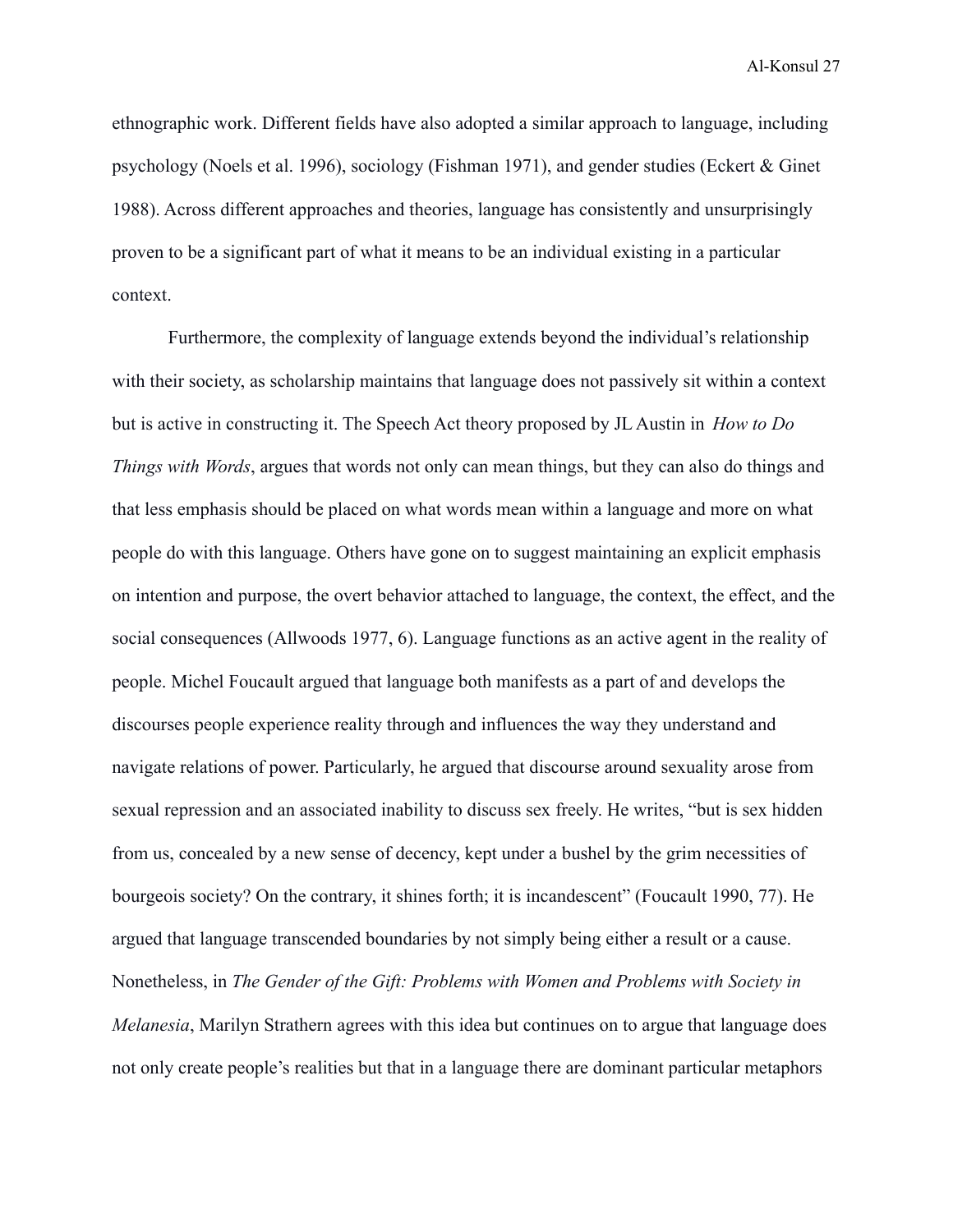that qualify people's understanding of certain concepts, which influences their social structures and broader cultural perceptions. These metaphors are unique to people's lived experiences and are significant in building a holistic understanding of a culture. For example, Strathern argues that the Western understanding of the gender binary and the relationship hierarchies that are produced as a part of it are a metaphor that dominates Western reality, but it is not the same in a different culture. Therefore, one cannot analyze gender relations within that culture without using their particular metaphors of gender (Strathern 1988).

These works reiterate the significance of language and support demands of implementing necessary change to combat linguistic injustice. Language discrimination in the American education system is a manifestation of an intentional exclusion of the identities attached to these languages. Different languages contain within them specific cultural knowledge, such as "the languages of the Arctic Indigenous peoples [that] sustain traditional Indigenous livelihoods and knowledge. Rich knowledge and unique cultural expression are embedded within each Indigenous language... [and are] important for the well-being of the Indigenous peoples, as Indigenous languages support traditional ways of life that contribute to Indigenous peoples' health, cultural vitality, and overall well-being" (Arctic Council 2021). Furthermore, Gloria Anzaldua writes, "Because white eyes do not want to know us, they do not bother to learn our language, the language which reflects us, our culture, our spirit. The schools we attended or didn't attend did not give us the skills for writing nor the confidence that we were correct in using our class and ethnic languages" (Anzaldua 1981, 165). Using these languages is an act of resistance against the assimilation project exhibited by education in the United States, and research highlights that in the process of advancing social justice pushing against linguistic discrimination is a must.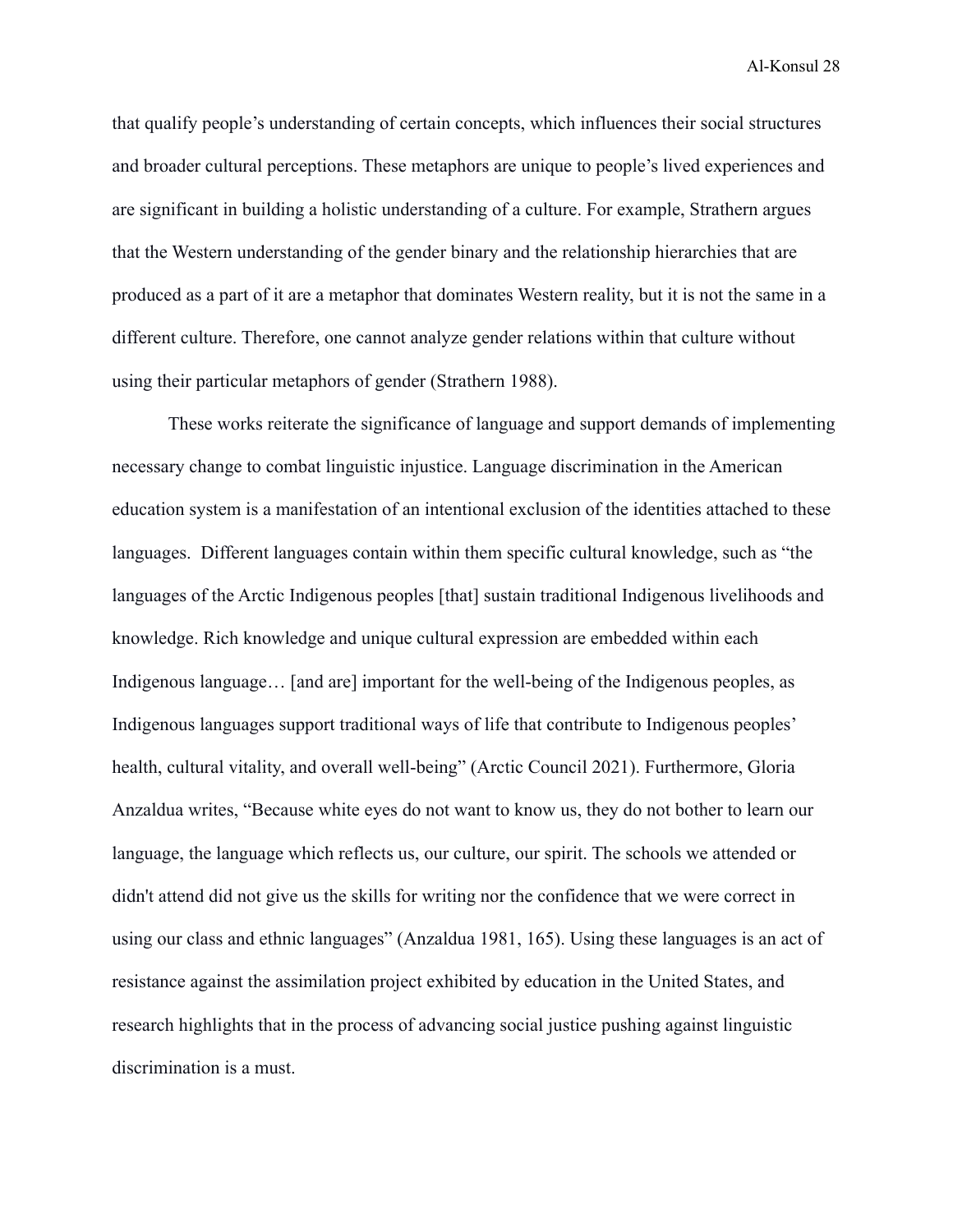# *Combating Linguistic Injustice*

Addressing linguistic injustice requires actively including non-dominant language in the academic domain. Artificial barriers push these languages to the periphery in the process of knowledge production under the guise of professionalism, effectiveness, and standardization. In response, recent scholarship has offered code-meshing as an approach specifically designed to dismantle these barriers. Code-meshing is defined by Young and Martínez's *Code-Meshing as World English: Pedagogy, Policy, Performance* as the process of mixing two or more linguistic varieties to produce a more complex and effective mode of communication, and is a natural, functional, and effective use of the different codes that each speaker uses. They argue that code-meshing is a more progressive structure for language use as compared to code-switching, which both Young and Elkin et al. argue supports arbitrary language divides and power hierarchies. Code-meshing "begins with the belief that it is possible for people to live their lives free of the compulsion to choose between language varieties… knocking down the artificial ideological walls between language varieties" (Young and Martinez 2011, xii). An example of that is the work of Neisha-Anne S Green, whose essay, "The re-education of Neisha-Anne S Green: A close look at the damaging effect of 'A Standard Approach', the benefits of code meshing, and the role allies play in this work," offered an analysis of her autoethnography, exploring issues surrounding code-switching and the struggles that she had to face as a multilingual writer. She described the inevitable loss of knowledge that happens when certain languages and dialects are excluded from academic spaces. And more importantly, she wrote about how the process of censoring and misrepresenting one's self to be able to fit within academia was harmful. She states, "as a younger student everyone kept trying to change me, shape me into a "newer, better" version of myself by policing and limiting my use of my codes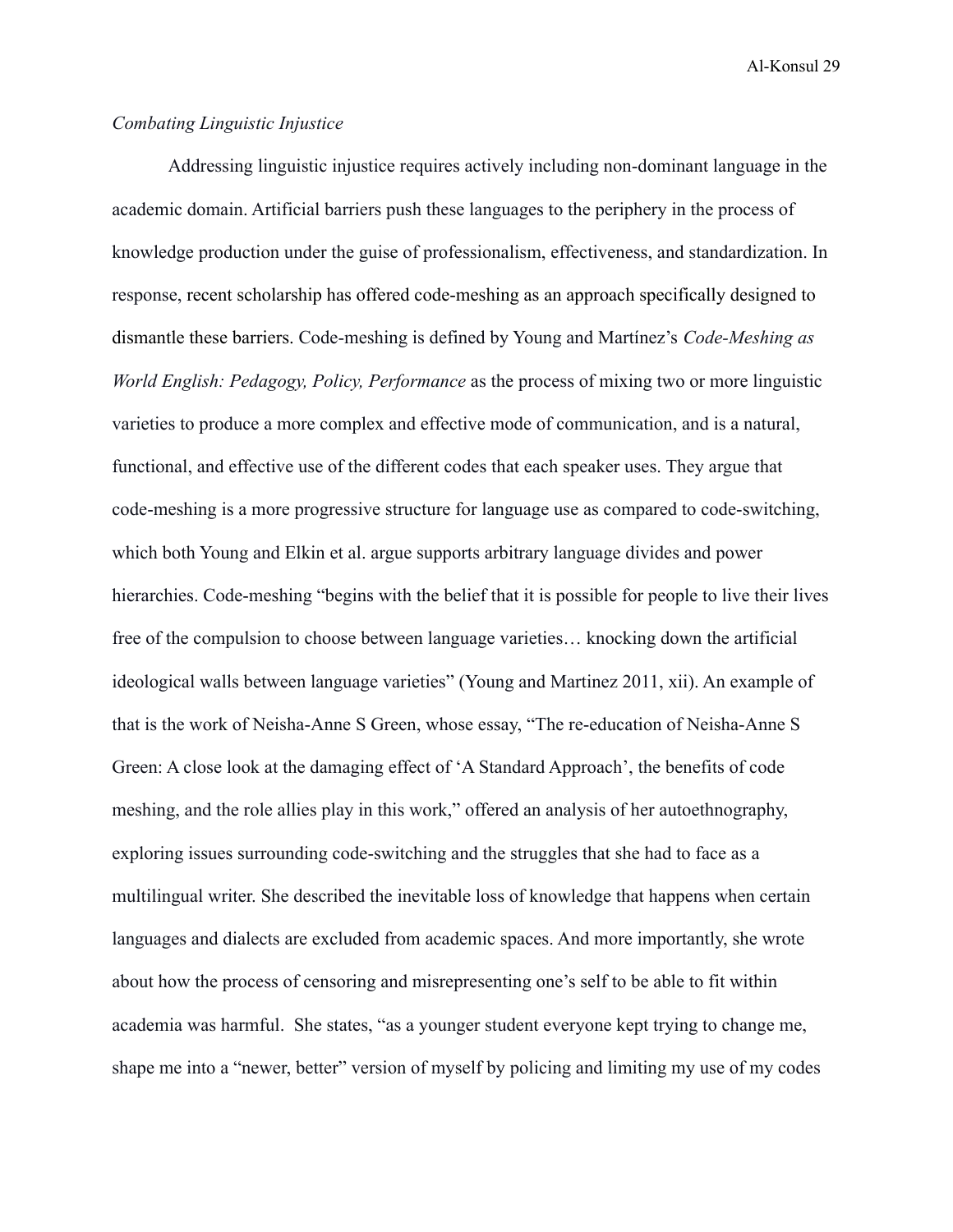and pushing agendas that focused on a standard that we know doesn't exist in the way that is usually professed" (Green 2016, 77).

Research supports the notion that traditional models of teaching writing and language are historically grounded in a colonial, eurocentric theory of knowledge that upholds racial and economic power structure and serves the rich and White. April Baker-Bell in *Linguistic Justice: Black Language, Literacy, Identity, and Pedagogy*, explores the personal experiences of linguistic injustice that Black students in higher education face. She argues that the colonialist and racist "White linguistic supremacy" has continuously harmed Black students. Baker-Bell's work analyzes ethnographies from the lives of Black students within the parameters of White institutions and provides evidence to support a new pedagogical approach to language and education, in an attempt to overthrow linguistic supremacy, unjust barriers, and their overarching colonial project (Baker-Bell 2020). Similarly, other scholars such as Timothy G. Reagan in *Linguistic Legitimacy and Social Justice* examined the effects of constructed language legitimacy labels within teaching and emphasized that this broader conceptualization of language has "important implications for the teaching and learning of languages, for the language policy and language planning activities, and discussions of language rights" (Reagan 2019, 18). It focuses on the significance of power relations within contexts of academia as they relate to linguistic variation.

#### *Decolonizing Education*

What the scholarship continues to reiterate is that education in the United States is flawed. Research has reliably showcased a myriad of valid grievances against the system's role in enforcing homogeneity, removing the 'other' among them, and preparing its citizens to submit to the system with disregard for their identities and needs. The evidence suggests that these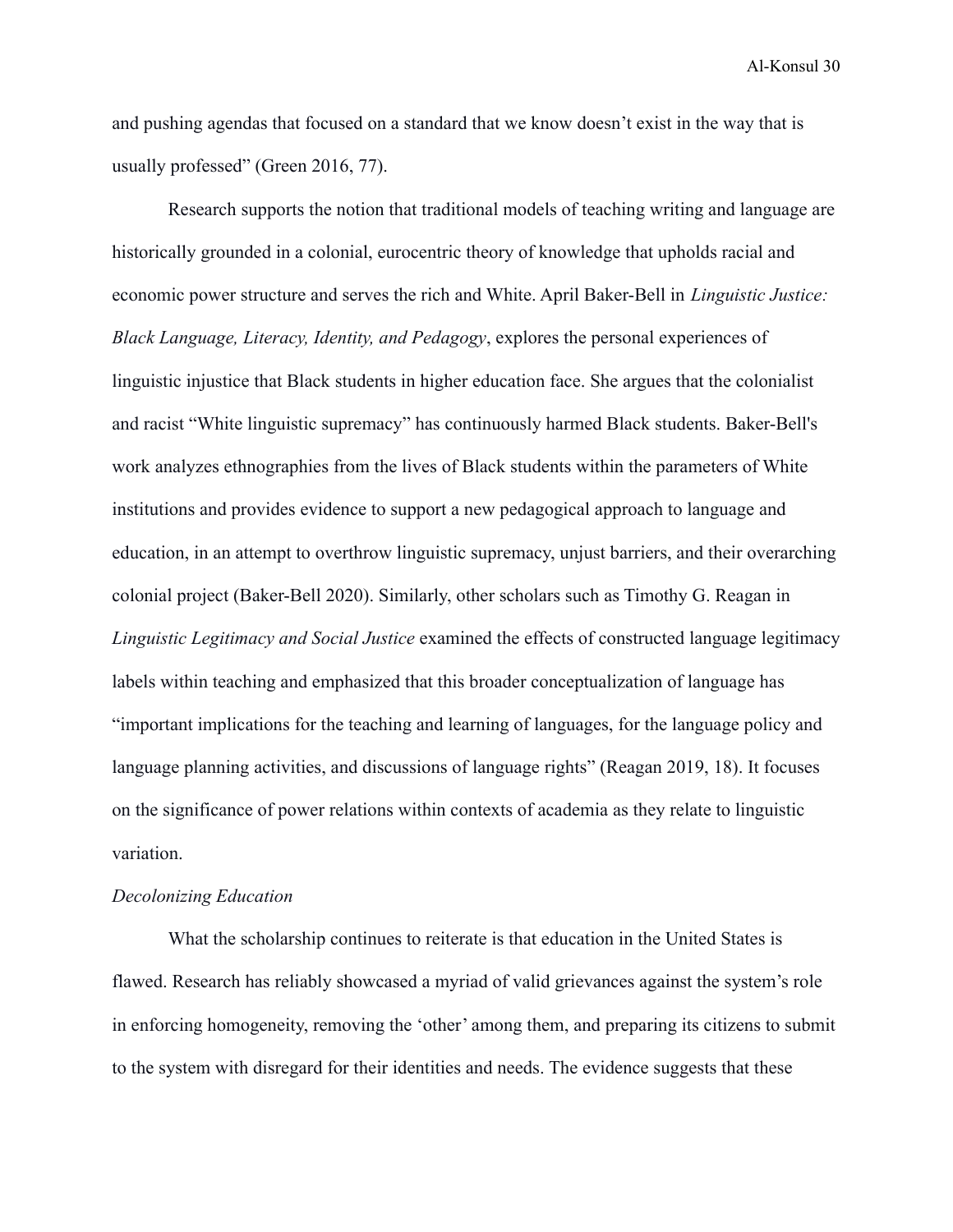issues are a direct result of the country's colonial ideologies and structures, including White supremacy and capitalism. The United States is a colonial and imperialist state, and thus the process of untangling the issues outlined can only stem from a critical examination of the United States' past— and present — colonialism and imperialism. It requires decolonization. To be specific, decolonization in relationship with education has been described in scholarship as the reconstruction of knowledge and practice by delinking them from the colonial matrix of power. Particularly that "decolonizing knowledge and decolonial knowledge [are] necessary steps to imagining and building democratic, just, and non-imperial/colonial societies" (Mignolo 2011, 118). Mullen denotes that the purpose of decolonizing education is "to make the invisible visible… to change mindsets, unsettle colonialism, and consider possibilities for a better world… [to challenge] the prevailing social order" (Mullen 2021, 12). Decolonization works to allow marginalized identities into the process of knowledge production by destigmatizing the use of non-standardized languages and dialects. The matrix of power is not only responsible for how education is conducted, but also for imagining its purpose and its curriculum. Colonial history is integrated into the mainstream perception of valid, necessary knowledge. The values established by settler-colonialism and maintained by Western imperialism both in the United States and in the Global South produced "the specific social discriminations which were later codified… [into] the power structure [that] was, and still is, the framework within which operate the other social relations of classes and estates" (Quijano 2007, 168). Colonialism encoded within the social fabric of the United States a single conception of appropriate, valid knowledge, one which the republic can erect itself upon.

While the history of colonization is bloody and violent, the subjugation of people under these systems extends beyond the physical. With that in mind, scholarship has argued that while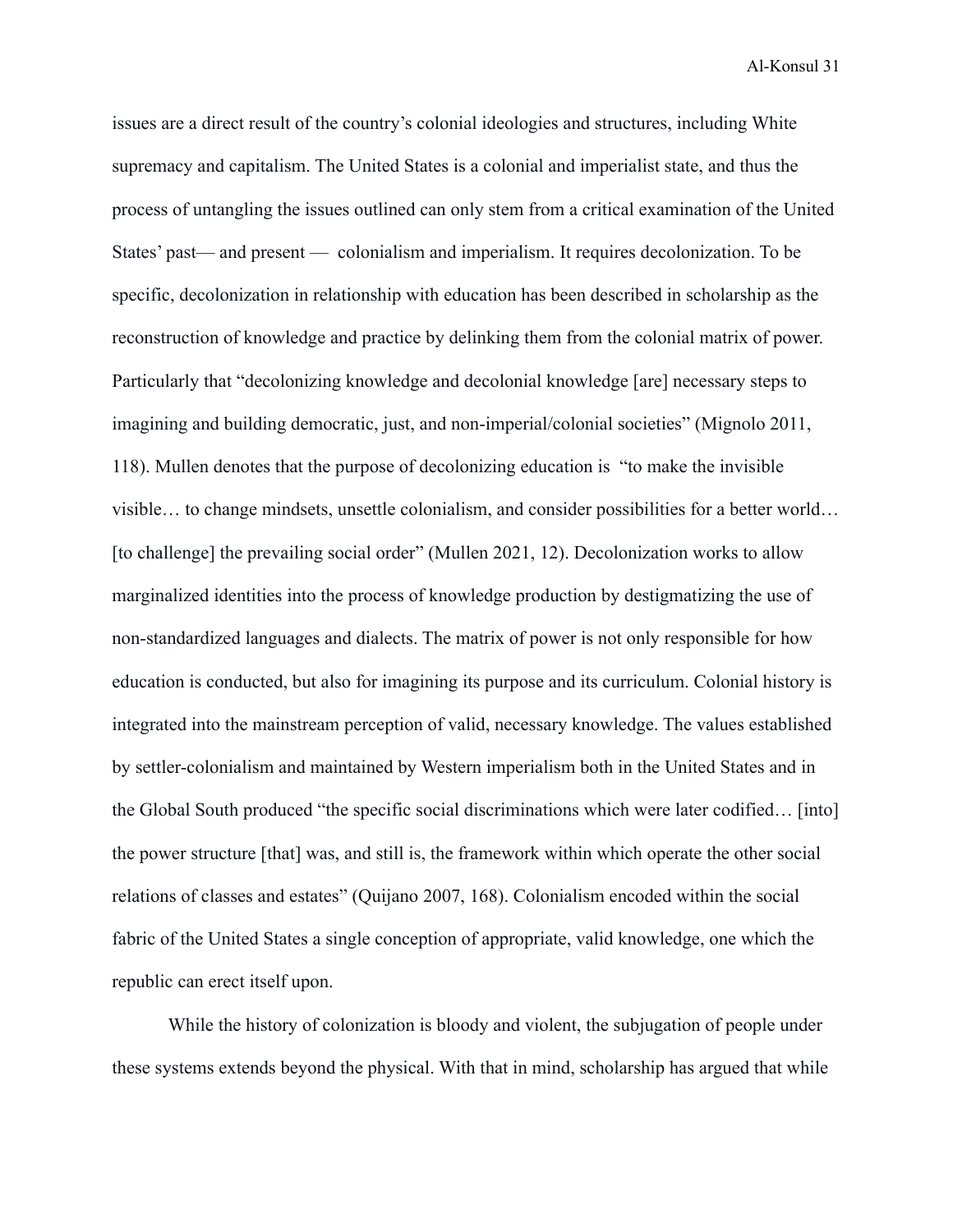acts of land return are essential steps in the process of decolonization, it additionally demands explicit attention to the subtle effects of that history. Eve Tuck and K. Wayne Yang's "Decolonization is Not a Metaphor" argued that decolonization is a material process involving land return and not a symbolic process of advancing social justice, and while it is both a fair and timely argument critiquing a liberal fear of systemic, revolutionary change, it disregards how colonization was conducted more implicitly and metaphorically. Garba and Sorentino in "Slavery Is A Metaphor," responded to Tuck and Yang and argue that "it stands to reason that settler colonialism cannot be adequately theorized without metaphor: the excision of metaphor from settler colonialism is necessarily the excision of slavery. The collapse of slavery into a non-discursive event is why... slaves are stuck in a treadmill of political indecipherability—both victims and antagonists, essential to the clearing of land and inessential to its return—that exemplifies the violence of slavery itself… [and] we argue that to be anti-metaphor is to be anti-Black" (Garba and Sorentino 2020, 13). The works instruct those engaged with the process of social justice to examine the historical construction of matrices of power that manifest themselves in all aspects of life, including the intellectual and academic domain, and not only in physical displacement and struggle.

This understanding of the symbolic nature of colonialism, as well as the necessity to attend to the more subtle manifestation of harm, urges a more substantial delinking of the educational system from the eurocentric understanding of knowledge it utilizes. On the issue of intellectual decolonization, scholarship suggests an urgent need to support linguistic justice as a possible framework for the decolonization of academia. Decolonization of knowledge production would look to reject and reconstruct what the educational system values and seek to include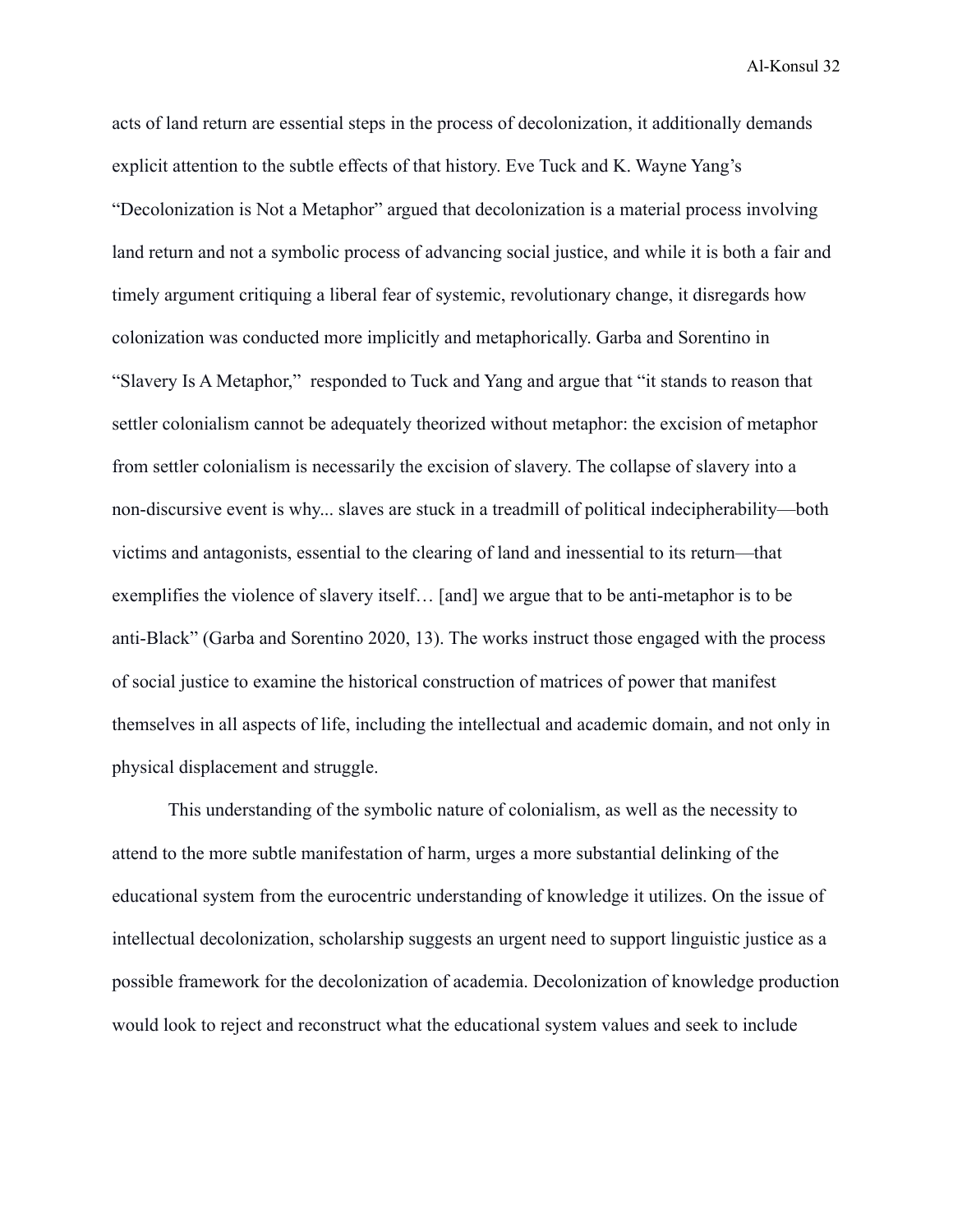non-dominant languages and dialects that carry within them identities often excluded from academic settings.

#### *Conclusion*

My project is a byproduct of the issues the outlined scholarship has highlighted. It aims to take this general understanding of the way education works in the United States and offer a possible alternative derived from the needs expressed by international, multilingual students in an elite higher education institution. It is interested in further exploring the connection between linguistic injustice and the reproduction of the larger systems that influence education in the United States. I hope that this project will understand better how the linguistic experiences of students within the parameters of these educational institutions affect how they navigate society outside of them. The research points to a connection between linguistic injustice and the reproduction of White supremacy and capitalism, and I am taking that suggestion and investigating it more particularly in the context of Bates College as a unique point in place and time. Overall, one objective of this work is to advance a project of decolonization and to promote a just approach to language in higher education. These works provided a framework that will be used to analyze the ethnographic materials collected, focusing on connections between language and identity.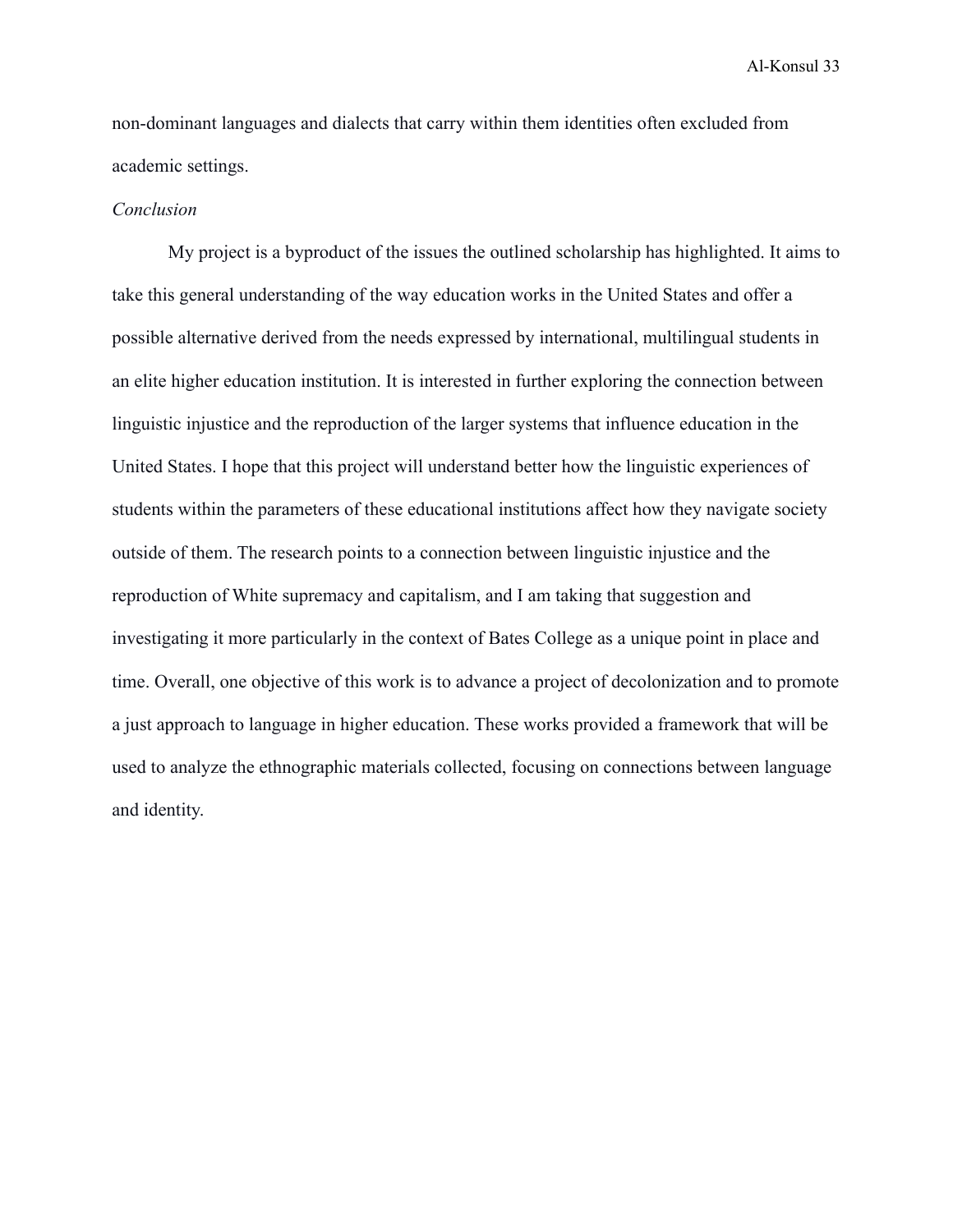#### **Writing and Language Teaching at Bates College**

To begin thinking about the issues that students encounter at Bates, I needed to examine the current structure for writing and language teaching at Bates College. Understanding its mission, values, and methods of instruction uncovered some of the common issues which have been outlined previously by scholarship about higher education, but also by my and other students' experiences. More specifically, I wondered if there is a connection between some of the students' grievances and the line of thinking used to plan and evaluate students' performance when it comes to academic writing and general language use. To start, Bates College claims that it offers its students "the promise of a world-class education focused on employing the "transformative power of our differences" (Bates College Mission and Outlook). Language stands out to me as a significant difference between many students at Bates. Just in the fall of 2020, Bates had enrolled 453 BIPOC identifying students, 149 international students, and 236 first-generation students (Bates College Demographics Dashboard). While the specific number of multilingual students at Bates isn't readily available, it is safe to assume that among the aforementioned demographics along with some in its domestic and White student population, Bates College would have significant linguistic diversity represented within its student body. Bates College has been ranked in the top 5% of schools for its diversity, and as such, it would seem imperative that these differences are appropriately acknowledged and, as Bates would argue, employed in its education for its "transformative powers" (College Factual). This is because of the connection between language and identity, or as Incho Lee writes, because "language is not neutral; it conveys ideas, cultures, and ideologies embedded in and related to the language, so that language education needs to be examined not only on the purely linguistic level, but also on the broader social and political level" (Lee 2011, 47). Upon examination, I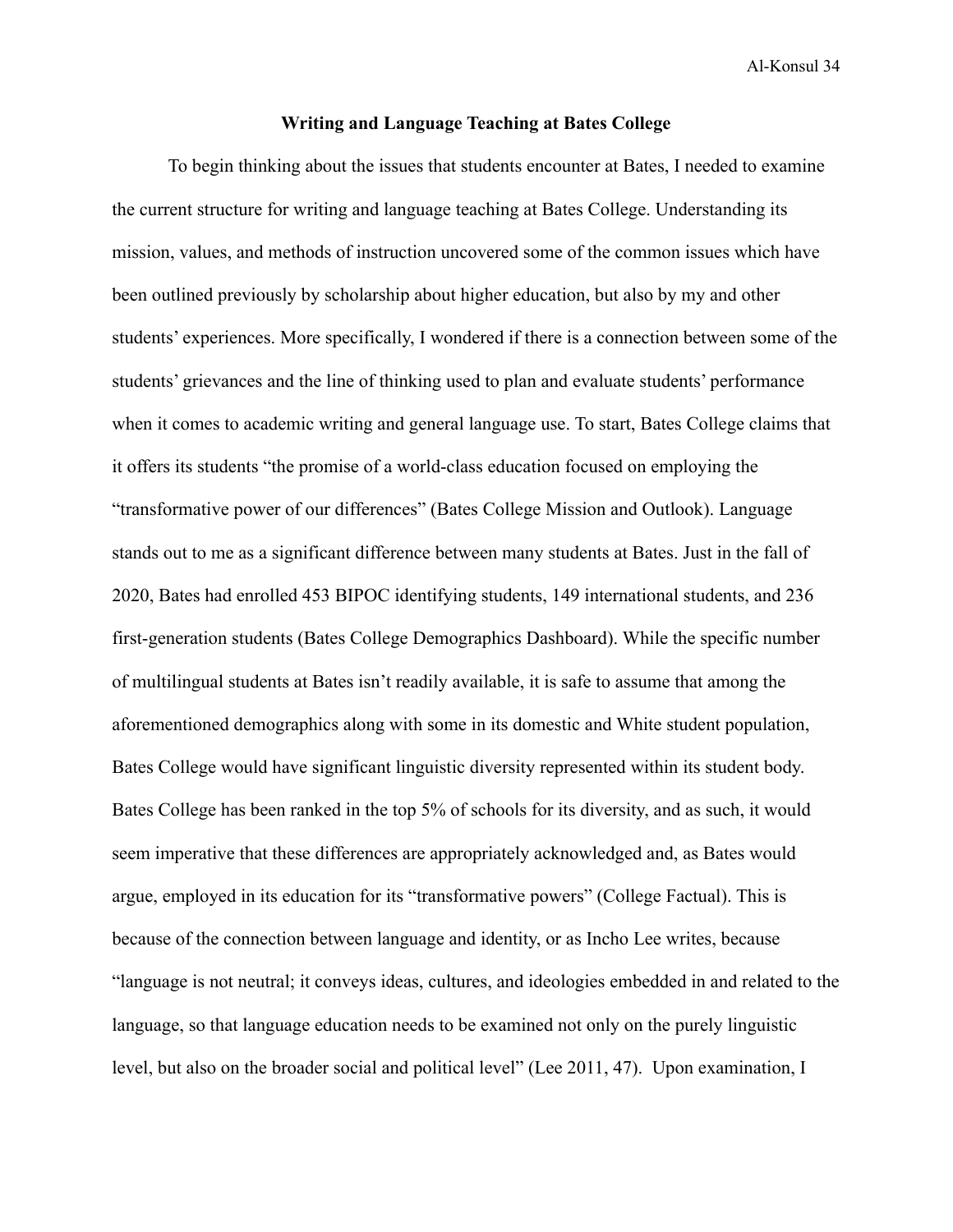find that the values for language and writing teaching at Bates College are not a reliable representation of the instruction methods utilized in Bates' classrooms. Rather, they have often been pushed aside in favor of common exclusionary methods of instruction, caused by uneven implementation, poor training of faculty, under-resourced initiatives, and an overall rejection of student's differences in contexts that do not benefit Bates College's advertised image.

Language and writing teaching is not only an academic element but a personal and political one characterizing students' experiences with how they see themselves represented and treated. To supplement student experiences for this project, I recently attended an event organized by an international student that aimed to offer multilingual and international students a space to discuss their experiences with language while at Bates. One student very passionately pointed out that she has yet to understand why it was that, if the way she writes is representative of her way of thinking and her identity, she is often instructed to write differently. This is a core issue in writing at Bates, and I found it to very succinctly articulate students' experiences here. Overall, the shared experiences of the students who attended this event, their most formative and significant memories at Bates, indicated to me that Bates is not living up to the values it advertises when it comes to language. More specifically, these issues caused by the standardization of writing and language teaching at Bates can highlight how "schooling has been one powerful way to reproduce colonial repression by justifying and perpetuating, inside the classroom, existing power relations and, whether intentionally or out of the teachers' own ignorance, hiding from students, especially those of color, alternative histories" (Camangian 2011, 128). For the students who have felt that their differences have not been welcomed in the classroom, Bates' outlined mission and values are a misrepresentation of reality.

*Writing Attentive Curriculum*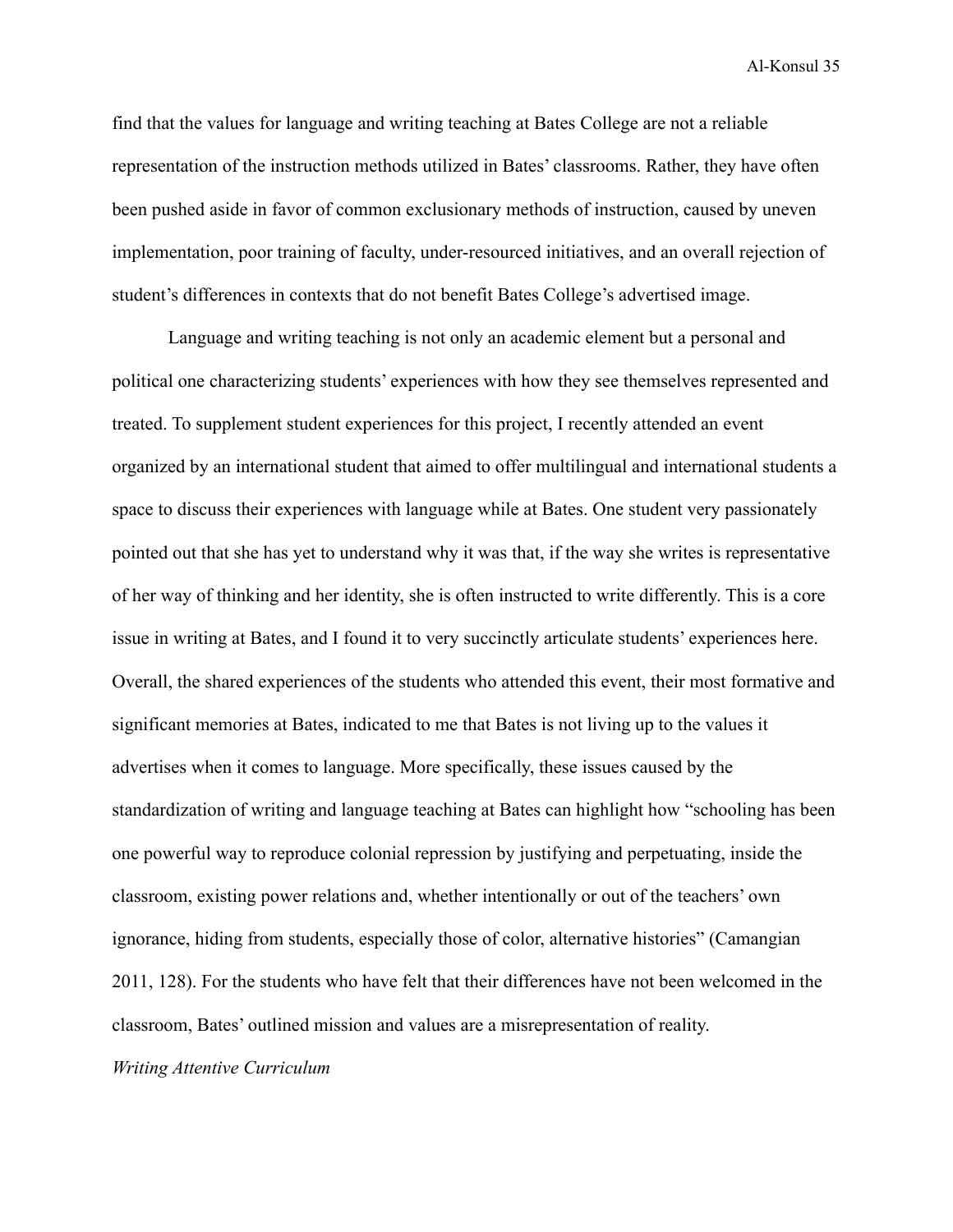As a part of their Writing Attentive Curriculum, Bates argues that its writing instruction methods focus on "[providing] students with a solid footing in using writing as a means for communication, scholarship, intellectual discovery and civic action" (Writing  $\omega$ ) Bates). To do so, Bates offers and requires students to take classes designated as W1, W2, and W3. In W1 classes, students are meant to develop and improve their writing process, and acquire what Bates believes are "foundational skills that they can then transfer to writing in subsequent courses." The Writing  $\omega$  Bates website doesn't directly outline what these foundational skills are, but this lack of clarity corresponds with a wide variety of possible teaching methods for their students. In my conversations with faculty, as well as through my work with the writing committee at Bates College, I have learned that generally, faculty at Bates are not adequately or purposefully trained in specific and progressive writing pedagogy, and faculty who teach these W1 classes, also known as First-Year Seminars (FYS), are additionally not provided satisfactory or cohesive training into how to 'teach' writing to their students in these introductory courses, and especially multilingual students. Additionally important, the limited level of training that faculty do receive is the responsibility of one professional staff member, who has consistently faced pushback in their attempt to improve faculty training. Therefore, I see that based on my and other students' experiences, these foundational skills implicitly reference standard academic English and its multitude of rules to the extent that each faculty member sees it appropriate, and based upon their individual perspectives on writing. I recall my own FYS class, where even in creative writing assignments, I was often given feedback directly related to my use of standard academic English. Students' first experiences at Bates College are designed to quickly identify students' writing weaknesses and, as one faculty member described it to me, "fix them." It is a less than a soft introduction to the expectations that students will be required to meet while at Bates College.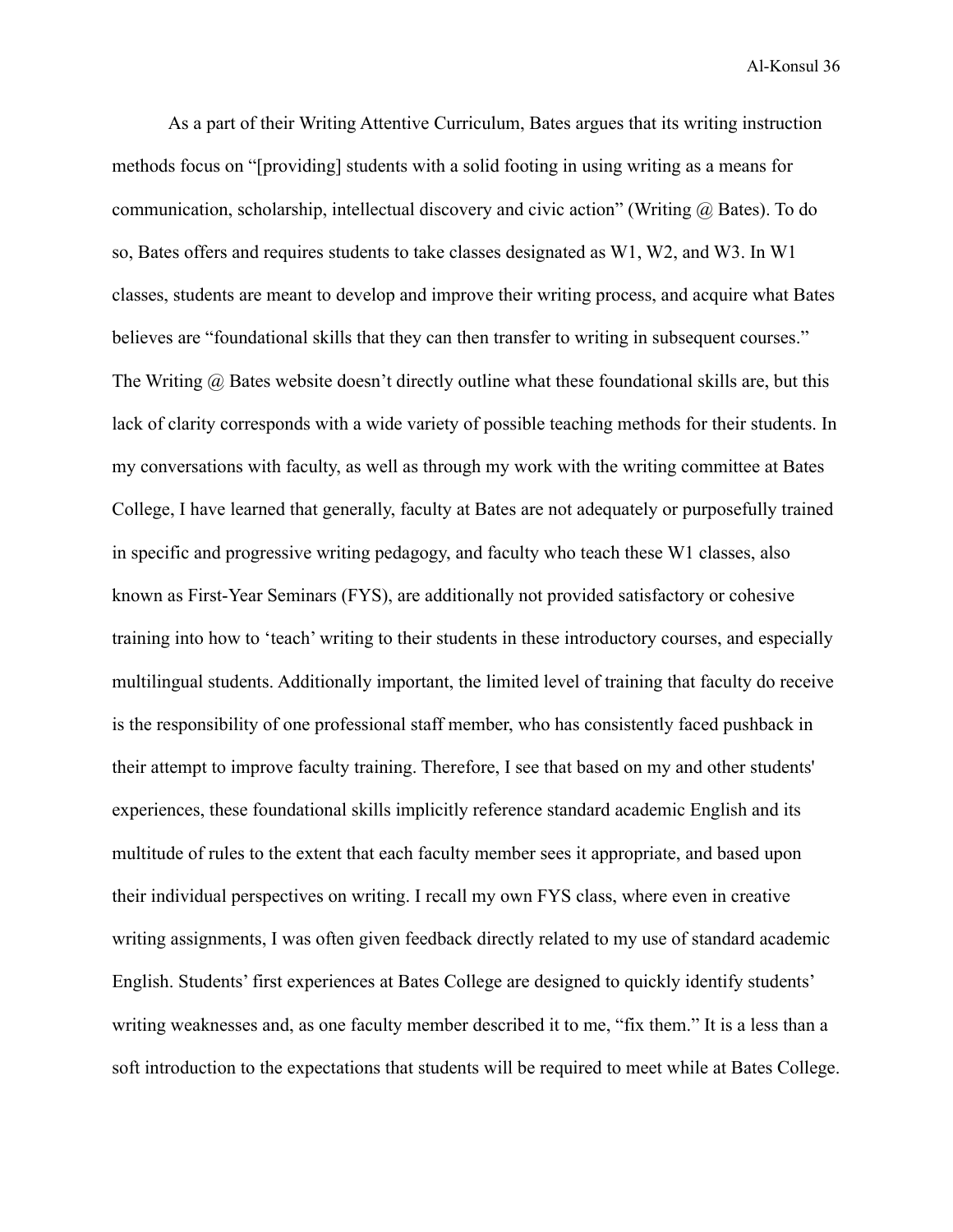Students are then meant to graduate into much more complex writing at the W2 level. In those W2 classes, students are meant to learn the specific requirements of their chosen fields, wherein these classes "orient students to the unique and often idiosyncratic expectations for communication that exist within every academic discipline, preparing students to produce scholarship within their major." On this level, we begin to have a much clearer understanding of Bates' definition of the preferred use of writing, and therefore what that writing should look like. As it will be described later on by students' experiences, this often means that the only avenue for writing available is writing for an academic discipline. Many students repeated that notion, with one student, Hannah, specifically stating that despite many students not choosing to go into academia after graduating, Bates' main focus remains to be preparing students for navigating academic spaces.

This prioritization of academic language highlights a large concern regarding Bates College's mission. As it stands, much of the College's training for students centers on writing for "scholarship, [and] intellectual discovery" with little emphasis on writing for communication or "civil action." This focus on writing for academia and academic recognition corresponds with academia's inaccessibility, one of its many critiques. In his article, "Why Academics Stink at Writing," Steven Pinker writes, "Why should a profession that trades in words and dedicates itself to the transmission of knowledge so often turn out prose that is turgid, soggy, wooden, bloated, clumsy, obscure, unpleasant to read, and impossible to understand?" (Pinker 2014). He goes on to outline a few valid personal reasons for why academics may choose to write in a convoluted manner, but I would argue that these methods are in response to a much larger, and historically constructed reason perhaps beyond any individual academic: academia is not designed to include everyone. Some individuals learn to write academically, which often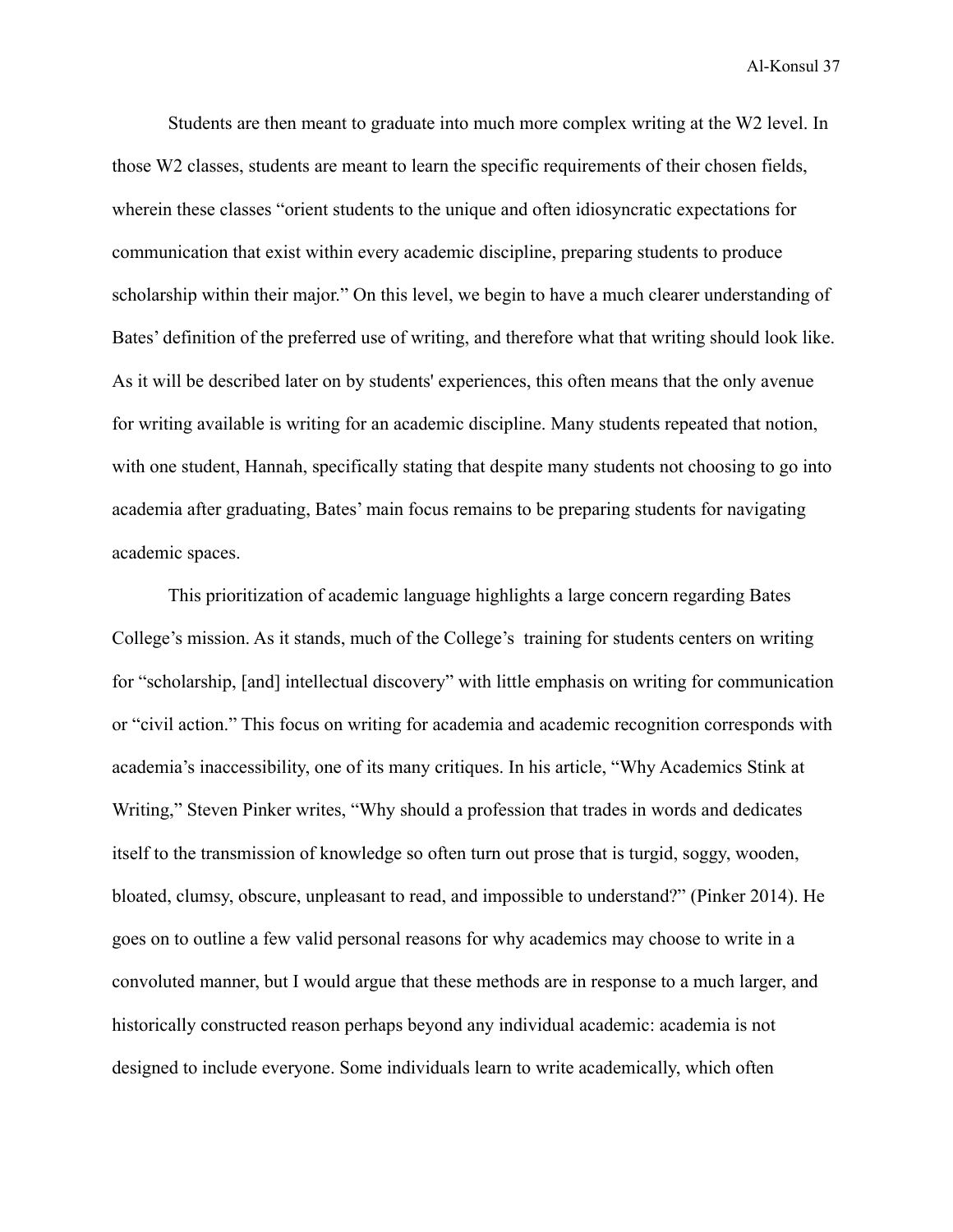corresponds with complex unnecessary jargon only understood by a few, in the hopes that one day they are acknowledged academics within that field, accepted by the majority. This inaccessibility manifests differently in different academic disciplines and often is serving a specific type of elitism and exclusivity associated with that field. For the fields concerned with social issues, such as anthropology, or issues of human behavior and health, such as psychology, their discipline-specific writing often evades the rhetorical choices or vernacular necessary to direct its discipline-specific knowledge towards populations who would benefit from it or evidently where that knowledge is derived from. For disciplines of arts, their writing maintains exclusive access to various art forms and histories, making it difficult for low-income or historically under-resourced or under-represented populations to gain access to the world of art. It is unique for each field and the way it was historically constructed and hierarchically organized, but it remains that only a small subset of individuals are meant to find a home in these academic writings. It's a cycle that doesn't give much room for transformative knowledge to come out of academia. STEM classes, additionally, can offer a clear example of this. One STEM faculty member at Bates shared with me,

Scientific writing is not accessible like at all … I don't sit down and read a paper and just like you know the period of time it takes me to read this thing is as long it takes to read the words. Like you have to stop and think about every single thing, and part of the problem is that I don't think most scientists who are making these papers are especially good communicators, that's a different skill set… people want to sound like they're smart, you know? People want to look impressive...

In STEM writing, building upon previous work and establishing credibility within the academic community is particularly motivating for the way scientific writing can be unrelentingly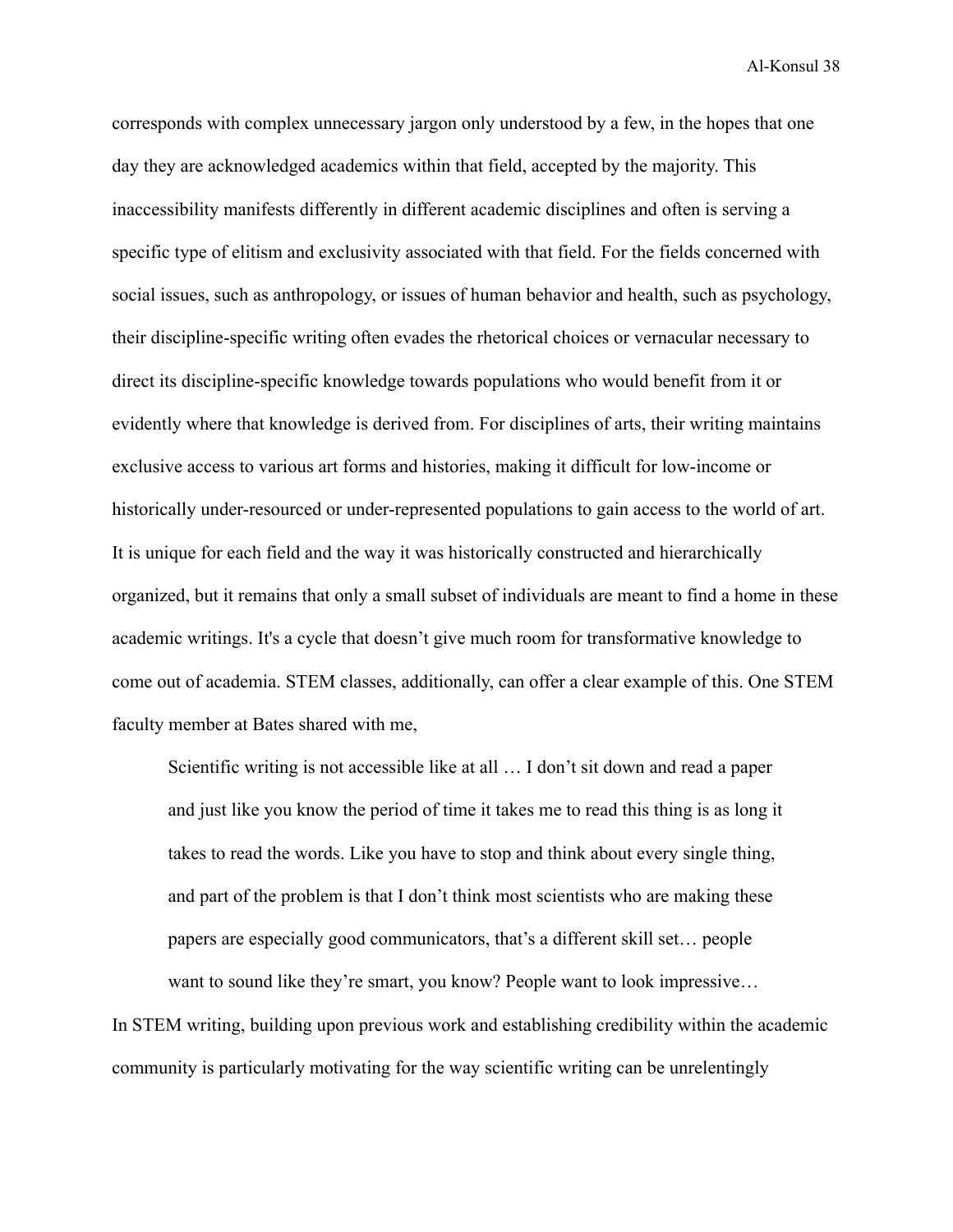complex. I believe that generally speaks to the way academia can fail in having a notable impact on social issues and the difficulty for it to remain significant in advancing the state of the world. Especially in disciplines that specifically harvest knowledge from various communities, cultures, or groups of people, academia's inaccessibility points to its exploitative nature.

This is significantly reflective of the specific interests that Bates, as an academic institution positioned within the larger historical context of American higher education, serves. At its inception, higher education was meant to educate the American elite. What it has developed into is an industry meant to maintain centralized power over knowledge proclaimed as ultimately seeking the truth about the state of people and the world, which as it remains, is not open for most people, let alone multilingual and multicultural individuals. Bates College aims to train and prepare students to enter this industry. In W3 classes, students are meant to produce "an original, significant work of scholarship that represents the culmination of their growth as writers, scholars, and researchers during their time at the college." It is the standard expectation that by the end of their time at Bates, students will be able to present themselves as part of their chosen academic fields, including their methods that are presented as axiomatic. As such, the expected progression of students at Bates not only assumes a desire to remain in academia but also a transformation of the student to be able to effectively do so. As it will be outlined further on, this transformation requires students to sacrifice, hide, or detach from their identities.

# *Class Writing Assignments*

Class assignments commonly used at Bates College similarly showcase the limitation of the current methods used, specifically in its neglect of issues of effective communication and civic action. For departments that center on academic writing, such as STEM courses or courses in the social sciences and humanities, generally, writing assignments require students to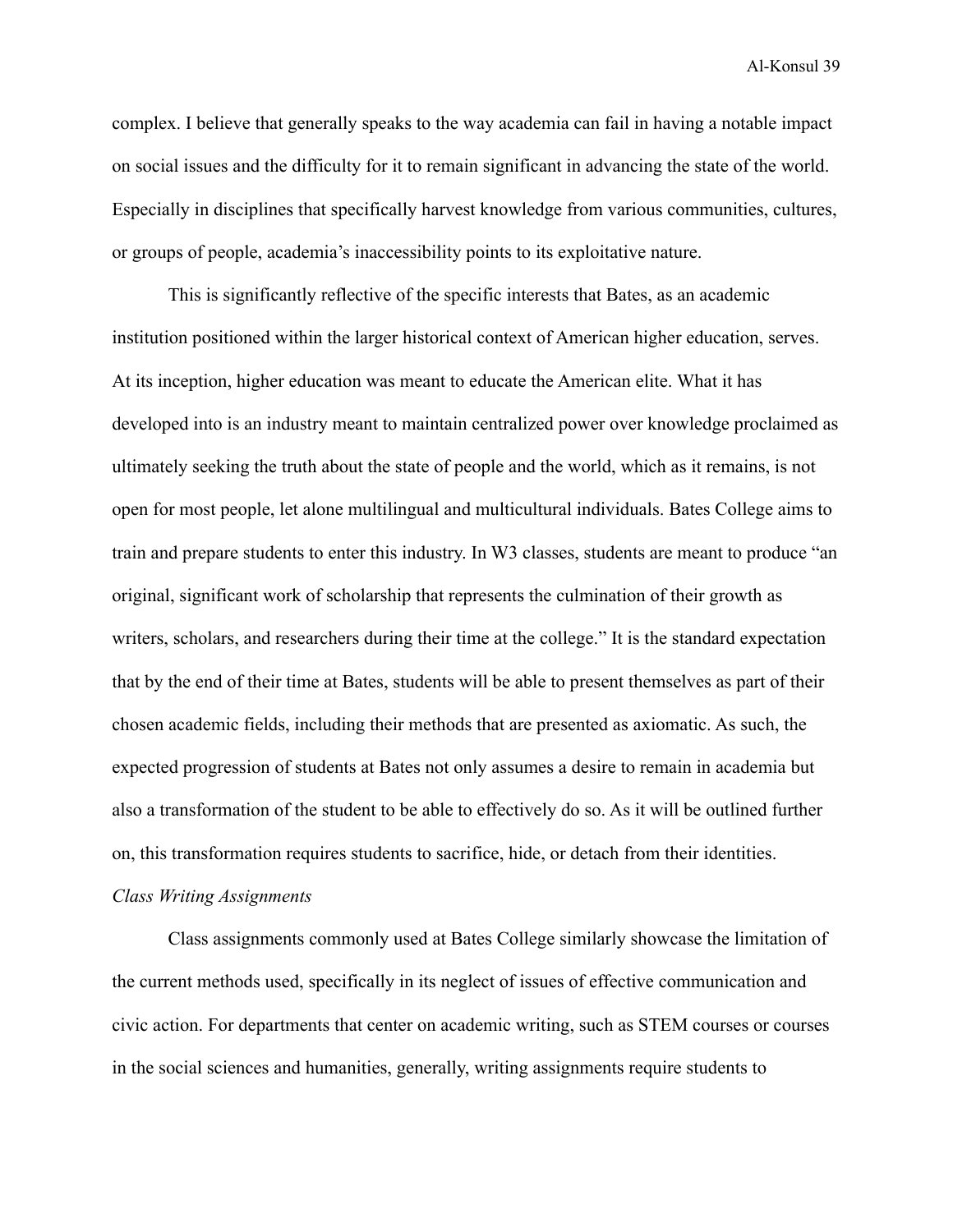formulate well-backed arguments stemming from previous findings in the field. This is how most faculty and students describe the goals of writing assignments at Bates, which communicates an additional issue about academic writing. At Bates College, academic writing relies heavily on eurocentric ideals of education and knowledge production, including building upon scholarship that is dominantly White.

One dominant eurocentric value is the idea of logic and evidence based-writing in the construction of an argument. It is caused by an "underlying epistemological assumption that only through "reason" can one know, or should care to know… [which] should therefore be considered within its particular historical and cultural context. In other words, there is no particular reason to assume a priori that all the peoples of the world would or should place such a high value on reason" (Mazama 1998, 4). I will not be constructing an argument against the concept of logic, but rather aim to point out how academic writing norms generally highly center successful argumentation based upon the use of previously established beliefs and theories, often pulled from convoluted and complicated academic texts and recycled to present written work that will then be assessed based upon that previous knowledge. Many of the assignments that students complete while at Bates, require them to use previously produced and acknowledged to be legitimate scholarship in their field or topic. For many disciplines, such as biology, psychology, anthropology, or politics, much of that knowledge was written by and for White people only (at least in academic work that is taught at American institutions), using eurocentric ideals of logic and objectivity, and are often a product of harm done to various communities who rarely benefited from the production of this knowledge. In anthropology, for example, canonical academic texts centered on a eurocentric perception of reality, a pseudoscientific objective lens, and the 'othering' and fetishization of various cultural groups. In the sciences, such as biology,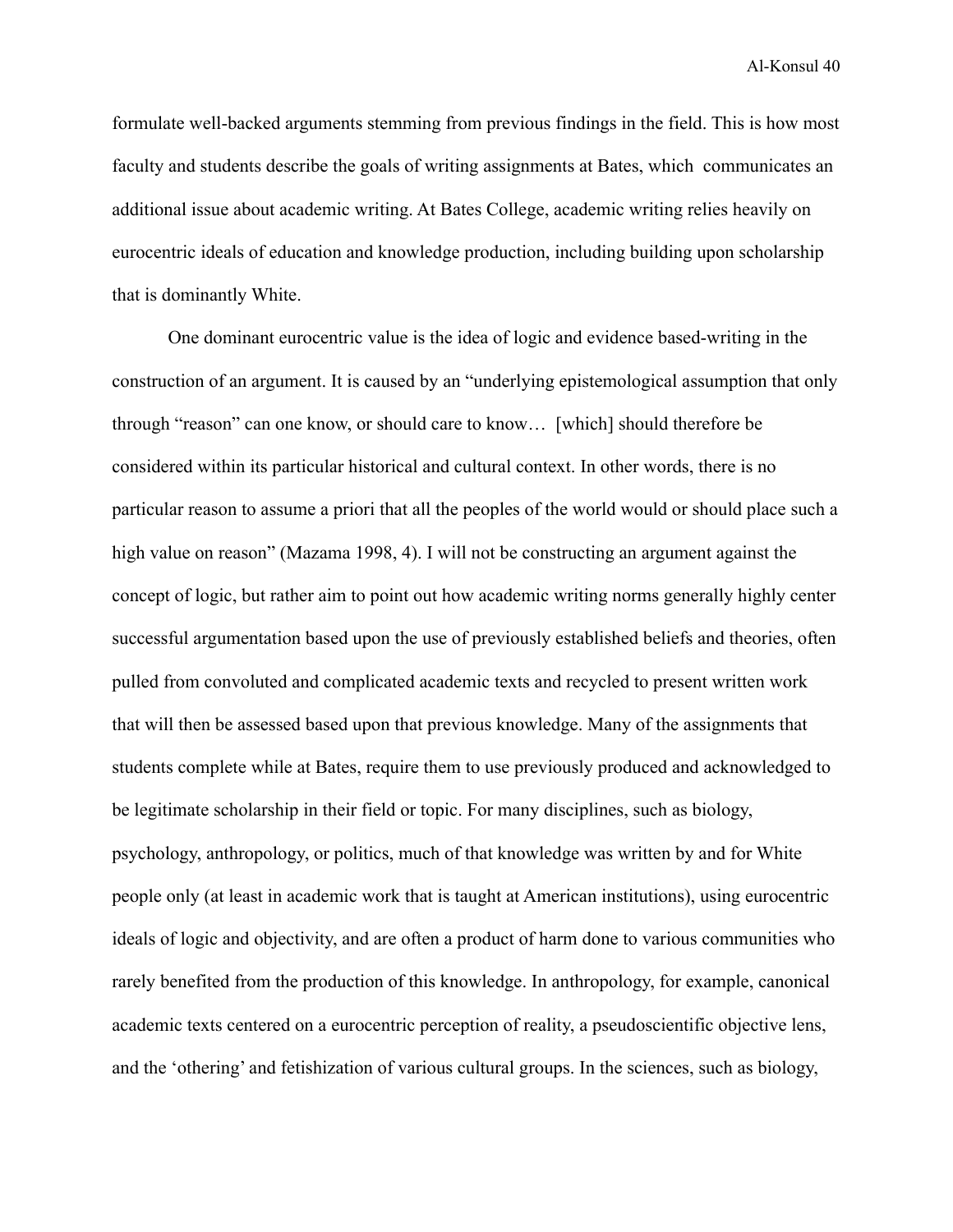many of the early findings were products of violence, wherein "from the grotesque surgeries of James Marion Sims to the stolen cell line of Henrietta Lacks, for over four centuries, biomedical research has been designed to exploit African Americans" (American Bar Association 2021). Afterward, these scientific findings were rarely used to serve the population is most benefited from, as it has been highlighted by "the disproportionate impact of the coronavirus on Black and Latinx communities in the United States… [and] varying access to treatment, preventive measures, and other resources [resulting] in imbalances in health care" (American Bar Association 2021). Moreso, students whose cultural identities may place value upon oral language, personal experiences, dreams, emotions, or myths, must consistently dismiss their validity to conform to previously established eurocentric standards of knowledge. Additionally, through policed academic writing, it is thought that scholars can think more critically about the claims they make by remaining detached and objective. Mazama writes, "by allowing one to distance oneself from what one reads or writes, writing supposedly promotes critical attitudes and objectivity. This is fantasy of the highest order, but one nonetheless quite consistent with the European belief in 'objectivity' which can be obtained only through the separation of the knower and the known accompanied with the objectification of the latter '' (Mazama 1998, 8). When students are taught to detach themselves from their subject matters, to write 'objectively' and 'critically' about the various issues which plague our world, they are often taught to do so through the lens of a eurocentric perspective on these issues pulled from historically produced knowledge.

Similar connections can be made to descriptors such as concision. Many languages utilize a much more 'poetic' or 'wordy' approach to communication. This is not inherently reflective of its efficacy, as will be further discussed later on, but rather the lack of emphasis on concision in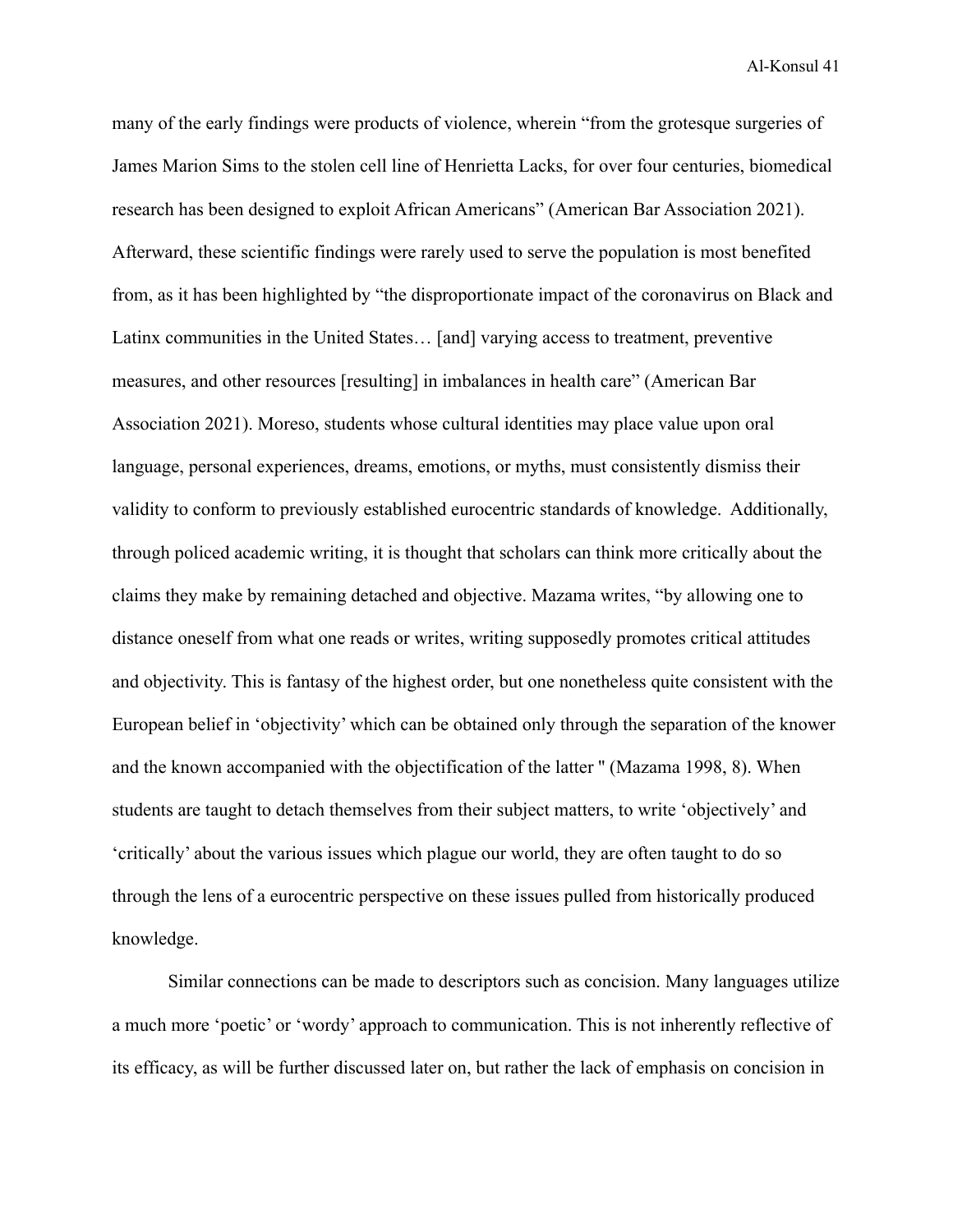comparison to standard academic writing. During my freshman year, I took an introductory Gender Studies class which included many writing assignments, both large and small scale ones. My professor took time in class to discuss her expectations for these assignments, including a strongly worded emphasis on using concise language and communicating effectively within the one-page word limit. I didn't see anything wrong with that due to my entrenchment in academic writing, but another student, who also spoke Arabic, raised his hand to contest that expectation. I recall him beautifully, yet very carefully explaining how different languages value complexity and details, and how it seemed unfair to limit that linguistic difference in class assignments and reductive to the type of knowledge that students may end up producing. The professor's answer was very simple and now is not shocking at all: that is the necessary approach to writing valued by the job market and various academic expectations, and despite her being sympathetic to his grievances, it is her job to prepare us for what is required of us outside of Bates. Every professor I spoke to shared a similar idea about their role as faculty. One professor told me, "I have a duty to prepare [students] for what happens after you leave Bates." Almost all faculty members I spoke to said some variation of this, and it is a big part of faculty's understanding of their role at Bates, which includes molding students into valuable assets for the 'real world.' It is a part of what Bates College promises to students as an institution; success and achievement after graduation. That success, according to faculty, is reliant on students' abilities to write in standard, dominant, and socially acceptable ways. Thus, Bates College's goal as an institution becomes apparent as reproducing academics in line with previously established standards and serving socially dominant structures. While my professor's answer is an accurate description of the reality of the world in some ways, it limits writing learning at Bates to practicality rather than advancement. It argues that students are meant to learn how they can succeed in the capitalist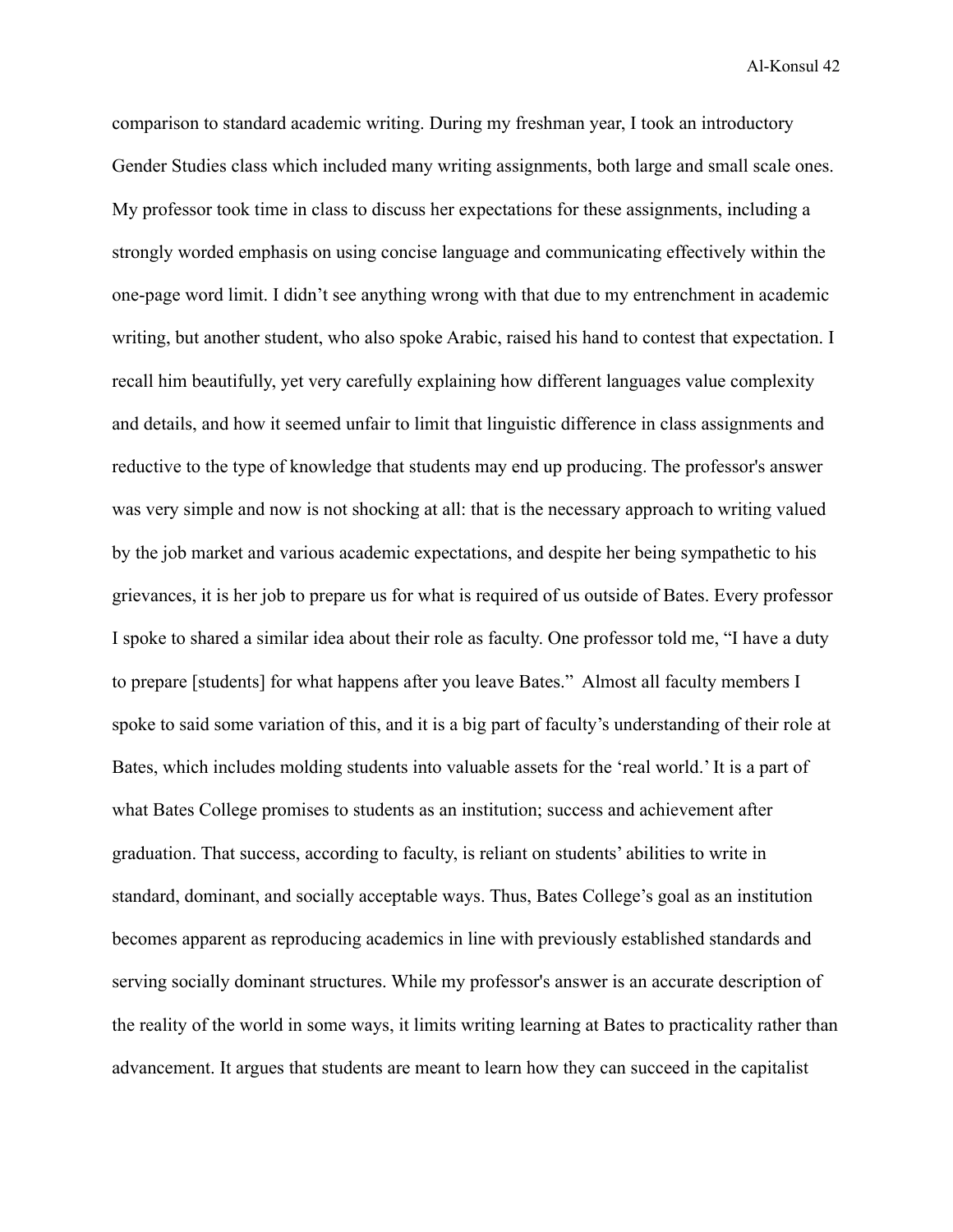market outside of Bates and that this objective is much more significant than any personal connection they may have for their own languages. In many ways, traditional writing assignments serve no value other than practicing American expression. Therefore, I believe it is fair to assume that "employing the transformative power of our differences," is not among the most represented values at Bates.

### *The Role of Faculty*

Some of these disparities can be attributed to the way faculty at Bates lack comprehensive training in working with linguistically diverse students. Faculty members at Bates College are individuals who have internalized personal experiences with language and writing in their lifetime and academic careers, and through their role as instructors can influence students' experiences at Bates and reproduce the conditions of their learning history. Instructors' relationship with language and writing, whether it be their previous experience learning different languages or their experience speaking multiple languages growing up, can greatly impact the perspective and teaching style that students receive in the classroom and that varies widely. Granted, what some faculty members shared with me about their experience is not necessarily how they still view language now, or how they explicitly teach it to students, but it seems reasonable to assume an underlying impact of the way faculty members have previously experienced language and writing. Instructors' bad or good experiences with language can shape their acquired values about what they believe may be good or bad language and writing, and these attitudes are projected onto students in the classroom. In one of my conversations, one faculty member mentioned how he grew up in an English-only speaking household, and that throughout his learning process, his language was highly policed. He shared,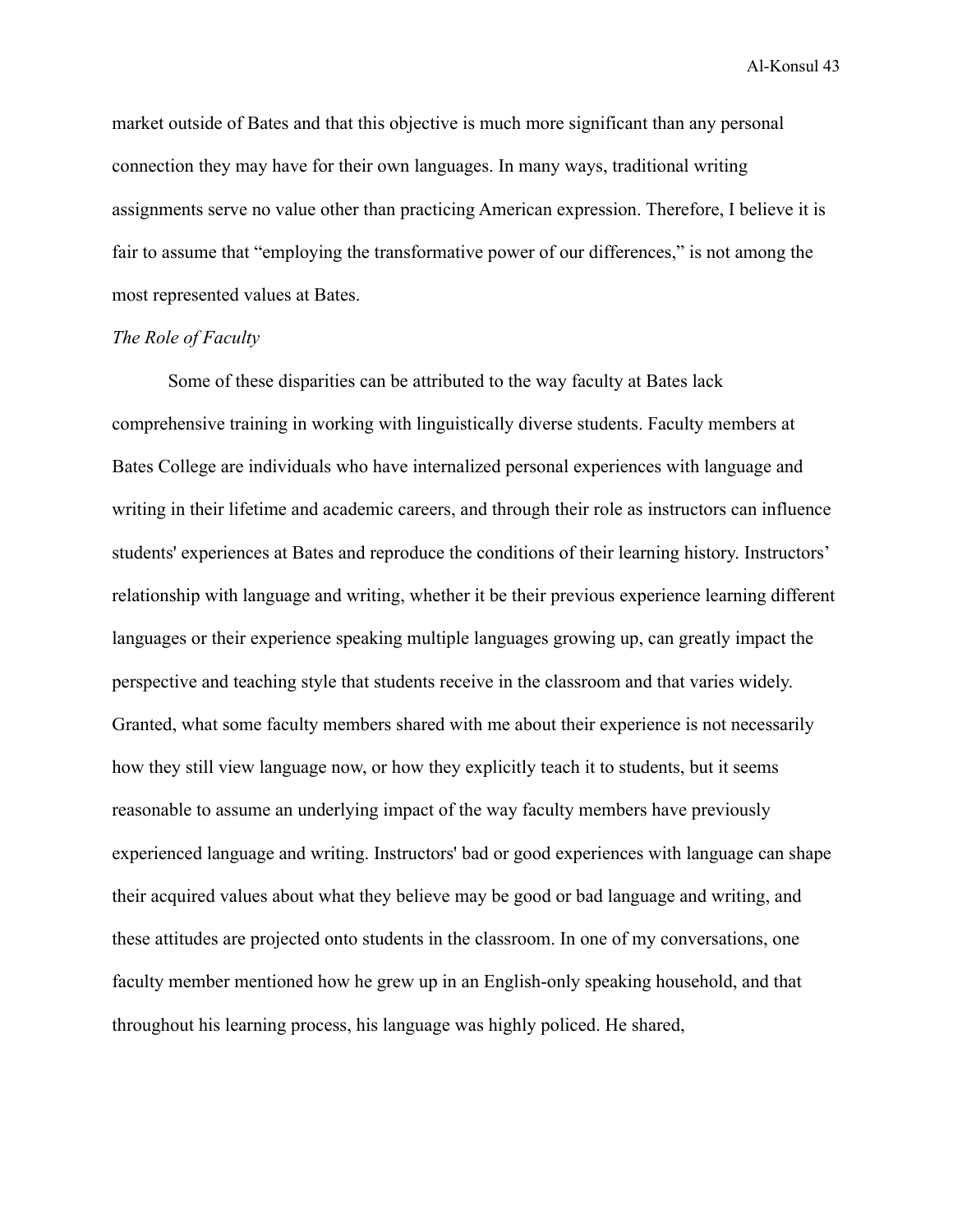[I am] a Grammar nerd, I loved English grammar, and my mother was into grammar, and my dad loved [it]... at the dinner table, we talked about who and whom, you know whatever, and there was a good way to speak and there's a bad way to speak. Literally, my mother would slap me in the face if the grammar was messed up… I don't know to what extent it did come from my mother, sort of, me being the first-gen, her being the valedictorian of her class, couldn't afford to go to college and yet went to a really high-end secretarial school and was a secretary for presidents of companies in New York, but had to learn proper language, proper English…

While there has been progress in how some in academia view language, which even I can see just through my conversations with faculty, and disregarding how well-intentioned or progressive some faculty members may be, it would be wrong to dismiss their experiences as irrelevant to their teaching methods.

Faculty's biases in the classroom are an extension of their own highly restrictive linguistic experiences. These are individuals that have had to go through and become accepted to and accustomed to the academy, and that constructs their perception around linguistic hierarchy. At Bates, because of the lack of intentional instruction or training given to faculty on equitable writing and language teaching pedagogies, and because their fields historically did not allow for much linguistic variation, professors can be seen reverting to their own internalized perceptions of language and writing in their courses. Very commonly in classrooms, professors will use their experience with writing back in 'their days' to legitimize their choices for their writing assignments or language expectations. Many will use their previous struggles conforming to standard academic writing or the various punishments they received as justification for limiting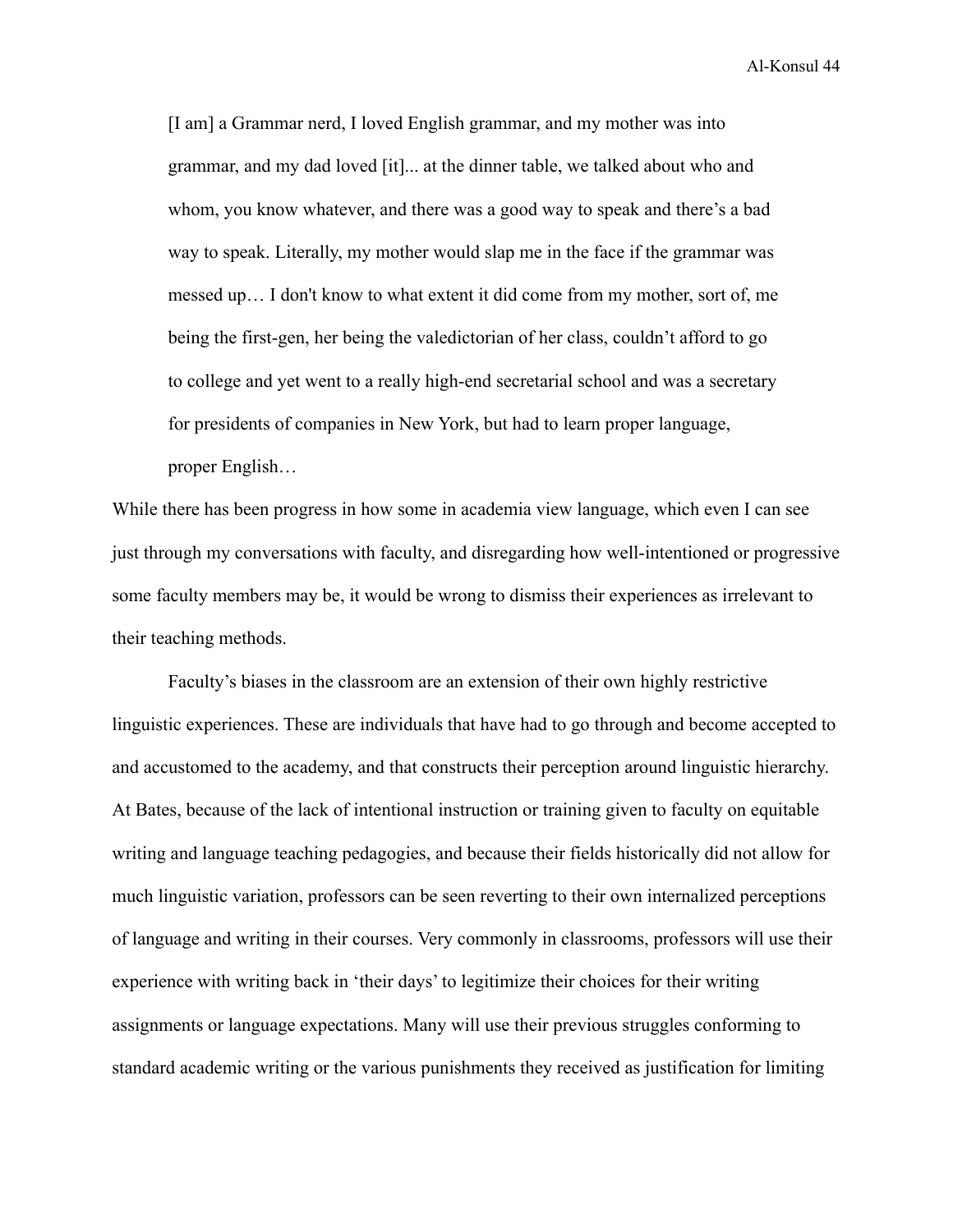students to standard academic English. The lack of direction given to faculty on approaching writing teaching beyond preparing students for their disciplines grants them the ability to continue harming students in the way many of them were similarly harmed.

During my conversation with faculty members, I found it easy to note how their view of linguistic diversity remains both limited and influenced by White supremacist values. Many described non-dominant languages in academia using words such as 'alternative' or 'non-academic language.' While mostly unintentionally, these descriptors continue to position multilingualism or non-standard, or not socially accepted language use in contrast to standard academic English. 'Alternative' argues against non-dominant languages' legitimacy and offers it to be similar to an artistic choice or a rebellious tendency rather than a valuable, legitimate academic method of learning or writing. This is a very common approach to writing in academia. Even when given the space to explore, students are often instructed that they may use "non-traditional sources'' or "more creative and less academic writing," and these descriptions promote the false dichotomy that non-dominant languages are not, and can not, be academic. Additionally, it continues to position these languages as opposite to standard academic English, so that if standard English is academic then they are not, or if standard academic English is professional then they are not. For example, "most speakers of Standard English think that AAVE is just a badly spoken version of their language, marred by a lot of ignorant mistakes in grammar and pronunciation, or worse than that, an unimportant and mostly abusive repertoire of street slang used by an ignorant Urban class" (Pullum 1999, 40). Non-dominant languages, commonly associated with minoritized identities, are thus consistently recognized as illegitimate variations of the standard language, and therefore their use must be a reflection of one's poor understanding of language and writing.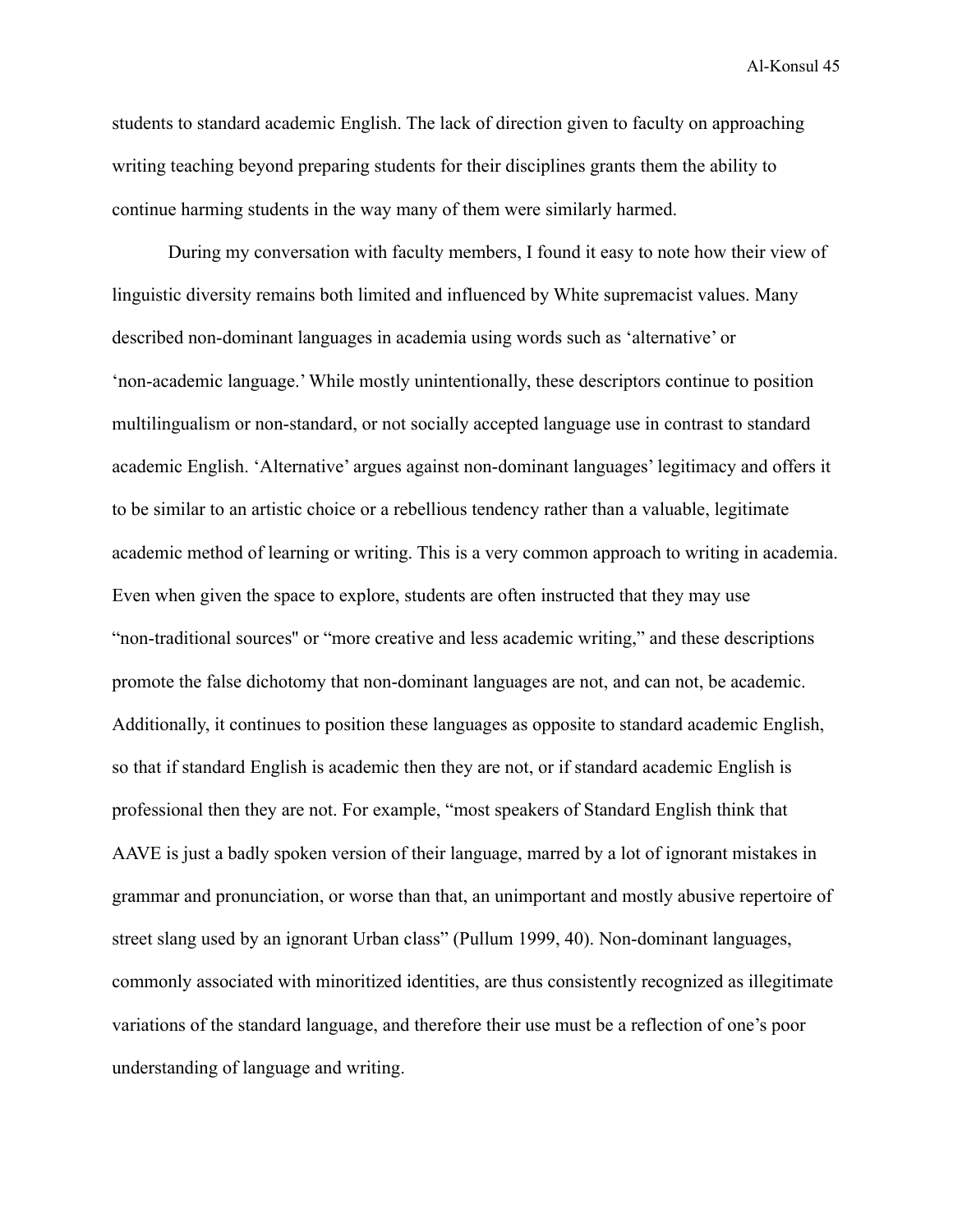### *Failures of the Current Structure*

The writing and language learning process at Bates College is highly flawed for several reasons. Faculty are not properly trained to work with multilingual students, class assignments fail to acknowledge the breadth of knowledge that exists in the world, and the writing structure is dependent upon eurocentric capitalist and historical White supremacist values. Students are then left to carry the burden of keeping parts of their identities out of their academic lives. Bates' mission for their writing curriculum states that "the writing-attentive curriculum at Bates College is designed to provide students with a solid footing in using writing as a means for communication, scholarship, intellectual discovery and civic action." Furthermore, it states that writing criteria at Bates is meant to "foster effective pedagogy and provide a framework for incorporating writing, not to limit innovation!" The values outlined are significant and progressive in comparison to other institutions, however, the current implementation and structure completely fail that objective.

At Bates College, there is only one professional staff member responsible for training and, as she calls it, 'coaching' faculty to use effective and socially equitable writing pedagogies. This individual is highly under-resourced and under-supported in her efforts to disseminate more recent, and more socially just scholarship of writing. Initiatives relating to linguistic justice and various conversations relating to writing teaching are often a part of the individual or small group projects that are rarely granted enough departmental or administrative support. While planning a panel on linguistic justice specifically targeted towards faculty at Bates, my requests to make such a panel either generally mandatory or requiring at least some representation from each department was quickly denied. At many of the events I have participated in relating to linguistic justice conversations, not more than 10 faculty members have been present. More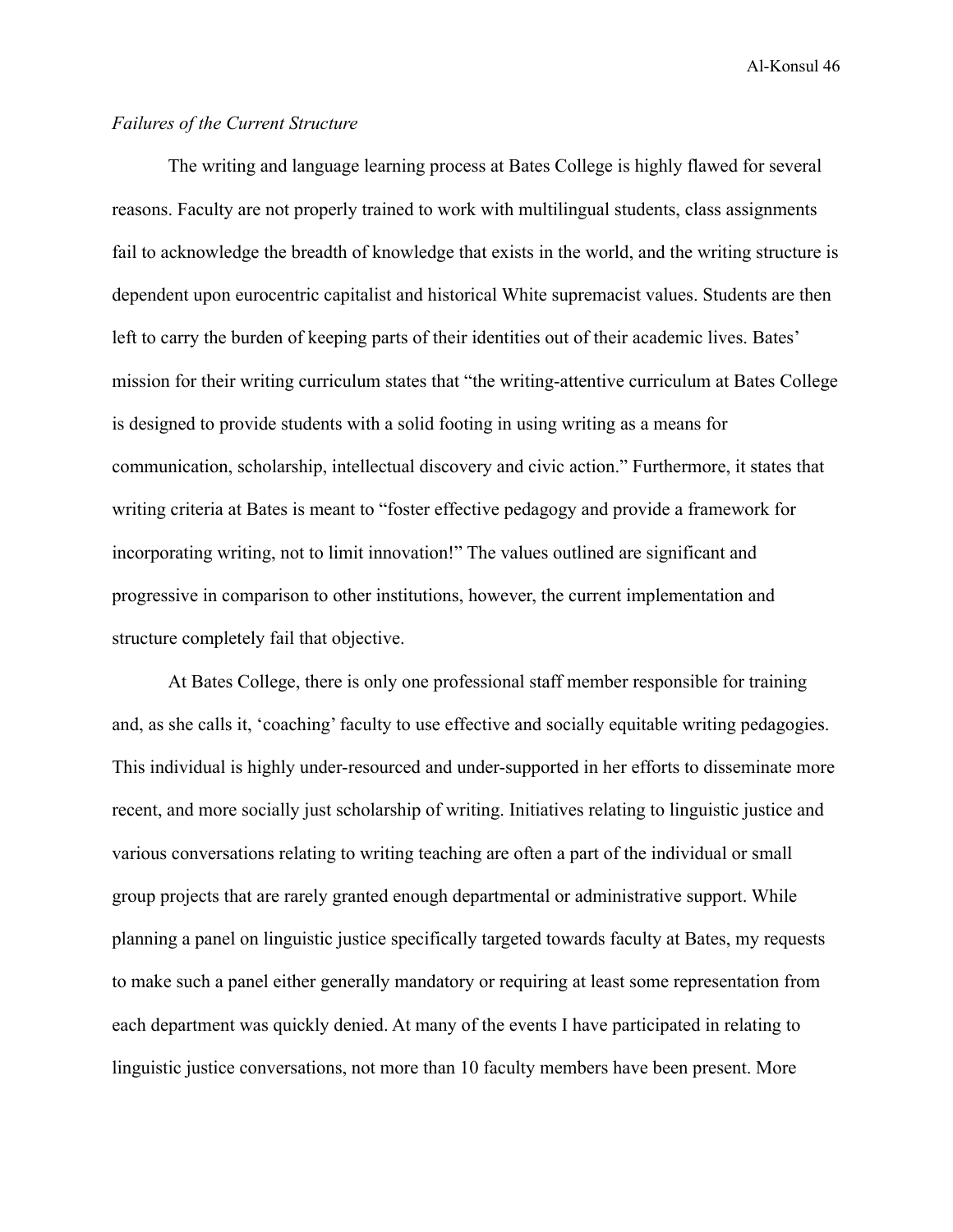specifically, it is often the same professors who have taken it upon themselves to progress in their instruction methods and who have maintained their commitment to learning and social justice who appear at those events. Because conversations and initiatives around linguistic justice are limited, underfunded, or lack support at Bates, it often becomes the responsibility of a few to advance this work. BIPOC faculty, especially, often bear the brunt of this work through their individual efforts and emotional labor. As it will be discussed further, these issues perpetuate the harm that students encounter throughout their careers at Bates College.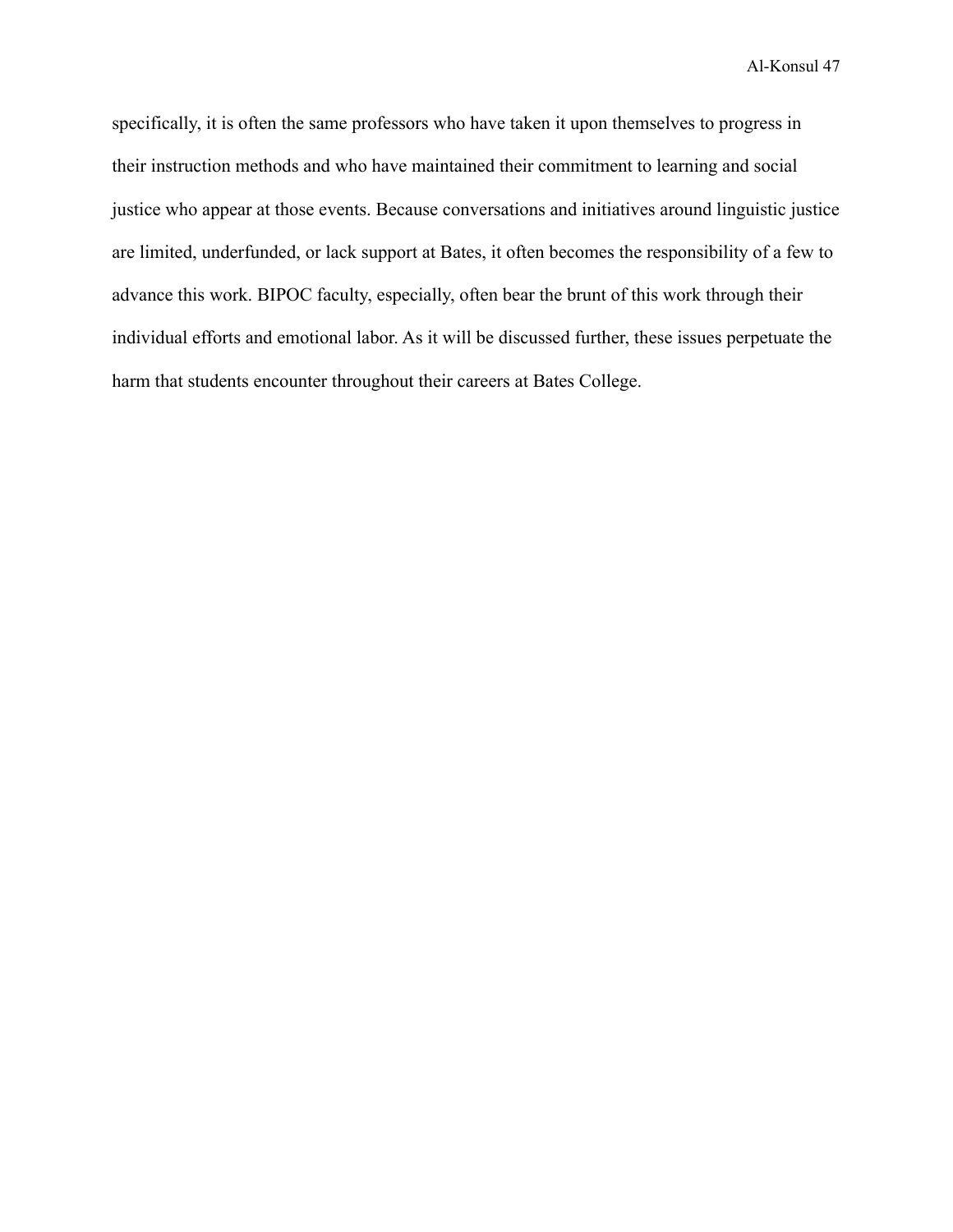#### **The "Ideal" International Student at Bates College**

The writing and language learning structure at Bates perpetuates harm toward multilingual students with minoritized identities because it devalues and excludes their languages from the academic space. International students are uniquely impacted by this because of their positionality as outsiders to the United States and its political, social, and linguistic structures. At Bates College, there are certain standards we as international students are expected to adhere to, some of which are communicated to us implicitly through various experiences while others are a direct result of the choices made by Bates College and Western global imperialist values. Moreso, these standards are a result of the intersection between colonialist language models, the network of academic systems at Bates College, the students' cultures and backgrounds, and the realities of the society we either live in or hope to integrate into.

In this chapter, I introduce the concept of an 'ideal' international student in the eyes of Bates College. The 'ideal' international student is my understanding of the place that international students occupy within the Bates College structure and the role they are expected to play while they attend this institution. Specifically, I believe it highlights the conditions that international students live through. I arrived at Bates believing that I was very qualified to present the image of an international student worthy of a spot at this prestigious institution because of my background. I attended a 4-year international high school that was systematically structured to produce someone capable of handling the American college experience. During my high school years, I recall my teachers, predominantly White and American, writing on the board a four-level scale for where we should aspire to be in our academic abilities in comparison to the American college standards each year; by Sophomore year you were expected to read at an American college freshman level, by Junior year you were expected to write at a college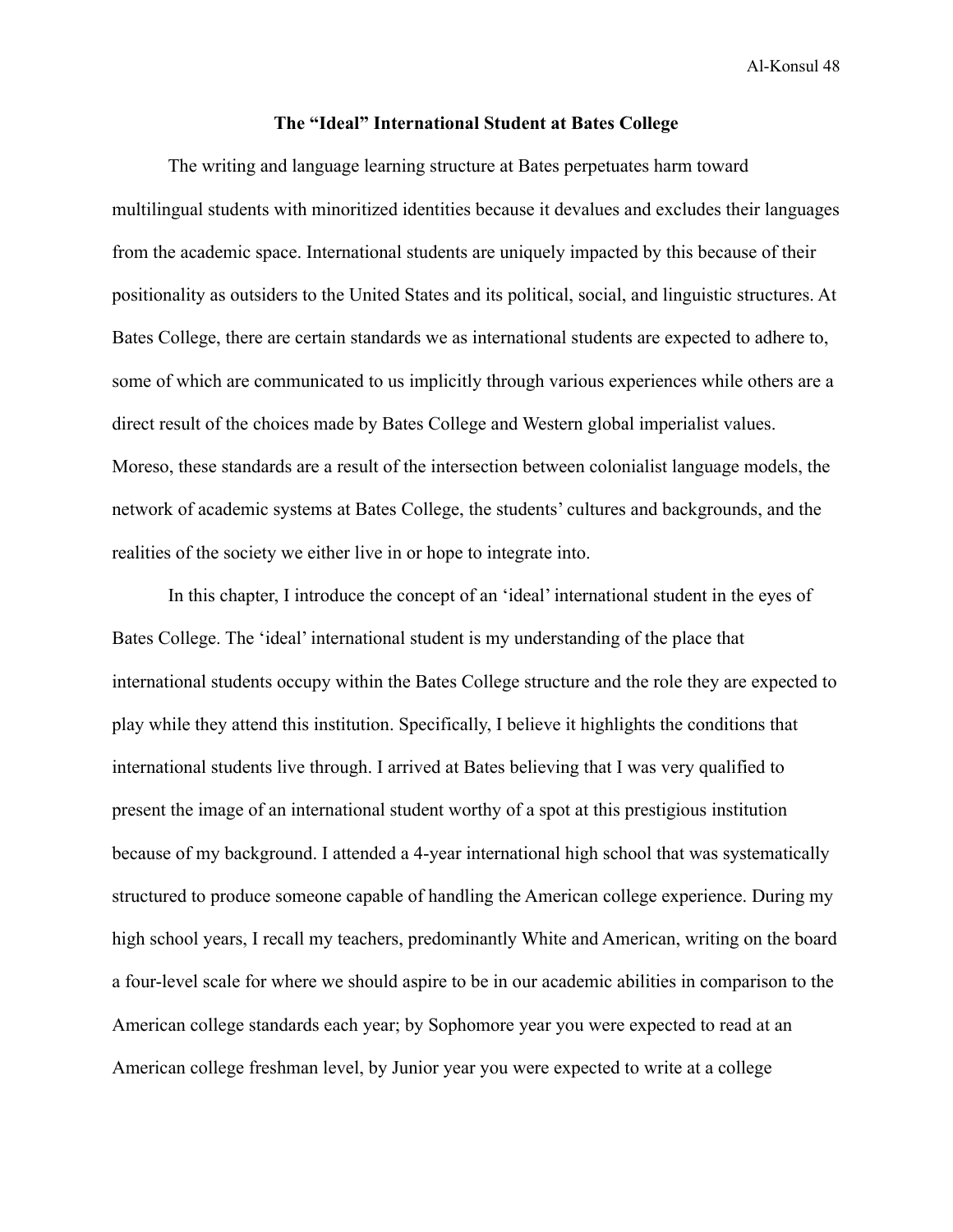sophomore level, and by senior year you were expected to research and produce academic writing at a college junior level. This was meant to prepare me for college in the United States and help me portray myself as a competitive applicant, and as a financial aid recipient, a worthy investment. I graduated proud of my English language capabilities and came to Bates College ready to put those skills to good use.

My previous training in academic English writing didn't entirely make my experience at Bates College easier, but it helped me navigate its environment, gain the praises of my professors, and the acceptance of my White counterparts. I find this part of my experience now significantly relevant to my project because my process of ethnographic research not only humbled me (very quickly) in how I perceived my skills but also indicated to me a sort of pattern in the international student experience, which I now believe is the mandated 'ideal' international student at Bates College. I define the 'ideal' international student at Bates College as someone who has successfully demonstrated their level of mastery over the English language, is consistently using that English language, consistently improving that English language, and seamlessly conforms to the academic linguistic structure at Bates College— even if that means losing parts of their identity not deemed academic enough. The 'ideal' international student for Bates College will present a well-adjusted, hard-working, and perfected learner of the academic standards they are introduced to.

### *English Language Competency*

Before coming to Bates, many of the admitted international students studied English at an academic level in a way that allowed them to successfully argue to Bates— through essays, SAT scores, TOFEL or IELTS scores, grades, …etc — that they would be able to succeed academically. While at Bates College, international students can provide the necessary diversity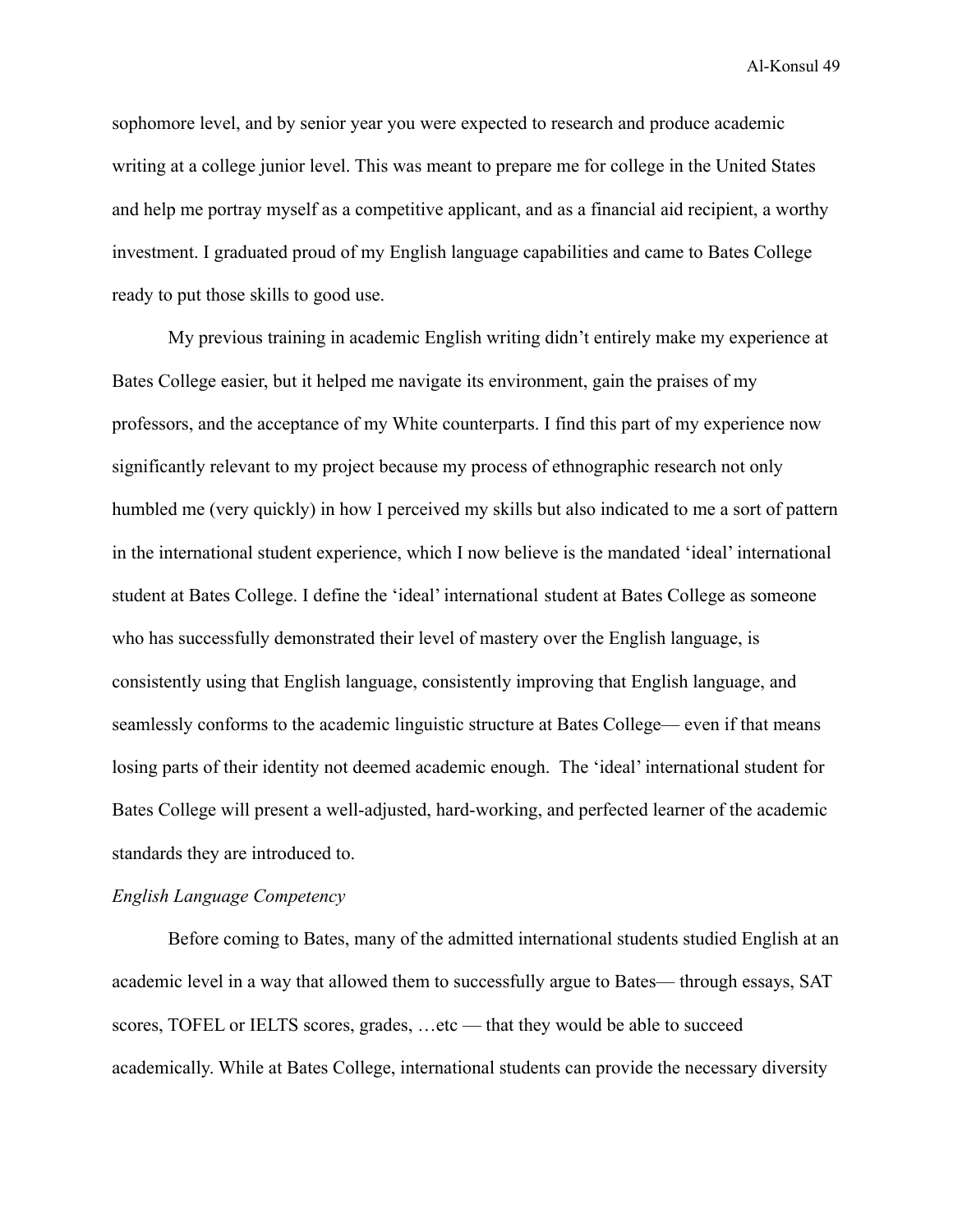numbers by attending this institution, without being able to fully embody or represent these diverse experiences and identities academically. Rather, by being both strongly competent and experienced in academic English, international students can be more beneficial to Bates College than a threat to its academic standards. By being extensively trained to navigate the academic environment through their English language qualifications, international students can require the least amount of resources and cause the least amount of ruckus to the academic environment, but be able to serve as tools to promote Bates College's standing as a progressive institution.

Admittedly, the personal relationship many of us have to the English language is determined by the conditions of our upbringing, which as it stands is highly influenced by global Western imperialist power. Many of my interviewees reported English as their "school" language, or the "second language that [they] learned through education" in their lives. In fact, most international students I spoke with started learning and speaking English at a very young age. Unsurprisingly, research argues that due to its role in facilitating domains of power on a global scale, English is believed to be an indicator of class, intelligence, success, and advancement, and its use is often a part of gatekeeping higher education and important positions in some developing countries (Haidar 2019, 42). Global linguistic hierarchy and English language supremacy are instilled in us very early on, and for people like me, my mastery over the English language has always made me proud— not simply because I knew a second language, but especially because that second language was English. Young children in the Global South are taught very early on that learning English is a rite of passage required for success and acknowledgment in the world. One Bates international student, Mia, shared her family's experience with me, stating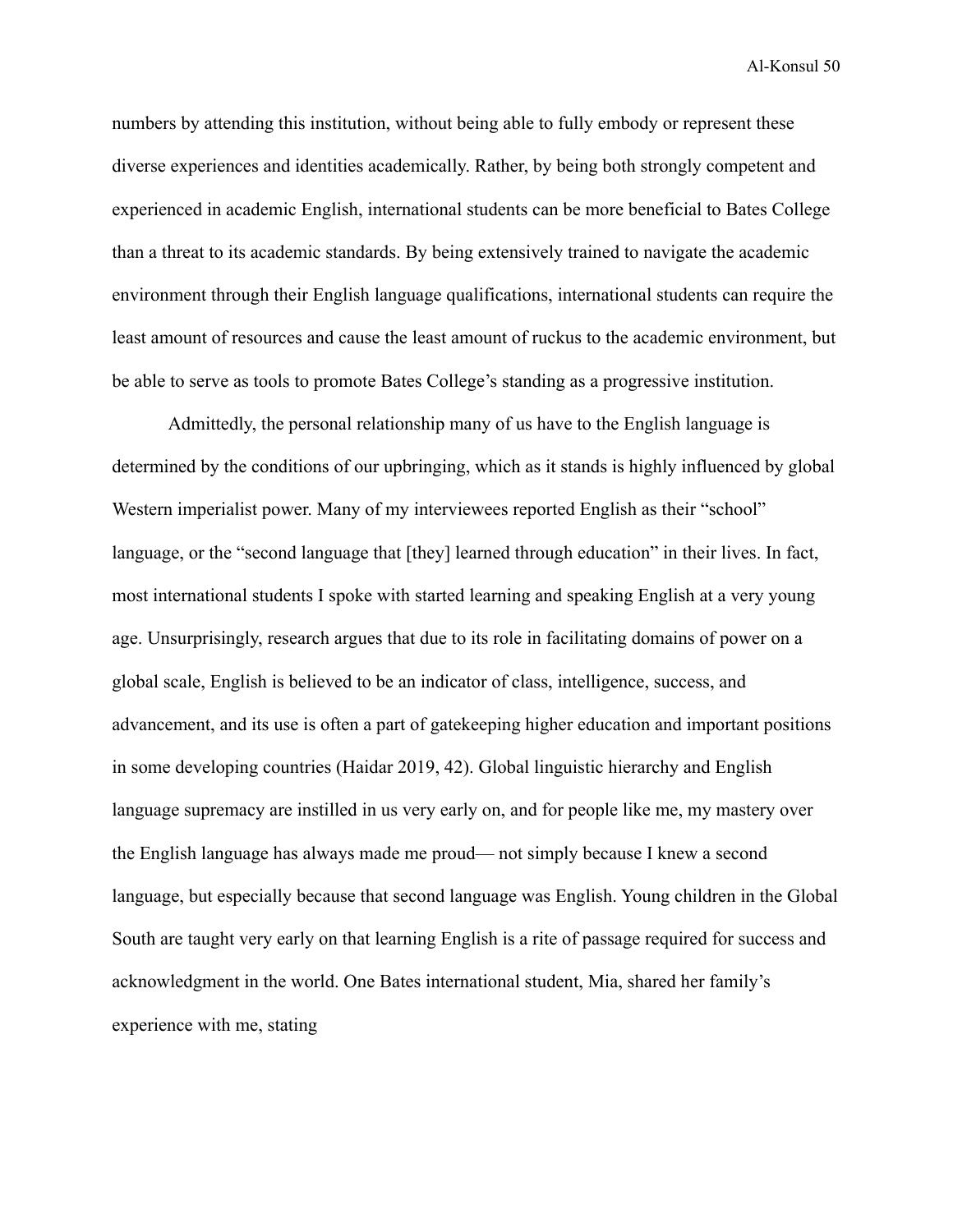Obviously, none of my family speak English, but like my mom wanted me to speak English… [she] tried to learn English herself and teach me English, and then she felt, um she didn't go to like a four-year college, she went to like a vocational school and went to work straight away and then I think her experience being in a company before getting married really recognized the power of English as like the language that everyone wanted, that the society prioritized, she was saying that yeah you couldn't get a promotion if you don't speak English, and you'd get promotions just because you speak English… when she got married and had me, she decided that she doesn't want her daughter to go through the same thing.

These sentiments are a result of decades of imperial, Western, and colonialist powers shaping the experiences of the 'Third World.' The value placed upon English as a superior language globally can be attributed to many methods of control that the Western world has used over time. It can be traced back to early British colonization, wherein the education of the colonies focused on English language learning and the future of individuals from those places was highly dependent on their learning of the English language (Phillipson, 1992). Presently, it extends into cultural exchange programs, such as the Fulbright program, which are specifically designed to import the gift of the English language to other countries, but specifically in the Global South. These programs supply a steady stream of 20-something Americans with little-to-no experience in teaching to travel abroad and teach English to children in various developing countries. These experiences can often instill a focus on learning English rather than the students' native languages. One writer sums up the issues by stating, "there is this patronizing, dehumanizing element that is purely neo-imperialistic. These privileged, predominantly White postgrads, are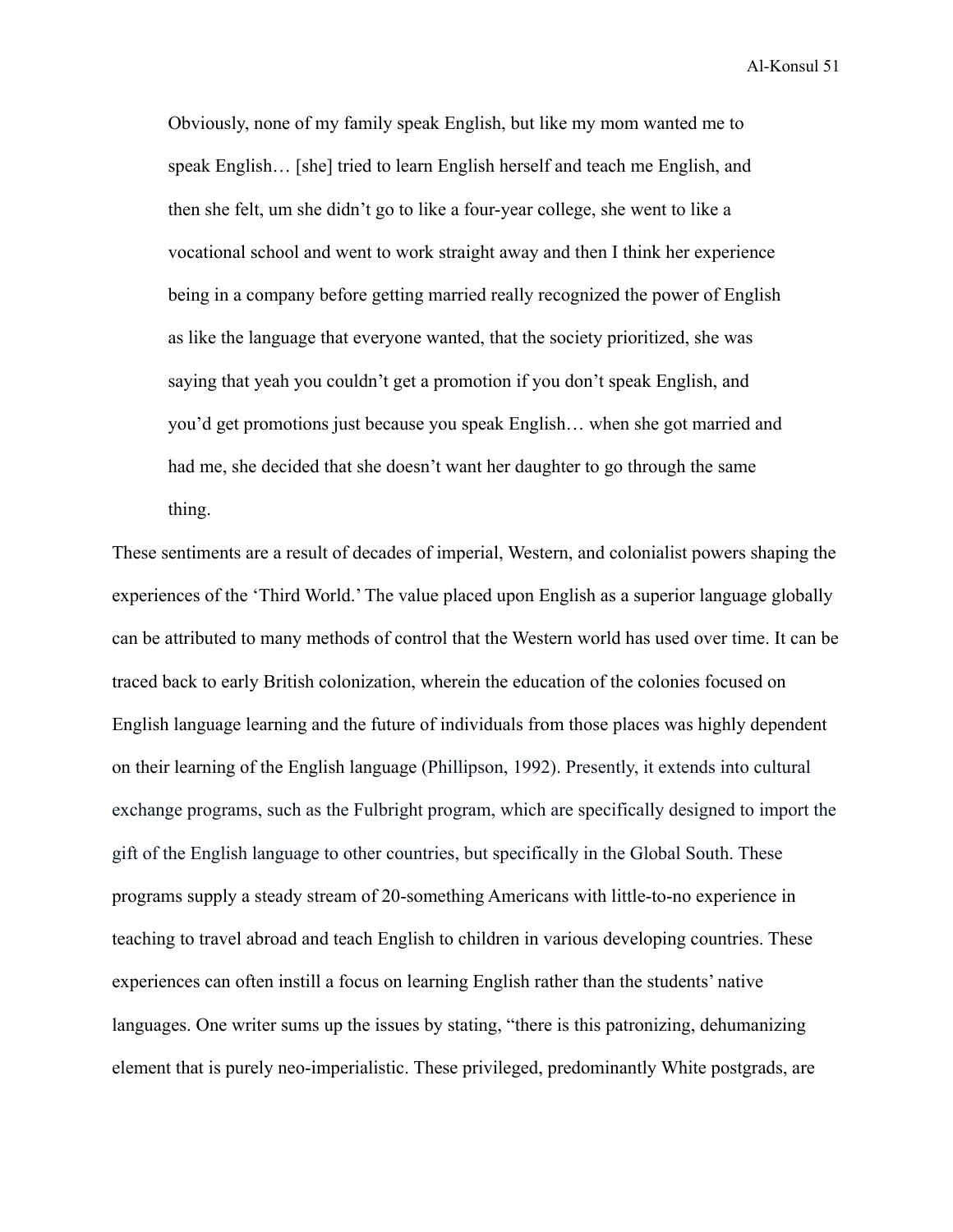traveling to our countries to teach English… [and] the influence of English in these countries has created an even stronger class issue, in that speaking English is a sign of being more educated and modern" (Mohan 2018). This can put some of the international students' experiences commonly found at Bates into perspective. English was introduced to us as the superior language of advancement and success, and that continues to qualify the relationship we have with it. I grew up watching my community place English on a pedestal so high they are willing to relinquish their native tongue to speak it. Parents choose to emphasize English learning to their toddlers instead of Arabic to ensure success for them as they grow old. When I travel back to my country, my ability to speak English often presents me as superior in my education in comparison to individuals who do not speak it. People will treat you differently because you speak this language.

### *Dedication to the Advanced Learning of English*

Despite the mastery that international students have successfully showcased to earn a spot at Bates College, an 'ideal' international student continues to learn and advance their English language skills. They seek for their language use and writing to be flawless, articulate, and not seem like the product of a multilingual writer. In addition to my personal experiences, this is something I was able to notice through my tutoring sessions at the Bates Writing and Language Center. There is a clear difference between how domestic and international students view their English writing skills and how they approach improving them. Tutoring international students include a sense of urgency in the session, a heightened feeling of uneasiness about positioning themselves as anything but fully capable when it comes to standard academic English, providing specific needs and justifications for why they are visiting the center, and approaching their writing through a harsh and overly critical lens. I recall international students anxiously awaiting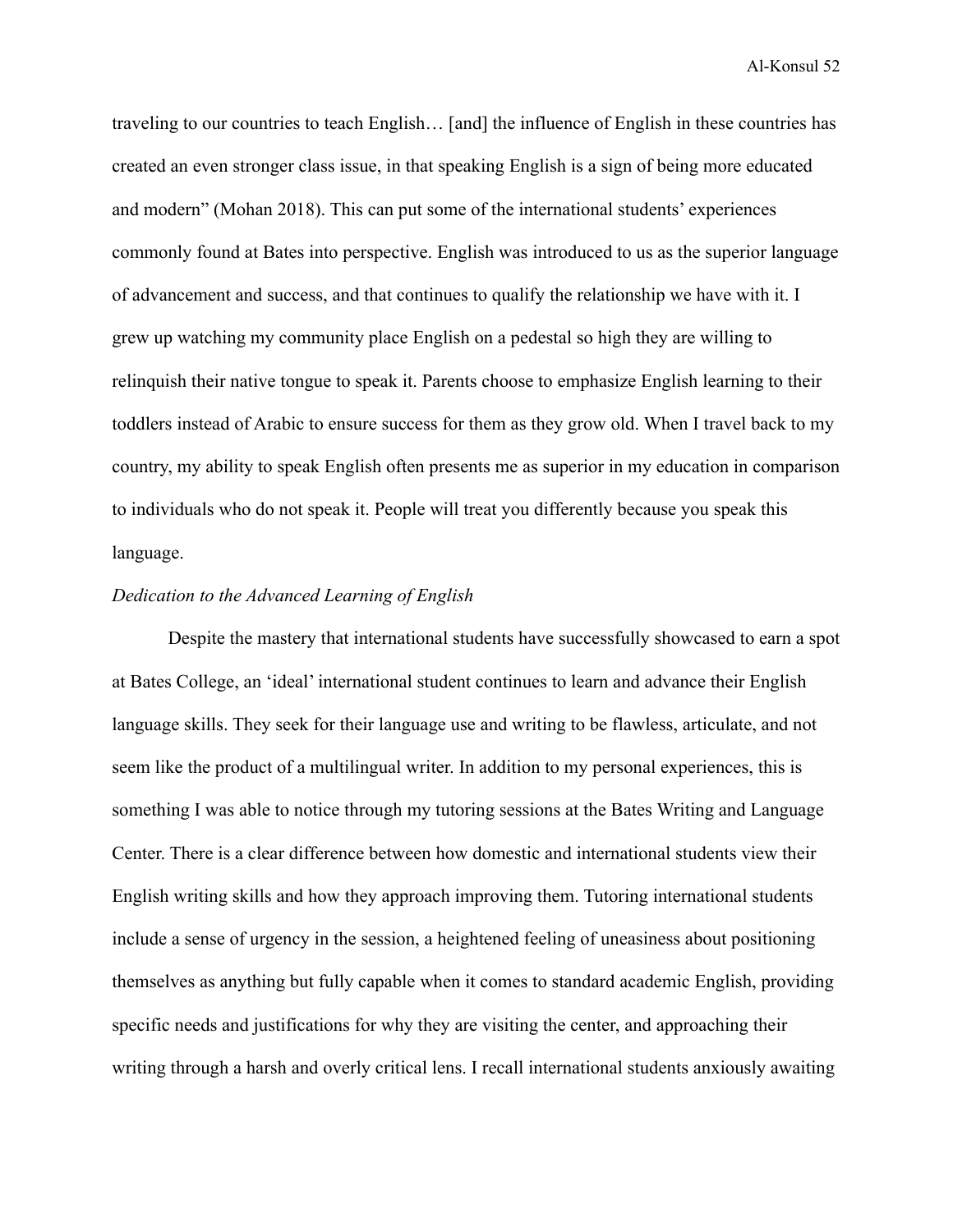me to give them a solution to their mistakes or resolve an issue they saw present in their writing or that a professor highlighted to them. Many of the international students I have tutored believed that if I told them what they are doing wrong and showed them what the 'correct' way of writing something is, then their writing will become better. I often had difficulty working with them because it seemed to me that they believed I was supposed to know and teach them perfect grammar and writing. I often did not know what to say when I saw their writing as good. I had read and understood their writing, found it effective and insightful, and based upon my training which explicitly said to avoid commenting on mechanics, I couldn't help them, and that felt disappointing to some of them. All I could do was try and convince them that their writing was okay. Domestic or native English speaking students' approach to their writing is often very different. While many are similarly invested in improving their writing, their approach does not employ as much a sense of shame and embarrassment in their work. Their writing "deficiencies" come up as lighthearted, normal parts of their journeys as college students.

International students' position as English language learners continues despite how proficient a student may be in it. While presenting a workshop on linguistic justice in language and writing tutoring, I was rightfully called out for consistently using international students as an example of someone who may come into the center needing some writing help. An international student reaffirmed in response to my presentation that "international students are often over-qualified" when it comes to academic writing at Bates. Reflecting on my experiences as a tutor, that seems to be the case actually. In addition to favoring English learning in our home countries and the rigor of the international schools we were very meticulously picked out of, international students' competency that earned them a spot at Bates, challenges the image of the struggling, English language learning international student. Even more recently, while sharing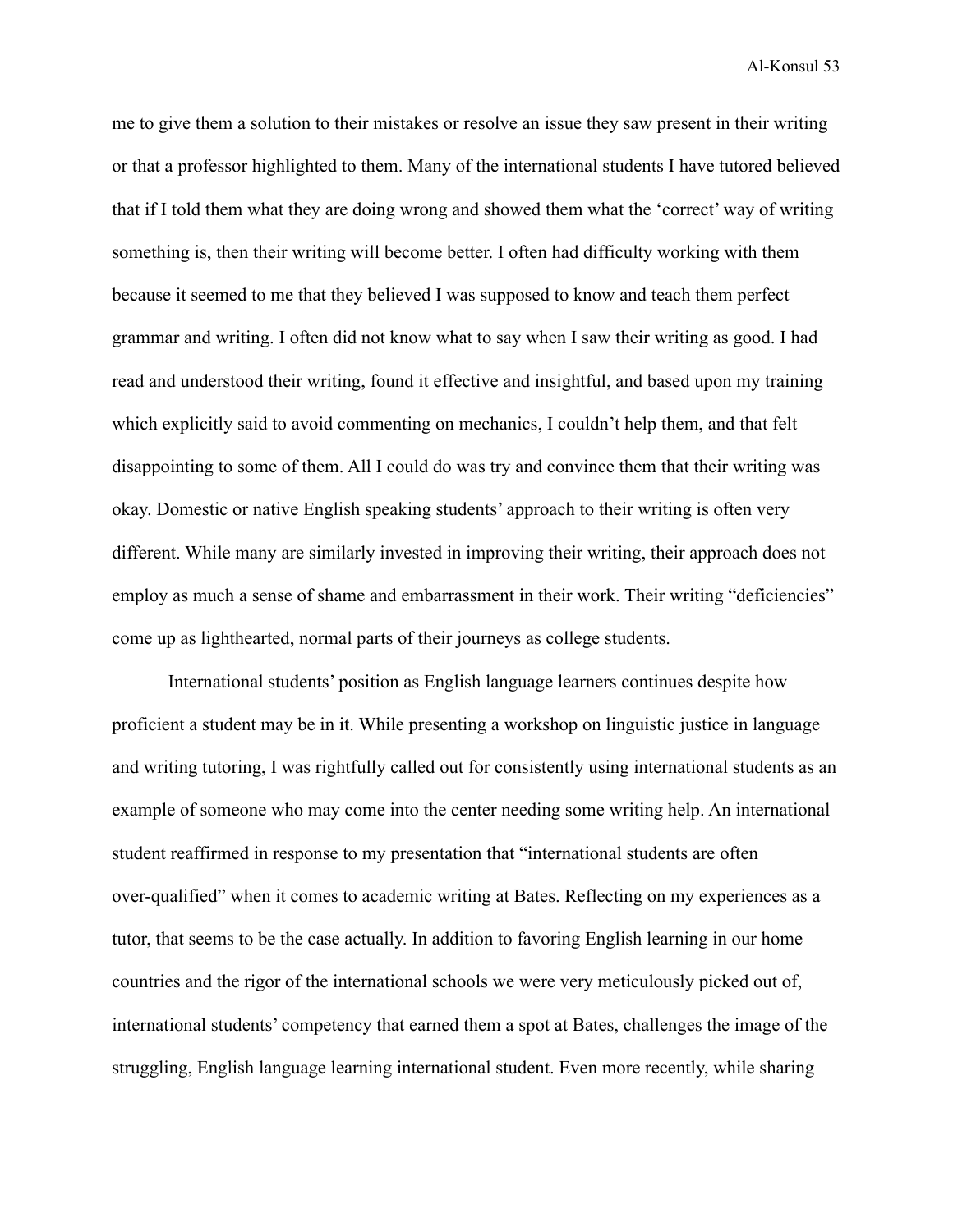some of my research findings, an international graduate student similarly asked me how I consider the fact that international students are often very qualified in academic writing. I approach these statements now with skepticism, not in international students' skills but rather in the value that is placed upon these skills. I am hesitant to support the perspective that since international students are competent in English, then that means they must be doing well and seamlessly advancing in their academic careers. Conversely, I argue that despite international students' strong command over the English language, we are still learning that language as it continues to eat away at our non-dominant, non-English language skills, and knowledge. For some of us, that is not an issue, but for others the takeover that English has had on our way of thinking, speaking, and writing is difficult and harmful.

#### *Performing the 'Ideal' International Student*

The 'ideal' international student must continuously model perfected language skills. As they work to improve and advance their writing and speaking skills, international students must project an image of competency at all times to reaffirm their belonging to this institution. Many of the international students I spoke with indicated to me this standard that they see for their language use. Many described how they are often driven to be 'careful' and 'purposeful' when speaking in both academic and social contexts. This is the performance of the "ideal" international student that Tina, a senior student, spoke to me about, saying,

When I moved to the U.S. I think the same thing happened with me, especially surrounded by like almost 99% of native English speakers, I was really self-conscious speaking up in classes and I used to think that English proficiency was a measure for intelligence and I used to hide my accent a lot, and especially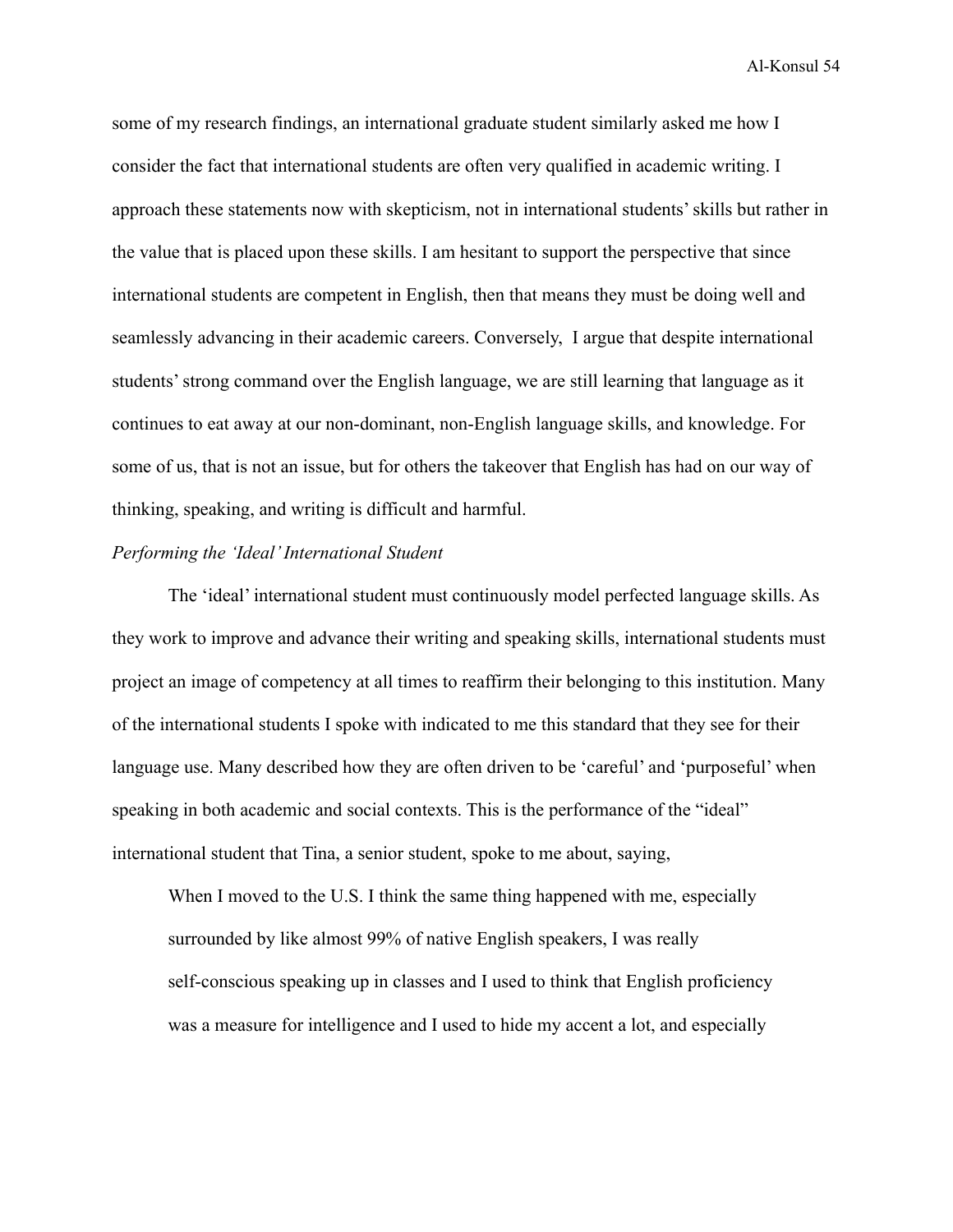being a theater major, I wanted to fit in so bad… I was really practicing a lot to get rid of my accent because I really wanted to blend in

Another student, Arya, a sophomore, shared similar notions with me,

Coming to America, the language use here is so much different than the language use back home, especially academically in English. So over here, at least with certain professors, they expect big fancy words for your essays or they like talk in class and sometimes the language that they use I do not understand, and I'm clueless… sometimes I know I shouldn't be embarrassed but I'm like okay I don't want to interrupt them or I don't want to be like the only person who raises their hand up in a class of fifty people and be like okay what does this word mean or what does that sentence mean.

For international students across different years, these similar expectations are explicitly communicated, such as a student being told by a professor that she does not know how to write and should go to the writing center for help, and others are more implicit based on the way we often get treated or looked at when we use 'incorrect language' while speaking in class. Nonetheless, they become highly internalized in multilingual students and it can make it so that time spent at this institution can often be widely lonely and draining. Students learn they are outsiders to the preconceived social fabric of the institutions early in their college careers, and from that moment on the process of establishing some sense of belonging begins.

Linguistic belonging is a significant part of international students' experiences, and it is difficult because of the way language impacts students' academic and social experiences. During my conversations with other international students, we found comfort in sharing our similar experiences realizing that distinction in our dorm rooms and at the dinner table. We connected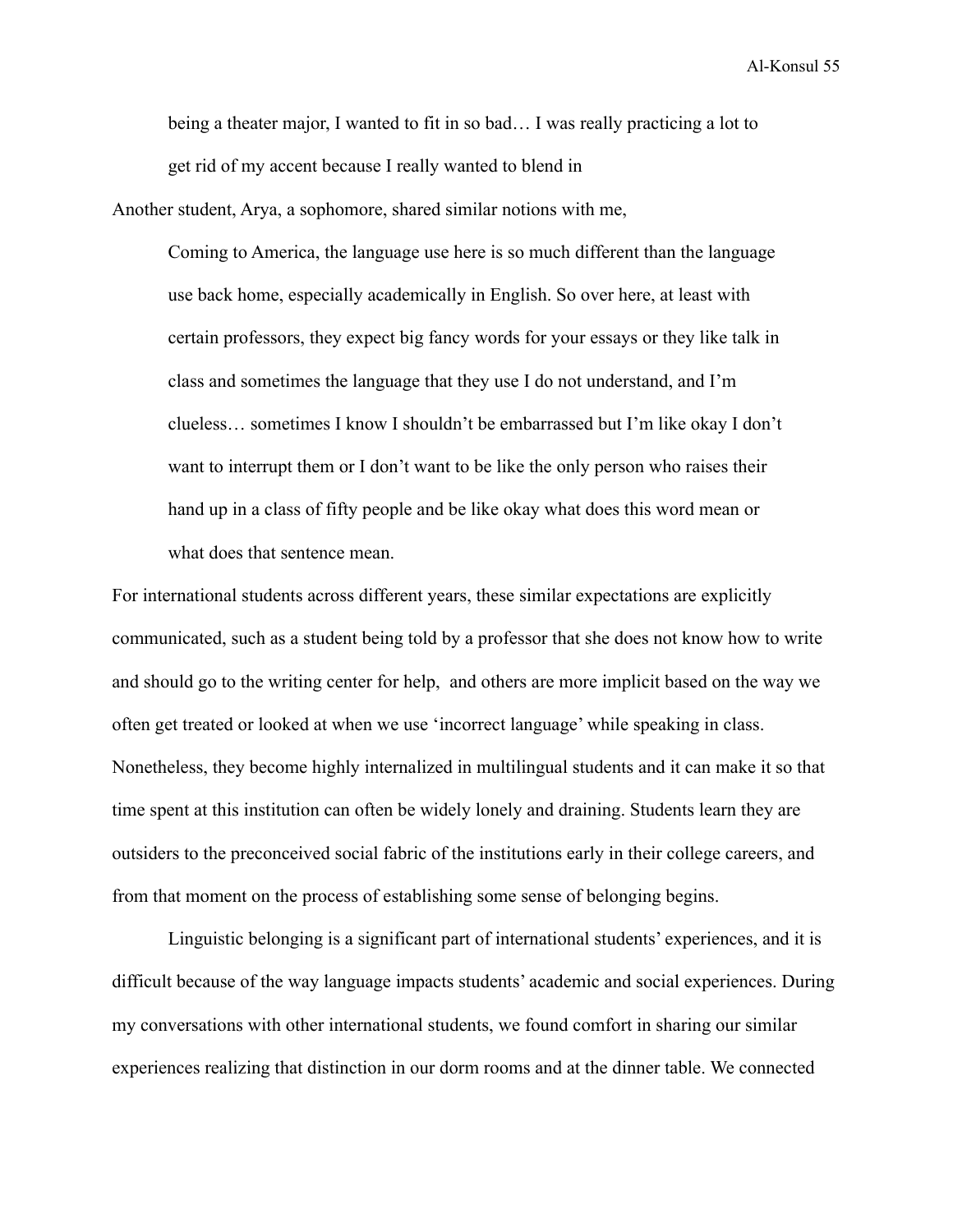over the experience of putting in extra work to try and keep up, belong, and succeed in this place. A junior student, Daphne, reflected on her experience sharing how it felt listening to people speak here,

People are really nice and friendly, but at the same time, it is still very difficult, like there is a bubble, and it's difficult to really be a part of the whole, bigger community. It's just like sometimes when you are walking to your room and you know you don't belong…

International students attempt to minimize any apparent differences between their language use and the socially and academically accepted English language. In the cases of the students mentioned early, this can be done through anything from hiding your accent to avoiding asking questions in classes. Amelia highlighted that these experiences are additionally caused by the fear that someone may connect your "deficient" work or the occasional misunderstandings in the class to your identity as an international student at Bates. They described that fear manifesting itself sometimes through feedback from professors, stating

They don't say it like that, they just say like no this is just not, umm it's word choice, it's word choice here and I'm like it made sense, it made sense to you you're just saying you think it's just a little bit off… I feel like I never get it wrong enough that they'll be like this is wrong, I'll always get like a quirky comment like oh this is an interesting way to say this, and it's like okay but give me substantive feedback though. It feels like it puts emphasis on the fact that I am not a native speaker, in one way or another, and I'm like I know that, we know that, that's been acknowledged for a while.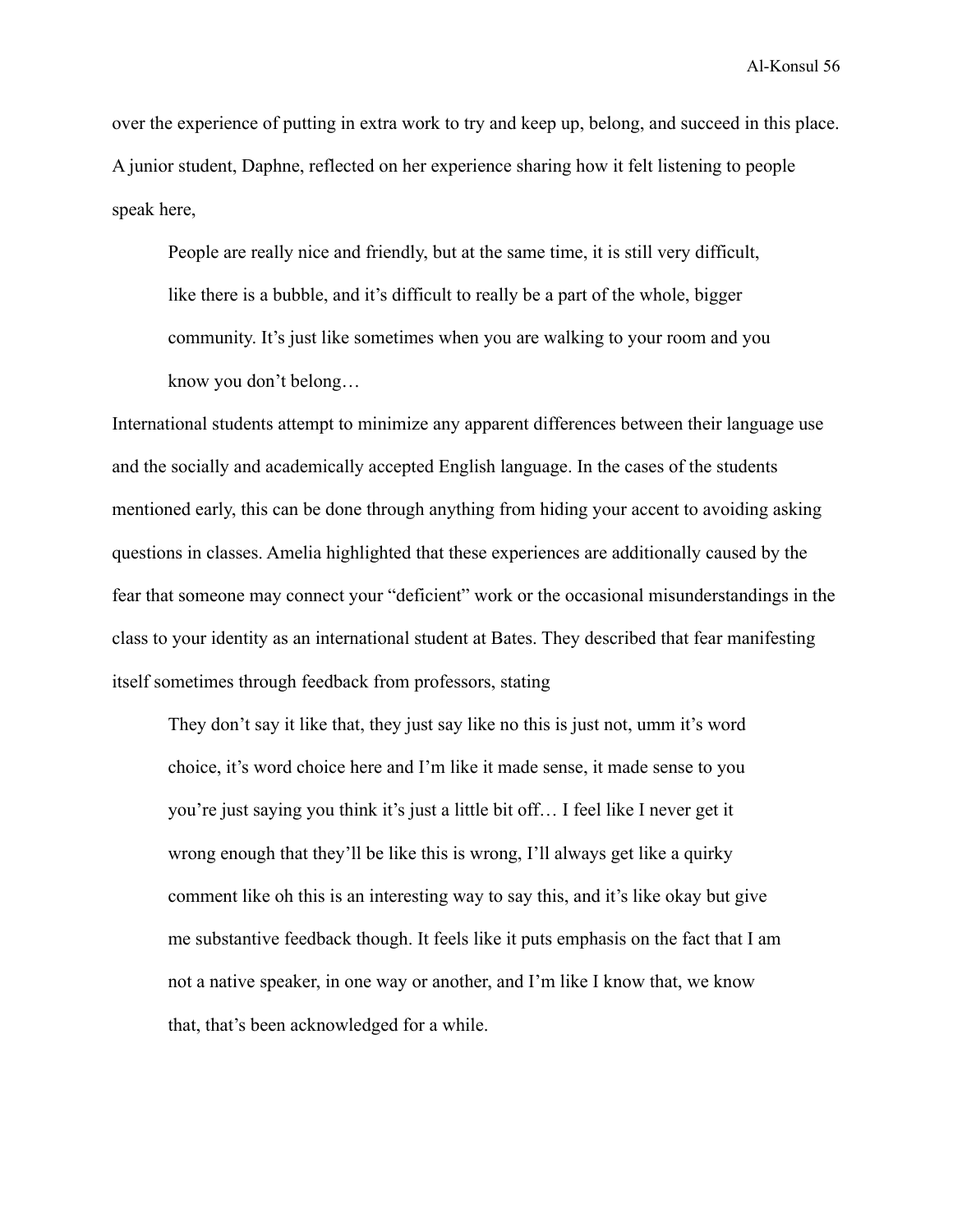Many students shared receiving similar comments which emphasized the "uniqueness" of their writing style not as either a valid distinct approach or even as an incorrect or incoherent approach, but rather simply as a different way of communicating than the way a native speaker might have done it, and therefore perhaps it would be good if 'we tweak it just a bit'. This is possibly a result of the faculty's perception of these non-dominant languages which they often label as 'alternative' and 'non-traditional.' This delegitimizes students' native languages as being appropriate for academia, and it positions them and the identity associated with them, as less knowledgeable. More specifically, it devalues students' unique ways of expressing themselves in comparison to native speakers'.This speaks to the way students find themselves unable to belong within the institution or the academic environment. These attempts at 'tweaking' students 'quirky' language and writing continue to push certain languages and students out of the academy by manipulating it out of their produced knowledge and accomplished tasks, and slowly working to eliminate the various ways in which their non-English, non-American voices appear in their work. Consequently, students learn to avoid these traits in their thinking and writing styles that stem from their individual identities and structures and either intentionally or unintentionally switch out of them in an academic space.

### *Trying Not to Stick Out*

The previously mentioned types of comment that many international students receive for their writing or language skills highlights them as different from the average student prototype. Thinking back to the history of academia and higher education, these spaces were intentionally designed not only to bring in a certain type of student, White, rich, and male but also to keep those who did not have that identity out of it. For example, standardized testing was very intentionally created to discriminate against Black, Brown, and Indigenous students. Ibram X.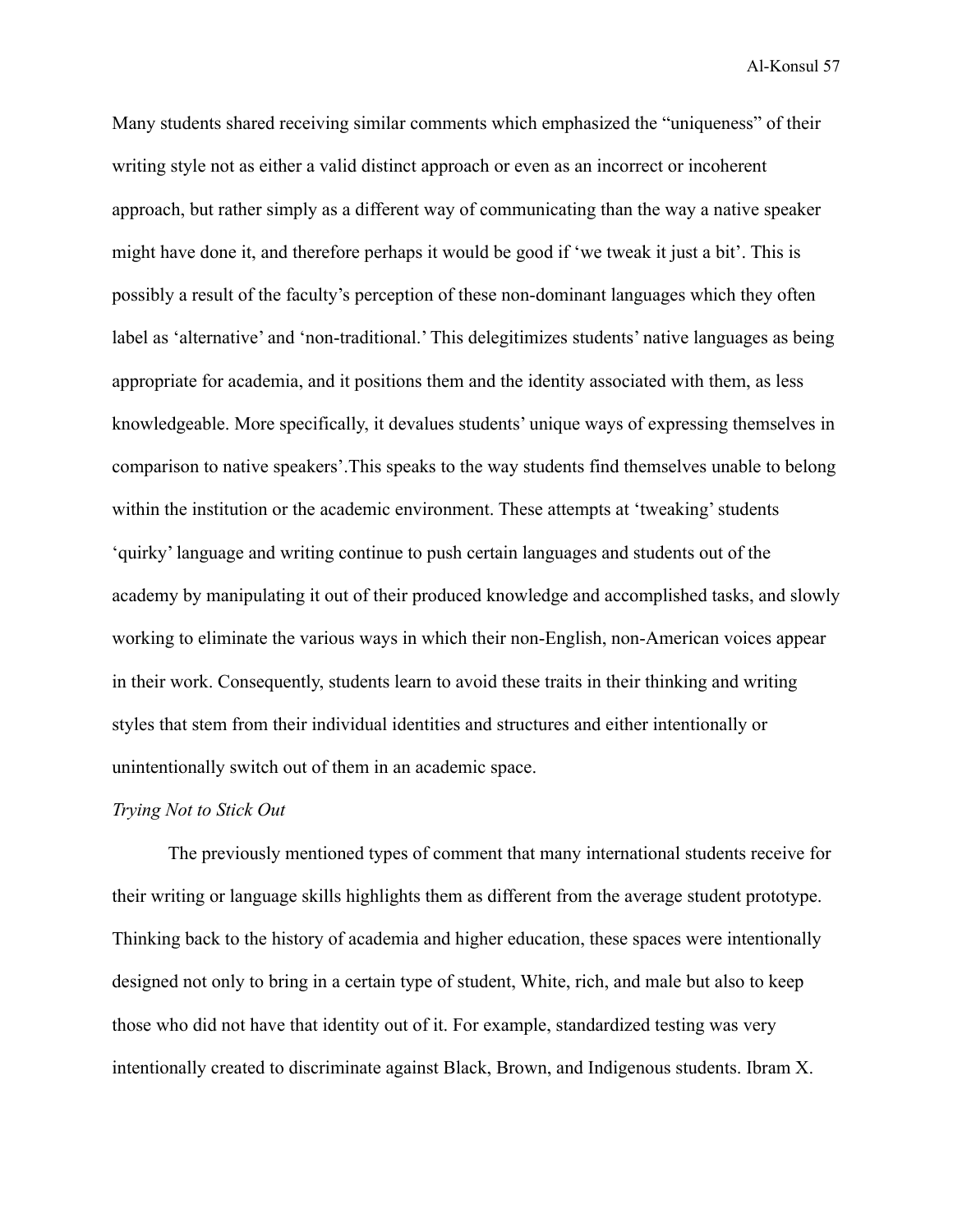Kendi writes, "to tell the truth about standardized tests is to tell the story of the eugenicists who created and popularized these tests in the United States more than a century ago…We still think there's something wrong with the kids rather than recognizing [there is] something wrong with the tests. Standardized tests have become the most effective racist weapon ever devised to objectively degrade Black and Brown minds and legally exclude their bodies from prestigious schools" (Boston Coalition for Education Equity 2020). Even though many institutions, including Bates, have stopped using standardized test scores as part of their admissions process, that surface-level change does not impact the curriculum, methods, and values still maintained in 'traditional' academia. And it specifically doesn't address how students, in this case, international students, are made to feel inferior for their differences. That distinction can be specifically bothersome or generally exhausting to navigate, and to avoid these instances of unwanted attention directed towards your international status, some students learn to adjust their behaviors to better fit the expected student model of the institutions.

Therefore, the ideal international student learns how they stick out and then proceeds to do what they can to hide those parts of themselves, including their differences from the larger academic population. For example, when students' writing and language are called out for being distinctly different from the native English speaker's approach, the ideal international student will adjust their writing to better fit the American standard. Amelia additionally reflected on this experience of adjusting by saying,

…I feel like I've been pushed to that point to a certain degree, I feel like my writing style has assimilated, or assimilated to a certain degree, and it's weird because I feel like maybe it was last semester when I started… I was writing the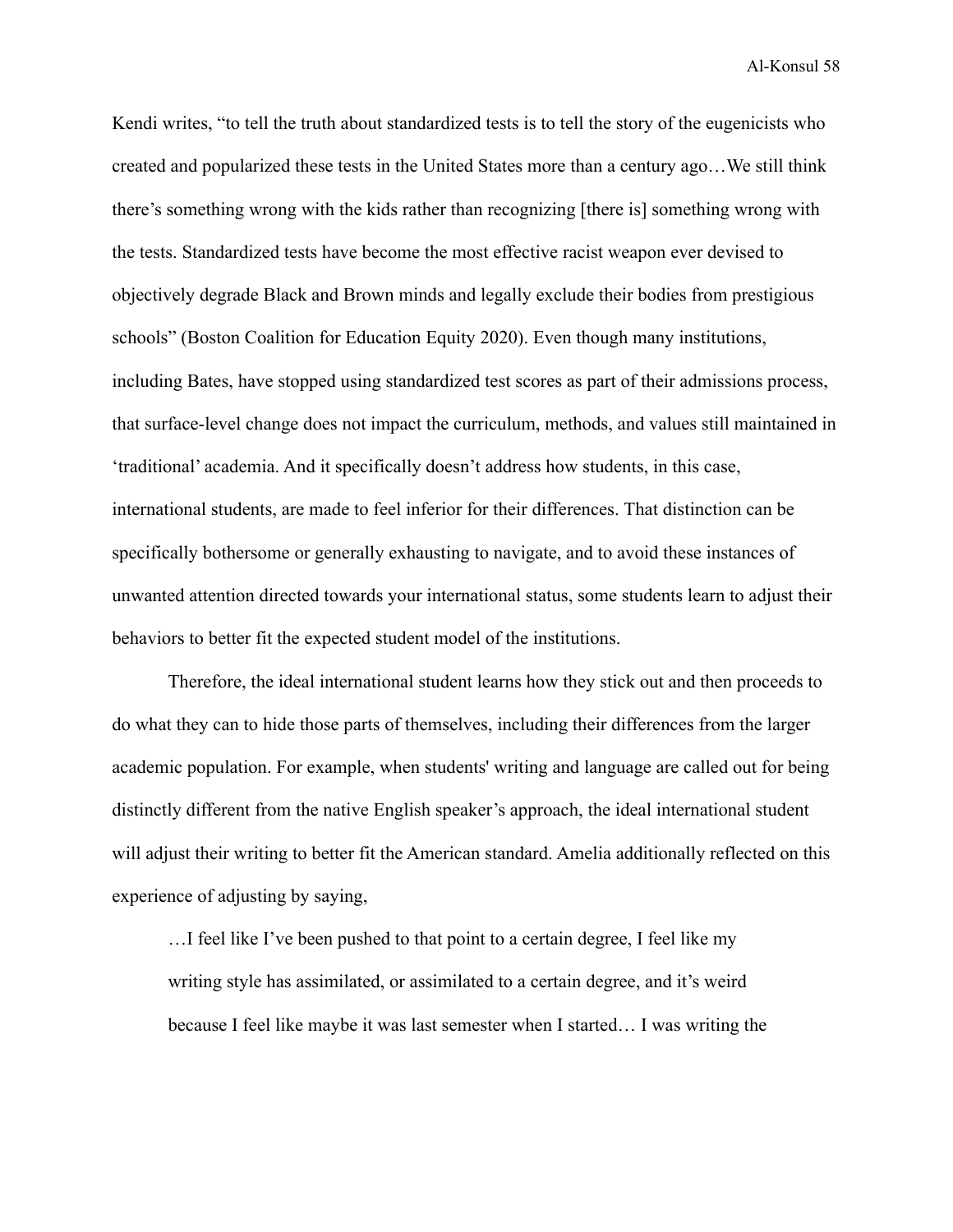most American when I started to get the best grades I've gotten and I was like

well, okay! I feel like there is a lot of positive reinforcements in it for you... This is a very common experience. Natalie, a recent international student alum similarly spoke about this pressure to "[make] the paper sound more American" to do well. International students' experiences demand that they pay extra attention to the nuance of this social and academic context to better present themselves as a legitimate part of it. International students learn that becoming more American in the way they write or speak is a necessary part of succeeding at Bates College. Students did not particularly expand upon what they mean by writing more 'American,' but I see it as a reference to the more accepted academic texts produced by White Americans, and are generally regarded as significant work. It combines things such as concision and objectivity, with complex words and sentence structures to emulate a more respected writing style.

Similar to the way faculty perceive their role at Bates, which exclusively requires them to teach students how to succeed in the world as they see and understand it, students recognize how many of those expectations are inescapable and necessary. Many international students recognize the reality of the world and the need to properly adapt to American standards of English. One international student, Ben, summarized it very well for me, stating

Regardless of what makes Bates unique and all the aspects that make Bates different to everything else, Bates is still a reflection of the bigger society, so a lot of what we talk about, languages in academia and all those things… this is a curriculum that is in English, using American English norms as the standard, we follow those things because it's what is normalized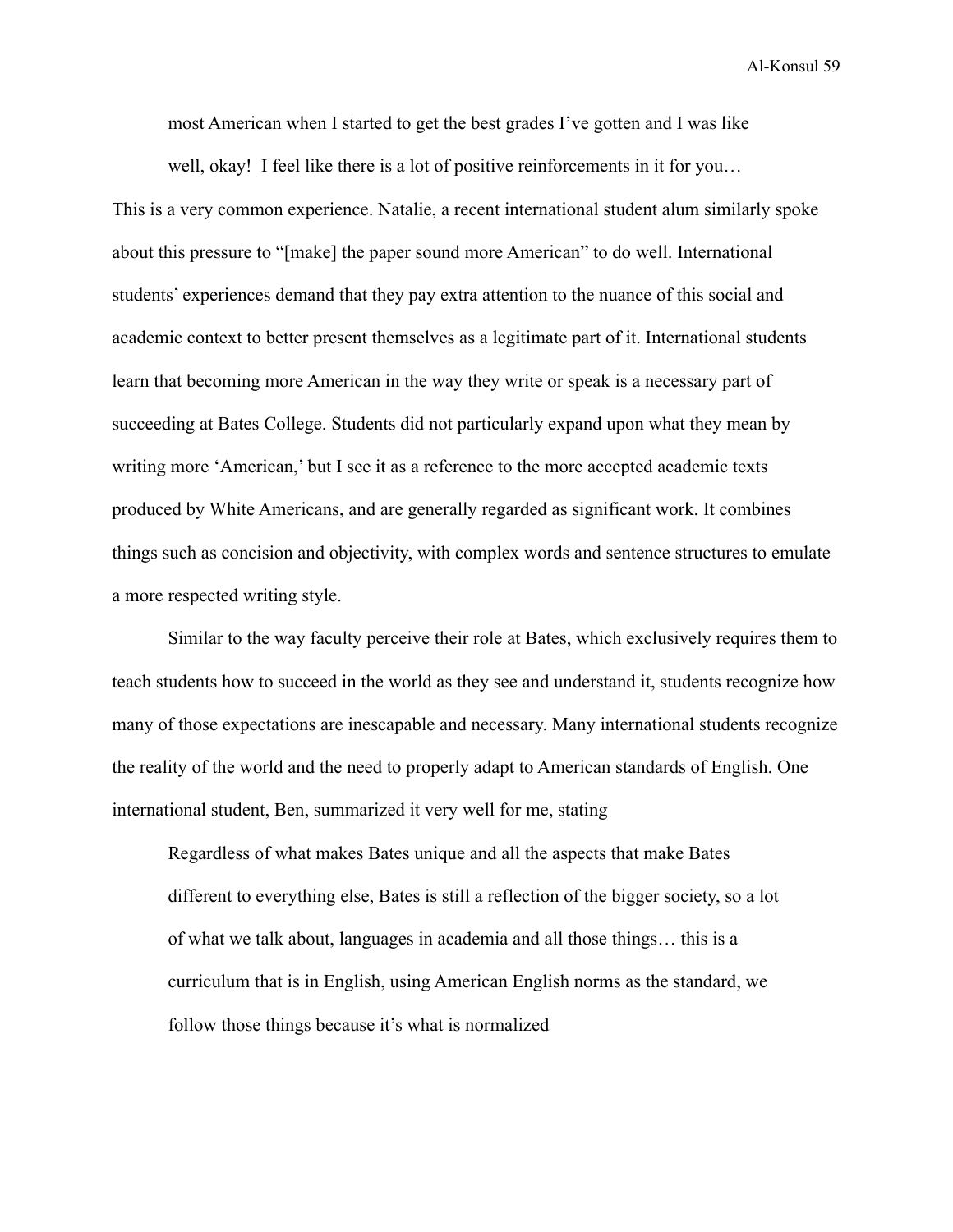This is a good encapsulation of the very limited choices that are available to this group of students. Based upon colonialist English language supremacy and the dominant structure of academia, students are forced to oblige to the standards communicated to them while at Bates. Additionally, the choices and sacrifices that students may have had to make to end up at Bates College during their freshman year; all the hard work, the time spent away from family, the emotional and financial toll that it had, it is really easy, at least for me, to see why choosing to partake in achieving those standards is both valid and necessary. Unsurprisingly, this doesn't come without its challenges and harm.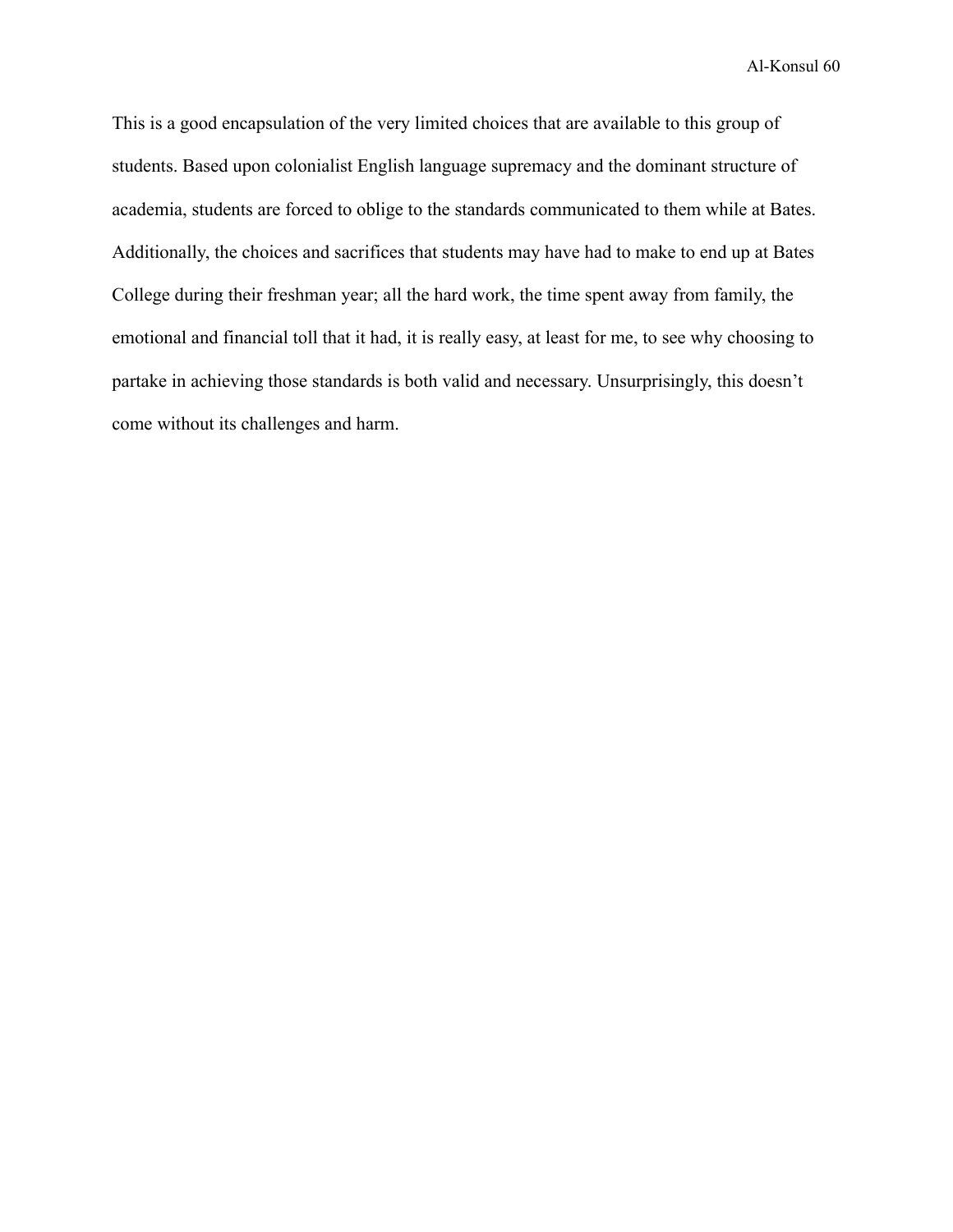### **Living Multilingual at Bates College**

Many of the international students I interviewed as a part of this project shared how they felt like their issues have often felt ignored at Bates, and more generally, how lonely their time at Bates has felt. While reflecting on how I landed on my project, I recognized that much of my work has been inspired by my personal experiences and feelings while at Bates, much of which can be summed up with words such as ignored and lonely. My inspiration for the questions I am asking stemmed from feeling cornered into making choices that have not felt genuine to myself, and working through challenges that no one else seemed to be working through. When I signed for the "Theory & Practice of Writing and Tutoring" my freshman year at Bates, I distinctly chose it because I believed it would enhance my writing. After a year of feeling like my language skills were inadequate and having decided to no longer major in English because of it, this class appealed to me because I believed it would offer me the chance to review basic English rules that perhaps I had forgotten. I felt like I no longer knew how to communicate. One assignment in that class was especially influential for me: the literacy narrative. The literacy narrative was a major assignment in that course, and it asked us to reflect on our literary experiences growing up and how they continued to develop throughout our lives as a way to gain a deeper, more complex understanding of who we are as writers. For example, we could think about how we learned our languages, our reading experiences growing up, the role that family played in shaping our interest in writing, or any other experiences that seemed significant to us as learners of a language. I hated that assignment. Draft after draft I couldn't understand what my professors were asking of me. I learned English, I spoke Arabic, sometimes my grammar isn't perfect, and spelling was hard; nothing seemed particularly special about it.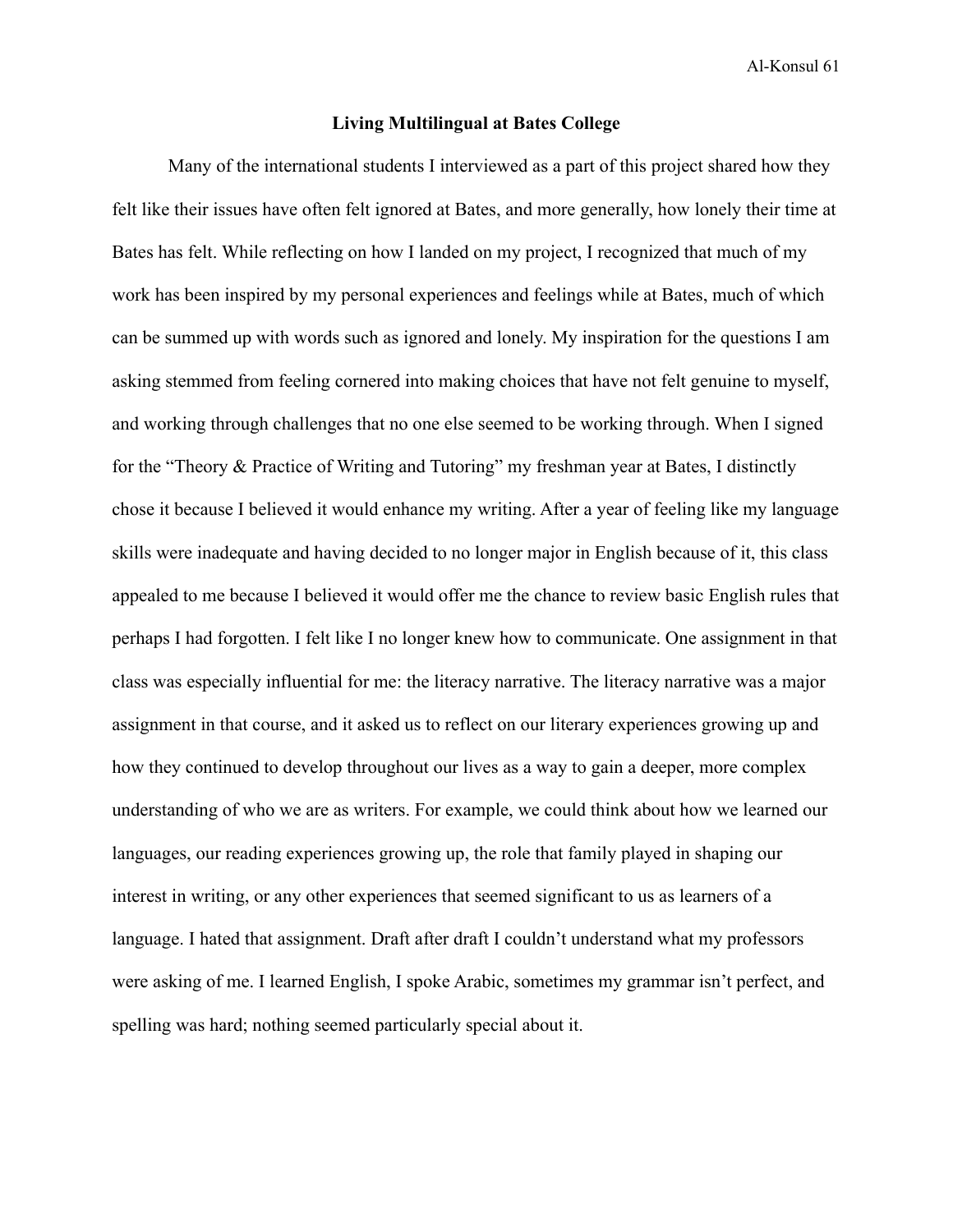When I reread that piece now, I feel proud of my ability and vulnerability to communicate 19 years worth of experiences in 5 pages, but what I found most significant is that I still feel the same way about my language and writing 3 years later. In my literacy narrative, ironically titled *Me and Writing: Imperfect and Proud*, I wrote

I worked hard to build my way up in writing, from regular English in freshman year to honors English in 10th grade and then AP [Language] junior year. I worked my way up from wrong punctuation, struggling to spell, learning grammar that doesn't make sense, and working with everything else this crazy language has; from almost right to alright. The formality of English writing was hard to get, but as I continue to get it I become now a mix of different types of thinking, speaking, and writing. I cannot be in a straight line now, because I have to maneuver through both to reach a reconciliation of what I am.

Having digested scholarship about linguistic injustice and languages' relationship to identity for the past 3 years, I have grown to have a much better understanding of my own literary experiences, all the way from internalizing English language supremacy as a child to why I have stopped enjoying writing now as an adult. I am writing this for the other international, multilingual, and multicultural students who may have felt the same way.

As a part of my conversations with international, multilingual students I wanted to learn more about their experiences and their languages; I was interested in how they thought about their different languages, where they used them, with who, and why. Inspired by an activity my professor always did in linguistic justice workshops, I asked students to share with me what languages they spoke, how they learned them, what they usually use them for, how often they use them now while at Bates, and how their voices may differ from or converge towards each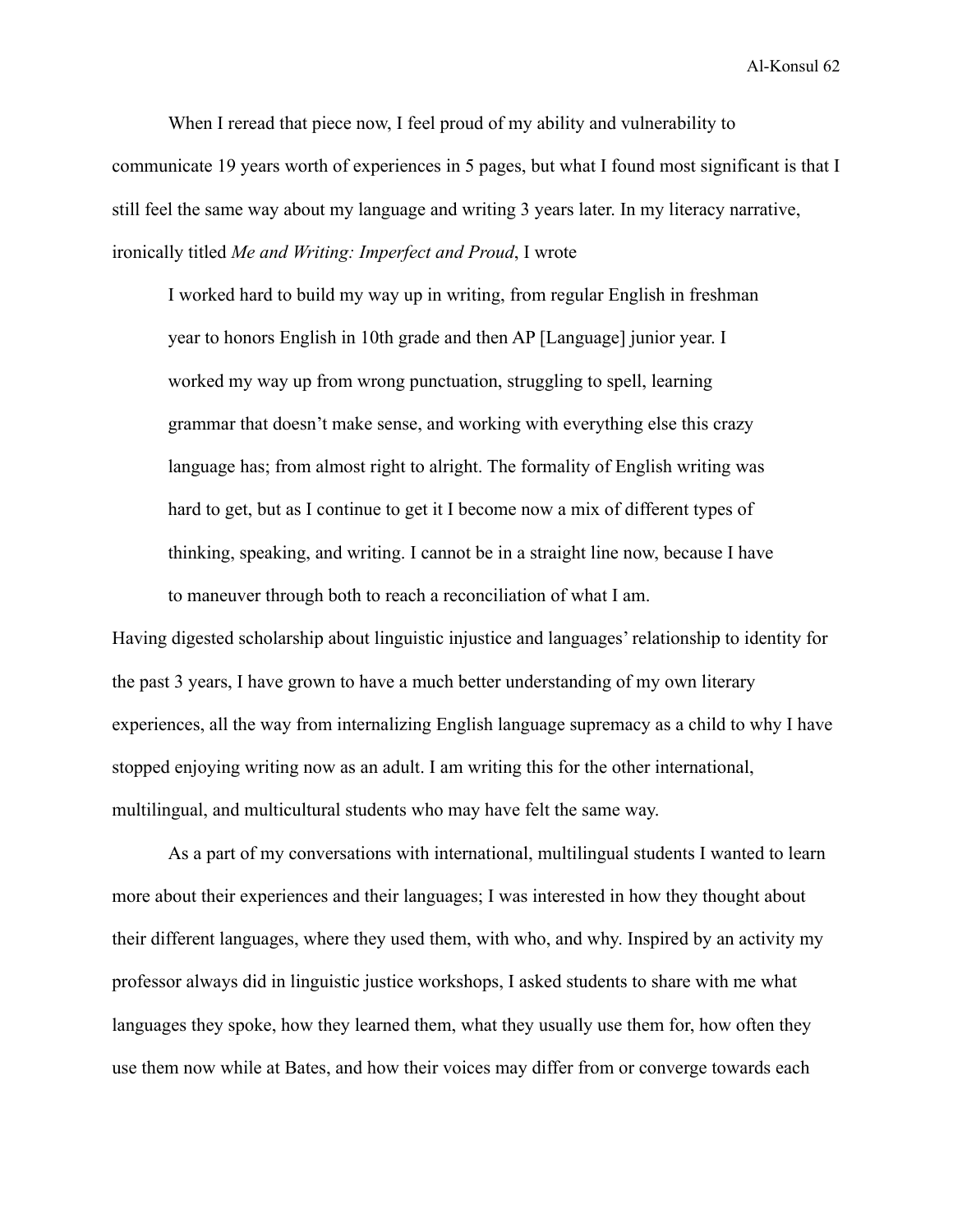other to perform themselves. The answers I received from students drew out familiar experiences; moments of realizations, challenges in communication, divides becoming more and more comfortable, and always, our identities feeling undervalued, unacknowledged, and inadequate while at Bates. I argue that the multilingual, international student experience at Bates is characterized by incessant self-management, an inability to own and express a deep and meaningful sense of self, and feelings of alienation that are the result of consistent urging to eliminate our connection to the languages that are a part of our identities.

#### *Keeping The Voices Separate*

As students adapted to Bates College life, many emphasized that they felt a continuous need to keep their different languages separate, in when, where, and how they used them. More specifically, the students I spoke to reported becoming very good at maintaining this divide between their different voices, each of which serves its own purpose, uses its own tone, and invokes its own feelings. Importantly, some believed that their skill to switch and maintain clear boundaries between their languages was an especially significant thing for them to do because it reflected their ability to effectively communicate as multilingual people in standard American English-dominated spaces. Adam, a recent Bates alumni, shared his experience as a multilingual student who has sustained this divide, saying

I never really had a lot of trouble, sort of actually keeping the two [languages] pretty distinct… I am able to sort of mentally switch my brain between these two languages pretty easily just because you know I've grown up in an environment where I had to do that. It's just kinda second nature, if I'm in class if I forget a word, I rarely ever default to a [native language] one… I'll usually just find something analogous to it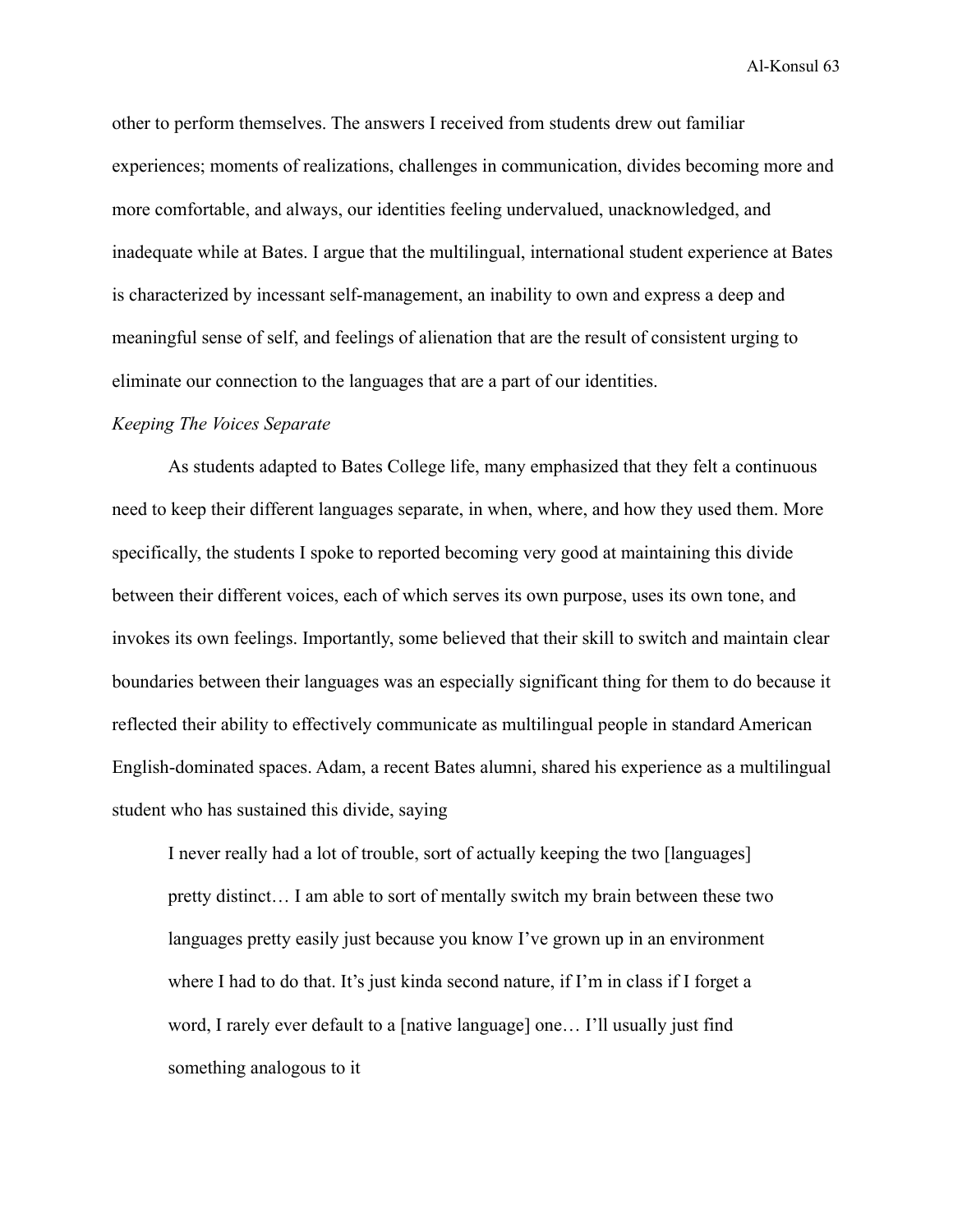This is a frequently occurring experience. Despite believing there is a more appropriate word to use, many of us default to words that may more easily, although less accurately communicate our thoughts in classrooms surrounded by native English speakers. Seemingly harmless incidents like this can often disregard that our native languages may hold valuable, more accurate words, concepts, or frameworks to talk through a question or an issue. While speaking in class recently, I felt embarrassed while scrambling in my brain to quickly find the words in English to describe what had come to me as a thought in Arabic, but my professor said "say it in Arabic, and then explain it to us in English. It'll come to you." As I uttered the phrase in Arabic, *Booz Elmadfa',* I could more clearly think of an English description that communicated what I had meant much more effectively than any single English phrase could. The professor may not know it, but that moment meant a lot, specifically because I felt like I was able to more accurately say what I thought. The difference between explaining a cultural phrase and translating it to the closest English word may seem insignificant, but for some people, it may mark a difference between communicating and feeling understood or not. For some students, the choice to revert to a close-enough English word is the result of being told to only speak English in class by a professor at some point in their time at Bates.

For many students, the process of self-presentation and expression is not an easy thing to do. It requires consistent self-management to maintain these strict boundaries determining when and where some languages are allowed to be. To an extent, it feels like a necessary thing to do as a multilingual student. Kim shared her experience with this process by telling me,

I have trouble not mixing the languages. For example at Bates sometimes like when I am speaking English I cannot help but to, you know, pop up with Chinese words or Japanese words and it's, it's weird… It's not like weird reactions, it's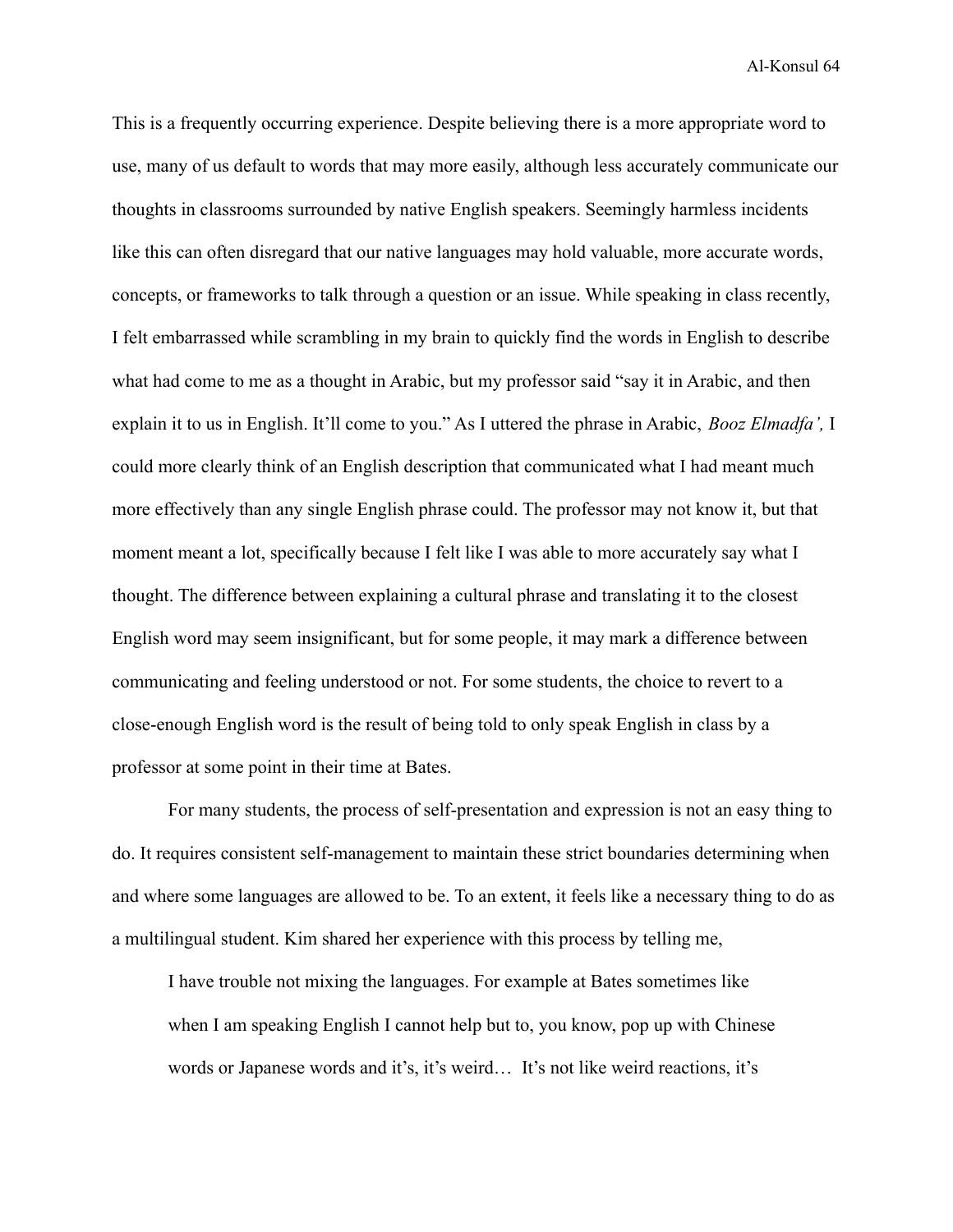like I just, how is it, it's probably I know I am speaking English with other people, but sometimes I cannot like change the mindset between those languages and I think that's a little bit weird but mostly funny.

This feeling of weirdness is a significant part of that experience. Many students similarly reported feeling weird while shifting between the different mindsets that come with each language and the attempts to quickly translate ideas and thoughts. It seems that the weirdness could stem from a few different things, including these internalized rules that claim some voices are not meant to be in certain spaces or situations, making many of us uncomfortable in bringing those non-academic languages into the academic space, even in passing. Thinking back to the previously mentioned expectations some students receive, a part of that is perhaps due to the standard English competency requirement that is part of being an international student at Bates College. It is possible that the incorporation of non-dominant languages in a space that highly regards English competency feels like an unintentional invitation for attention, or that it highlights a part of you that you may not have the space or desire to expand on. Additionally, it may feel like a violation of academic linguistic norms, including exclusively writing and speaking in academic English in classrooms, which are often used to label individuals as proper, professional, or intelligent.

The mental switch required to transition between various languages may be very prominent for some students. Different languages contain within them very specific cultural knowledge, and these differences may be significant in the students' ability to authentically and comfortably express both their ideas and feelings on a topic. The necessity of switching so exclusively between languages while in academic contexts is part of an established system that assigns appropriate uses for each language, and these constructed labels are then able to design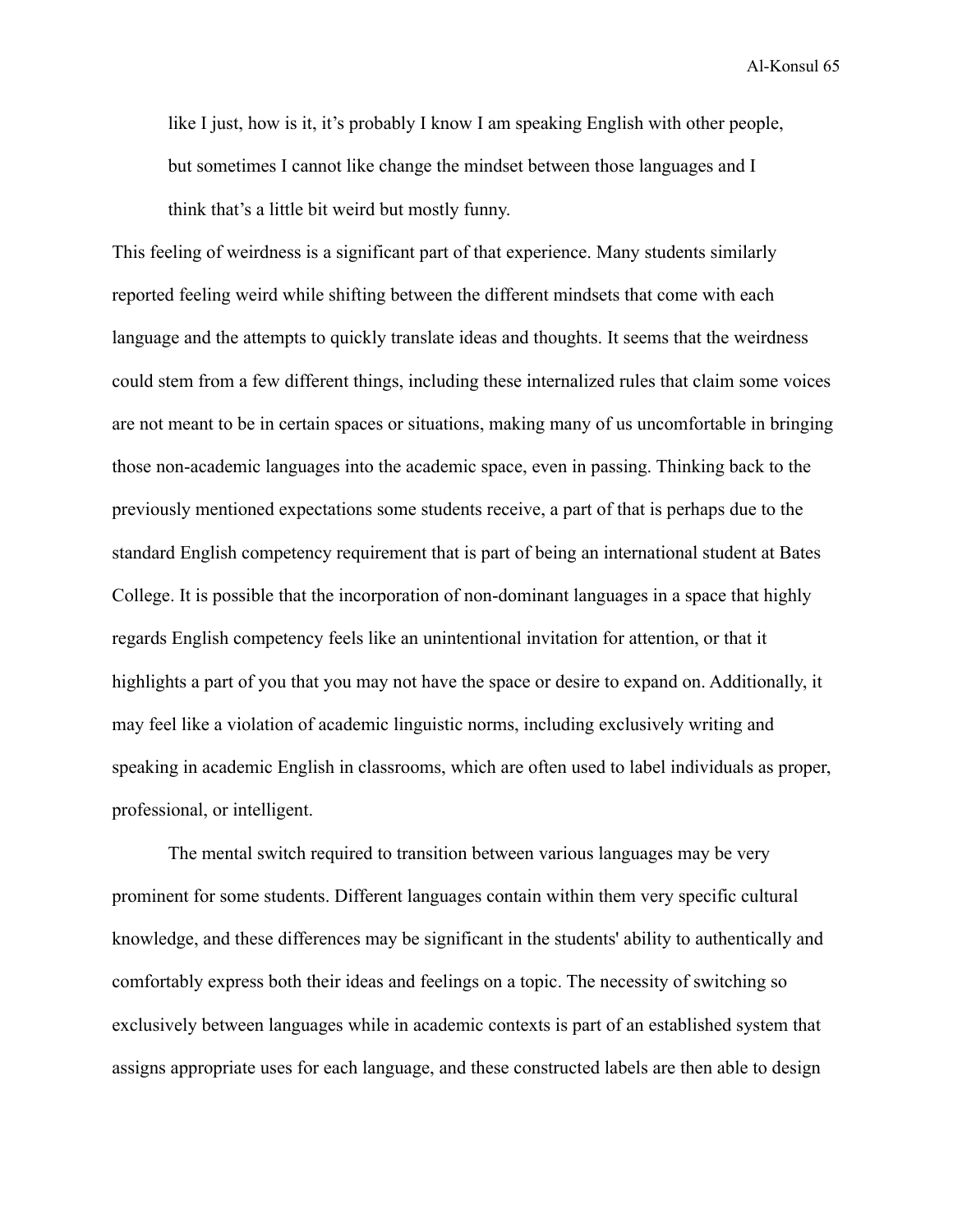and gate keep a homogenous system. This is a constant aspect of the multilingual students' life at Bates, an academic institution that both explicitly and implicitly maintains a hierarchy of languages.

## *Limited Authentic Self-Expression*

These dominant divides which regulate students' linguistic use effectively limit students' ability to communicate in a way that feels true to themselves and alter students' self-presentation to fit a historically exclusive definition of who is an acceptable student in higher education. As previously described, students must navigate the different voices they have, each with its unique perspectives and knowledge. As such, students are often unable to appropriately and freely share parts of their identities at Bates. Arya talked to me abit about these feelings, saying

The language shift is a lot, especially in my freshman year, where even though I understood what [others] were saying I found myself trying to translate whatever they were saying just to make sure I caught what they were trying to say… Coming to Bates in the social scene I think the difference was just more emphasis on talking in English rather in [native language]... over here initially when I [would joke] I got crickets. People didn't understand me, they looked at me in a way like they wanted me to translate or wanting me to make it make sense to them. That was definitely different and after that, I understood the cues and I was like okay I guess I should not do this anymore… I started filtering more and I started getting more conscious about who I interact with and how I should interact with them.

Other students also spoke about the difference in humor between their languages, as well. Some felt like they were funnier in their native languages which prompted them to become more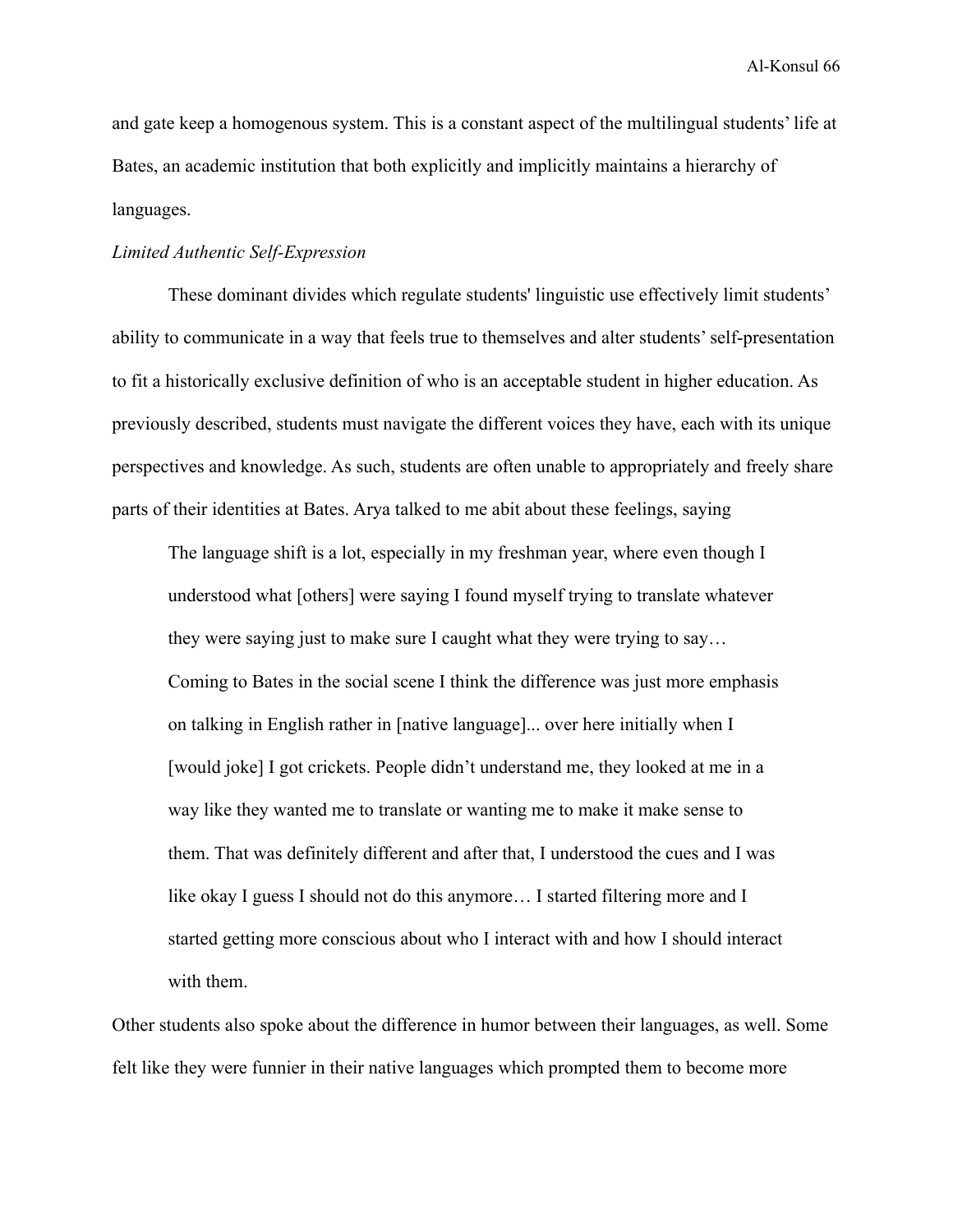self-conscious about how they spoke with people. Humor is only one way in which students can feel limited in their self-expression. Humor is an example of various other aspects of the self that are not provided the adequate space to exist. While the student spoke about humor as a part of her identity in the context of the social life at Bates College, I believe it can extend beyond that into the academic space as well. As a part of our academic and professional lives students are meant to form important relationships with professors, advisors, and administrators. In many ways, that requires multilingual and multicultural students to examine parts of themselves and decide whether or not those aspects will be considered appropriate. Monolingual Americans are not often interested in the process of bridging understanding. Especially in the context of communications with faculty, emphasis is placed on efficiency and clarity, which cultural and linguistic differences in communication may hinder. Through the various interactions students have on campus, students are both consciously and subconsciously learning to fragment parts of themselves, set boundaries between them, and learn to then fit them in their appropriate spaces. In my personal experience, I find that Arabic speakers, at least where I grew up, tend to be quite expressive and loud. I appreciate that aspect of my Arabic which allows me a very emotional and personal delivery when speaking, however, when that trait infiltrates my English it can be misread by someone who may not have my background as rude or instigative. While it may be the case of simple miscommunication, the frequency with which some English-only speakers construct judgments against these cultural differences causes this to be a much larger issue for multilingual international students to contend with.

It then becomes the job of multilingual international students to learn to manage their self-expression to more seamlessly fit into Bates' social and academic fabric. More significantly, this is another example of the process of assimilation required of multicultural and multilingual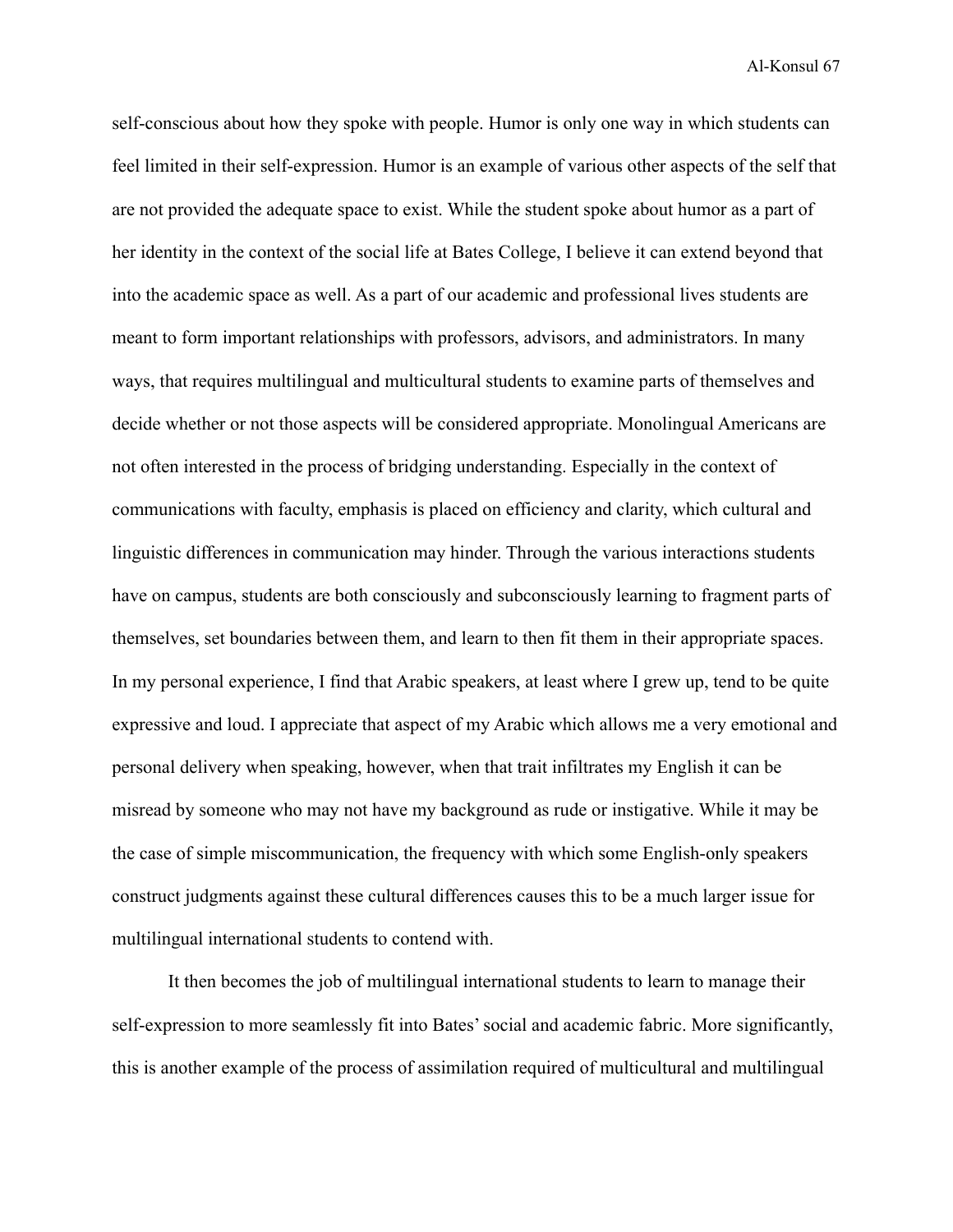students here, which limits the parts of their identities allowed to be used. Tina summed up her personal experience on the matter, saying

I believe that my English personality is a lot smaller than the one in [my native language] because I was always trying to make myself like, not not noticeable, but like I just wanted to get things done, you know what I mean? Like I use English as a tool, not necessarily to socialize that much, I would like mostly speak to my [home country] friends and that was my way of like relaxing and just like talking to people, I was like talking [in my native language] and English was my school and academic language so I think that my personality, even though that's like changing a lot, I think that my English personality is like a little

straightforward, to the point, and my [native language] is more creative…

This is an intentional aspect of the dominant educational structure in the United States. The impact that self-censorship can have on someone's ability to feel heard, feel seen, and to feel able to contribute freely is massively significant in encouraging students to assimilate, especially BIPOC students and students of different nationalities, into the larger political and economic structure. In a world that values hierarchy, blind productivity, and eurocentric standards, students 'getting things done' and working 'straightforward and to the point' is a lot less threatening than a student feeling creative, honest, and empowered. All of which would work to deconstruct a system that does not benefit those in power. The previously discussed connection between identity and language is an important one considering the way linguistic discrimination has been employed in furthering oppression against marginalized identities throughout U.S. history. Therefore, the limitations placed on multilingual, international students' languages at Bates can only be viewed as part of that larger structural assimilation project.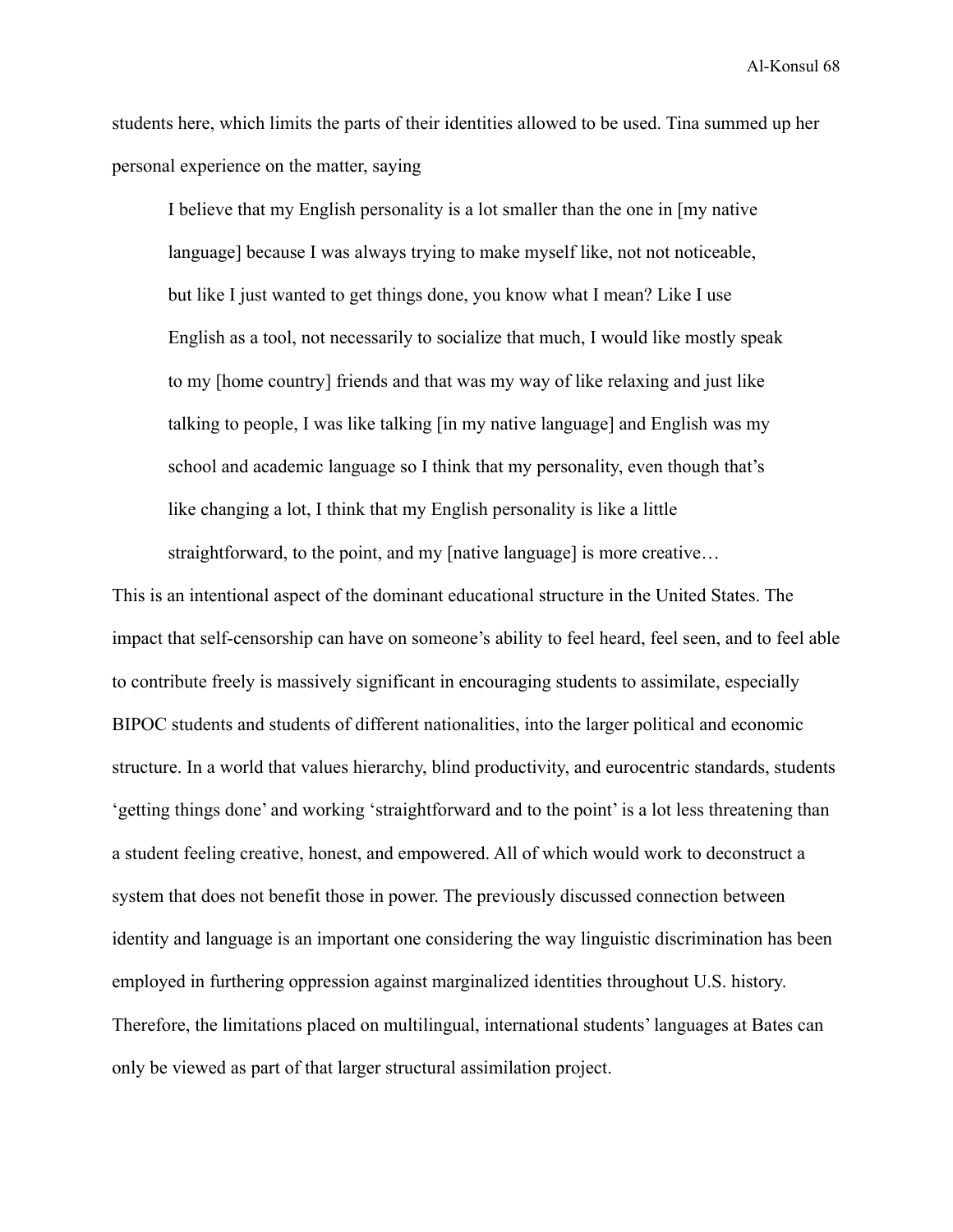## *Feelings of Alienation*

These limits on students' use of their languages cause students to feel alienated. Alienation was a big part of what students communicated to me throughout our conversations, and it felt validating to my own experience as well. While at Bates, students see that they must be able to manage different fragments of their identity to succeed. The values that students receive about the natural superiority of the standard American English language cause them to feel out of place and unable to belong. This is even the case for international students whose first language is non-American English. Julia, a international student alum from an English speaking country, reflected on her time at Bates saying

Even though it was annoying at times like I did come to the U.S. knowing how to speak English, and that's a massive massive privilege … but one thing I would say was just like in my class participation, I've always been more of a reserved person like I think that's just how I grew up, you know I found that like very overwhelming. Americans just putting up their hands sharing like all of their personal details, and I was like Woah , that's really intense… especially when I first got to the states it just felt different because my voice didn't sound like everybody else's in the class…

It's a familiar feeling. To be specific, the issue is not in the reality that students from any place will be different and have different cultural boundaries and standards for language use, but in the way, international students will often be impacted by their differences. This can manifest in many ways, for example in struggling with participation, but more deeply in the way that students are made unable to comfortably situate themselves in classrooms. Their differences are rarely taken into account, and in the process of learning and adopting American academic class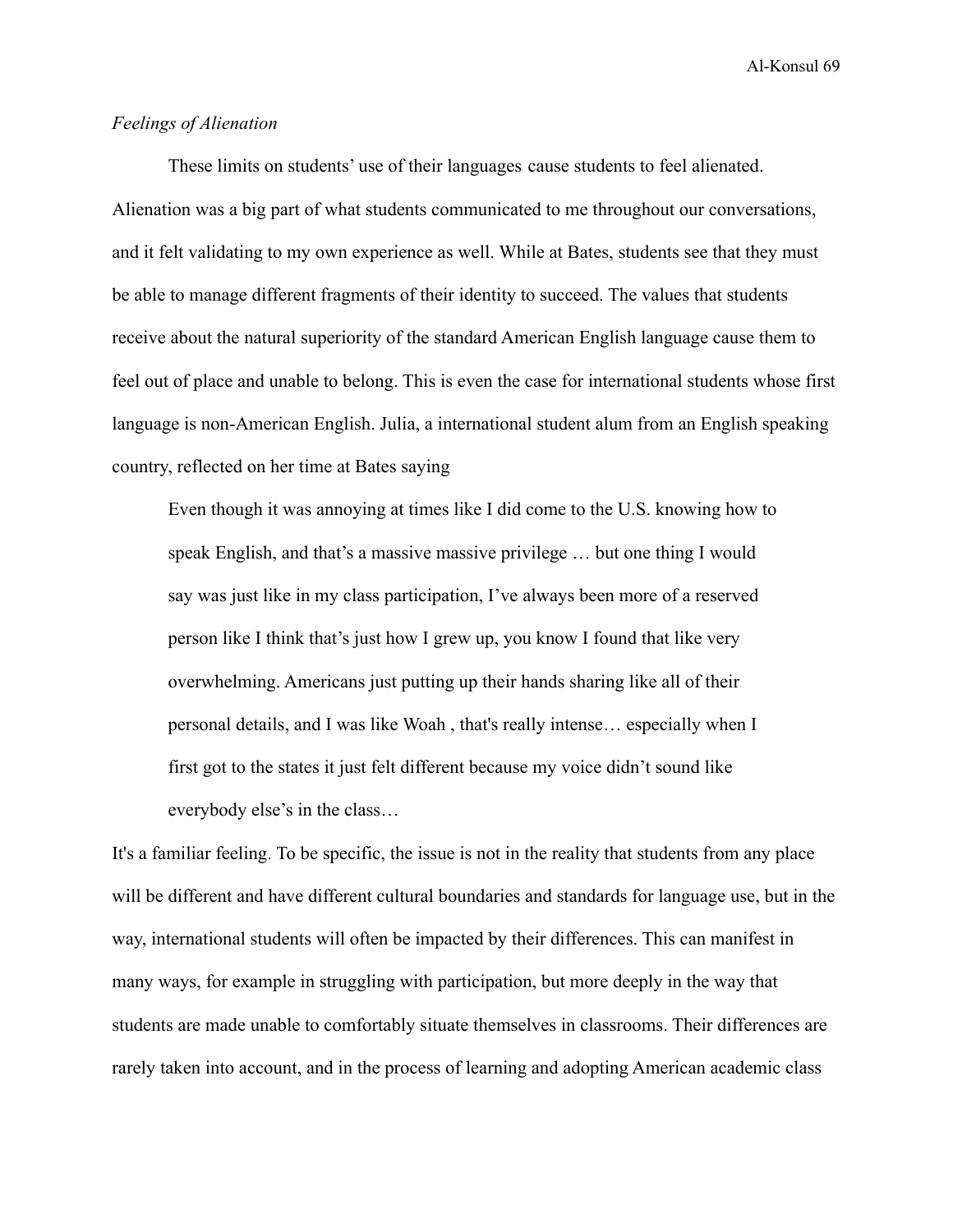standards and boundaries, international students are made to feel alone, misunderstood, and rarely considered.

### *Final Loss of Identity*

The process of dividing and managing your voices, ensuring their use at the appropriate time, limiting your self-expression, and figuring out your place in classrooms on your own are the constant and exhausting characteristics of the multilingual and international student experience. Within multicultural, multilingual international students there is always a dual stream of consciousness that requires continuous attention to keep track of them flow; to learn how to filter them, how to seamlessly switch between them, and how to be fair to all the knowledge you hold and the identities, history, and cultures they represent. A lot of what makes us who we are often gets lost in our journeys to feeling well situated at an academic institution like Bates, and that is a well-designed trait of this education system. This is similarly true for domestic students who may be multilingual or multicultural, or who speak different dialects or vernacular that are not regarded as highly as standard academic English. Reflecting on my experience, I can recognize now that my Arabic voice has been lost throughout my attempts to succeed at Bates. In my literacy narrative I wrote, "I cannot be in a straight line now, because I have to maneuver through both to reach a reconciliation of what I am." My first-year self may not have intended it in that way, but the process of 'maneuvering' is a lot easier when there is less to 'maneuver through.'

Being at an institution like Bates necessitates shedding layers of our identity as multilingual students to manage what it asks of us, and it is a tragically common story. Natalie similarly shared how I felt while speaking about her non-English voice, saying "I know it got killed somewhere by the time I graduated… I definitely feel like I am losing my voice in [my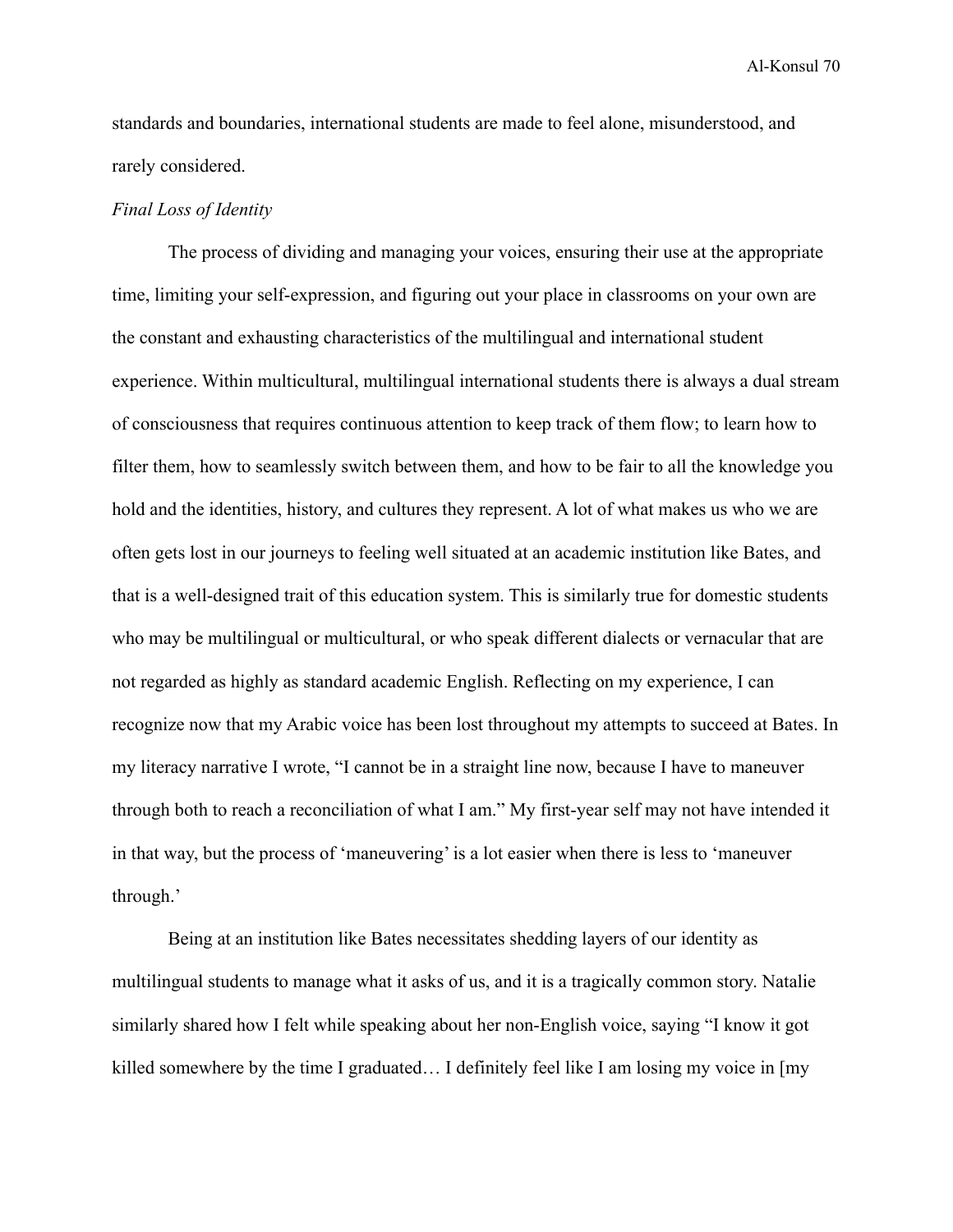native language], like even when my thoughts are in [my native language] it just sounds like a different person." Because these languages are a huge part of people's cultural and national identity, this loss is intensely hurtful. Especially for those who come from countries that have seen the impact of imperialism and strong Western influence, it could feel like a betrayal to see yourself so clearly changed by these Western standards of language. The loss of significant cultural roots along with the history and wisdom that cannot be found somewhere else can be especially painful to students, but it is a strong pillar of the academy. It's an ingenious trait of how deeply rooted colonialism is within this institution, except it transitions (only in some cases) from colonizing the land to colonizing the self and the minds of individuals. Looking at all of the stories the students have shared with me, the implicitly and explicitly communicated rules and boundaries that encourage students to fragment themselves and assign labels and spaces for their voices serve a larger project of colonialism and White supremacy.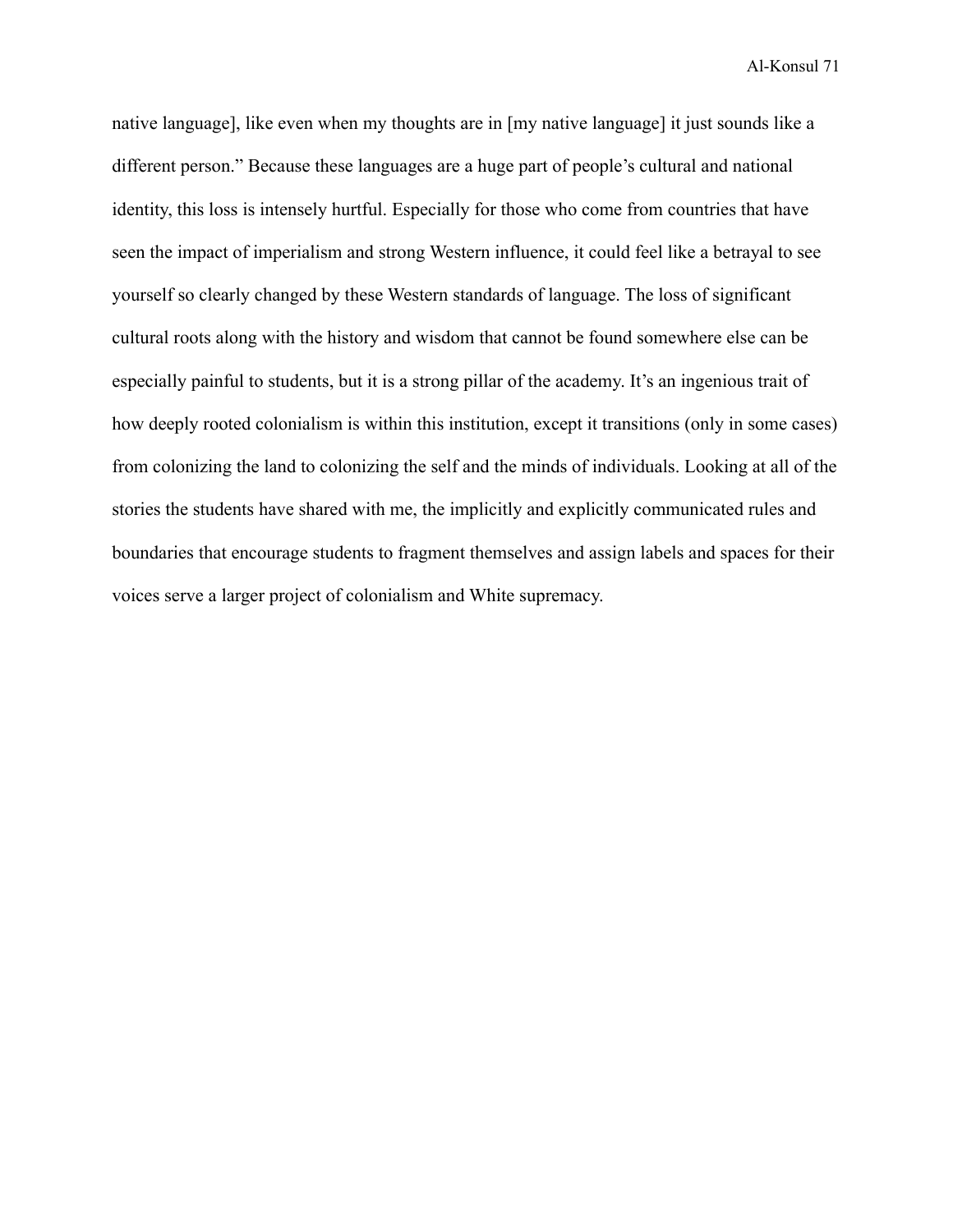# **Writing As A Multilingual Student At Bates**

The exclusion that multilingual students experience at Bates is an important aspect of their in-class experiences. In addition to the previously outlined boundaries placed on multilingual students' voices, self-expression, and sense of belonging more broadly at Bates, linguistic injustice is significantly perpetuated within classrooms through various writing teaching practices. Students' writing experiences are shaped by a sense of exclusion that stems from the traditional academic structures and methods that are still being used at Bates. Writing at Bates College is concerned with training students in traditional academia by eliminating opportunities for creative self-expression, imposing a White audience on the students, providing biased and limited feedback, prioritizing traditionally accepted 'academic' evidence, and punishing students by using historically unproductive approaches to assessment. As such, multilingual student writing at Bates College demands careful consideration, planning, and a large amount of self-restriction on the part of the student. While multilingual students can be very particular about their language use, as well as, being deliberate in choosing their rhetorical strategies and structures, the limits they are subjected to point to how their languages are not perceived as effectively able to communicate knowledge on their own. The methods instructors used characterize students' experience writing at Bates and are responsible for communicating to the students that the parts of their identities connected to non-dominant languages and dialects do not qualify for the academic space, and it continues to promote the historically racist and exclusionary standards that American education was built on.

## *Limited Opportunities For Creative Expression*

In contrast to the values that the Bates writing attentive curriculum outlines, which includes writing for scholarship and intellectual discovery in addition to communication and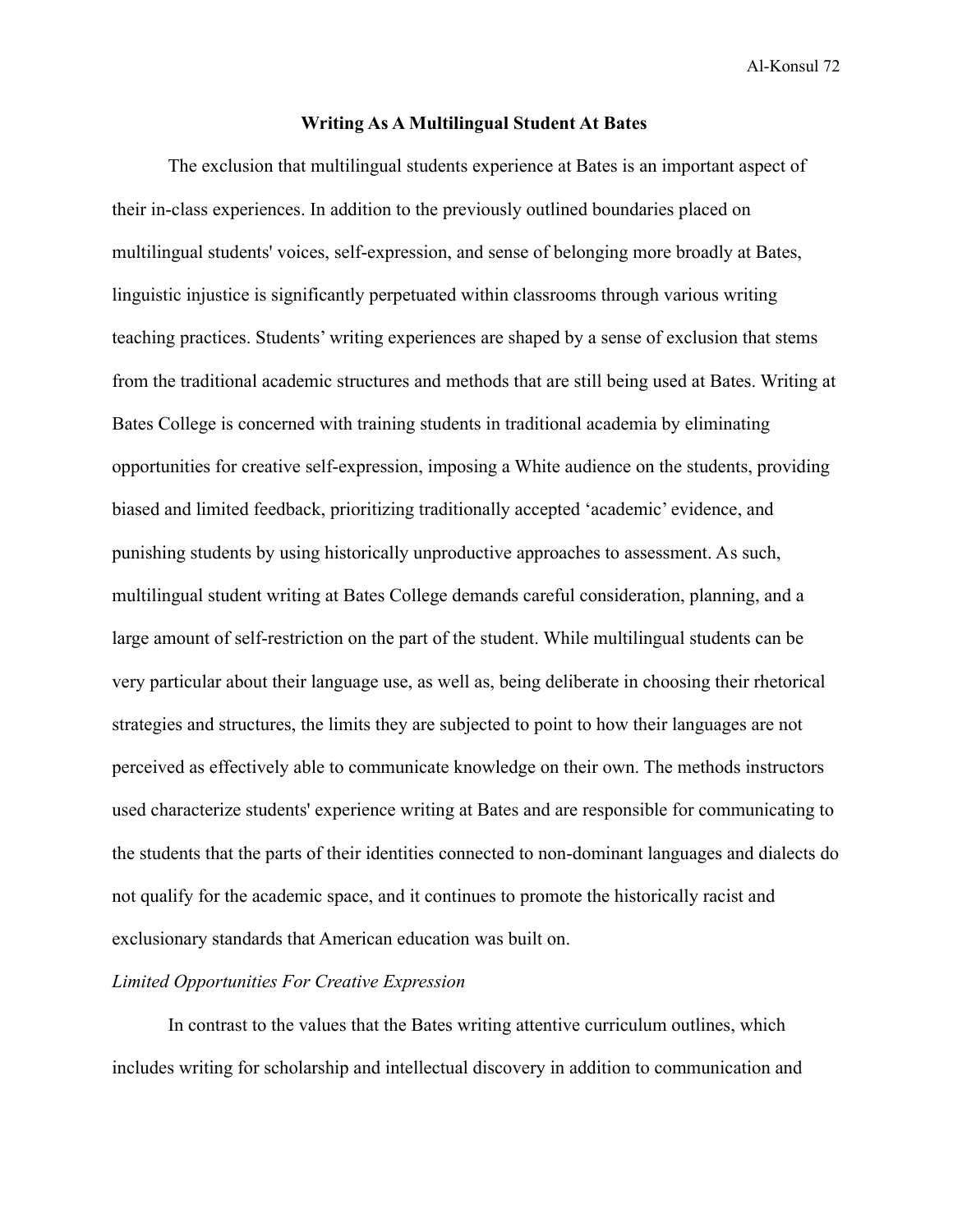civic action, many classes are often limited to traditional, academic writing assignments meant to train students in the production of traditionally accepted writing. Many students reflected on that in our conversations and spoke about how many of their classes are focused on advancing "department-centered goals," in an attempt to prepare students to enter that academic space. This was a specifically reoccurring comment from students throughout our conversations, wherein many of them saw their education to be limited to academic training. The practice students receive in meetings specific disciplinary standards is either pushing for students to enter academia or limits students learning to meet arbitrary standards of an industry they do not wish to be a part of. Nonetheless, students see that their teaching practices are invested in advancing one single writing and thinking style. Many of these assignments are particularly concerned with teaching students field-specific mechanics and expectations which do not translate, as students put it, "real-life skills." These assignments are often shallow, surface-level examinations of certain class topics that do not request or accept the individual expression of the self through the writing process, but rather a straightforward, often regurgitated analysis that may lack creativity, engagement with real-world realities, or encourages wider accessibility. This is especially true for multilingual students who are forced to silence other aspects of their identity and voices to interact more smoothly with these assignments designed to test their ability within the academic field and their proficiency in producing inaccessible regurgitated knowledge.

Essays are perhaps one of the most common assignments students will need to do while at Bates. Many of the essay assignments in Bates College class are rarely well-thought-out. In my experience as a writing tutor for the past 3 years, many essay assignments here can often lack legitimate reasoning or motivation for the questions being asked. They will often lack clear directions or prompts, but rather ask students to choose their own topics and write to fit a random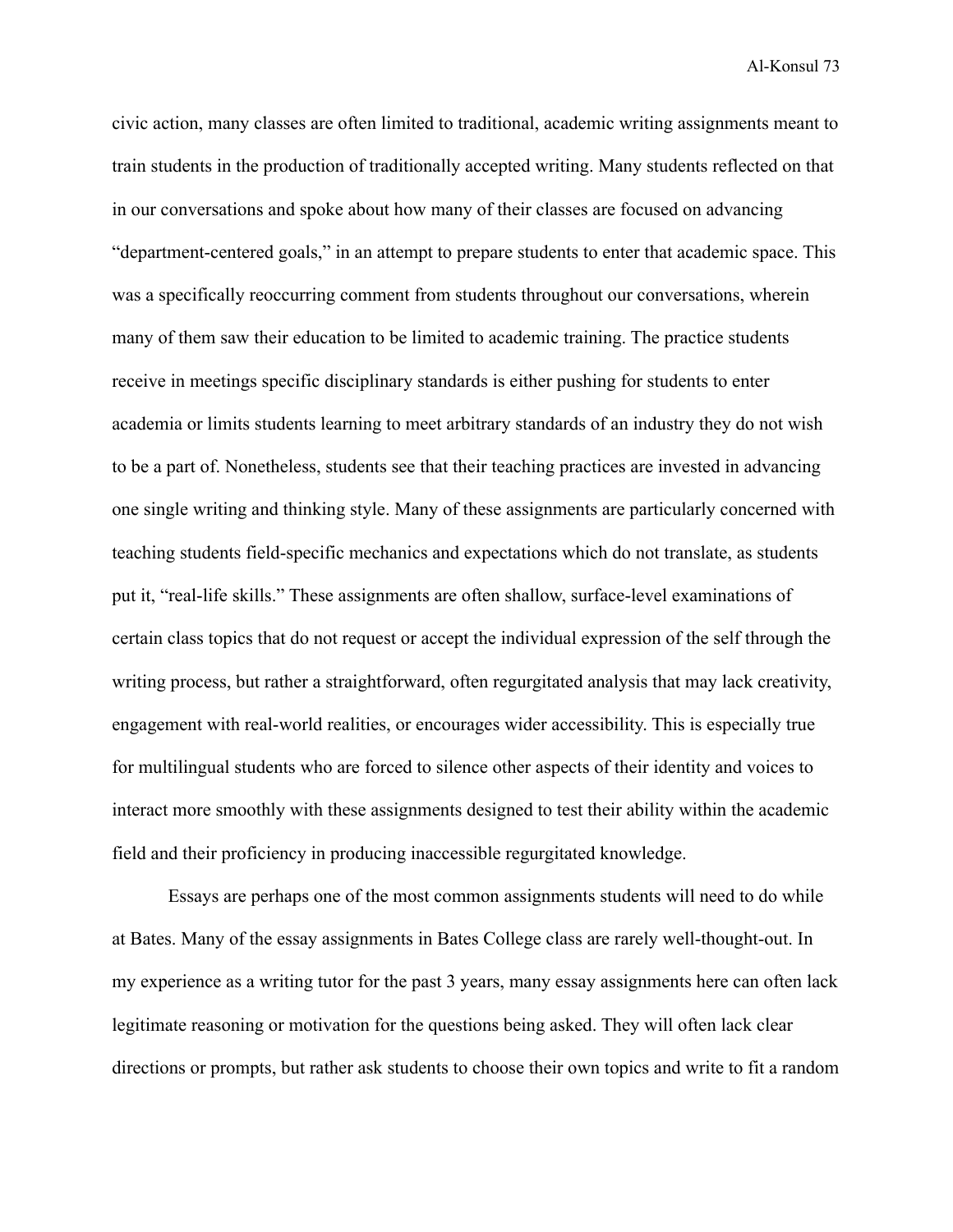page limit, and for those that do provide clear instructions, they often present obscure questions, a limited approach to answer them and fail to provide a valid rationale for the assignment. My hardest tutoring sessions are often due to these limited or obscure parameters that fail to motivate students or present them with a logical need for their work. Students who come into the center are often confused as to what is being asked of them, and it is especially frustrating for them to see the absurdity of assignments in comparison to the realities of the world.

In a world plagued by systemic racism, wealth inequality, climate change, a looming nuclear war, surveillance and privacy issues, police brutality, and rising far-right nationalism, to only name a few, these standardized, lackluster, and futile assignments act to distract students from real-life applications that may be available for these topics. Real-life applications may specifically threaten the structural integrity of academia that relies upon students' complacency and detachment from the realities of a capitalist and White supremacist world. In general, research has noted that homework assignments rarely boost students' learning, but in fact, harm them. One empirical study has noted that "current homework practices in privileged, high-performing schools sustain students' advantage in competitive climates yet hinder learning, full engagement and well-being...too much homework can diminish its effectiveness and even be counterproductive… the research calls into question the value of assigning large amounts of homework in high-performing schools. Homework should not be simply assigned as a routine practice" (Galloway, Conner, and Pope 2013, as cited in Parker 2014). Moreover, the issues may extend beyond the personal impact this type of superfluous homework has, but rather points to a larger, structural issue within the context of higher education. This busywork assigned to students, specifically work that is exceptionally monitored and structured, promotes a sense of indifference or acceptance of menial tasks, hierarchical structures, and obedience. One article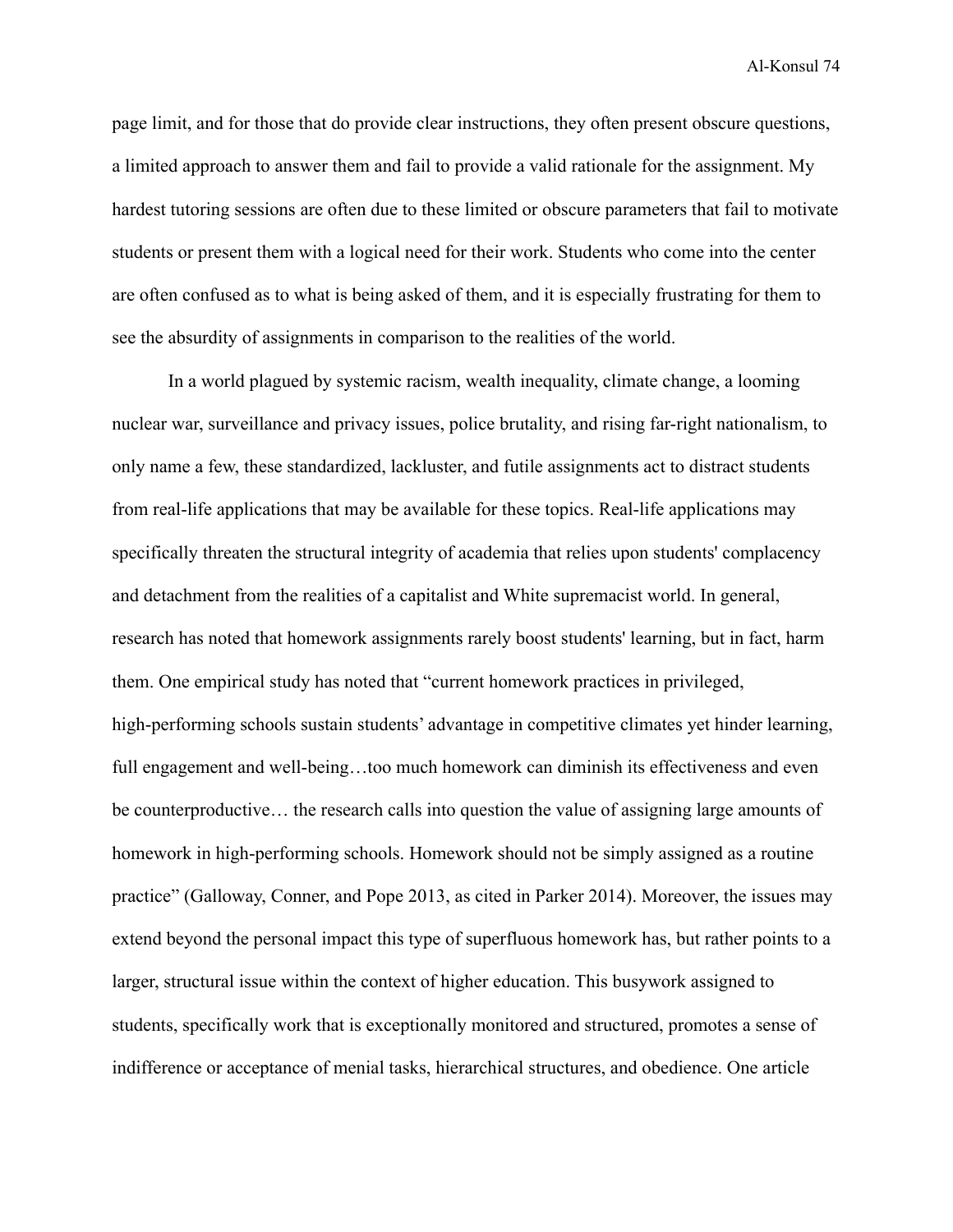summed up these issues by saying, "before the emergence of class society, education was a communal activity deeply intertwined with daily life, socializing, storytelling and rituals…The education system in most countries today has not substantially changed in the last 200 years. This is because it emerged out of the development of capitalism and was constructed to serve the needs of the capitalist class in a new industrial era. It was the industrial revolution that initially drove the need for a basic level of expertise in the working population" (The socialist 2017). These basic assignments which do not promote student engagement with, as Bates puts it, civic action and can be attributed to the historical, large-scale purpose of education that remains intertwined with capitalist interests and its associated White supremacist values.

These types of assignments are designed to measure students' capacity for straightforward, bounded academic work that can fit easily into traditional industry needs. For multilingual students, it also works as an examination of their linguistic skills, unrelated to a real necessity, and following common educational practices that limit which voices are allowed to be used in these academic spaces.

## *An Imposed Audience*

These assignments are often limited by the presumed audiences that students are meant to communicate with and write for. Attending an academic institution such as Bates means consistently being surrounded by and catering to the elite, White standards of communication. Many assignments at Bates often instruct students to write, envisioning their classmates and their course professor as their audience, and in a PWI such as Bates, this usually means writing for a very specific, White, rich, and monolingual audience. This restricts students' forms of communication and limits their ability to practice working for the general public and the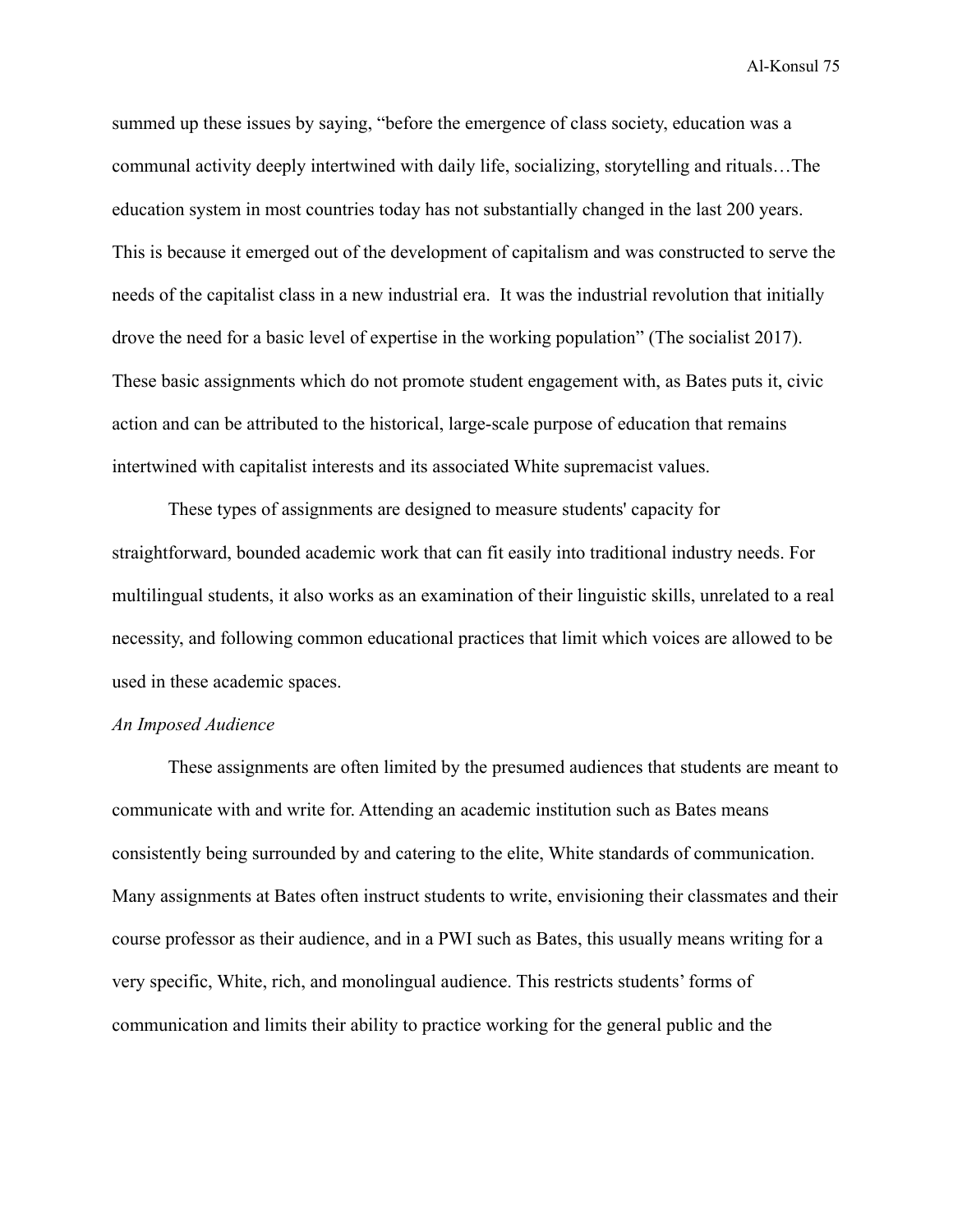communities they belong to. Amelia felt passionately about this, and shared their experience with writing these types of assignments by stating,

I feel like we never discuss audience ever, either. Like we are just writing for the professor, and it's just so weird… because I am like well I don't actually know who is reading this like we don't have an audience… I guess it assumes an audience that is a college-educated White American, and it is weird because like maybe you don't want to write for that person, but the reality is that is your professor too, so you kinda have to write for that audience and forced to write for that specific audience exclusively… The issue is it really comes back to what we are writing for and who we are writing for, and the who we are writing for inevitably becomes the professor who is a White professor, who is a White professor who speaks English, and who probably only speaks English… [I am] measured by how good I can write for a White audience.

Amelia's testimony highlights a very core issue of writing at Bates and the implications that these standard practices can have on how students understand their role in the world. Through these assignments which force students to specifically address a very limited audience, using techniques available only to that audience, students at Bates, but especially multilingual and multicultural students, learn to appeal to White standards of professionalism and intelligence.

When considering the traditional, stereotypically accepted type of academic writing, it is clear that the work is rarely made accessible to individuals who do not belong or are unable to enter these elite exclusive academic communities. When students at Bates College are instructed to address this predominantly White audience, an audience that is rarely the subject of examination in academia, they are trained to accept and work to maintain the inaccessibility of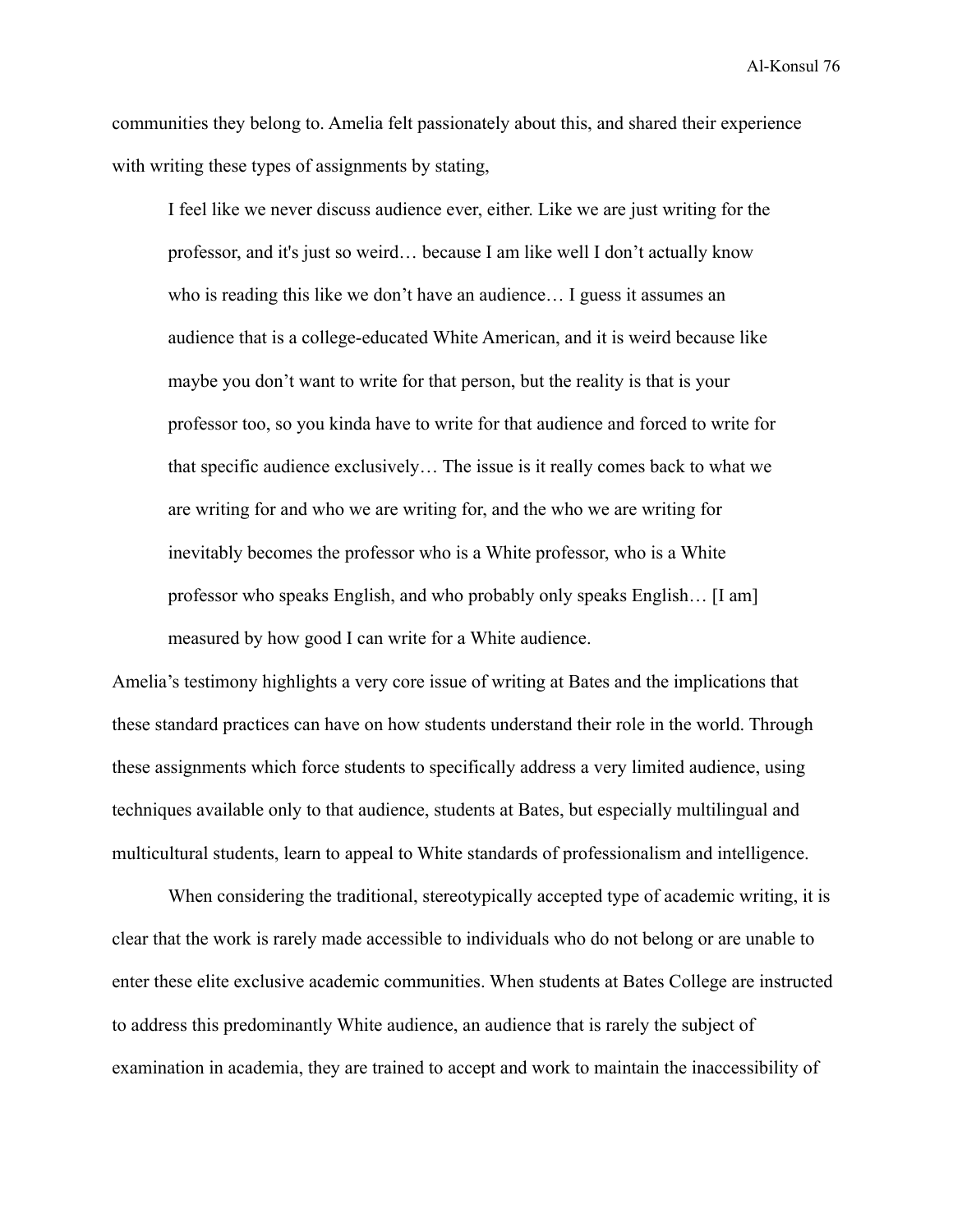academia. This is an especially pertinent aspect of the academy and its history. One scholar writes, "What might be the point of writing something which only a handful of people can understand?... We are writing ultimately about people's lives. What can it mean if only 20 people in the world understand what we are saying? It means that we are either so bad at writing that we can't communicate, or so full of ourselves that we don't want to communicate" (Hayot 2014, 53-54). Hyot specifically addresses the "ego and vanity" of academics, but I would additionally point out that elitist and exclusive academic spaces were an intentional part of constructing academia, not a by-product of mismanaged academics' egos. To claim that the reason for the obnoxious and inaccessible complexity of academic writing is that academics are so full of themselves to appropriately address their audience is to completely disregard that history of construction and the associated values of academia which chooses to benefit from but not cater to the communities they write about. For multilingual international students, these assignments discourage them from thinking in their voices because they do not directly address or benefit the rich, White academic community. To constantly write for this pre-established, non changing audience, international students must set their cultural and linguistic identities aside and employ only the academic voices they are trained to use.

What students are then left with are what Amelia referred to as "weird little bullshit takes." A well-worded, accurate description of how many students view the type of work they are consistently completing while at Bates. Amelia seemed to be referring to the common, and consistent essay style writing assignments concerned with basic level summary, arbitrary argumentation, or simple level analysis that do not particularly relate to especially profound learning. For example, prompts such as ones that ask students to mindlessly compare and contrast two scholarly works, to choose a random text to analyze, or even think of their own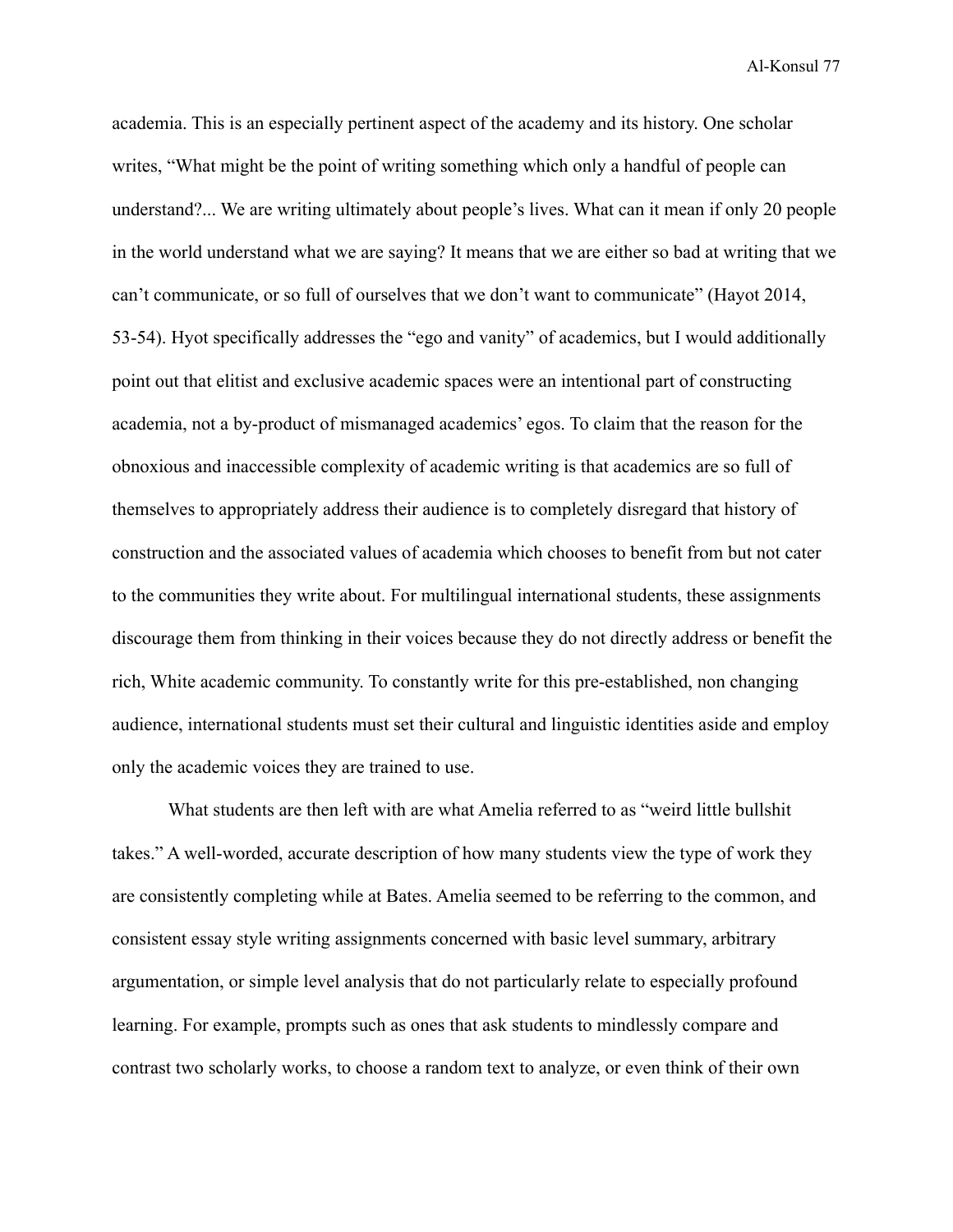questions to address using some random number of sources. Students are rarely granted the opportunity to explore their unique linguistic styles even in assignments which invite students to choose their own prompts, because they do not benefit from training in the particular standard writing requirements. These assignments serve to further position one identity, the standard rich and White American, as more academic than others, and for students to succeed in this environment they find it imperative for them to think, write, speak, and argue in ways that subscribe to their standards and cater to the identities in power.

#### *'Not This, But That' Feedback*

For students to succeed while at Bates, they are guided to learn and use these standard academic writing skills. The feedback that students get while writing at Bates is responsible for the messages they internalize regarding the 'non-academic' nature of their languages and identities. The types of feedback that faculty commonly use work to establish what proper academic writing looks like, thus necessitating a non-academic counterpart that is inappropriate to use in these spaces. Broadly speaking, multilingual and international students' writing can sometimes exhibit qualities that deviate from traditional academic writing. Faculty at Bates are not equipped or prepared to accept them as legitimate variations because of the superior value that is granted to standard academic American English, disregarding whether the writing was clear in its communication or effective in its argument or not. Kai, a junior student, spoke about his experience with that type of feedback, stating

I had this conversation with my FYS professor and he was like 'the way you write is just so interesting' and I'm like oh, okay, say more and he's like 'like people don't write like this' like okay say more… he was like 'I guess it is because you grew up with British English'… It was good and bad feedback, good in the sense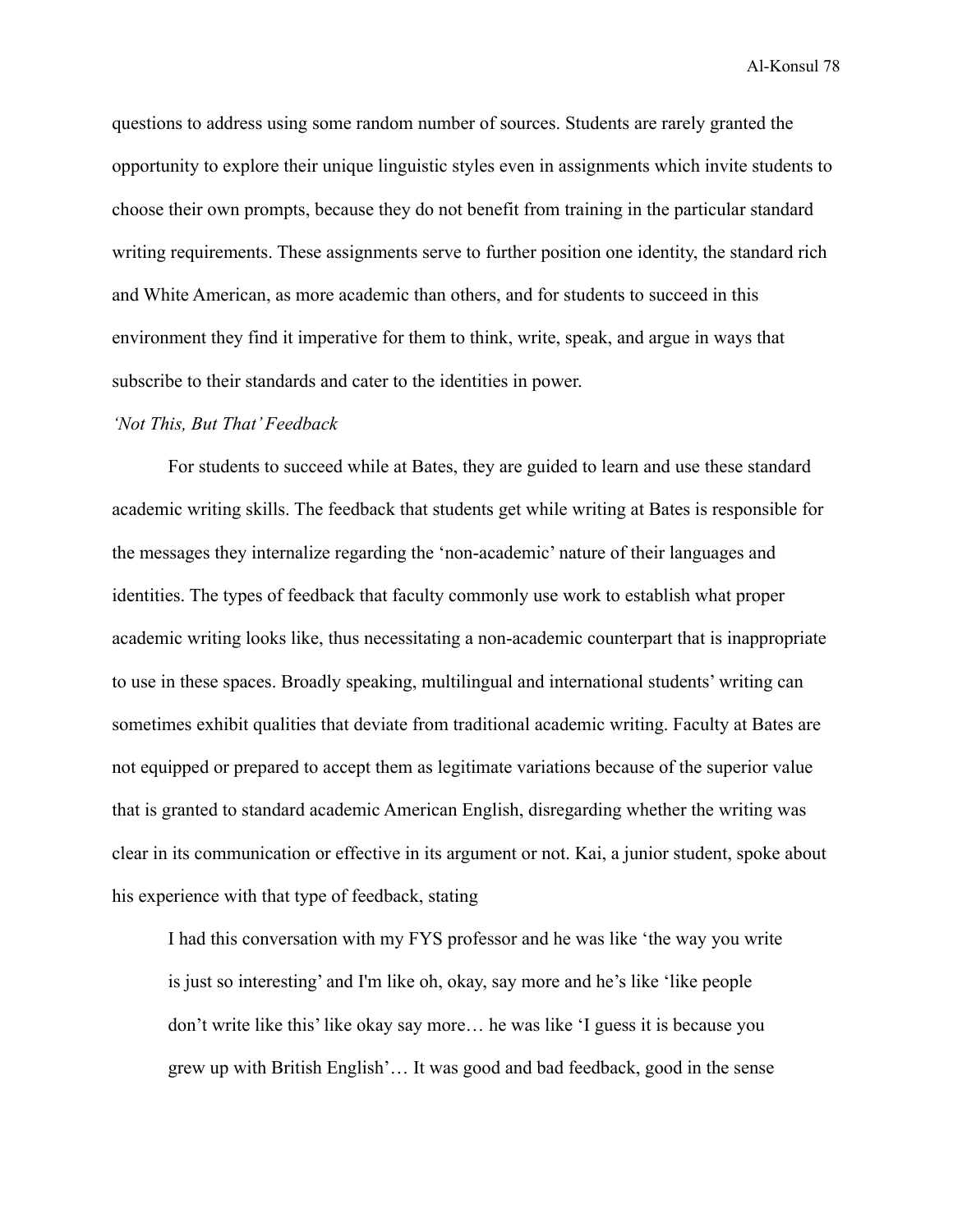that he knew why it was different but bad because he was like trying to encourage me to switch to how I should write… things like 'I've never read someone say this' or 'maybe say it in this way'… I guess it was a kind way of saying this is not what you should be writing... He wasn't correcting the rules of English but I think [correcting] the way I just write

The student is particularly speaking about receiving vague or unnecessarily picky or mechanical feedback that is more concerned with advancing the uniformity of the writing to standard academic English, and less concerned with addressing the general knowledge the student is producing through that assignment. The feedback that students receive from faculty mainly argues against the choices they make that causes their writing to stand out from the rest. It points to the way faculty is perhaps more interested in policing writing as an activity and less in thinking about what that writing is communicating. Amelia argued that simply put, the feedback they receive on their writing places the "emphasis on the fact that [they are] not a native speaker." Feedback at Bates is rarely designed to support students' larger writing process and ability to communicate but rather designed to police students' expression.

Specifically, writing at Bates is intended to emulate American speech patterns and American academic values. Multiple international students noted that the feedback they often receive causes them to feel judged for not sounding "American enough." Student alums echoed these grievances, stating that by the time they had graduated from Bates, they had learned to make their writing "sound more American." Building upon my understanding of the dominant writing structure at Bates, these testimonies point to the way multilingual students' identities are often villainized, delegitimize, or devalued in comparison to American academic English. In stark contrast to the values that Bates advertises, the writing process at Bates is limited by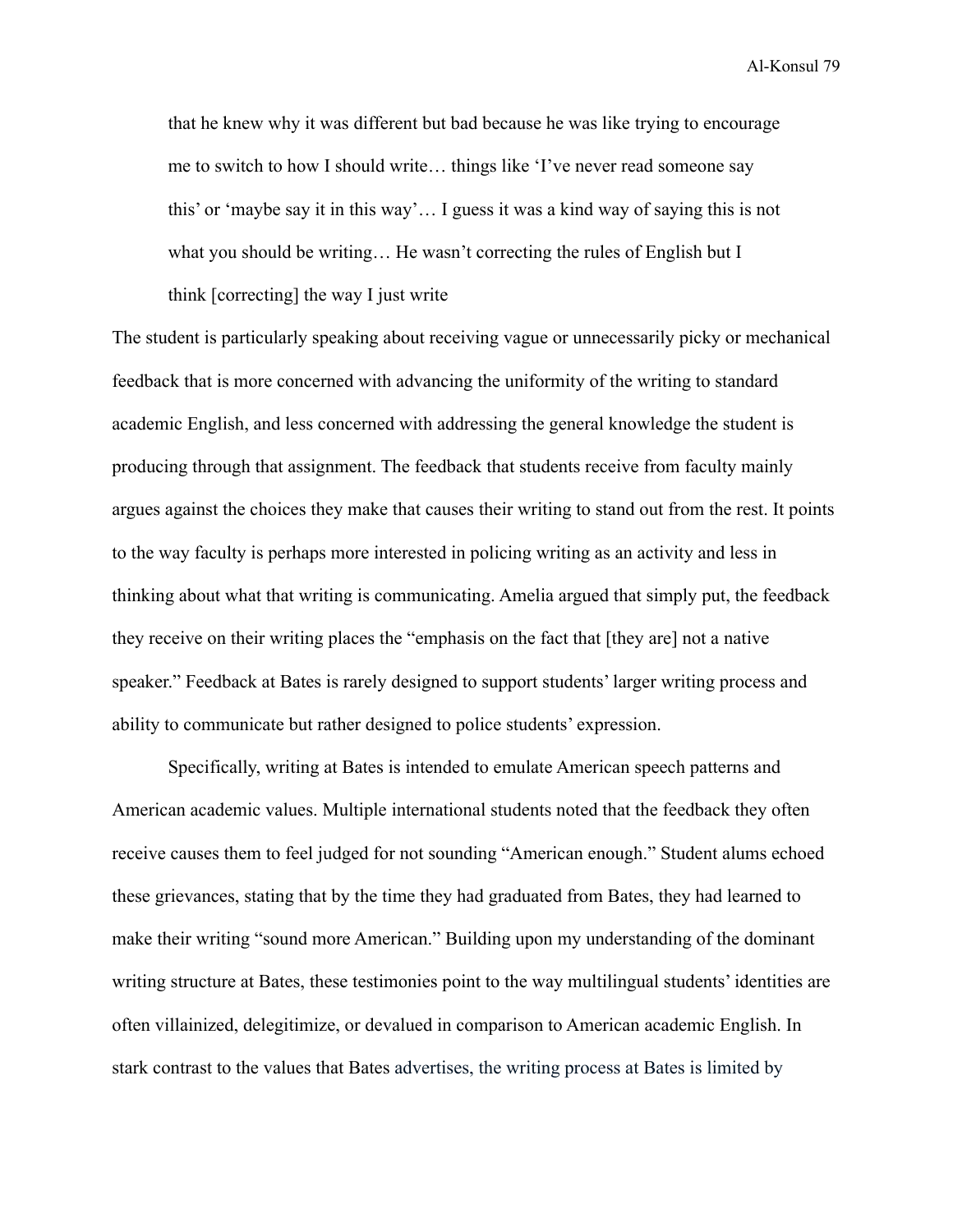feedback that fails to "engage the transformative power of our differences" and commit to what Bates describes as writing that "[includes] multiple languages, modalities, and means of communication." Some of that feedback includes, but is certainly not limited to, the following:

Clarity— both students and faculty reported that a part of what is considered successful writing is clarity, or the ability to clearly articulate and communicate your argument and evidence. Following the previously highlighted biases that faculty have, clarity, a value that may seem objective and fair, is often twisted to only encompass writing which follows American academic standards of expression. Clarity can often be misconstrued to refer to successfully implementing what can be described as following "conventions for writing in the discipline or area of study, including usage, specialized vocabulary, format, and citation systems" (Writing  $\omega$ ) Bates). That specialized vocabulary or format seems to reference White American standards for language use. Clarity is often manipulated to refer to a student's ability to follow the expected linguistic norms that faculty may be more familiar with, especially as they are predominantly White and native speakers of English. As shown through the various examples highlighted earlier, students' writing is often critiqued on its ability to directly communicate to a specific audience or population or specifically using native English speakers' lexicon regardless of substantive concern for the content of the written work. Mia talked to me about her experience with this type of issue, saying,

even though it is the same expression, it is supposed to have the same meaning… I am actually basically asking the same question but because I was phrasing differently, a lot of people are asking me like 'sorry, can you say that again?' I got that questions so many times. It is not that I don't speak English, it is that I just was not phrasing it in a way that they are used to and I think that was adding an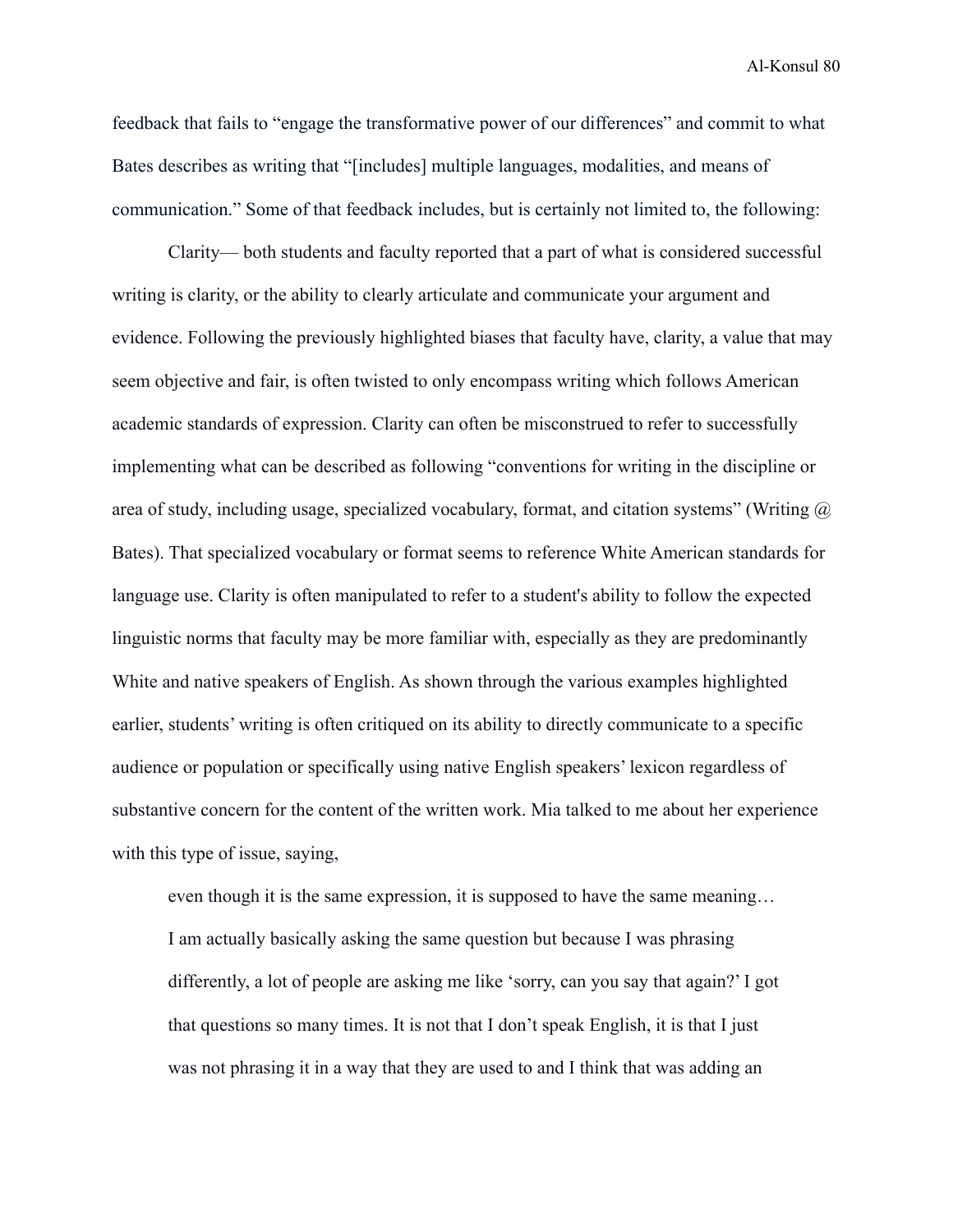additional barrier. I think probably writing 'good' writing at Bates is figuring out a way that is more communicable to the audience, but I think that is mostly White people in academia.

While clarity is an essential part of effective writing, clarity means different things to people, and in a predominantly White institution in the United States, a White and American comprehension and appreciation of the work is centered as a highly significant feature that a written piece can have. This means that disregarding the genuine quality of the work in its ability to achieve a particular purpose, if that work does not meet those standards, it is subject to criticism.

Concision— Concision is a highly regarded value in American writing. Many of the students reported concision as a big issue in the feedback they have received while at Bates. Kai shared that the feedback he'd received reaffirmed the importance of "[being] economical with [his] words." In fact, many students shared similar feedback framed similarly, using terms such as "efficient" and "clean." The use of 'economical' to describe or assess students' writing is no coincidence, but rather an extension of the way education is highly influenced by capitalist values which deem efficiency a highly desired trait. The U.S. is a fast-paced capitalist country that uses productivity as a reflection of people's worth. According to one faculty member who is concerned with issues of linguistic injustice, concision is a highly "Western rhetorical value" and it requires multilingual students to restrict other parts of their linguistic identities. Many of the students' native languages are characterized by long sentences, descriptive language, and beautiful complexity that is devalued in comparison to "the practicality of the English language," as Daphne describes it. The feedback that is more concerned with concision than the actual strength, complexity, or validity of a students' arguments is a part of linguistic injustice at Bates College.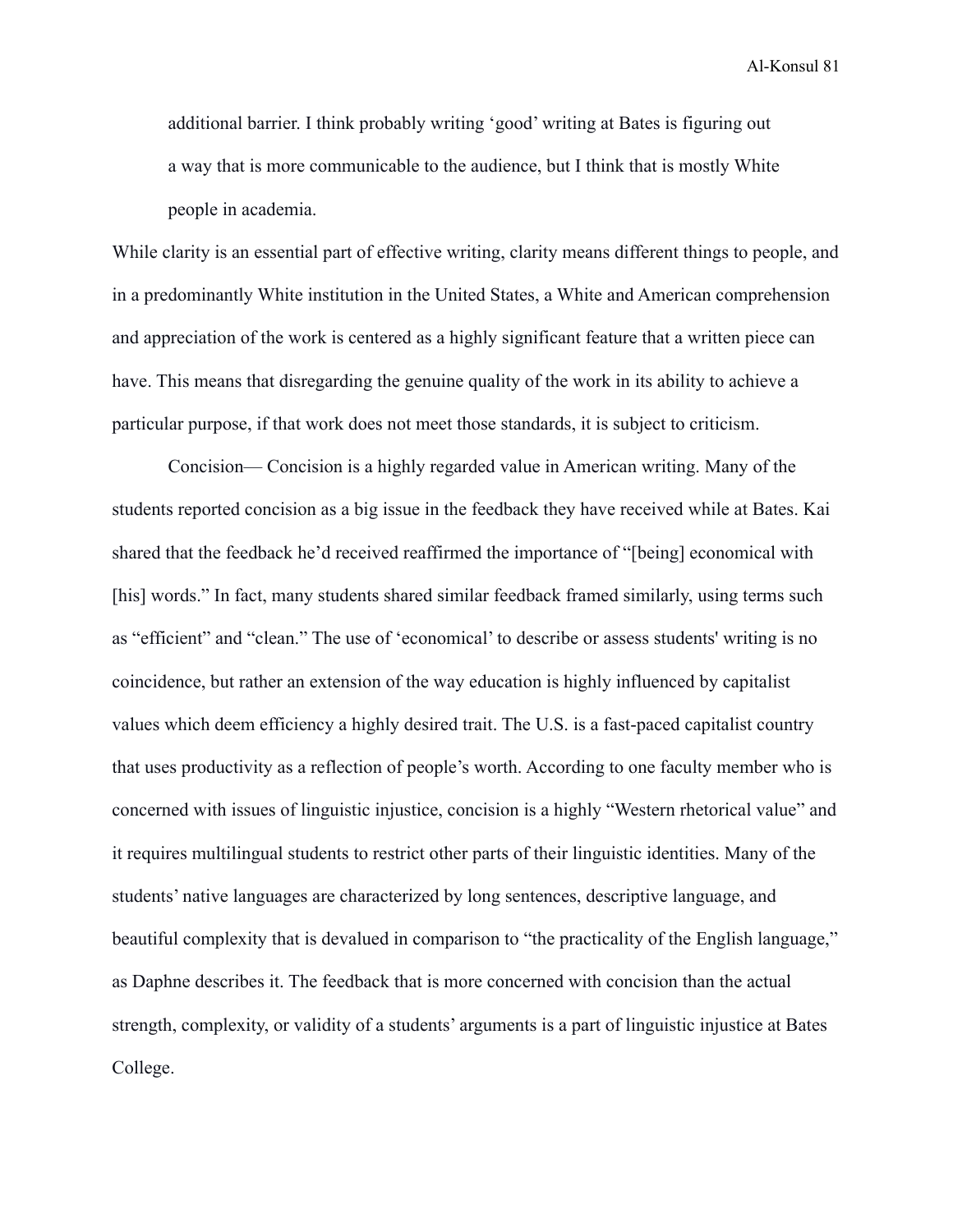Grammar and Mechanics— This is possibly the most important type of feedback that students receive at Bates because it reflects the hierarchy of values that dominates students' writing processes. Disregarding the content of students' written pieces, grammar-centric feedback is far more concerned with the standardization of the language and the students' academic language competency than with the larger ideas being communicated. Tina told me about one of her experiences with a written assignment where she had received a lower grade for her submission over mechanical issues, even though the professor did not request initial drafts or offer feedback to guide students in their writing process. For many multilingual international students, this type of feedback caused them to believe their writing is bad and to try and avoid writing-heavy classes overall.

The feedback students receive at Bates is concentrated around the aspects of their writing that deviate from the linguistic norms that dominate American academia. For multilingual international students, this process causes them to continue to prioritize their relationship with American academic English over the non-dominant languages or dialects that they speak. *Grades As Punishment*

The methods used to assess students' writing are reflective of the larger system that forces students to assimilate their writing to American academic English standards, and it includes accepting a reality where their entire identities cannot exist in academic spaces without it being divided. Grading students' writing at Bates acts as a punishment for students' attempts to integrate different aspects of their linguistic skills into their academic work, something that scholarship argues can introduce new and important knowledge in the academy. Because grading is a very common and dominant practice in most educational institutions, students are not always aware of the way it is used to push them to leave parts of their identity out while they are writing.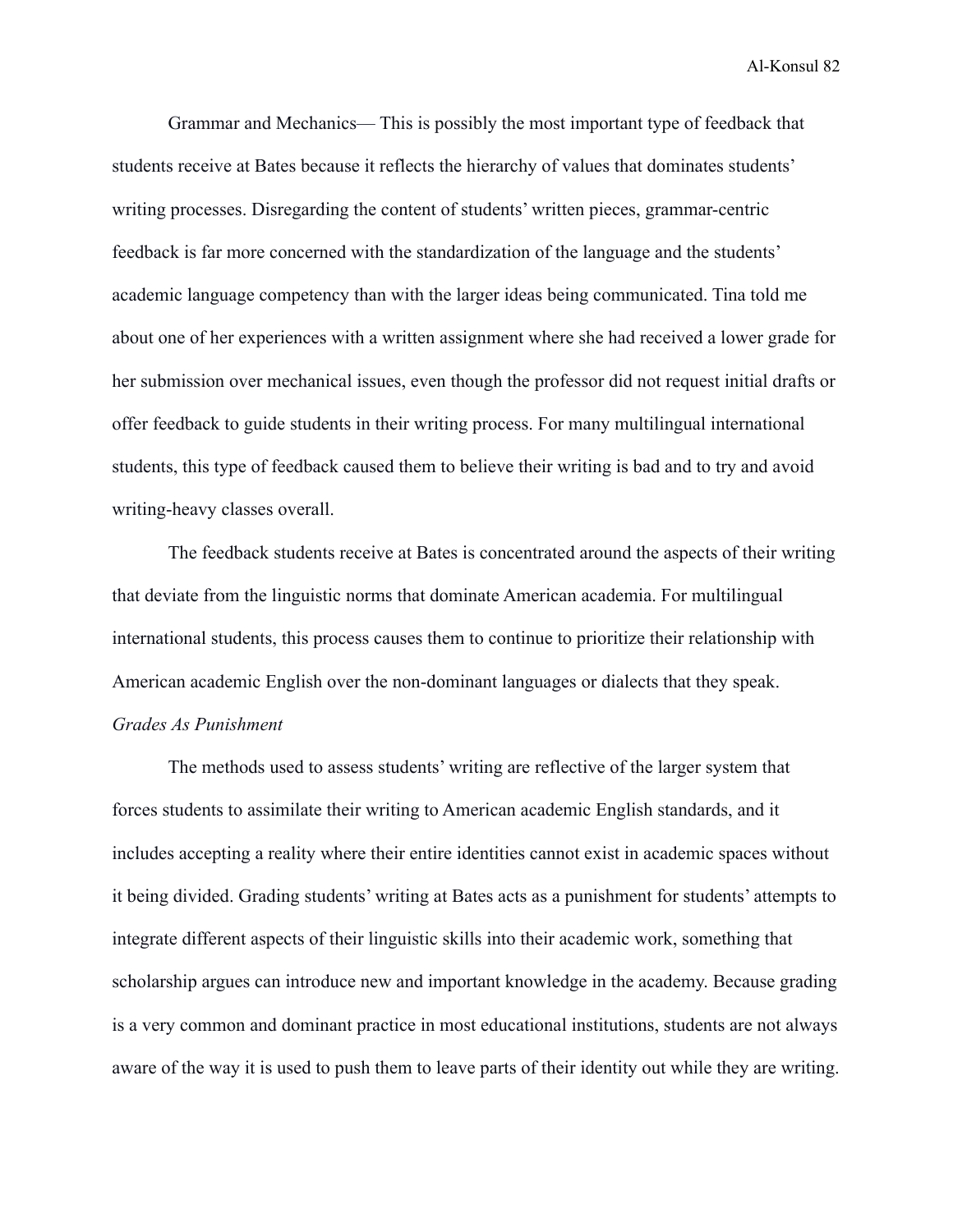Tina reflected on that as a senior and the way that grading impacted her relationship to writing as a multilingual international student while at Bates. She shared,

Now looking back, these are the only bad grades that I have had in college. Like I would've been a 4.0 if I didn't have A-minuses in intro classes, and like I wasn't really frustrated with it back then because I thought it makes sense my writing sucks, like yeah having an A-minus isn't that bad but now when I actually think about it I am like you know it was actually really unnecessary. I was kind of avoiding writing classes like I was kind of scared of those classes…

She additionally shared that she "didn't see the necessity of grading [her] writing that intensely." Other students shared similar experiences, noting that they saw an uptake in their grades when they began intentionally sounding more 'American' in their writing. Circling back to Amelia's comments, she indicated that when"[she] was writing the most American [she] started to get the best grades." This pattern points to the manifestation of linguistic injustice that exists at Bates. Multilingual and international students are significantly affected by the linguistic hierarchy that dominates the Bates Writing culture.

As international students learn to adapt to the Bates environment, grades are used to punish students for failing to reach arbitrary standards that stem from a history of White supremacy and a wider project of assimilation. Grades in this case are used to push students into forgoing the parts of their identity that are not considered appropriately academic to be successful in their academic careers. It is a method of pushing students' into obedience and rationalizing hierarchies that dominate this academic environment by threatening their chance to succeed. One writer argues, "if the purpose of academic grading is to communicate accurate and specific information about learning, letter, or points-based grades, are a woefully blunt and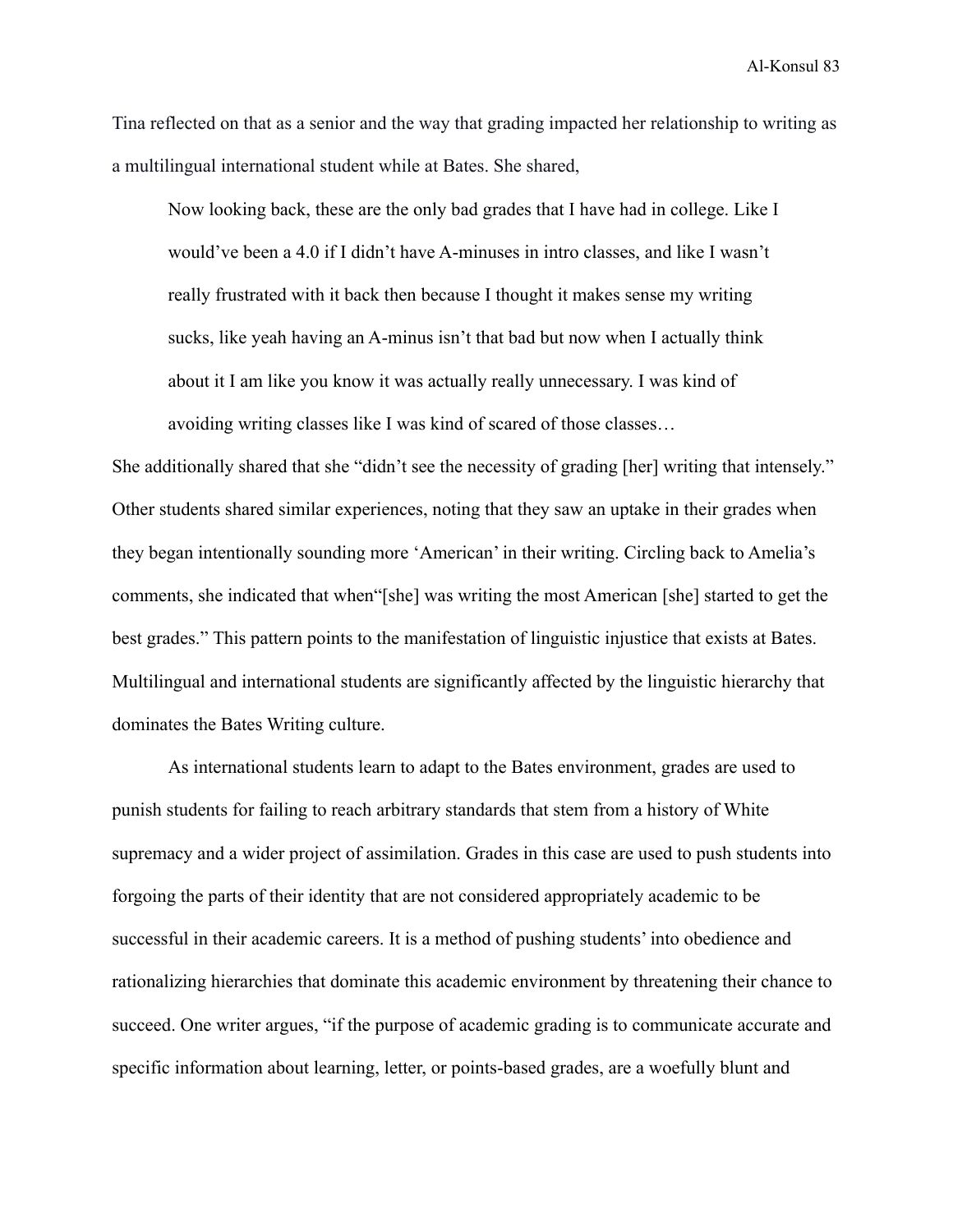inadequate instrument. Worse, points-based grading [undermines learning and creativity,](http://www.amazon.com/Why-We-What-Understanding-Self-Motivation/dp/0140255265) [rewards](http://www.amazon.com/Cheating-Lessons-Learning-Academic-Dishonesty/dp/0674724631) [cheating,](http://www.amazon.com/Cheating-Lessons-Learning-Academic-Dishonesty/dp/0674724631) damages students' peer relationships and trust in their teachers, [encourages students to](http://www.alfiekohn.org/teaching/fdtd-g.htm) [avoid challenging work](http://www.alfiekohn.org/teaching/fdtd-g.htm) and teaches students to value grades over knowledge" (Lahey 2014). Grades are not used to communicate accurate information about students' learning, but rather to communicate their ability to achieve historically racist standards of writing and academic knowledge production. Early grading history in the U.S. included practices such as Harvard University's "system of classes" which offered a way of ranking students and establishing academic divisions. As such, grades can be viewed as influential labels that mark a students' academic progress according to American academic standards. As indicated above, many students are explicitly aware that for them to get better grades, and therefore be able to succeed academically, is highly reliant on their ability to suppress parts of their identity.

Multilingual and international students' experiences with writing at Bates are highly influenced by the threat of low grades. For example, one writing assignment rubric in a Bates course read, "B papers have a few problems with writing but are clear enough nonetheless… The writing might have some problems with grammar or mechanics, but they do not interfere with the clarity of the argument." In this case, students' 'failure' to perfect their paper on a mechanical or grammatical level can cause them to lose grades, even though these 'deficiencies' are explicitly described as not having a significant effect on the students' ability to communicate an effective argument. These incidents cause students to avoid certain writing-intensive courses or departments with a high amount of written assignments because it influences their academic standing. Tina specifically reported that, stating explicitly "I was kinda avoiding writing classes, I was kind of like scared of those classes." She additionally mentioned choosing to not take a specific class because she knew it had a lot of writing. Students' stories showcase how their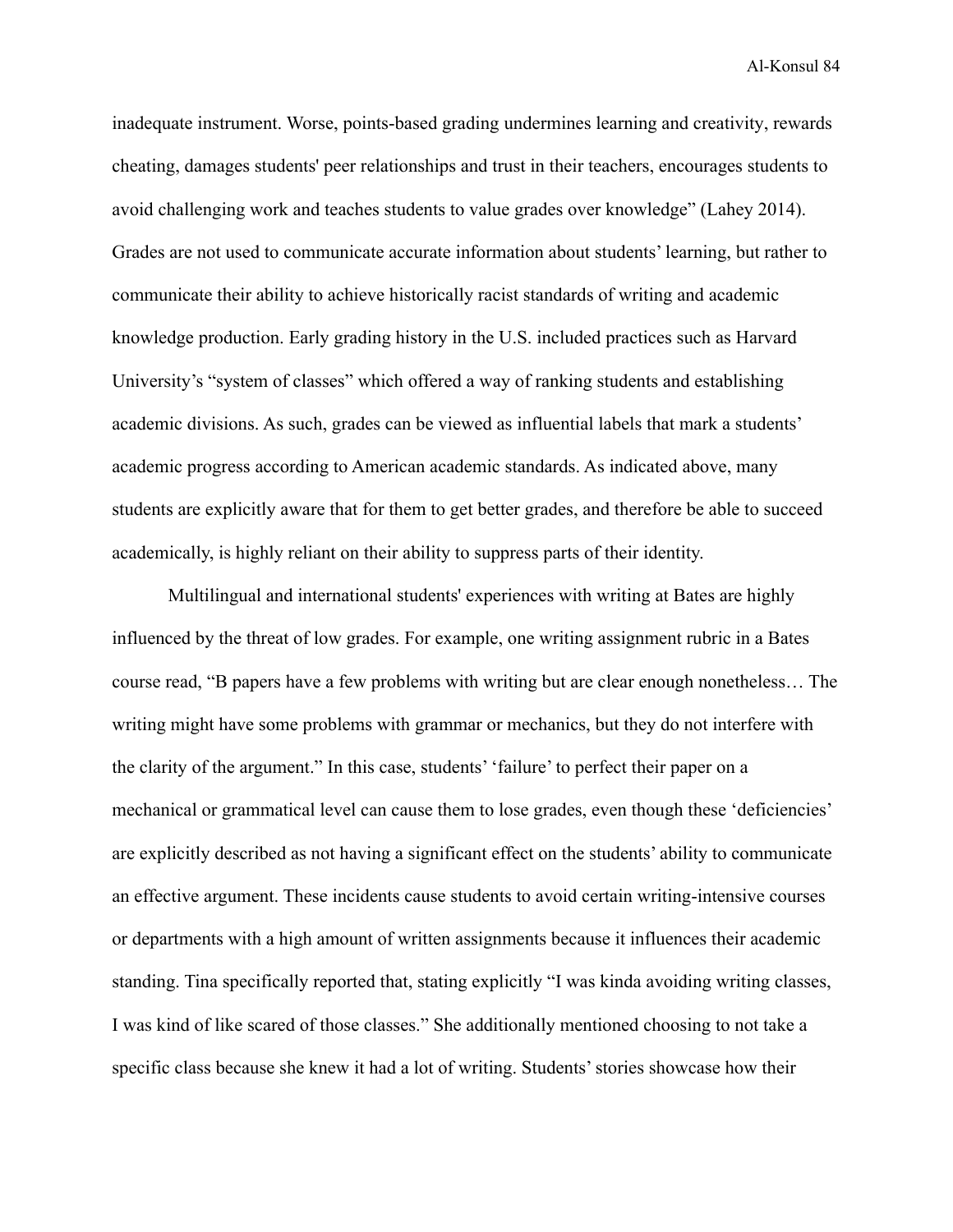chance of succeeding at Bates is highly influenced by unjust writing standards and assessment methods. They are often left to choose between missing out on a class and the content taught in it or impacting their grades by taking those classes. These issues contribute to the contradiction between the values that Bates has for their writing curriculum and the methods that are used. *What Can And Cannot Be Academic*

As a part of learning to produce academically valuable work, students at Bates are often limited to the use of traditionally accepted academic scholarship as the basis for their writing. Traditional academia relies on a strict hierarchy that labels different types of knowledge as more or less legitimate, accurate, or valid than others. The knowledge that is considered to be more significant is tied to the identities that hold more power within the White supremacist, colonial reality of the U.S. Reflecting on this hierarchy of knowledge, one author writes, "recognizing the way in which the Academy has historically been implicated in the process of colonization required me to take another look at intellectual traditions I had previously thought of as forces for social justice and emancipation… [and] prompted me to reevaluate my own epistemological assumption and to realize how inextricably academic knowledge production is tied up with the maintenance of unequal power relations…the Academy remains very much a neo-colonial Western institution in "settler states"" (Biermann 2011, 387). At elite academic institutions such as Bates, this hierarchy of knowledge remains highly powerful, and it demands that students build their thinking on top of what is considered to be significant, valuable, and superior knowledge. As such, students are limited to addressing and navigating issues through the lenses of those the academy has deemed consequential.

Students whose languages and cultures deviate from the qualities that Western academic standards regard as appropriate are unable to bring that aspect of their identities into their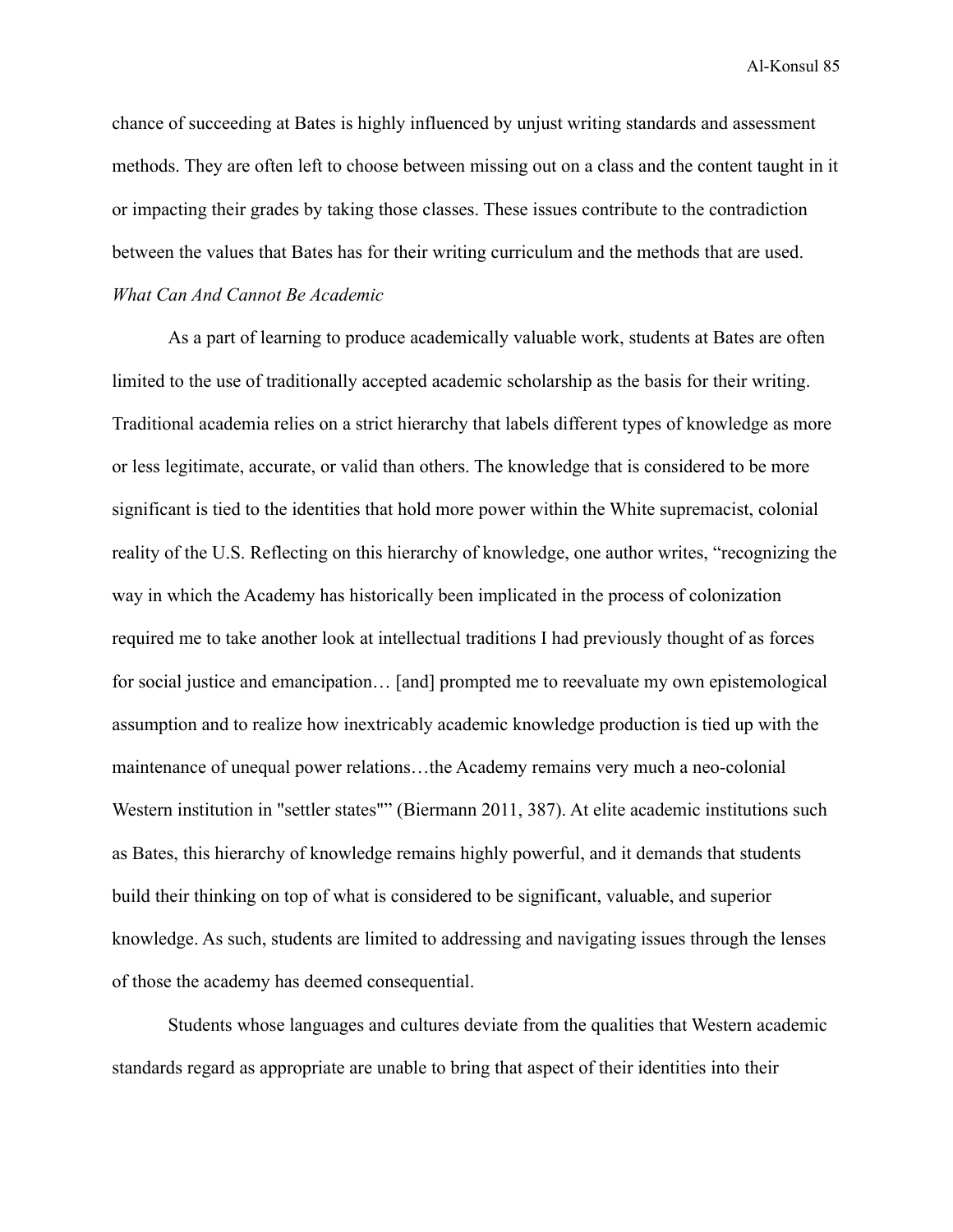academic work. Students spoke about the ways this influenced their relationship with academia and writing. Julie noted that the standards for academic writing that only allowed her to use what she referred to as "rigid thinking & rigid ways of presenting [her] ideas'' were largely responsible for driving her away from the academy after graduating Bates. Hannah, a current senior, shared similar feelings about disliking the limits placed on students' work by being forced to build their work on the people who came before them. As previously mentioned, the emphasis placed on using evidence and logic in argumentation which necessitates the use of historically accepted scholarship excludes minoritized identities from academia and regards them as less valuable or effective in comparison to eurocentric values of knowledge. Students being limited to using a specific type of pre-approved scholarship that often was produced through violence, exploitation, exoticization, or even the exclusion of BIPOC people communicates clearly to the students the value of their identities in academia. Marginalized students' identities are historically only beneficial for what they can offer to support the interests of various institutions in the United States. To produce anthropological work, academics explicitly exoticized different cultures, but now students from those same cultures are expected to contribute the emotional labor needed to contextualize this work in the classrooms. Academic institutions largely were built off of the exploitation of Black bodies and labor, but now they Black and Brown students can be used to grant an institution a desirable image of diversity and inclusion. Those identities are allowed to be seen in the ways that benefit larger structures, either of a specific field or of a specific institution, but when they threaten a particular status quo in the knowledge production process, they are often quickly eliminated. Labeled subjective, anecdotal, or personal, the experiences and stories of marginalized identities continue to be removed from the academic work that receives wider recognition.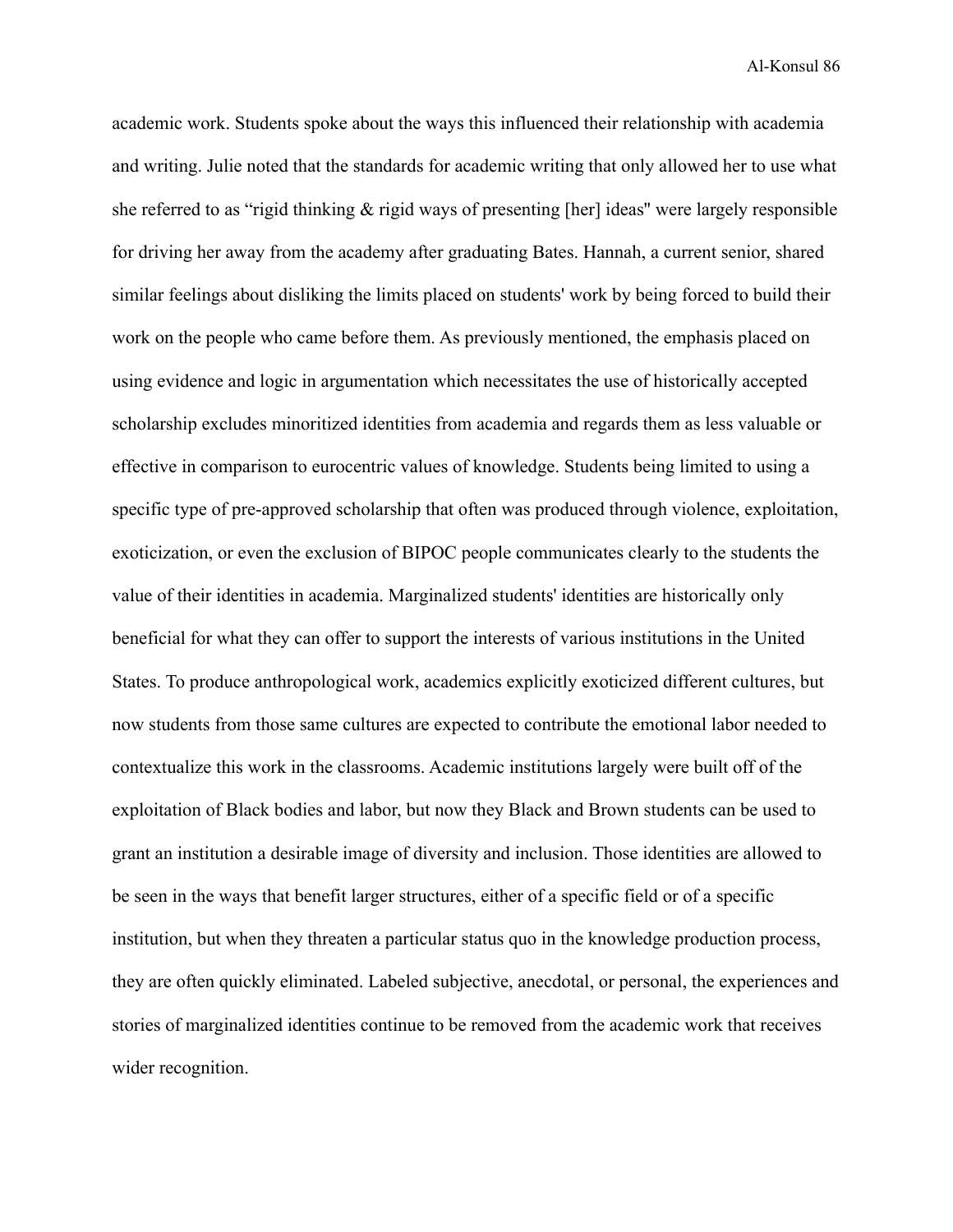### **Linguistic Injustice Beyond Bates College**

The alteration and remodeling of multilingual students' language use while at Bates impacts the way students perceive and navigate the world after leaving college. The experiences of international, multilingual students carry across the academic boundary into the 'real world' in ways that perpetuate centuries-long linguistic hierarchies within American society and beyond, and the associated oppression that comes with them. Those experiences are what disconnects Bates's advertised values, an emphasis on the "transformative power of our differences, cultivating intellectual discovery and informed civic action…[and] a love of learning and a commitment to responsible stewardship of the wider world," from the reality of its role as an educational institution in the United States. The mistreatment of non-dominant languages in higher education not only correlates to harm done to students within the academic environment but is complicit in larger oppressive structures outside of it. The language learning process at Bates communicates to students the desirable attitudes and values they must take on. The learning of the English language while in an American institution is not limited by learning the mechanics of a language but is additionally "imbued with the weight of the social and political complexity that goes far beyond simply the matter of acquiring a second language" (Olsen 2000, 196). This is specifically a result of the hegemonic sanctity and validity granted to the academic domain in the United States, as educational institutions have the power to manipulate and produce populations that align with the nation's ethos; including perpetuating capitalist values and ideals, White supremacist hierarchies, and Western imperialist global power. Therefore, the linguistic injustice which affects the daily lives of students at Bates College translates into real-life implications within connected political, social, and economic domains. The messages students receive about the validity, appropriateness, or usefulness of their languages and the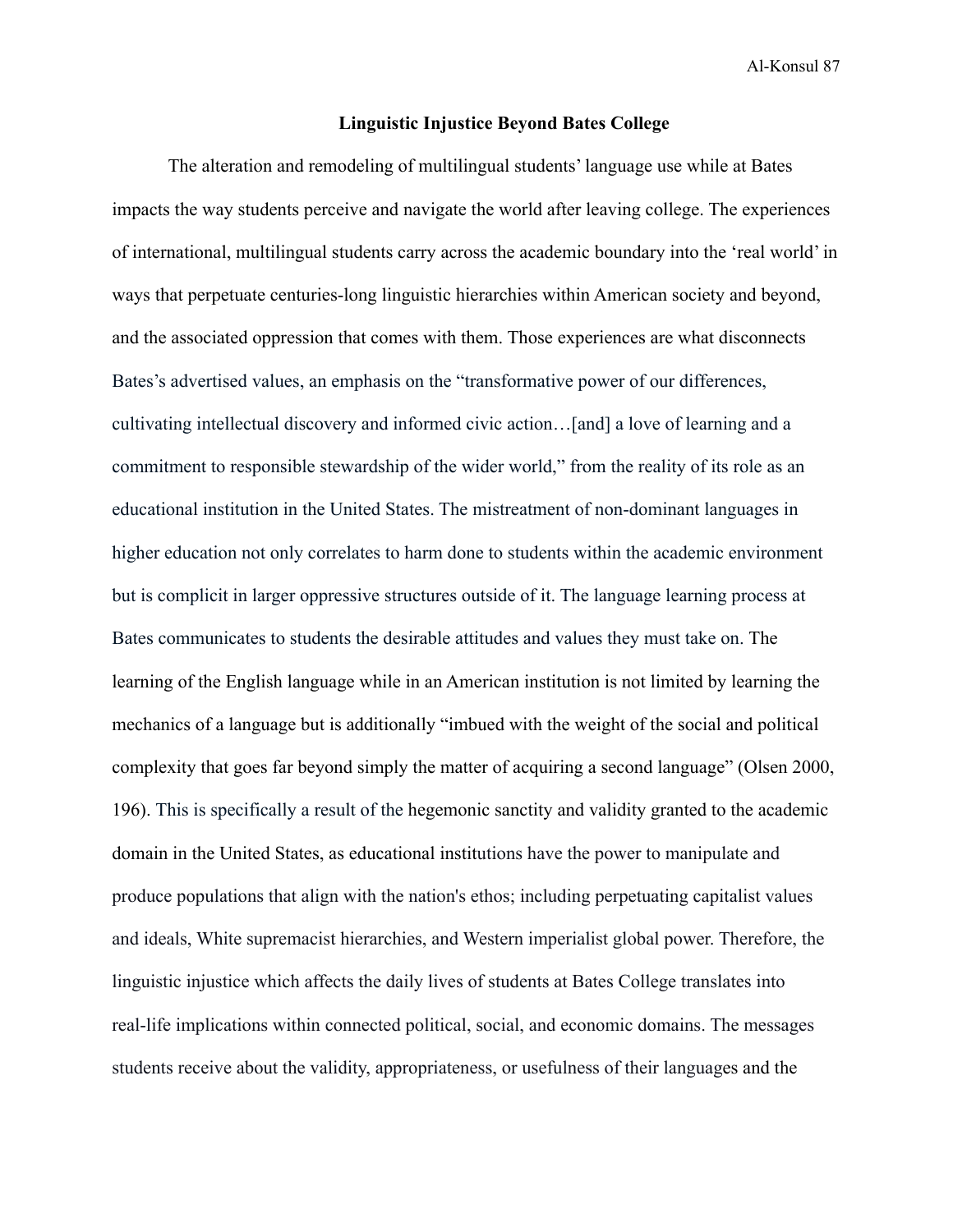identities intrinsically connected to them greatly reshape students' relationship to their languages, along with the culture embedded in them. After graduating from Bates, students retain the values they learned while attending the institution, including internalizing the legitimacy of the various structures which necessitated them to fragment, exclude, or abandon parts of their identities. Years spent at this institution were used to weaken or eliminate students' minority identities, advance White ideals, and solidify the power of eurocentric standards and expectations.

### *Advancing A Capitalist Society*

I had previously highlighted that there has been significant scholarship arguing that education in the United States is connected to the reproduction of its economic system. Largely, many have claimed that students in the United States are often learning the values necessary to support the economic system of the United States. During my research for this project, one scholar posed the following questions: "what type of human capital does the emerging global capitalist system require for it to function?... What type of educational system would be able to deliver such a mass of humanity endowed with, or lacking in, the sets of skills, knowledge, and mental facilities needed to meet these requirements?" (Robinson 2016, 1). Along with other types of violence and propaganda used to justify capitalism as an economic system, I argue that linguistic injustice, or the process of linguistic standardization in the U.S., is additionally involved in perpetuating its values. The manipulation of the identities of individuals through the linguistic domination that is connected to racist and colonial ideals assists in homogenizing a population to "[make] the system safe for capitalist accumulation" (Virdee 2019, 22). It does so by disconnecting students from their identities and cultures, stripping them from their individuality and cultural ideals and values, training students to accept and internalize various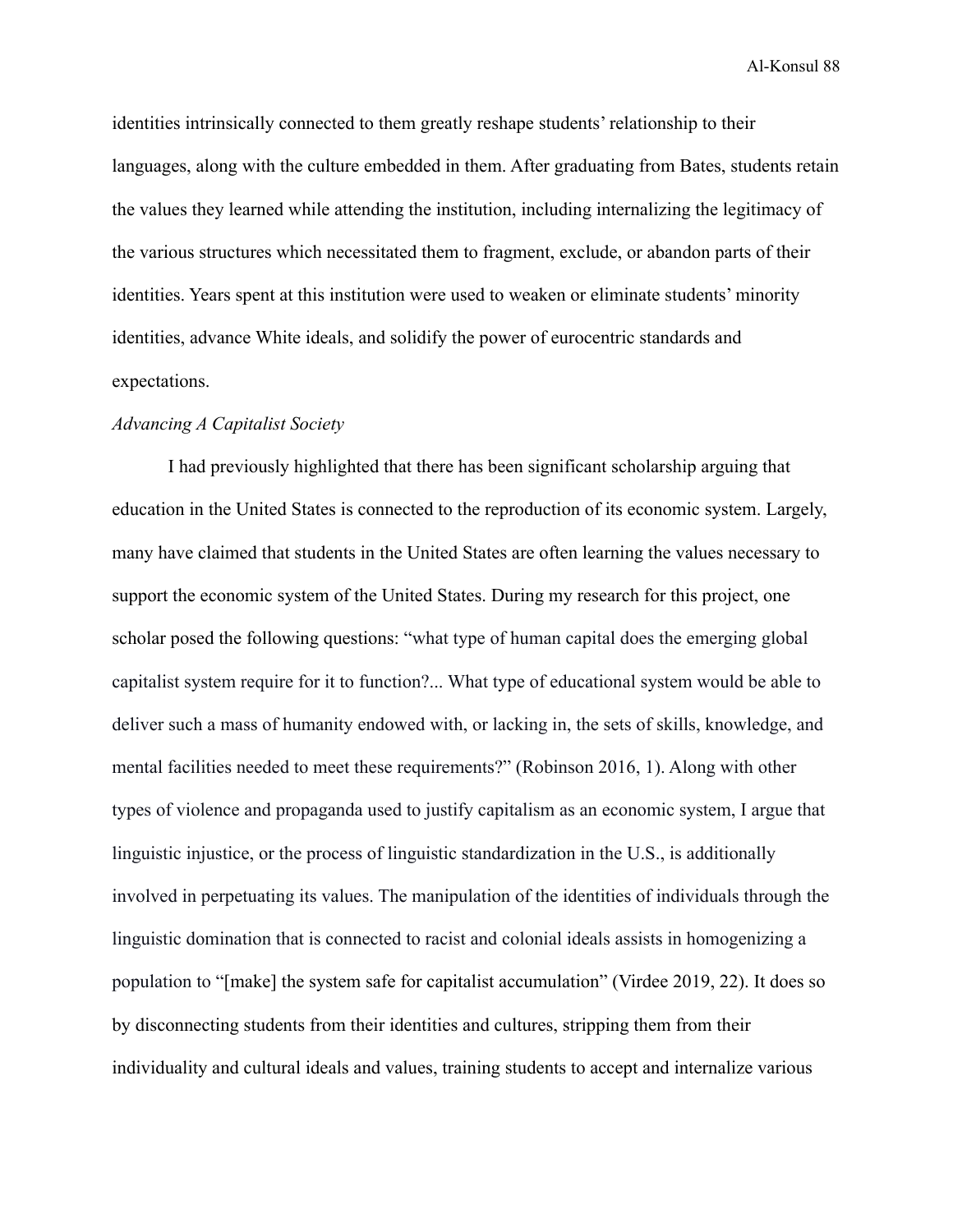capitalist principles such as efficiency and productivity, and centering capitalist success at the core of the methods of instruction used at a given institution. The final product can then be anything from students who have rationalized and internalized capitalist structures to students who do not have the necessary skills or empowerment to push back against them.

Throughout my conversations with current international students and alumni, they frequently characterized their language and writing learning at Bates as practical, important "for utility's sake," mandatory, or necessary. Almost all students described Academic English taught at Bates as professional, efficient, standard, formulated, rigid, less emotional, or straightforward in one way or another. In contrast, these students described their native languages with words such as beautiful, natural, concerned with feelings, complex, poetic, dynamic, or flowery. The descriptions are not related to inherent, intrinsic linguistic values but are related to the way people are socialized to perceive the use of a language in the same way they had been socialized or taught which language is considered more professional or appropriate in different scenarios. The methods of instruction that are used to police students' languages maintain a separation between languages by utility, one concerned with efficiency, productivity, and professional development, and others that are not. Kamila, a Bates alum, noted that at Bates, "the way [she] wanted to express [herself] didn't seem professional enough," and throughout her journey at Bates, the work she had done "conditioned [her] to identify what professional writing looks like." Kamila may have been specifically noting the perception of a certain language as more or less appropriate within a certain space, but it is additionally useful to consider it as a reference to the professional environment outside of Bates. Different languages here are granted different stations within a capitalist economy, one's which assist in maintaining workplace hierarchies through their professionalism, rigidity, or lack of emotions, and others that may threaten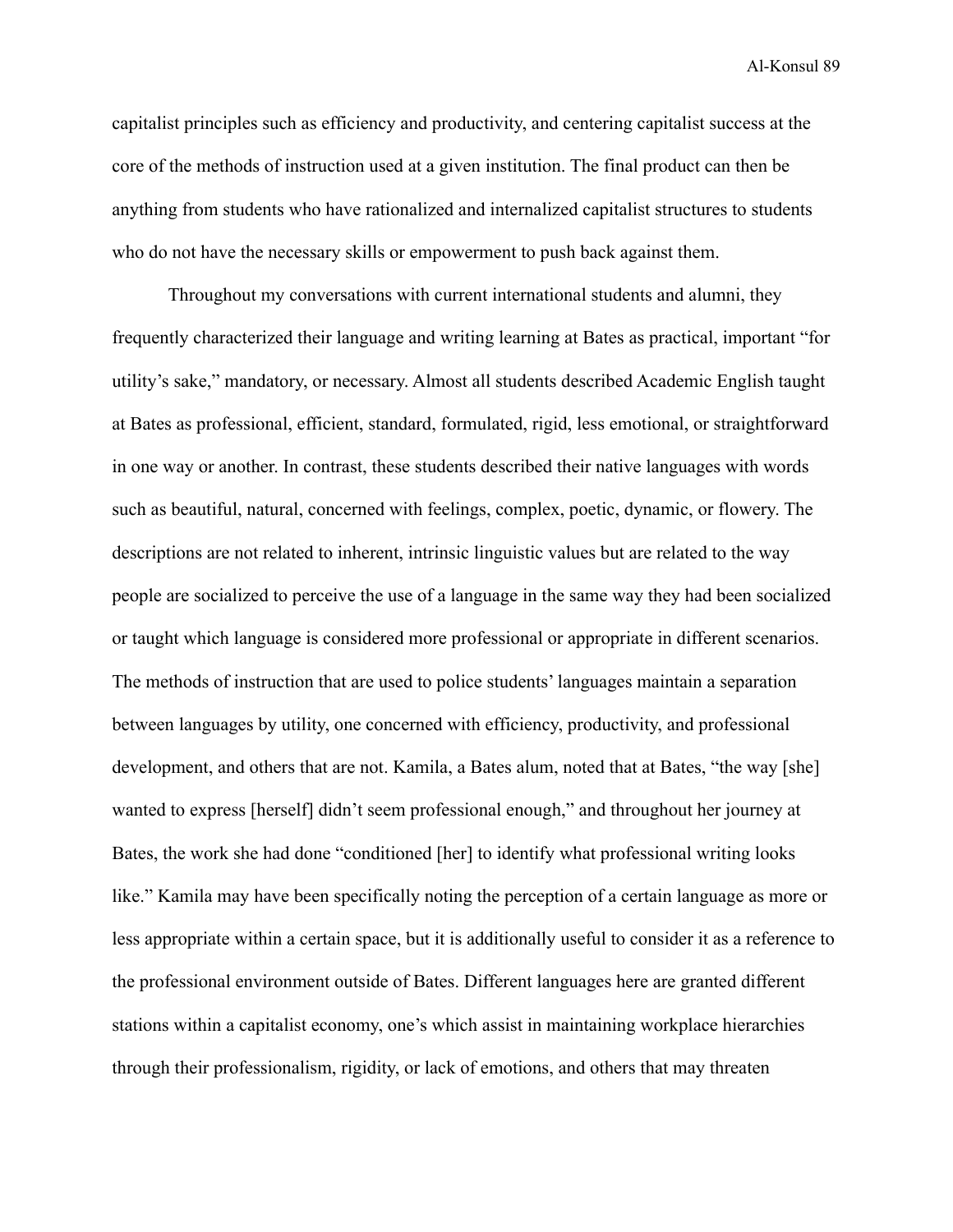particular power structures by involving a dynamic, complex, or emotional approaches to work. In academia, students very explicitly receive instruction on what is considered appropriate, and very commonly, faculty will invoke workplace rules to legitimize expectations or assessment standards for written assignments. Students then see that parts of their identities do not 'naturally' fit the expectations presented to them about professional work settings, and thus learn to separate and/or eliminate those parts of themselves.

Expectations surrounding where a language would be appropriate to use are related to the different spaces which exist beyond the boundary of an academic institution, which in the case of the United States is highly organized by the capitalist economy. Students note that their work at Bates is explicitly meant to prepare them to enter those spaces for future work and to learn how to navigate them. The training to separate languages and mindsets that were highlighted earlier is significant in teaching students how to appropriately advance within professional opportunities available post-graduation. Therefore, it becomes pertinent to take on the values considered important for these professional spaces, one of them being productivity, for example. Productivity is an important value in a capitalist society. One scholar describes productivity as "a favorite shibboleth as well as a genuine preoccupation of the managerial and ideological agents of capital, [and] in recent years it has acquired a currency in popular political discourse that is altogether unprecedented. Together with "competitive and "flexibility," productivity has become a mantra that is repeatedly intoned to account for our current economic malaise and highlight the harsh realities of the 'new global economy''" (Smith 1993, 262). Even more recently, the COVID-19 public health crisis pushed forward the discourse on the value of productivity within the capitalist system, specifically showcasing how within a "competitive capitalist productivist framework [work] is individualized, standardized, disciplined and commodified, and there is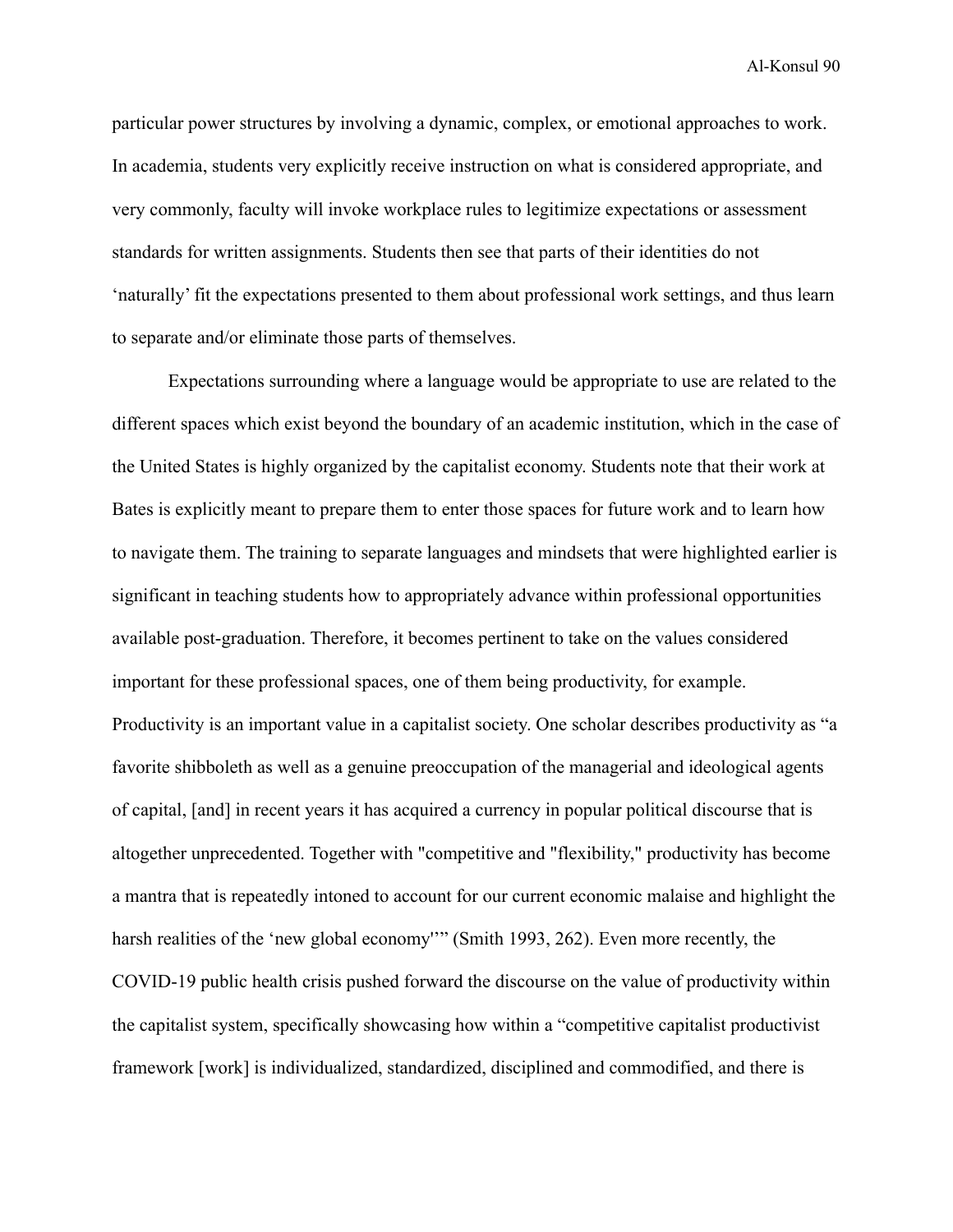little room for the creative growth of workers and their skills" (Nayak 2020). I argue that there is a correlation between the terms used to describe capitalist productivity as standardized or disciplined and the way students are taught to perceive academic English as more efficient, practical, standard, or straightforward and generally more appropriate to use. Even faculty are very clearly influenced by this type of ideology, as they often center issues of practicality and efficiency in opposition to linguistic justice efforts during the panels, workshops, or conversations I have been a part of. I have engaged in conversations with various faculty on these issues and I am often met with resistance stemming from a difficulty to visualize multilingual writing as effective. Many have even specifically stated that they see it as too much work to navigate, assess, or fully comprehend. A part of writing that involves two or more languages or linguistic repertoires requires faculty to take the time to understand and individually learn about their students and their languages. It requires writing to be a process including feedback, conversations, and a willingness to continue learning. This is not necessarily efficient, and it will require individuals to pause and think about the choices being made as well as their previously held perceptions. I find there to be an important connection between the work done to exclude or devalue students' languages that do not fit those parameters of capitalist significance, often by positioning them as not professional, to the role of the academy in assisting to reproduce the larger capitalist structures and conditions.

Many students are often led to internalize these values even if they can see how they have been harmed by some of those systems. During a conversation with Natalie about what linguistic justice would mean or look like for us, she stated

I am now thinking about the real world and does that really prepare us… and does that put minorities at a disadvantage when they are applying for jobs, for example.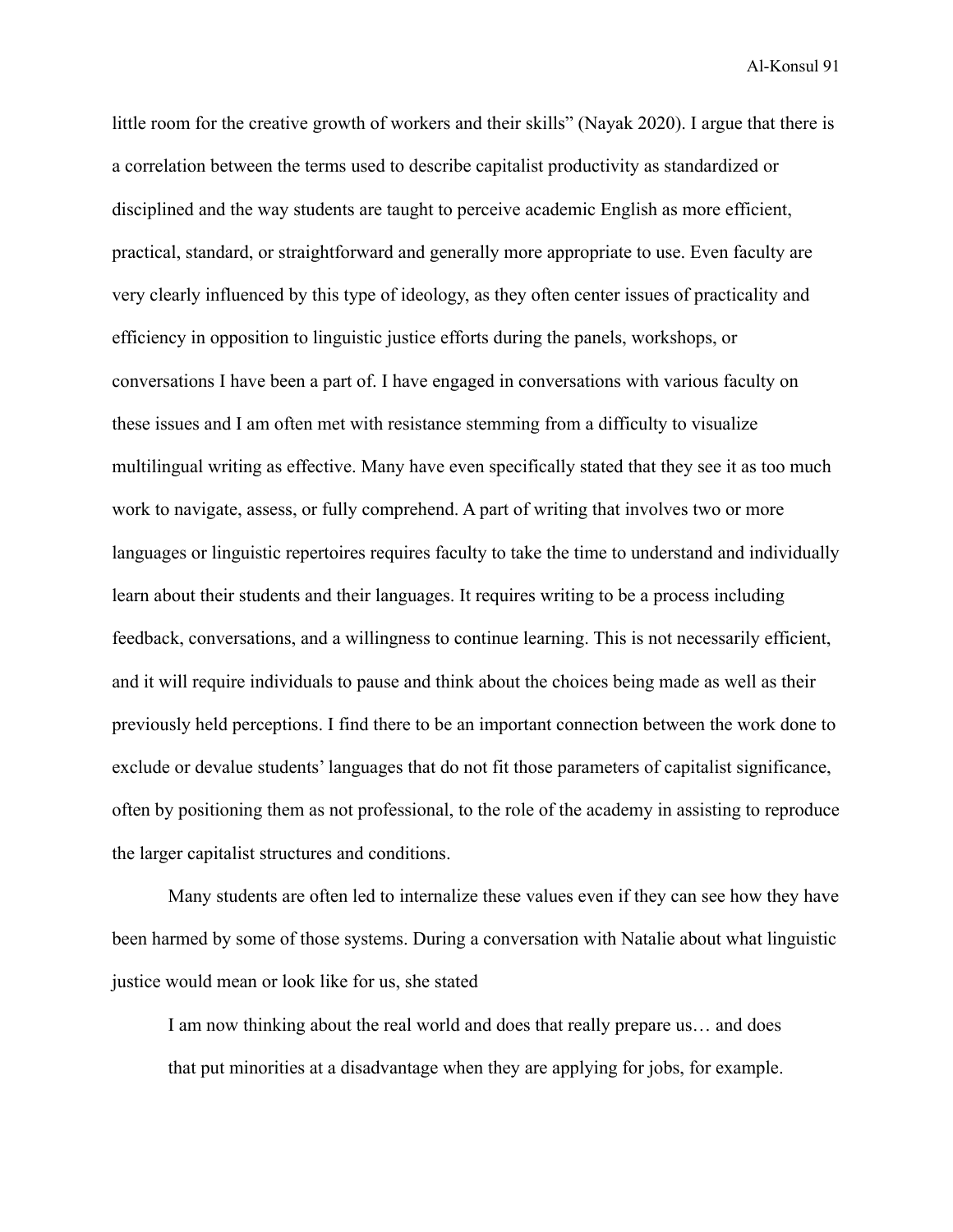Because, you know, that is not the language that is considered professional or eloquent or appropriate to talk to clients with…

Natalie spoke to me prior about her different experiences with language and learning academic English before and while at Bates, but along with her stating that she had lost her voice in her native language and that she can see it "got killed" throughout that journey, she finds the assimilation process important to succeed in the 'real world.' I would not blame a minority student for learning the tricks that allow them to survive or succeed in the conditions of the world, but I am critical of the education that needed to take place for those survival tactics to become so normalized and perceived as naturally occurring. If Bates, or any other institution, wishes to argue that it is interested in the advancement of "social justice and freedom" then it needs to unshackle its teaching methods from the economic system that has continuously been documented to stand against those pursuits.

### *Maintaining White Supremacy*

Moreover, the teaching methods utilized at Bates cannot be separated from the larger historical construction of the academic domain in the United States and the role that White supremacy played in it. White supremacy is defined as a system centered upon "the belief that white people are superior to people of other racial backgrounds and that whites should politically, economically, and socially dominate non-whites… [it] describes a political ideology and systemic oppression that perpetuates and maintains the social, political, historical and/or industrial white domination" (National Education Association 2020). I intentionally include the well-known definition to draw attention to the concept of White superiority that drives this system of racism. White superiority does not only exist in the explicit acts of racism and violence that are common within American society but is also powerful as implicitly held up beliefs that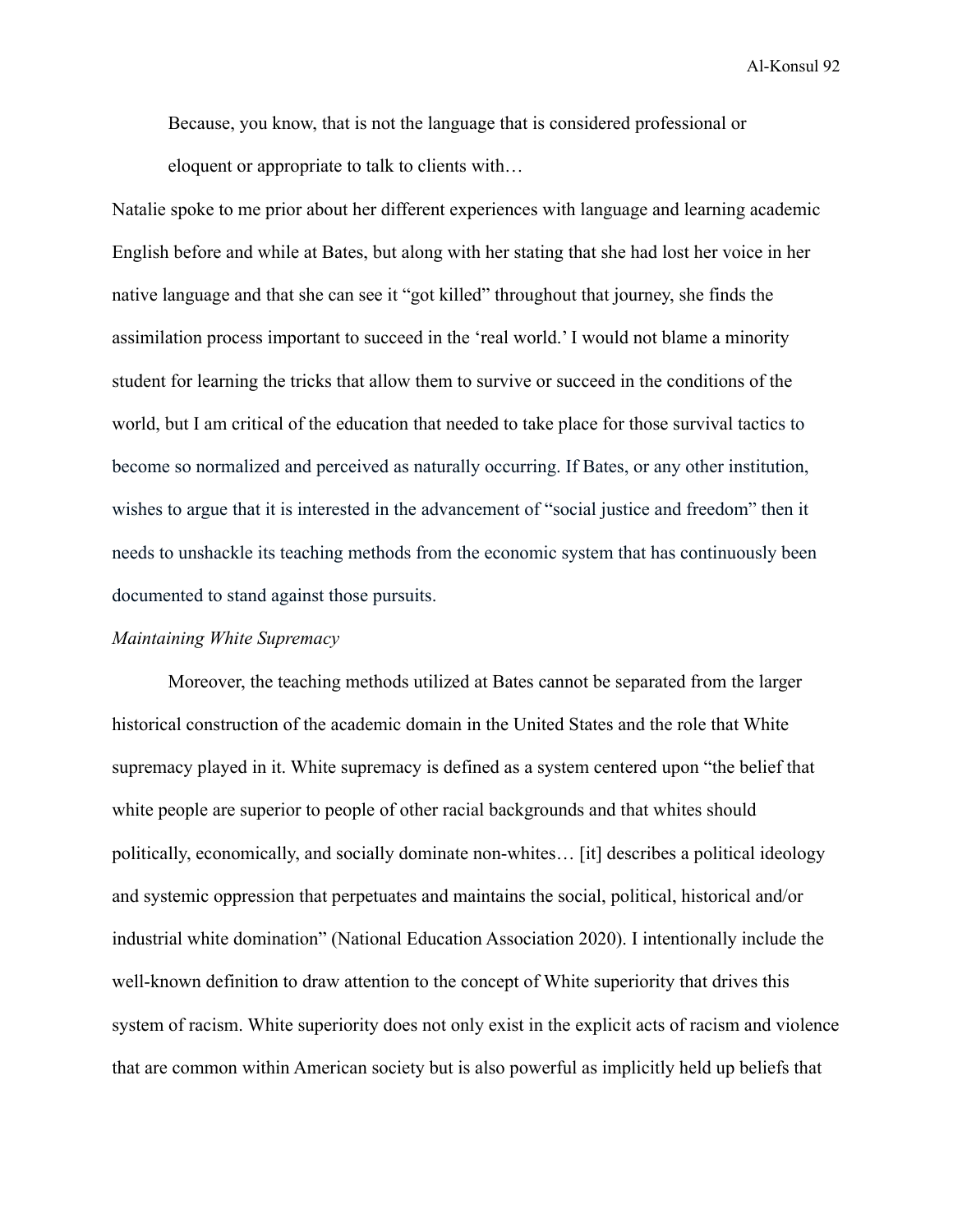have constructed and maintained the various institutions within this country. The previously outlined history of racism and White supremacy that largely influenced the goals and structures of the American Educational system remains highly intertwined with the pedagogies used today. The writing and language teaching methods at Bates are no different, and in fact, are highly reflective of the White supremacist standards that continue to marginalize and devalue non-White identities within academia. The linguistic injustice at Bates causes the elimination of non-White, non-American voices from the academy and can be named partly responsible for the White supremacist values that are a part of the larger society as well. Linguistic injustice is driven by White linguistic superiority and the belief that White American standard academic English is more indicative of intelligence, civility, or professionalism at a level other non-dominant languages are not capable of. At Bates College, the emphasis placed on Standard Academic English and how it is centered in course work reflects how White linguistic supremacy is embedded within the academic culture of the institution and can be noted as a factor in sustaining White supremacist values outside of the school's boundaries.

The way writing assignments are structured, framed, and assessed at Bates as previously described continues to rely upon standards of White linguistic supremacy. These methods act as "specific [tools] of linguicism that Inoue (2019) defines as the indoctrination that white language practices, such as standardized English or Spanish, are superior to all other language practices… influenced by sociolinguistic ideologies. That is, white language supremacy positions the languaging of racialized peoples as deficient and inferior to the languaging of white speakers by function of the white listening subject (Flores & Rosa, 2015)." (Caldera & Babino 2020, 4). Many of the previously highlighted student experiences showcase that, starting with the imposed White audience that dominates many of the writing assignments at Bates to the way students are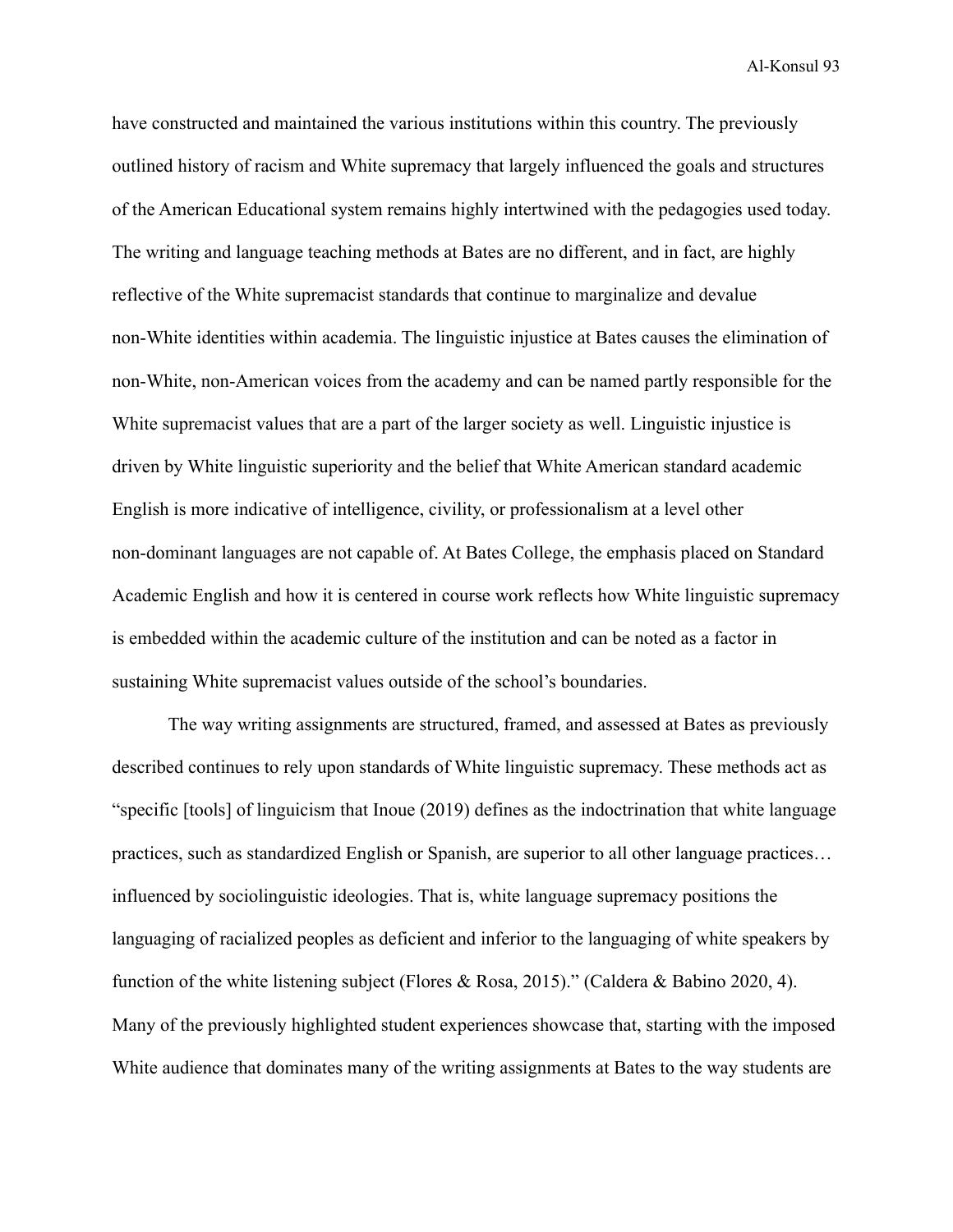consistently instructed to alter their ways of speaking and writing to better fit the standards of the classrooms through faculty's feedback. These standards have positioned the students' non-dominant languages as less academic, and therefore, less valuable, intelligible, or proper. Students are then pushed to eliminate the parts of their identities that rely upon these languages for self-expression because they do not fit the parameters of what is considered acceptable within society. The languages are manipulated to indicate a particular political stance or social status in the way they are meant to communicate intelligence or civility for an individual rather than a representation of the individual's self or culture. If students choose to still use their non-dominant languages in academic spaces it would presumably reflect their linguistic incompetency or general unpreparedness to belong in and contribute to that space according to academic standards and White ideals. Thus, these languages and the identities associated with them continue to be excluded, as it was historically intended with the construction of elite academic institutions.

In reflecting upon the ways linguistic justice has impacted her, one university professor writes, "I realized that my academic and career success could, at least in part, be attributed to my ability to conform my most authentic way of communication to one that has, at times, seemed contrived. As a Black woman, I am accustomed to having to negotiate aspects of my identity…I saw myself as having only two options. Switch codes (languages) or fail. So, I switched." (Caldera & Babino 2020, 9). Multilingual international students at Bates College, in combination with other multilingual BIPOC students, are continuously pushed to make that choice. When students are forced to do so, to give up parts of themselves to succeed, to shed aspects of their identity in order to be recognized for their achievements and their abilities, and to present themselves as close to Whiteness as possible to receive the benefits of belonging to an institution, White supremacy is upheld. The Conference on College Composition and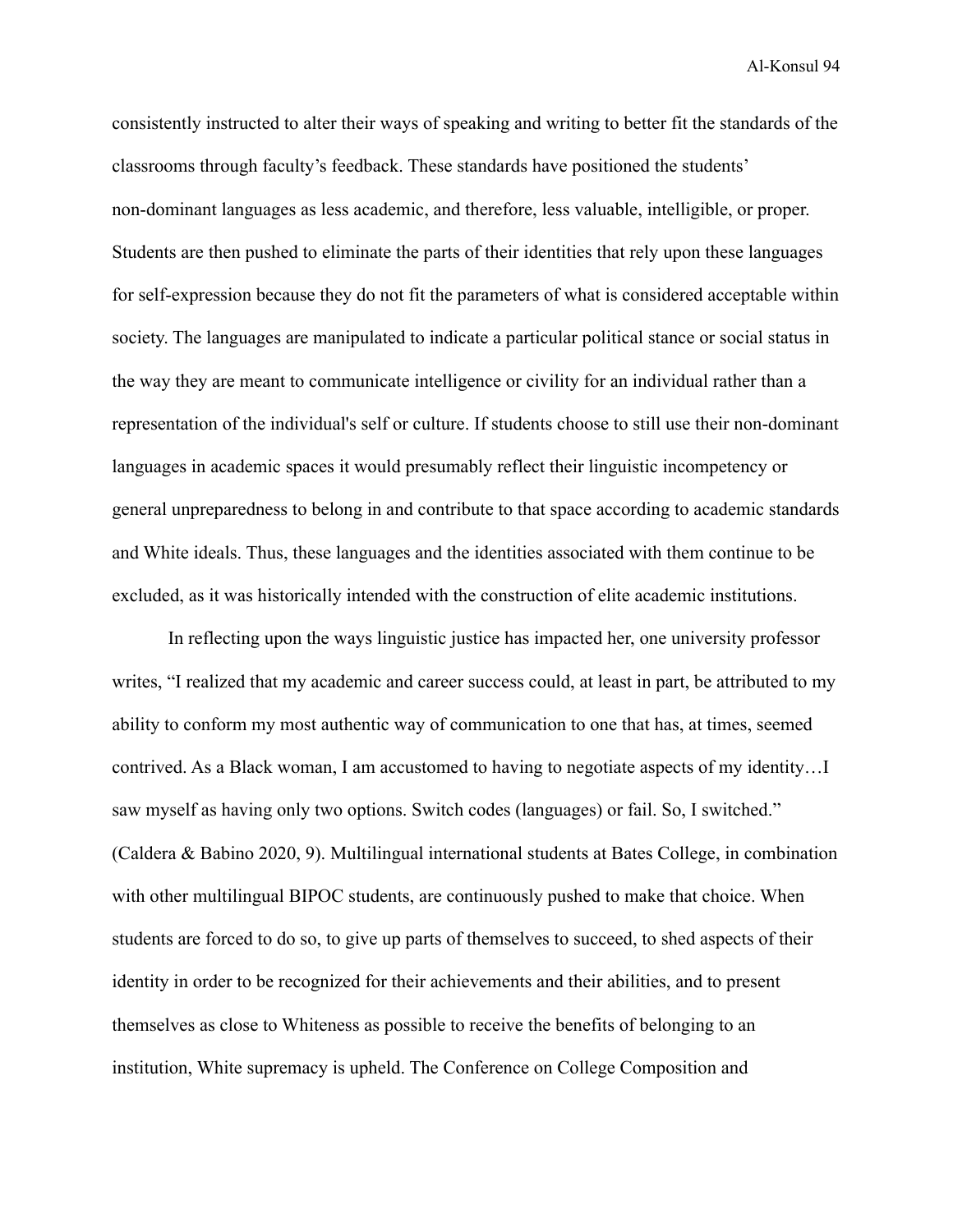Communication outlines it as such, "WLS assists white supremacy by using language to control reality and resources, by defining and evaluating people, places, things, reading, writing, rhetoric, pedagogies, and processes in multiple ways that damage our students and our democracy. It imposes a worldview that is simultaneously pro-white, cisgender, male, heteronormative, patriarchal, ableist, racist, and capitalist (Inoue, 2019; Pritchard, 2017). This worldview structures WLS as the default condition in schools, academic disciplines, professions, media, and society at large. WLS is, thus, structural and usually a part of the standard operating procedures of classrooms, disciplines, and professions" (CCCC Statement on White Language Supremacy 2021). The linguistic injustice at Bates is a part of a cycle that continues to position Whiteness as superior but specifically through languages. The four years spent learning content and skills at Bates remain to be shrouded by White American standards and White supremacist values. For students to take on those values, they in turn must learn to silence, devalue, or exclude their non-White identities and voices, upholding the system of White supremacy. *Supporting Western Imperialist Power*

While Capitalism, White supremacy, and Western imperialism are intertwined at their core, I address the impact of linguistic injustice on Western imperialism more particularly since this project was focused on the experiences of international students. Reflecting upon how international students communicated helplessness in opposition to the global power of English and therefore the need for them to master it and prioritize it, I am compelled to draw a connection between the White linguistic domination that students are victims of and the persistent global power of the West. In addition to the more physical and tangible acts of violent colonialism that the West leads upon countries of the Global South, White linguistic supremacy contributes to its social and economic domination. Imposing English as the primary economic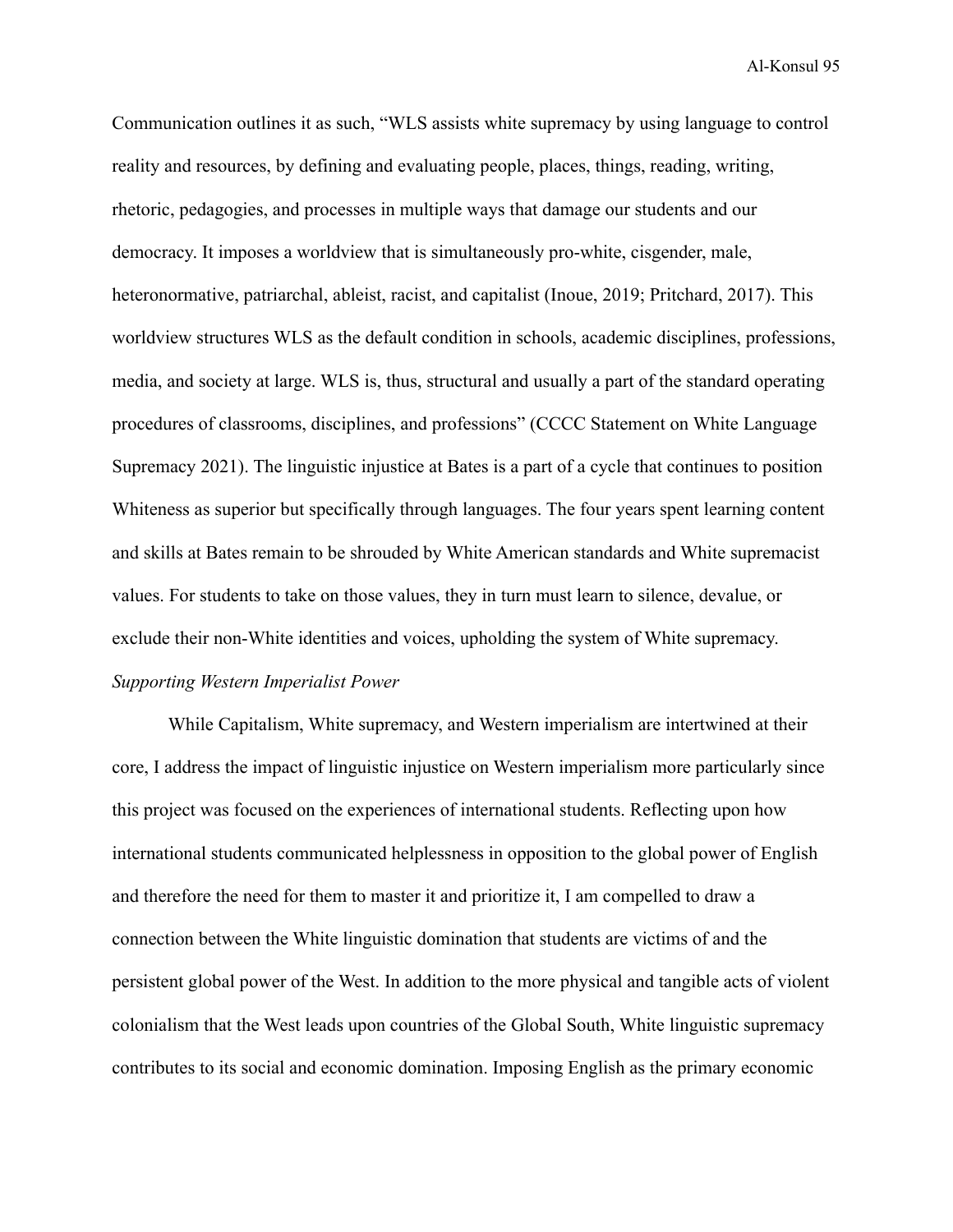and academic language further promotes Whiteness as the ultimate ideal on a global level. Many international students at Bates have found their way to this American institution in part due to the power that the West maintains over global resources through their imperialist and colonialist violence in the countries in Latin America, Africa, and Asia. International students can perceive that power and internalize why it is then necessary for them to have competency in standard academic English. While reflecting on some of the different possible ways that the relationship between language and academia can be organized, Ben, an international student offered the following understanding,

My English is not in academia. I understand the reason why to some extent, because I know that my English has become this sort of decentralized English… The idea of having one standardized language by itself in general would be beneficial in the extent that it would be one way of communicating that is persistent, therefore, anyone who wants to interact with this type of information just needs to be able to comprehend this standardized language. If it is not a native language they will have to learn it, but then they will be able to understand whatever is in academia… if we settle on some nation's language, if we settle on American language as the standardized language, it brings this sort of social disadvantage and social privilege to others… the only reason it would be chosen to be the standard language for academia would be because this is an economically powerful nation, and so those who have this privilege of being in an economically powerful nation are now given more privilege of their language being the standardized version in academia…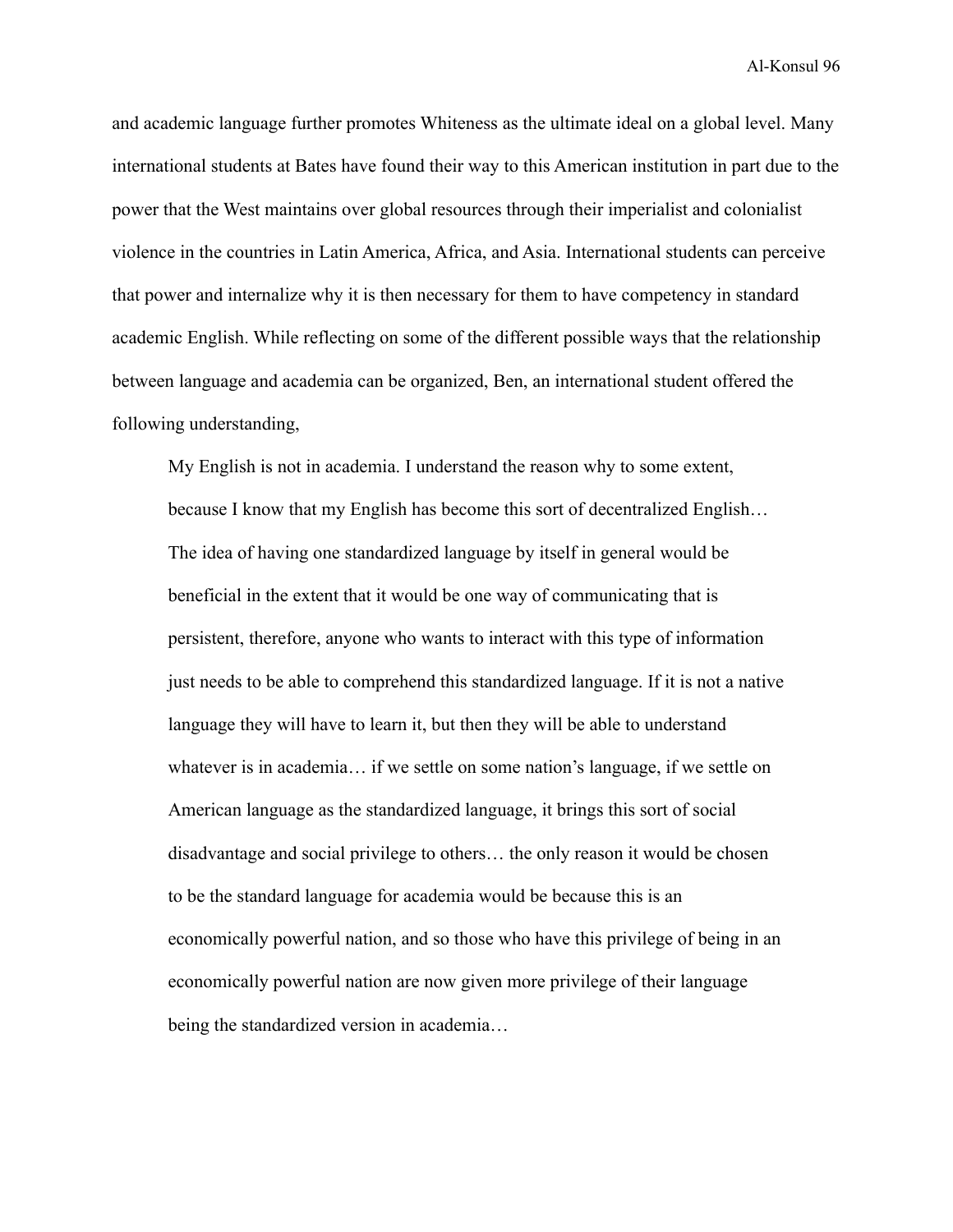The student spoke generally about what he sees to be possible advantages and disadvantages to the standardization or, as he describes it, the decentralization of language in academia, and similarly invoked issues of efficiency and access as it was highlighted prior. But very significantly, I believe, the question of the economic power that the United States has on a global scale is in part a reference to the larger constraints that international students face in their attempts to enter and contribute to academia. In continuation to the English language supremacy that many of us are exposed to at an early age, the process of assimilation that takes place at Bates, further distances students from their languages, cultures, and identities in a way that promotes the ideals of Whiteness through its connection to standard academic English. Many of the students spoke about the distance they now feel from their languages, and how that makes it harder to find belonging, understanding, and the feeling of being grounded. When students are made to give up their languages and the parts of their identities connected to them, they are less able to contribute to their communities. They are less able to communicate their thoughts and capabilities in a way that would benefit their home countries. The White-centric perspectives, histories, ideals that are embedded within standard academic English continue to infiltrate our communities.

Linguistic injustice at academic institutions is consistently contributing to linguistic imperialism globally. Linguistic imperialism is "the exploitation of the ideological, cultural and elitist power of English for the economic and political advantage by dominant English speaking cultures…first by the UK during colonial times, and later by English speaking nations during the era of globalization" (Rose & Conama 2017, 386). Linguistic imperialism contributes to not only the inequality and the division of power and resources between nations, but additionally supports the elimination of culturally significant languages globally. In reference to the work of Robert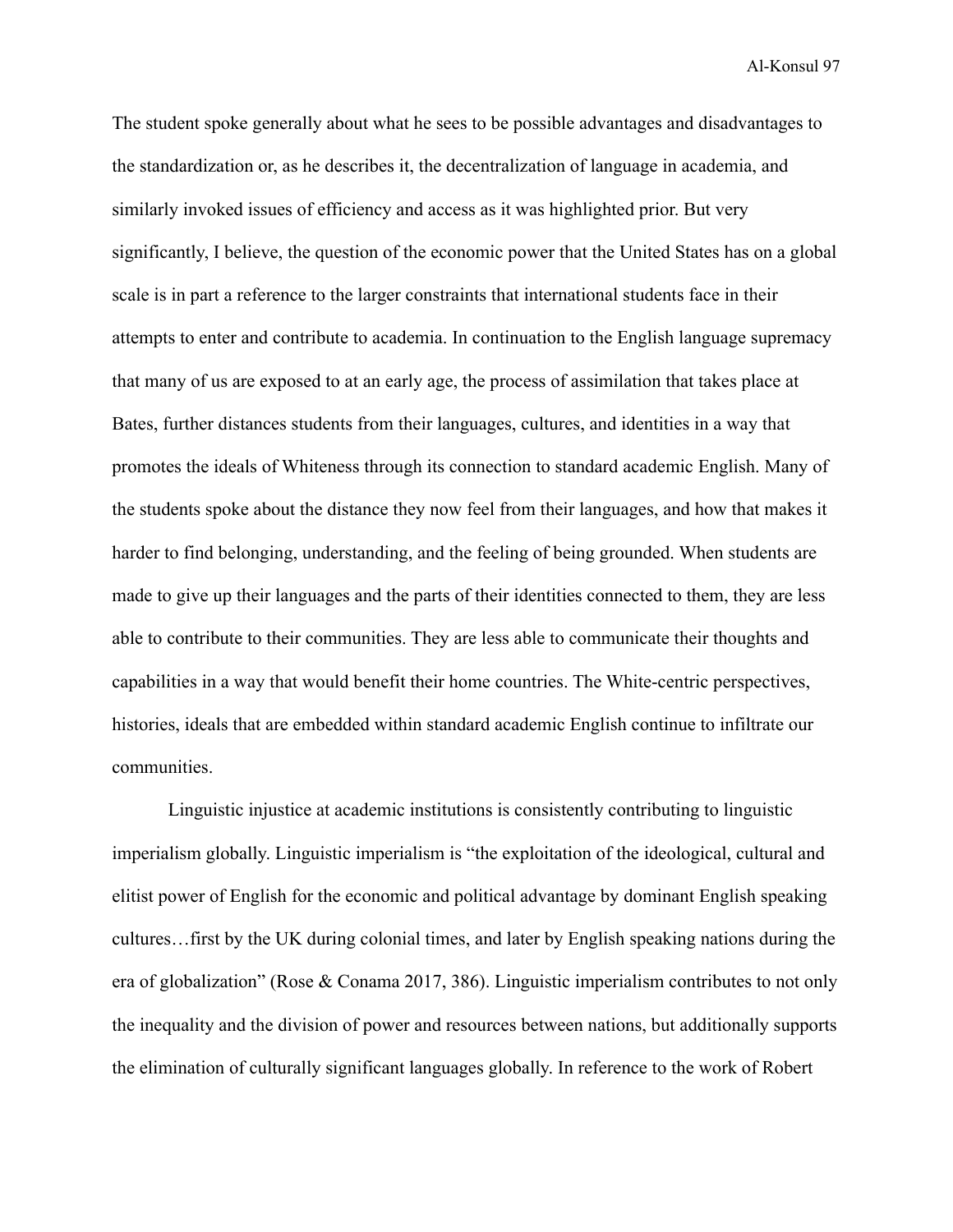Phillipson on linguistic imperialism, Rose and Conama continue to highlight that "linguistic imperialism was mainly driven by political and economic interests… With the spread of English speaking nations into non-English-speaking regions, ideologies were enforced in policies, which purposely advantaged English speakers, and disadvantaged speakers of other languages" (Rose & Conama 2017, 387). I argue that the linguistic injustice that defines many of the international students' experiences at Bates, trains and recruits students to further advance the imperialist agenda of the West that demands full control, economic, political, and social, over countries of the Global South in the pursuit of power and resources. In their attempt to achieve success and further their education, students are made to give up the connections they hold to their countries and their cultures.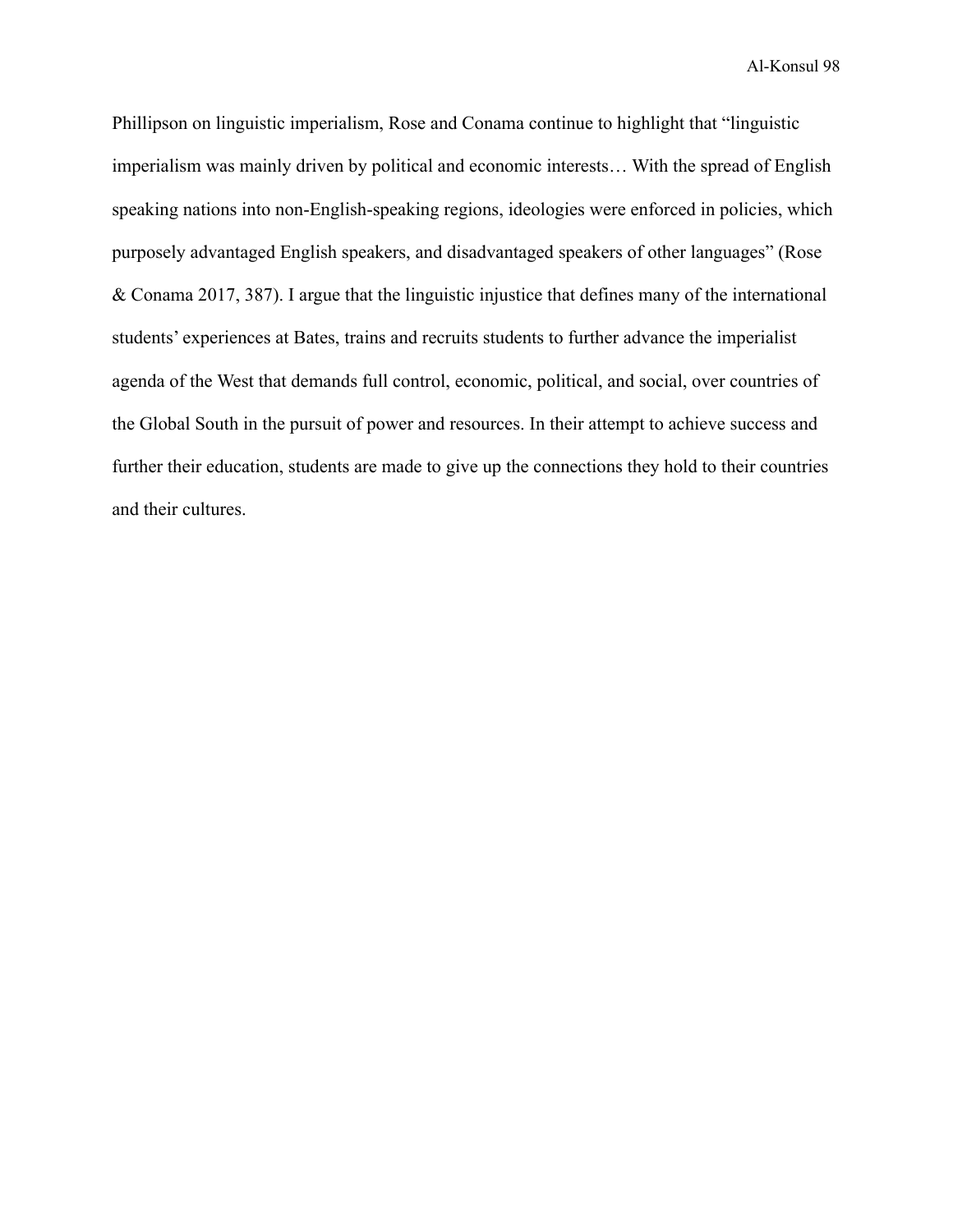#### **What Can Be Done?**

A lot can be done to combat linguistic injustice and its larger social repercussions at Bates College. It requires commitment from the administration and the faculty along with the students, but this conclusion will outline some possible ways in which writing and language teaching could be changed. This chapter is an attempt at highlighting some of the practical practices and important steps that can be done to advance Bates College's advertised commitment to social justice and to support students at Bates, particularly multilingual, multicultural, and international students, in freely contributing to academia using their most complete selves and without compromising any part of their identity. Many of the outlined recommendations are taken directly from my conversations with international students and are a reflection of students' needs. Additionally, others are communicating the requests and needs of the faculty which were also communicated to me during their interviews. Some are my own, and they reflect 3-years worth of observation and investment put into issues of linguistic justice at Bates College. This by no means is a comprehensive list of possible solutions, but I hope it acts as a good stepping stone for further improving Bates and supporting efforts for diversity, equity, and inclusion.

1. To support students' exploration of different writing and thinking styles using their different languages, it would be beneficial for faculty to include more diverse, 'non-traditional' writing in their course work. Specifically written work by multilingual, international, and/or BIPOC scholars. Students would benefit from seeing academic writing presented to them in ways they may not have been exposed to before, specifically writing that is acknowledged as significant, academic work that successfully breaks convention within its genre or discipline. Faculty could benefit from being exposed to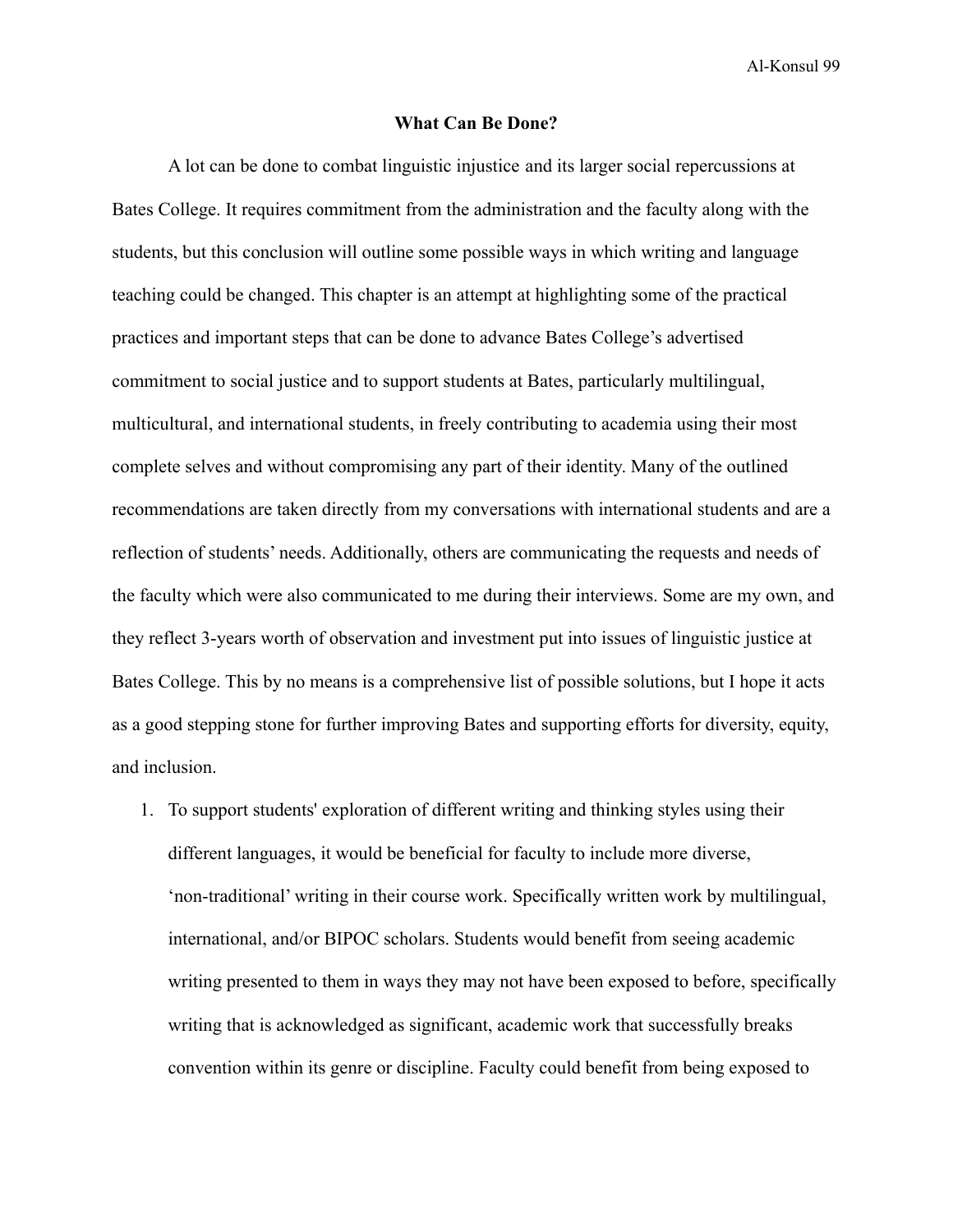this type of writing as well, as it could help them navigate students' writing if they are monolingual English speakers. It would additionally be helpful for students to contribute to class readings and offer some suggested work of their own. Students are then allowed the opportunity to see parts of their identity or their experiences included within the academic domain without it compromising its authenticity or culture.

- 2. I would encourage faculty to design more writing assignments that allow students linguistic creativity. While it may still be important for students to practice more 'traditional' writing assignments and to maintain a generally proficient level of English in the United States, there is a wide variety of ways that writing can be employed outside of the academic domain that deserve additional attention. Assignments such as essays and research papers should not always occupy the highest percentage of large class assignments and it would be beneficial for students to gain experience in different writing genres that could render academic findings more accessible and useful for the general public. Through those writing assignments, students should be encouraged to explore the various ways in which their writing can be structured, the different tones they can employ, and the different rhetorical strategies that could be used to make the writing more effective in this genre.
- 3. To add upon number 2, writing assignments should continue to fulfill particular, well-thought-out purposes that enhance student learning rather than serve as practice for following instructions or regurgitating information. For example, many assignments at Bates are often used to check for completion of other work, such as summary essays or reading responses. Assignments that do not specifically contribute to students' learning but rather reaffirm their commitment to other classwork are not necessarily useful. I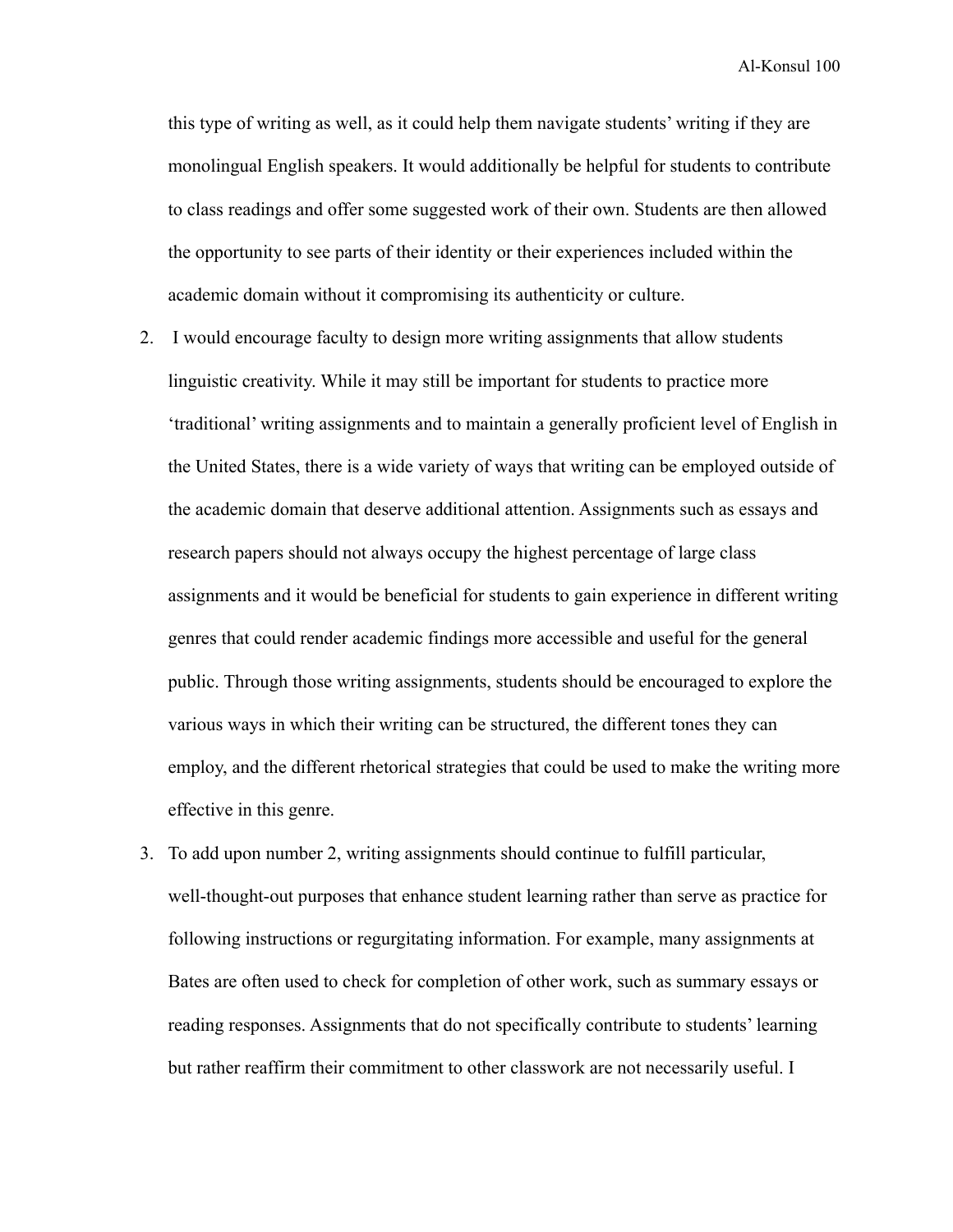believe it highlights a weakness within the classroom structure. For example, if students are not engaging in stimulating conversations that would require them to employ and showcase the knowledge they have gained from course readings, then emphasis should be placed on advancing these discussion spaces instead of requiring 'filler' assignments. Assignments meant to test students' completion of other assignments not only harm students by applying more pressure on them, but further push students to silence their creative, rounded voices in favor of standard, rigid, and straightforward ways of thinking and writing.

4. Additionally, assignments should center on different, more diverse audiences. Faculty should look to familiarize themselves with the needs and expectations of different audiences that do not fit the historical White, male, rich academic. Students should gain experience writing for people that would benefit from having access to the information being circulated in classes. In the case of some STEM classes, students could practice writing research findings in ways that would simplify and/or clarify the results and the implications, and direct readers to some helpful sources that could assist them in further incorporating the important information into their lives. For classes in the humanities or the social sciences, students could practice communicating information through different genres and purposes. For example, students could look into writing to inform a particular population of a certain issue or topic that influences them, thereby requiring the student to think critically about what that audience would appreciate or benefit from most. For art classes, students could look to describe art concepts, skills, or histories for populations that may not have access or familiarity with that certain art style. Through those assignments, students could be expected to break out of standard academic English and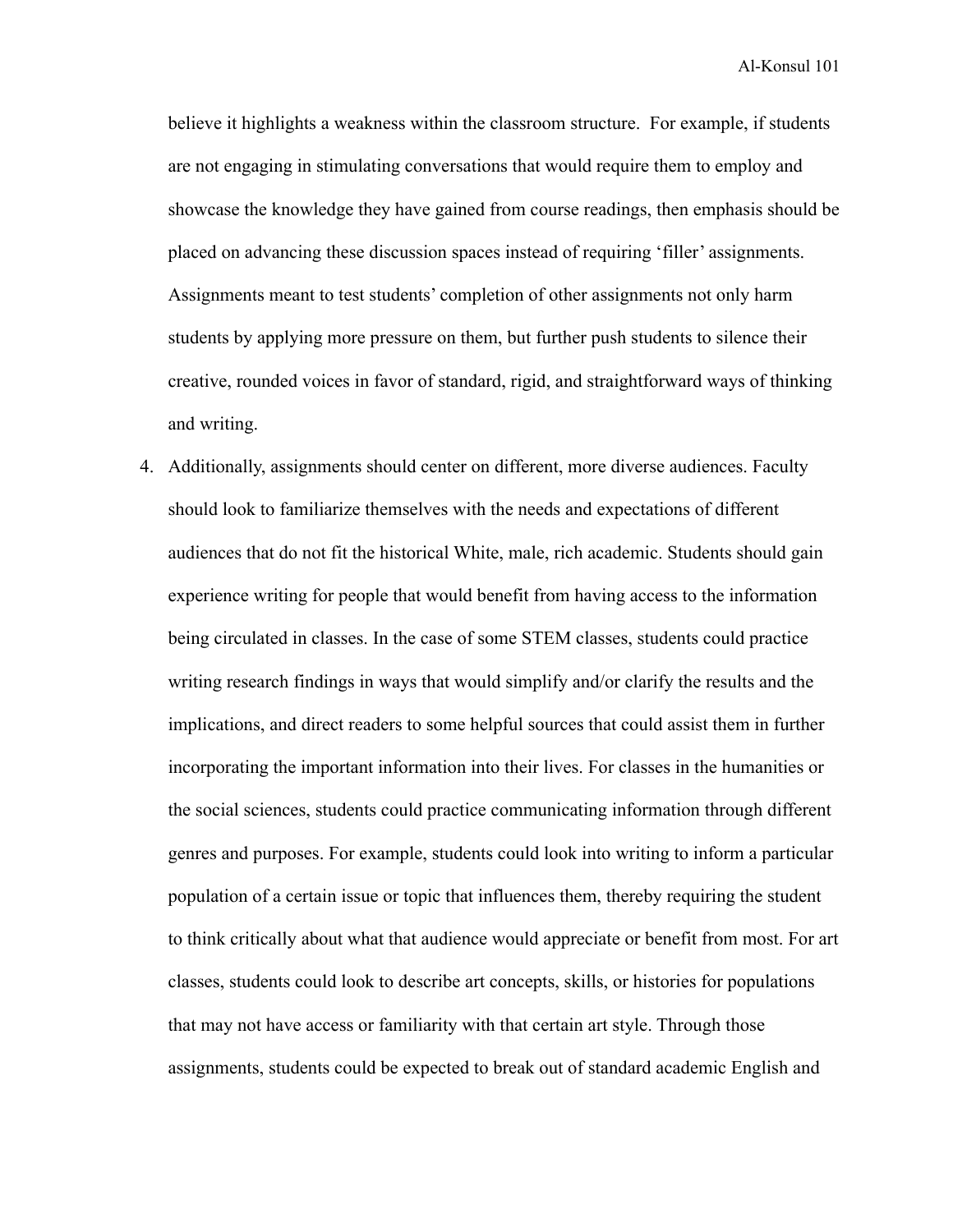utilize more diverse linguistic repertoires that resonate with non-academic audiences to fulfill the goal of an assignment.

- 5. Faculty should stop associating non-standard academic English writing expectations with low-stakes assignments. Assignments such as reflection papers are often labeled as low-stakes assignments, meaning that they do not have a huge impact on students' grades. Those assignments often have fewer expectations and do not emphasize standard language as much as larger assignments such as a term paper. This further cements the idea that non-dominant languages are deficient in comparison to standard academic English and support the hierarchy that labels certain languages and their associated identities as less academic, and therefore less intelligent or professional. Faculty should look to incorporate opportunities for multilingual exploration within major assignments and work individually to prepare themselves for tackling students' work.
- 6. Faculty should transition to a feedback-only mode of assessing students' writing. Grading is an outdated type of assessment that hinders students' learning and often pushes students away from exploring different types of writing styles or challenging conventions in meaningful ways. By providing consistent feedback, students can improve their writing and explore aspects of their identity they may have been punished for before. Feedback should be individualized and should rely upon conversations with the student to explore their argument, their thought process, and their writing process. By forming a reader-writer relationship, students' writing is not only going to improve and become more effective in communicating its ideas, but students can advocate for themselves and their identities in ways that could invite faculty to learn and explore new linguistic repertoires as well.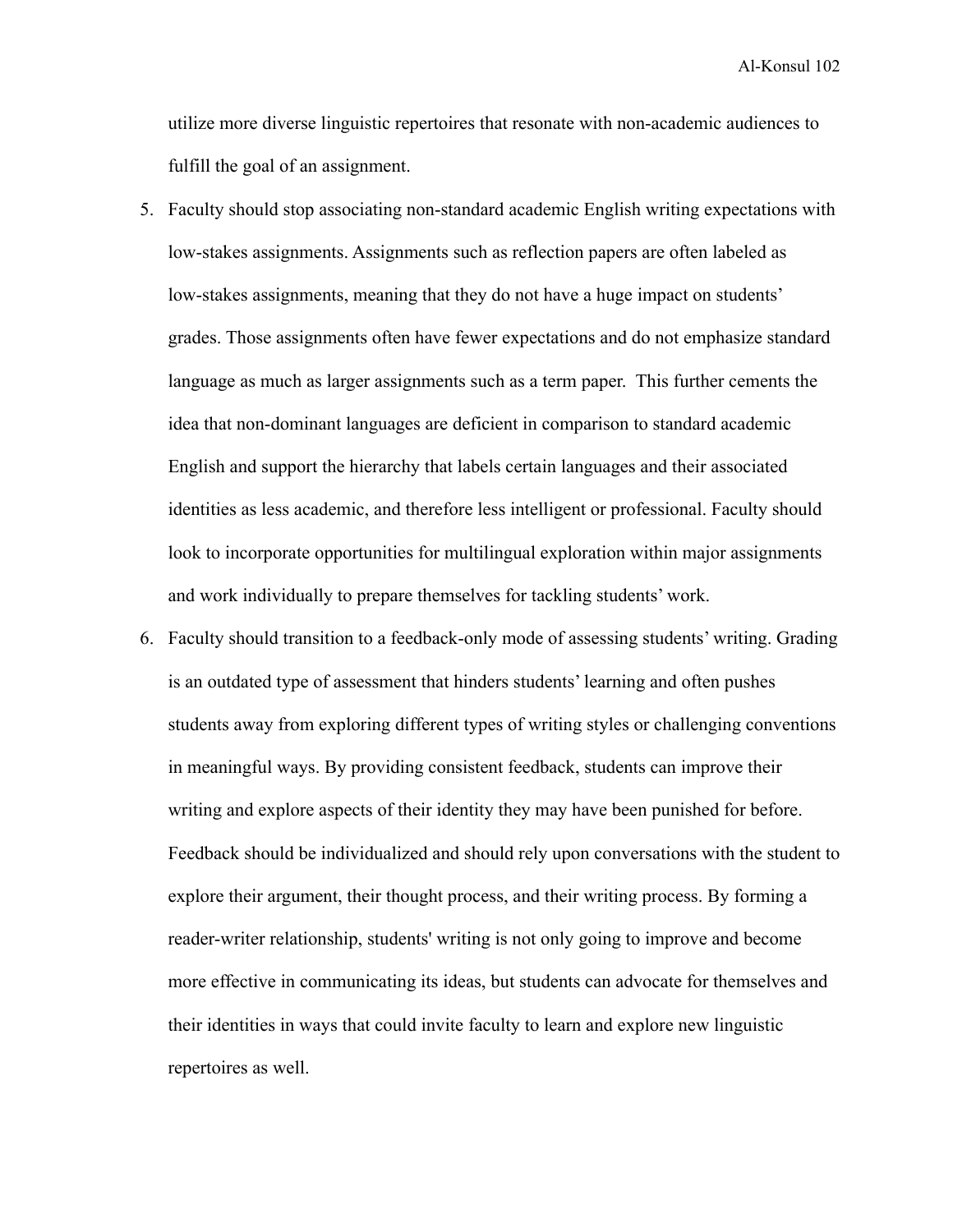- 7. I would encourage faculty to allocate more time in class to discuss writing expectations and allow for students to offer their perspectives in a constructive manner. Students have the right to understand why they are completing certain assignments in certain ways. The unequal power dynamic between student and professor is exacerbated by non-intentional or non-purposeful assignments that lack direction because it forces students to abide by rules and instructions blindly. If faculty are confident in the purpose that a particular assignment serves, then they should be able to present that rationale to their students.
- 8. Additionally, it would be helpful to spend time in class thinking about the writing expectations that students will have to look up to and the reasoning behind them. Students at Bates College are high achieving, intelligent students. If an assignment is supposed to train them in traditional academic writing and prepare them for the 'real world,' then it would be helpful for students to know that. Presenting standard academic English as naturally superior and academic by enforcing it blindly in classrooms contributes to students' internalization of these White-centric standards. If faculty believe that traditional writing assignments are important for students' development and ability to succeed within a specific field, then they should communicate that to the students as the purpose of the writing assignment.
- 9. If faculty remains inclined to grade students' writing, I encourage them to stop grading grammar and mechanics. Unless grammar is specifically hindering the faculty's ability to understand or keep up with a student's argument, which is highly unlikely, students should not be punished for not achieving 'perfect' grammar. This often highly impacts non-native English speakers and multilingual students, and unsurprisingly it does not help improve students' writing.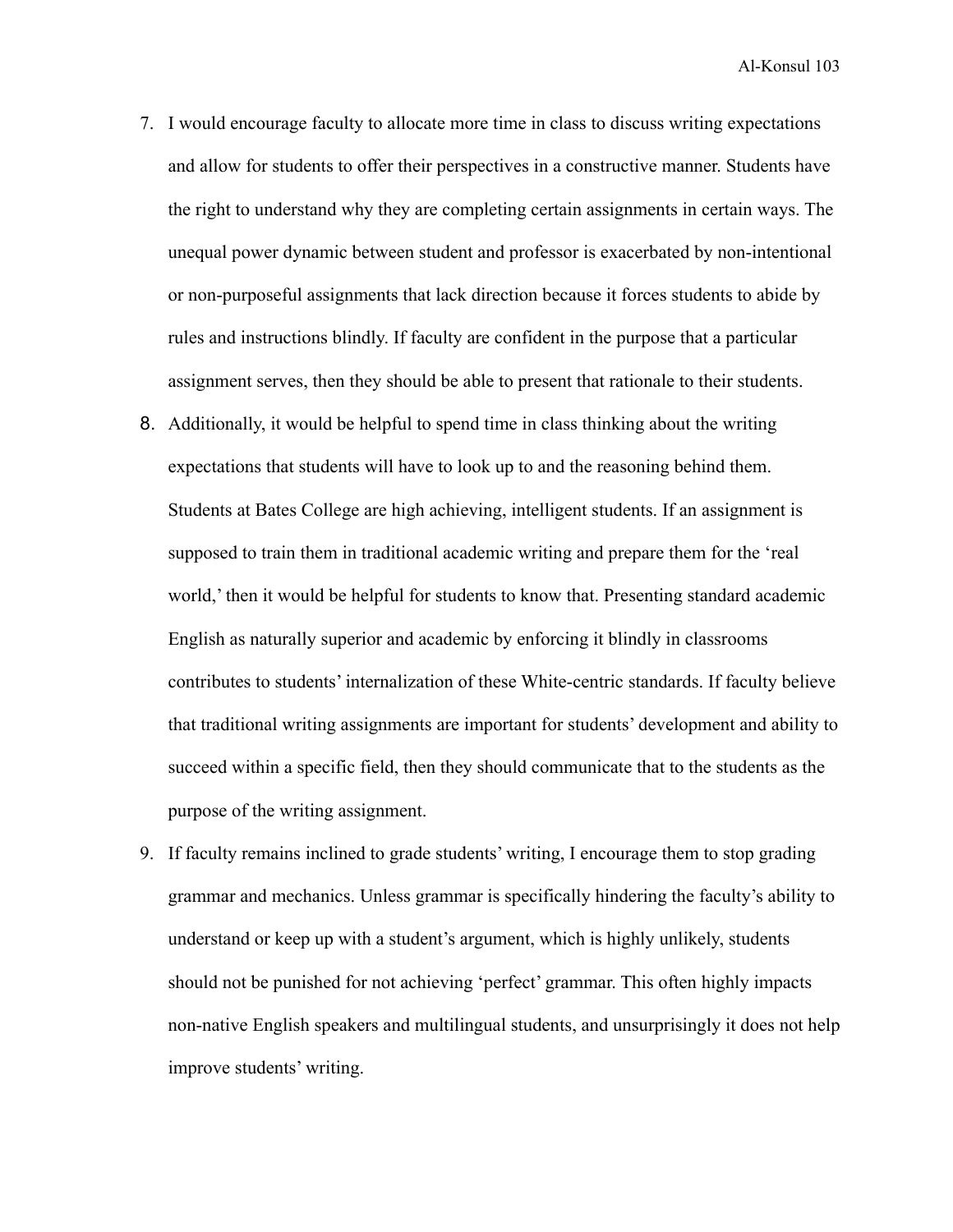- 10. Faculty should avoid providing feedback on grammar and mechanics as part of their assessments unless a student is specifically interested in improving their standard academic English. Many students will still seek help with their grammar or other aspects of their standard English because they recognize its significance in the current state of the world, but that does not require those parts to be more emphasized than others while assessing students' writing. Instead, the focus should be placed on students' arguments and how effective they were in communicating them.
- 11. Bates College should both increase its international student population, as well as more intentionally diversify its international student population. Additionally, it would be helpful for Bates College to break away from the 'ideal' international student model by admitting students that did not necessarily spend their entire lives learning English or attending English-centered schools.
- 12. Bates College should invest in more support systems for international students. Currently, at Bates, there are around 150 international students, and only 1 professional staff member who is responsible for supporting them. This often leaves students feeling overwhelmed and it discourages them from advocating for themselves or accessing resources.
- 13. Linguistic justice should compromise a larger portion of the international student orientation, and conversations on the topic should become a more consistent part of students' experiences at Bates College. This is specifically important because of the lack of support this particular population gets, and it would be helpful for them to think about these issues before being exposed to writing at Bates College. I believe it would help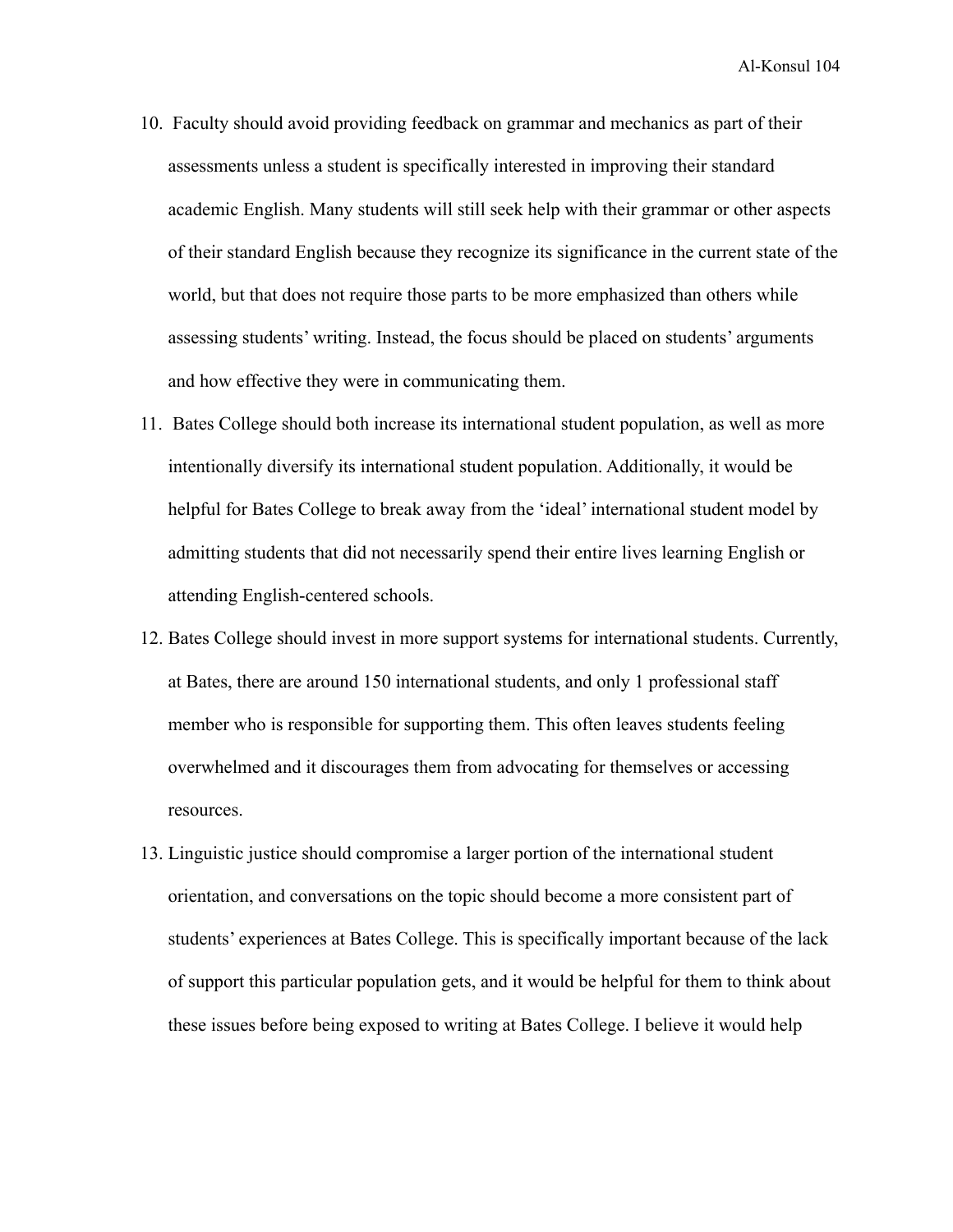create awareness around this problem and indicate to students that others experience similar issues as well.

- 14. Bates College should allocate more resources for the various individuals, departments, and initiatives that are attempting to highlight the conversation about linguistic injustice more on campus. While many individuals are interested and invested in this work, there is only one professional staff member who is trained and responsible for addressing these massive, structural issues on an administrative level.
- 15. Linguistic justice should become a more central part of faculty orientation and faculty training. It is unsound to rely on the faculty's individual values and experiences with writing and linguistic hierarchies, and it causes the many unfortunate incidents that students have experienced at Bates College. This is especially important for faculty who teach writing-centered classes, such as First-Year Seminars.
- 16. Faculty should attend mandatory social justice trainings that are specifically addressing issues of linguistic justice and writing standards at Bates.
- 17. Bates College should hire more non-native language speakers in language departments. Especially for colonial languages, such as English, Spanish, and French, the department faculty need to represent the wide variety of linguistic repertoires that exist within one official language. Department faculty should include individuals from historically colonized countries or who speak the unique language of those historically colonized countries.
- 18. Faculty must provide the space for students to incorporate non-traditional or non-dominant scholarship in their writing. Peer-reviewed journal articles and research studies are not the only type of knowledge that exists and they should not be treated as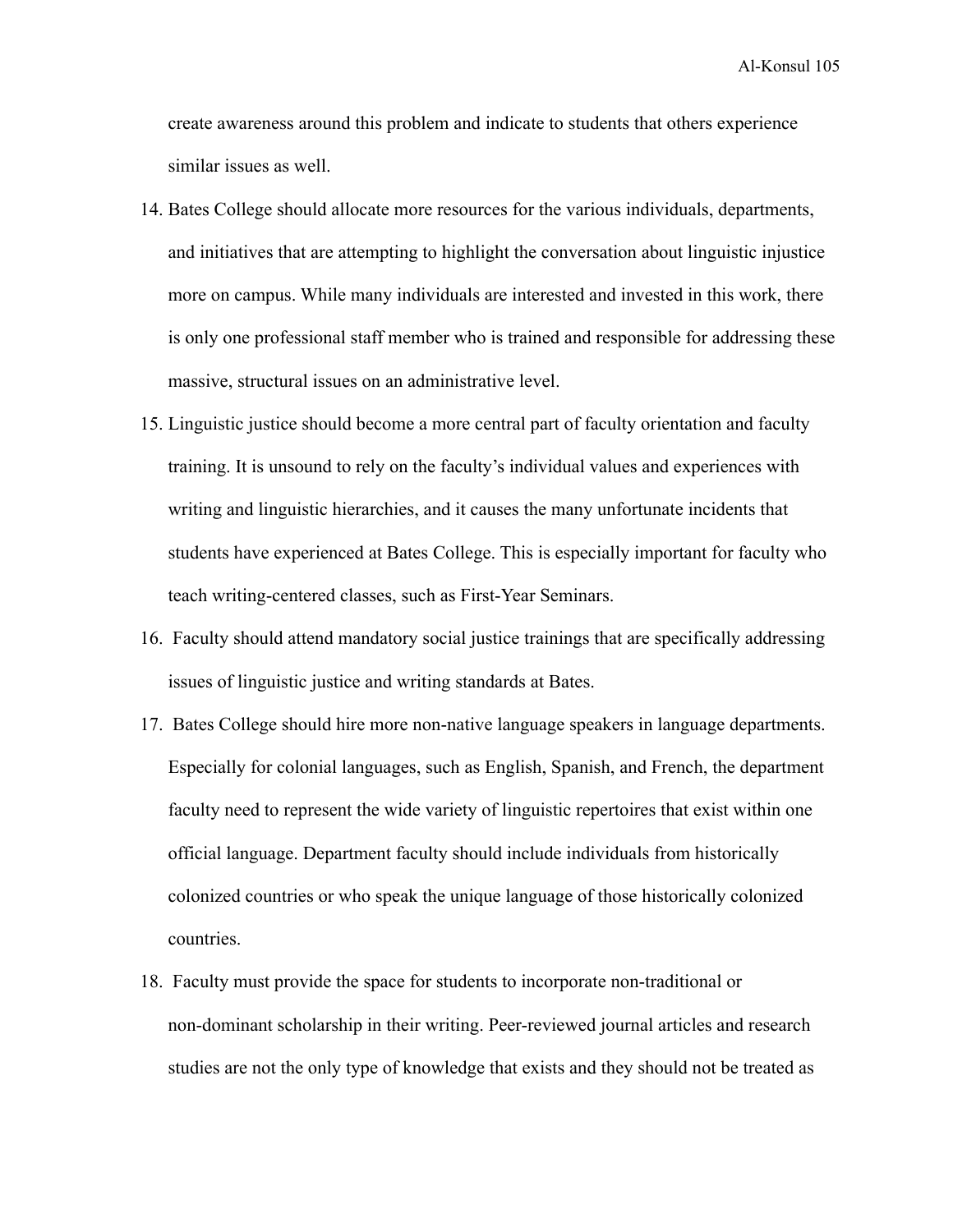the most significant or reliable types of knowledge in academic writing. It would additionally be helpful for faculty to highlight the conditions that influenced this work or its production. A critical analysis of this scholarship in the context of decolonizing academia would be important to communicate with students.

- 19. Faculty should promote the use of different languages within classroom settings and invite conversations about linguistic nuance more consistently within class discussions.
- 20. Tutors at the Writing & Language Center, as well as content tutors at the Academic Resource Commons and tutors working in the Math & Statistics Workshop, should be adequately trained in working with multilingual students prior to beginning their work. Their training curriculum should comprehensively convey the history, theory, and methods that promote linguistic injustice, and they should be provided the strategies necessary to support students' unique linguistic repertoires and needs while working with them.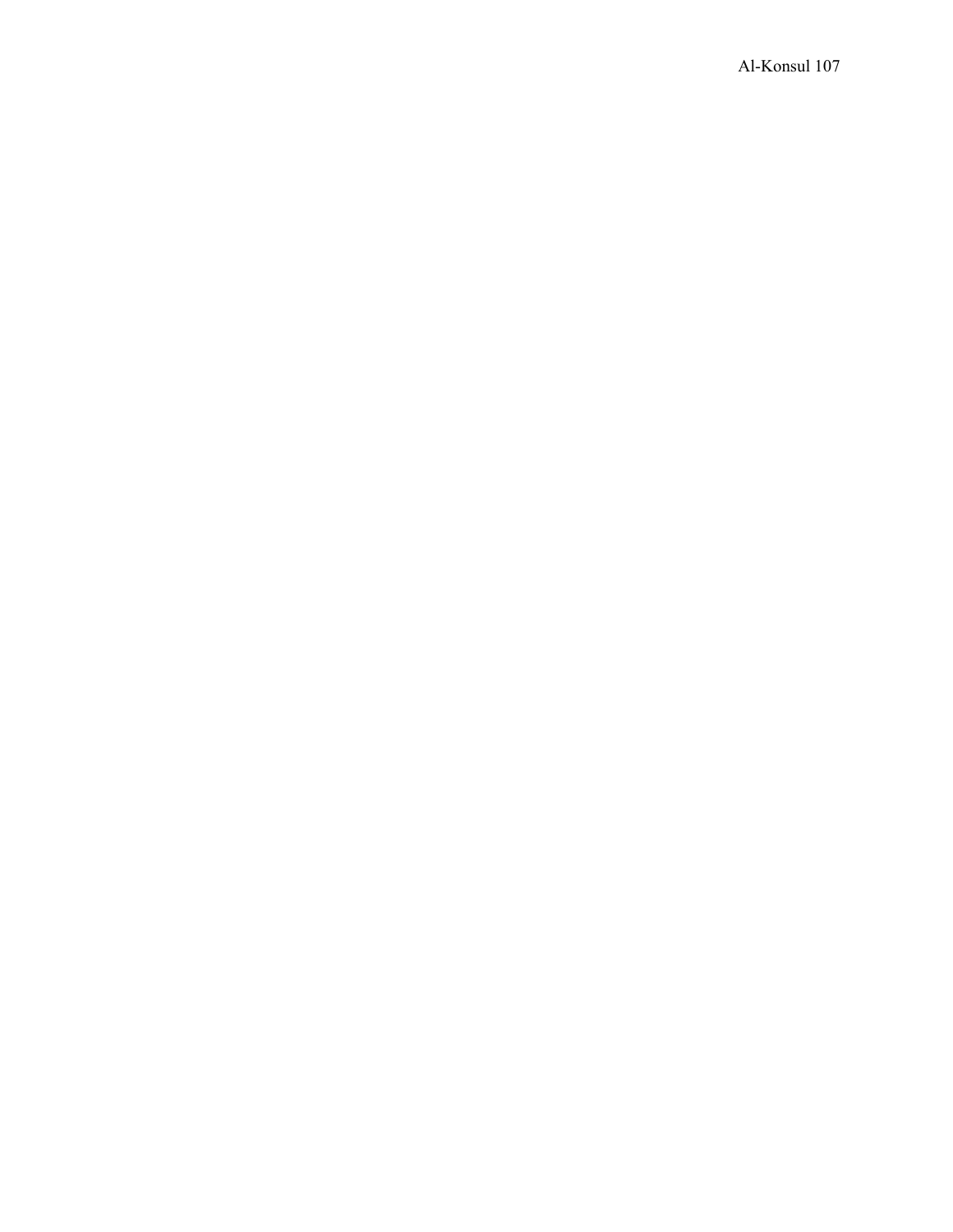Al-Konsul 108

## **Conclusion**

My purpose in writing about this linguistic injustice was to highlight the often-overlooked experiences of my fellow international and multilingual students. Throughout my interviews, I asked students if they saw that their multilingualism seemed to them to be an advantage or a disadvantage while at Bates. Many of them quickly responded that they saw their multilingualism at Bates as a hindrance to their ability to thrive while attending this institution. One student claimed that her multilingualism was idealized, exhibited a positive aspiration for diversity and inclusion, but never fully acknowledged for the work it takes to navigate, and never offered the necessary support to exist fully while at Bates. Many international students feel unseen, and unheard in their languages. Many have internalized it within themselves that it is easier to hide, expel, or marginalize the parts of themselves that act as barriers for them in the space, and to take on the ideals necessary for them to flourish. I wished for my work to present an opportunity for international students to be fully acknowledged as the complex, intelligent, hard working students that they are; students who are continuously fighting for a space to exist at Bates while contributing an immeasurable amount of knowledge and perspective to further advance it.

While at Bates College, international multilingual students have been forced to place parts of their identities on the sideline, to appease what Hannah refers to as an "institution that takes English at default," and places the culture, values, and belief system of this language and those who were privileged enough to be born into it at a pedestal. The methods of instruction used at Bates, including the assignments, feedback, and curriculum, continue to value standard academic English, along with Whiteness, at a higher level than any other language and therefore maintain that certain languages and identities that stand opposite to Whiteness and standardized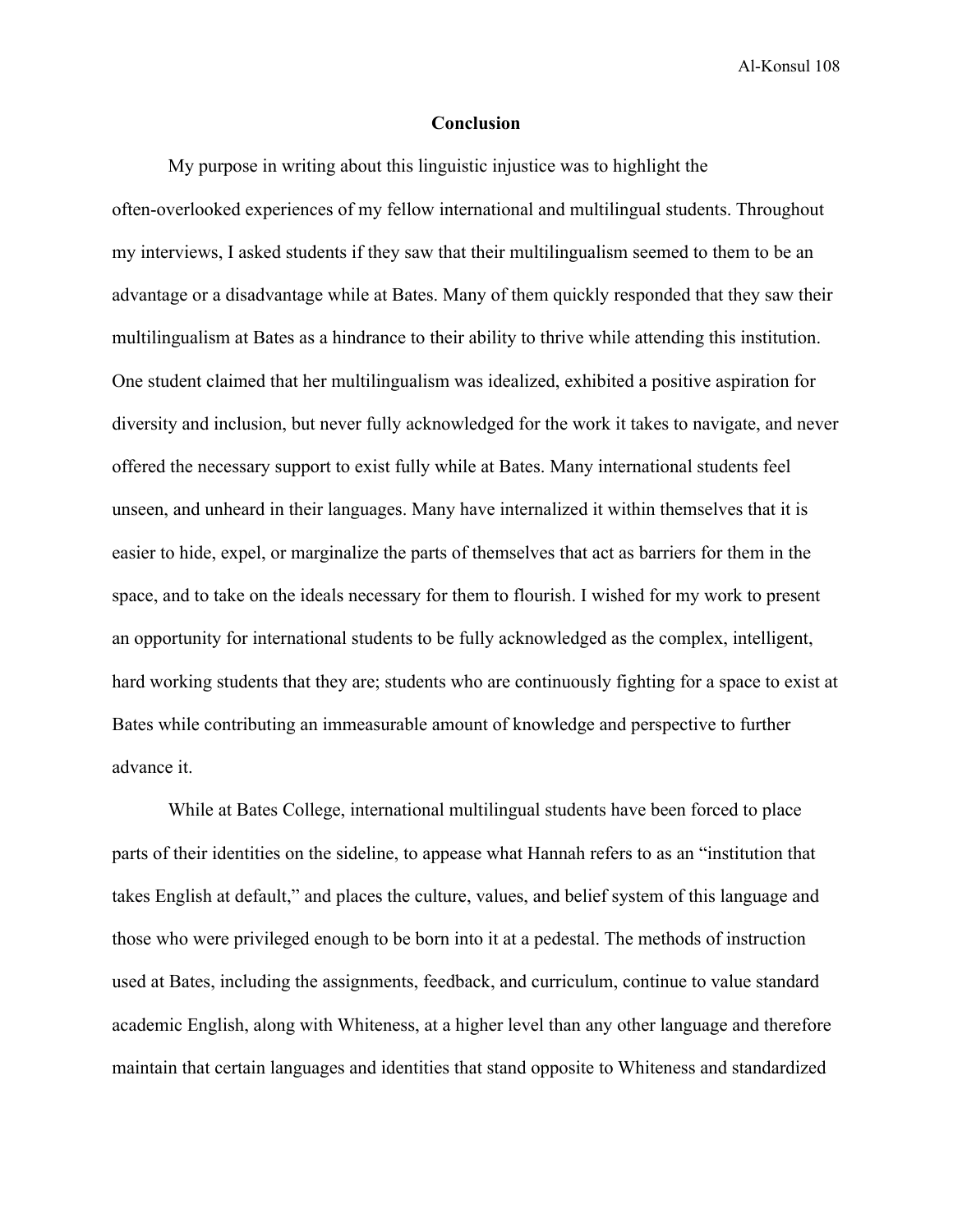Al-Konsul 109

American English do not belong within the confines of the academy. Those methods of instruction continue to claim daily throughout the classrooms of Bates College that some languages are simply more professional, proper, and intelligent than others, thereby ensuring that students do not and can not bring their own perspectives, stories, and cultures through their languages into those elite spaces, threatening the very structure these institutions have historically been built upon.

The discrimination that students face at institutions such as Bates is not limited to the boundaries of the institution. This discrimination is an extension of the oppressive systems which have labeled certain identities as more civilized, deserving, and advanced than others. Yet it is also one way by which these systems continue to flourish through forcing students to give up parts of themselves and expel parts of their identities from their academic careers and achievements. Despite the many promises made by Bates to its students, quite often students leave this institution with more lost than gained; the loss of identity, language, and connection to their community's values. Many leave with the inability to authentically exist within themselves. Others have normalized their survival skills to a point where they feel inevitable. Some international students continue to try and retrieve what was lost, and claw their way back to the parts of themselves that they left behind on the way to so-called success. I'd like to believe I am a part of that final group and that this thesis was a core part of me persisting in my attempt to reconnect with my language.

I hope that those who read this work will feel encouraged to pursue and advance the work of linguistic justice in their own lives. There is still a lot that needs to be done to deconstruct the connections between White supremacy, capitalism, imperialism and academia and higher education. There are additional ways of combating linguistic injustice that I may have not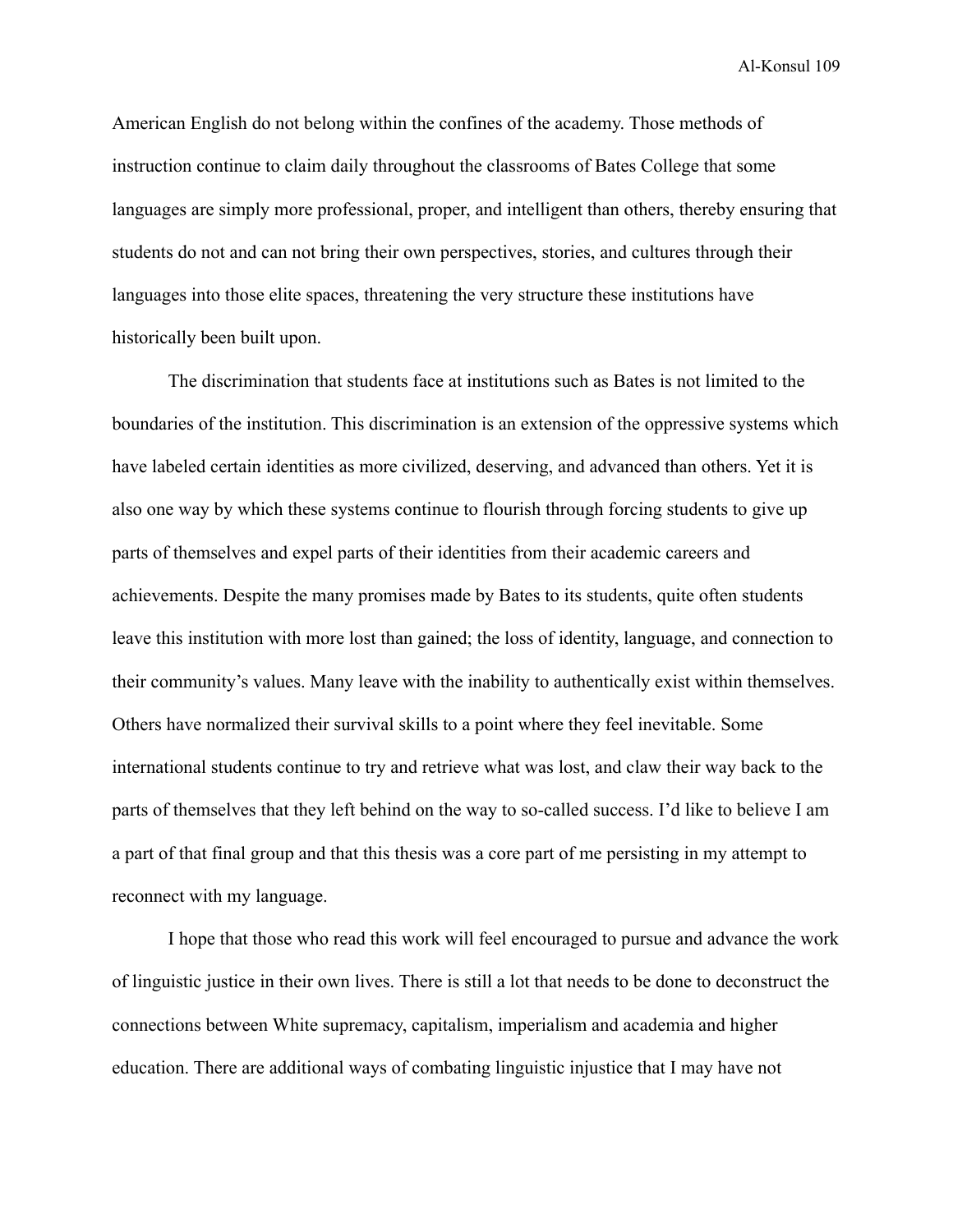Al-Konsul 110

considered and there are identities that are additionally impacted by this type of discrimination that were not granted enough representation in my work. I hope that future works can address some of the gaps that can be found in my project. For example, while my project broadly outlines the way various fields approach writing, further research can address particular disciplines more specifically, examining the unique structures and expectations of that field, using more precise examples from faculty and students in that department. Additionally, my work primarily focused on English as the powerful language, but it would be interesting for other works to look into linguistic hierarchies of other colonized languages, such as Spanish and French, and examine the ways that linguistic injustice occurs more particularly for those who speak non-dominant forms of these languages. Future work can focus on students with one particular linguistic background and uncover the particular cultural roots that this language has and the nuance that it must have on students' relationships with it and with the process of learning English and attending an American institution. Future work can examine the specific possible strategies that have been recommended to fight against linguistic discrimination and analyze the impact that it has on the students.

There is still much to be done. Linguistic injustice is pervasive in higher education in general, and in the teaching of writing at Bates College in particular, and it manifests in small, complex, and idiosyncratic ways. It is so pervasive that it is easily ignored, easily dismissed, easily forgotten. I hope my work acts as a stepping stone for both Bates College and other institutions to begin deconstructing the oppressive conditions that dominate their students' lives. Perhaps then, academia can finally reach its full potential, advancing our societies and offering spaces for a myriad of forms of knowledge to exist.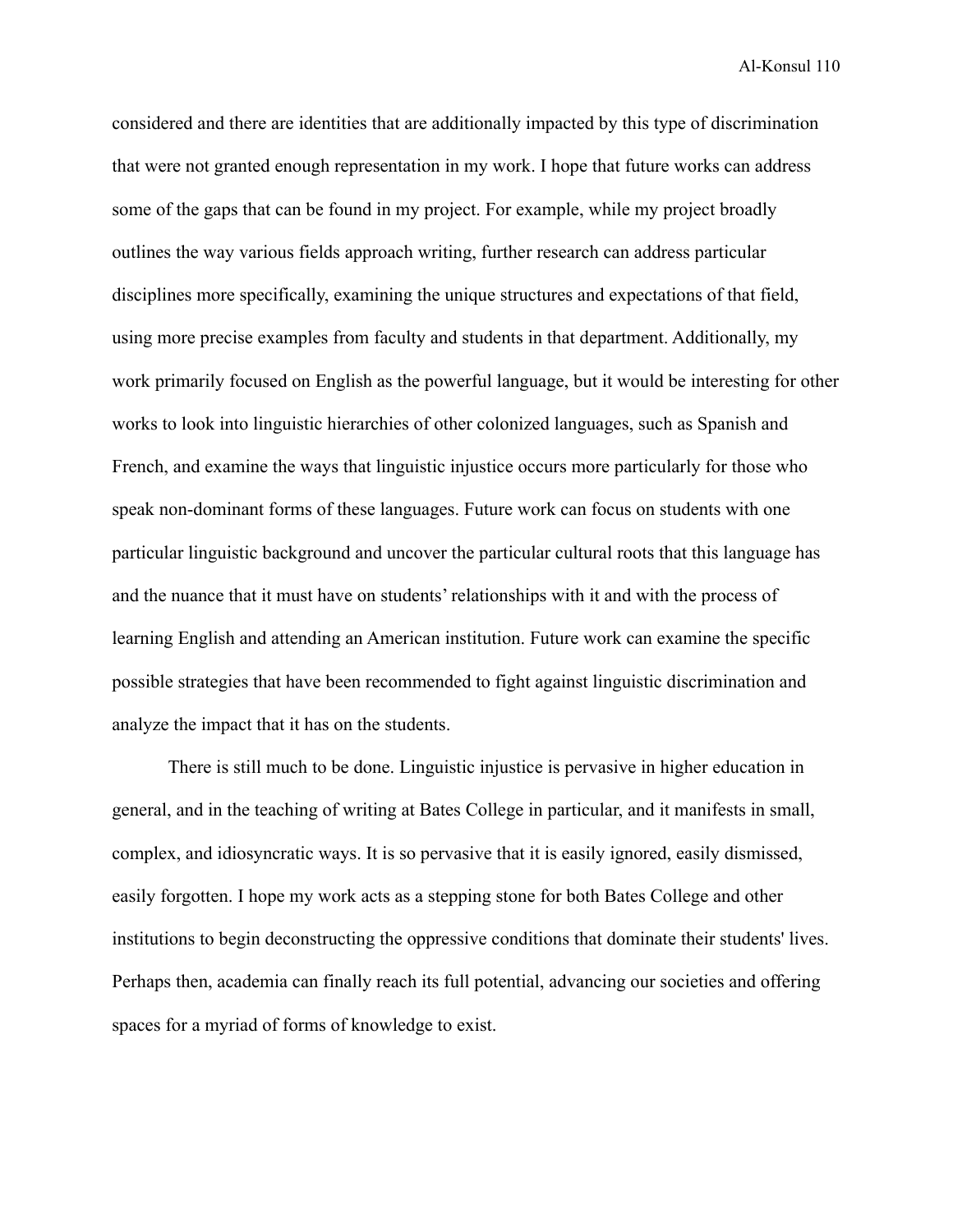## **Works Cited**

- Allwood, Jens. 1977. "A critical look at speech act theory." *Logic, pragmatics and grammar*. 53-69.
- Arctic Council. 2021. "Revitalizing Arctic Indigenous Languages." Accessed March 29, 2022. [https://arctic-council.org/news/revitalizing-arctic-indigenous-languages/.](https://arctic-council.org/news/revitalizing-arctic-indigenous-languages/)
- Austin, J. L. 1962. *How to do things with words*. Cambridge: Harvard University Press.
- Baker-Bell, April. 2020. *Linguistic Justice: Black Language, Literacy, Identity, and Pedagogy*. New York: Routledge, Taylor & Francis Group.
- Bates College Institutional Research, Analysis & Planning. 2022. "Demographics dashboard". Accessed March 29, 2022. <https://www.bates.edu/research/dashboards-diversity/>.
- Bates College. n.d. "Mission and outlook." Accessed March 29, 2022. <https://www.bates.edu/about/mission/>
- Bates college. n.d. "Writing @ Bates."Accessed March 29, 2022. <https://www.bates.edu/writing/>
- Bergeron, Emily. 2021, June 14. "The Historical Roots of Mistrust in Science." American Bar Association. Retrieved Accessed March 29, 2022. [https://www.americanbar.org/groups/crsj/publications/human\\_rights\\_magazine\\_home/the](https://www.americanbar.org/groups/crsj/publications/human_rights_magazine_home/the-truth-about-science/the-historical-roots-of-mistrust-in-science/) [-truth-about-science/the-historical-roots-of-mistrust-in-science/](https://www.americanbar.org/groups/crsj/publications/human_rights_magazine_home/the-truth-about-science/the-historical-roots-of-mistrust-in-science/)
- Biermann, Soenke. 2011. "CHAPTER TWENTY-FOUR: Knowledge, Power and Decolonization: Implication for Non-Indigenous Scholars, Researchers and Educators." *Counterpoints* 379: 386–98. http://www.jstor.org/stable/42980909.
- Boas, Franz. 1911. "Handbook of American Indian languages." *Bureau of American Ethnology Bulletin* 40 (1):1–1069.
- Boston Coalition for Education Equity. 2020. "Read Ibram X. Kendi's Testimony in Support of the Working Group Recommendation to #SuspendTheTest." Accessed March 29, 2022. https://www.bosedequity.org/blog/read-ibram-x-kendis-testimony-in-support-of-the-work ing-group-recommendation-to-suspendthetest
- Bowles, Samuel, and Herbert Gintis. 1976. *Schooling in Capitalist America: Educational Reform of Economic Life*. London: Routledge & Kegan Paul.

Burling, Robbins. 1973. *English in Black and White*. New York: Holt, Rinehart and Winston, Inc.

- Caldera, Altheria, and Alexandra Babino. 2020. "Being a conduit and culprit of white language supremacy: a duo autohistoria- teoría." *Trayectorias Humanas Trascontinentales*, (8). <https://doi.org/10.25965/trahs.2660>.
- Camangian, P. 2011. "Subverting the master('s) syllabus." *Monthly Review*, 63(3), 128. doi:10.14452/mr-063-03-2011-07\_14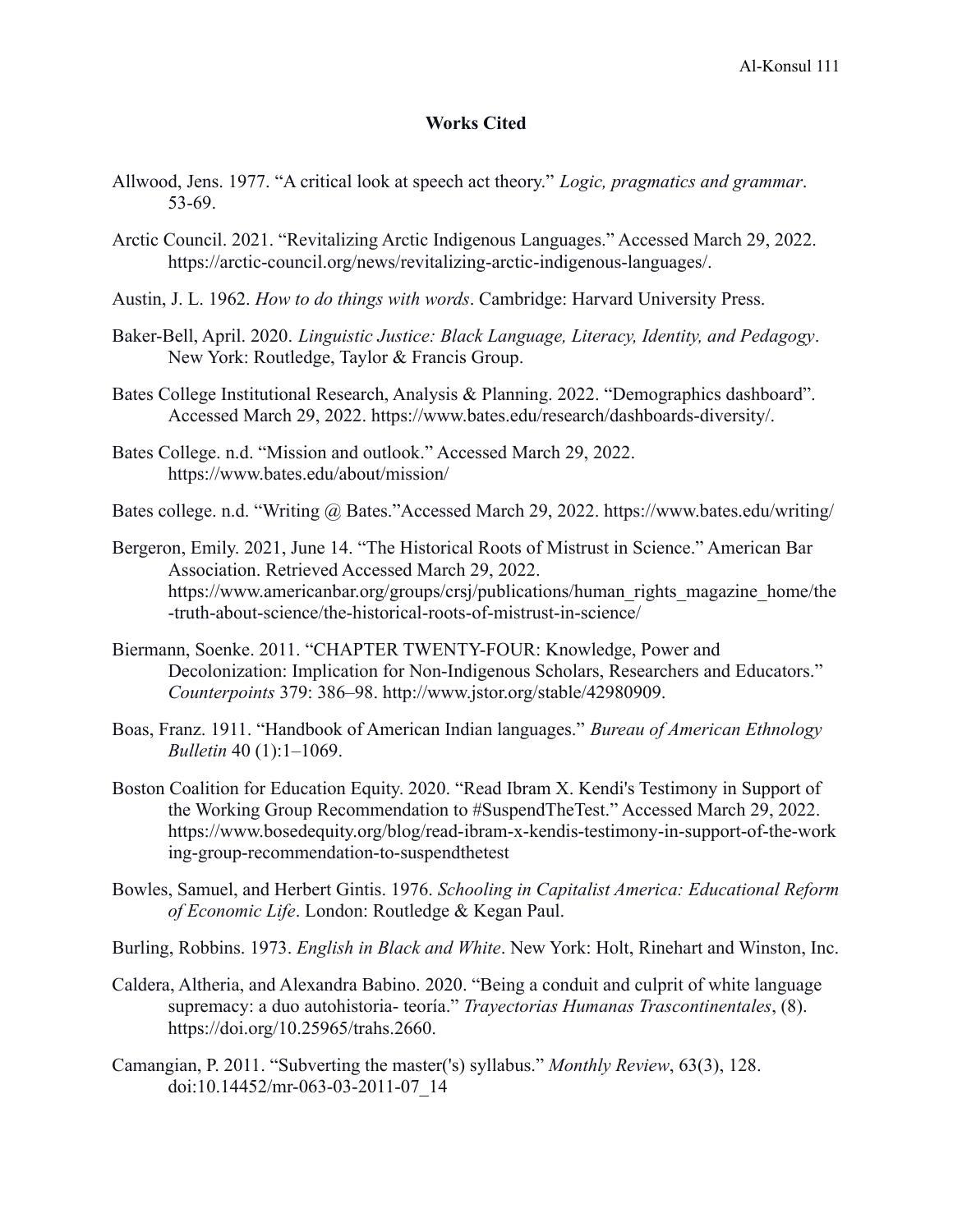- Cohen, David K., and Bella H. Rosenberg. 1977. "Functions and Fantasies: Understanding Schools in Capitalist America." *History of Education Quarterly* 17, no. 2: 113–37. <https://doi.org/10.2307/368122>.
- College Factual. n.d. "Bates College Overview." Accessed March 29, 2022. [https://www.collegefactual.com/colleges/bates-college/#:~:text=Bates%20landed%20the](https://www.collegefactual.com/colleges/bates-college/#:~:text=Bates%20landed%20the%20%2361%20spot,and%20universities%20in%20the%20country) [%20%2361%20spot,and%20universities%20in%20the%20country](https://www.collegefactual.com/colleges/bates-college/#:~:text=Bates%20landed%20the%20%2361%20spot,and%20universities%20in%20the%20country).
- Conference on College Composition and Communication. 2021. "CCCC Statement on White Language Supremacy."Accessed March 29, 2022. <https://cccc.ncte.org/cccc/white-language-supremacy>.
- DeBose, Charles E. 1992. "Codeswitching: Black English and Standard English in the African‐American Linguistic Repertoire." *Journal of Multilingual and Multicultural Development* 13 (1-2): 157–67. doi:10.1080/01434632.1992.9994489.
- Eckert, Penelope, and Sally Mcconnell-Ginet. 1988. *Language and Gender*. United Kingdom: Cambridge University Press.
- Elkins, B. and Hanke, E. 2018. "Code-Switching to Navigate Social Class in Higher Education and Student Affairs." *Student Services* 35-47. https://doi.org/10.1002/ss.20260
- Faison, Wonderful. 2014. "Reclaiming My Language: The (Mis)Education of Wonderful." Digital Rhetoric Collaborative. Accessed March 29, 2022. [https://www.digitalrhetoriccollaborative.org/2014/10/16/reclaiming-my-language-the-mis](https://www.digitalrhetoriccollaborative.org/2014/10/16/reclaiming-my-language-the-miseducation-of-wonderful/) [education-of-wonderful/](https://www.digitalrhetoriccollaborative.org/2014/10/16/reclaiming-my-language-the-miseducation-of-wonderful/).
- Fishman, Josuah A. 1971. *Sociolinguistics*. Massachusetts: Newbury House Publishers.
- Fitzsimons, Tim. 2021. "Rick Santorum Says 'There Isn't Much Native American Culture in American Culture'." *NBC News.* Last Modified April 26, 2021. https://www.nbcnews.com/news/us-news/rick-santorum-says-there-isn-t-much-native-am erican-culture-n1265407.
- Foucault, Michel. 1990. *The History of Sexuality*. London: Penguin.
- Garba, Tapji, and Sara‐Maria Sorentino. 2020. "Slavery Is a Metaphor: A Critical Commentary on Eve Tuck and K. Wayne Yang's 'Decolonization Is Not a Metaphor.'" *Antipode* 52 (3): 764–82. doi:10.1111/anti.12615.
- Gareau, Marcelle Marie. 2003. "Colonization within the University System." *American Indian Quarterly* 27 (1/2): 196–99. [https://search.ebscohost.com/login.aspx?direct=true&db=ant&AN=XRAI2000s-36435&s](https://search.ebscohost.com/login.aspx?direct=true&db=ant&AN=XRAI2000s-36435&site=ehost-live) [ite=ehost-live](https://search.ebscohost.com/login.aspx?direct=true&db=ant&AN=XRAI2000s-36435&site=ehost-live).
- Galloway, Mollie, Jerusha Conner, and Denise Pope. 2013. "Nonacademic Effects of Homework in Privileged, High-Performing High Schools." *The Journal of Experimental Education* 81:4, 490-510, DOI: 10.1080/00220973.2012.745469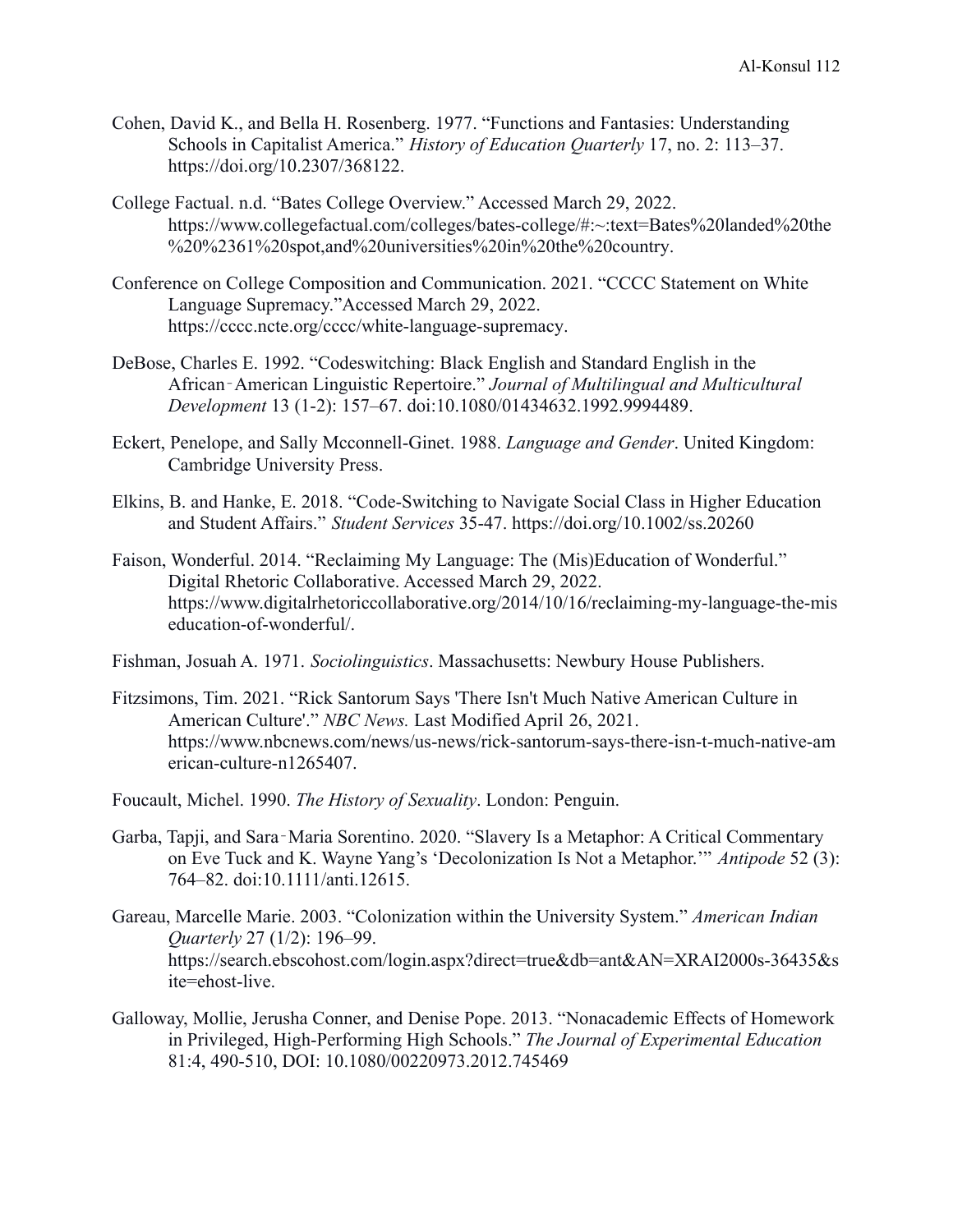- Gorski, Paul C. 2008. "Good intentions are not enough: a decolonizing intercultural education." *Intercultural Education* 19 (6): 515 — 525 http://dx.doi.org/10.1080/14675980802568319
- Green, Neisha-Anne S. 2016. "The re-education of Neisha-Anne S Green: A close look at the damaging effect of 'A Standard Approach', the benefits of code meshing, and the role allies play in this work." *Praxis: A Writing Center Journal*.
- Haidar, Sham. 2019. "The Role of English in Developing Countries: English Is a Passport to Privilege and Needed for Survival in Pakistan." *English Today* 35 (3). Cambridge University Press: 42–48. doi:10.1017/S0266078418000469.
- Hawkins, L., J. Fook, and M. Ryan. 2001. "Social workers' use of the language of social justice." *British Journal of Social Work*, 2001, vol. 31 (1): 1-13.
- Hayot, Eric. 2014. "Academic Writing, I Love You. Really, I Do." *Critical Inquiry*, *41*(1), 53–77. <https://doi.org/10.1086/678157>
- Hirschfelder, Arlene, and Paulette F. Molin. 2018. "Stereotyping Native Americans." *Jim Crow Museum - Ferris State University*. Accessed December 1, 2021. https://www.ferris.edu/HTMLS/news/jimcrow/native/homepage.htm.
- Holder, John J. 1988. "The Political and Educational Philosophy of Benjamin Rush." *Transactions of the Charles S. Peirce Society* 24 (3):409-422.
- Joe Biden for President: Official Campaign Website. 2020. "Plan for Educators, Students, and Our Future: Joe Biden." Accessed March 29, 2021. [https://joebiden.com/education/.](https://joebiden.com/education/)
- Lahey, J. 2018. "Letter grades deserve an 'F'." *The Atlantic*. Accessed March 29, 2022. https://www.theatlantic.com/education/archive/2014/03/letter-grades-deserve-an-f/28437 2/
- Lee, Incho. 2011. Teaching How To Discriminate: Globalization, Prejudice, and Textbooks. *Teacher Education Quarterly*, 38(1), 47–63. <http://www.jstor.org/stable/23479641>
- Lomawaima, Tsianina K. 1993. "Domesticity in the federal Indian schools: the power of authority over mind and body." *American Ethnologist* 20: 227-240. <https://doi.org/10.1525/ae.1993.20.2.02a00010>
- Mato Nunpa, Chris. 2003. "Native Faculty, Higher Education, Racism, and Survival." *American Indian Quarterly* 27 (1/2): 349–64. [https://search.ebscohost.com/login.aspx?direct=true&db=ant&AN=XRAI2000s-36448&s](https://search.ebscohost.com/login.aspx?direct=true&db=ant&AN=XRAI2000s-36448&site=ehost-live) [ite=ehost-live](https://search.ebscohost.com/login.aspx?direct=true&db=ant&AN=XRAI2000s-36448&site=ehost-live)
- Mazama, Ama. 1998. "The eurocentric discourse on writing." *Journal of Black Studies*, 29(1), 3-16. doi:10.1177/002193479802900101
- Mbilishaka, Afyia M., Kai Clemons, McKalah Hudlin, Camille Warner, and Darrick Jones. 2020. "Don't get it twisted: Untangling the psychology of hair discrimination within Black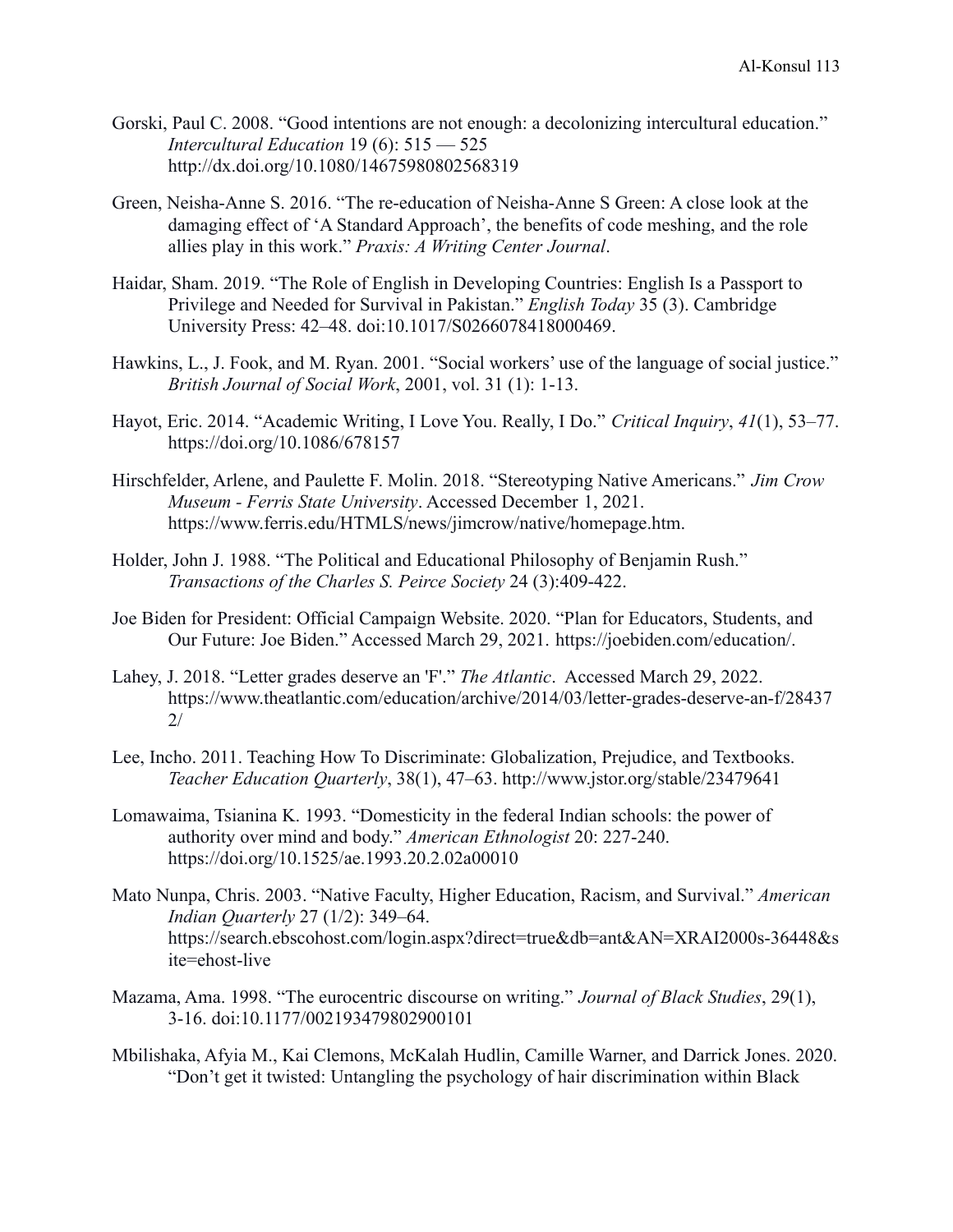communities." *American Journal of Orthopsychiatry* 90(5), 590–599. <https://doi.org/10.1037/ort0000468>

- Mignolo, Walter. 2011. *The Darker Side of Western Modernity: Global Futures, Decolonial Options.* Durham: Duke University Press.
- Mohan, Namrata. 2018. "Should you really be teaching English abroad?" *gal-dem*. Accessed March 29, 2022. <https://gal-dem.com/teaching-english-abroad/>
- Moraga, Cherríe, Gloria Anzaldúa, and Toni Cade Bambara. 1981. *This bridge called my back: writings by radical women of color.* Persephone Press.
- Mullen, Carol A. 2021. "Pedagogies for decolonizing education in theory and practice." *Handbook of social justice interventions in education*, 11-37.
- Muysken, Pieter. 1995. "Code-Switching and Grammatical Theory." *One Speaker, Two Languages*, 177–98. doi:10.1017/cbo9780511620867.009.
- National Education Association. 2020. "White Supremacy Culture Resources." Accessed March 29, 2022. <https://www.nea.org/resource-library/white-supremacy-culture-resources>
- Nayak, Bhabani Shankar. 2022. "The Capitalist Battle of Productiveness." *The Citizen*. Accessed March 29, 2022. [https://www.thecitizen.in/index.php/en/newsdetail/index/15/18807/the-capitalist-battle-of](https://www.thecitizen.in/index.php/en/newsdetail/index/15/18807/the-capitalist-battle-of-productiveness) [-productiveness](https://www.thecitizen.in/index.php/en/newsdetail/index/15/18807/the-capitalist-battle-of-productiveness)
- Neal, Heather N. 2015. "Theory to practice: Cultivating academic language proficiency in developmental reading classrooms." *Journal of developmental education*, 12-34.
- Neal, Sarah. 2017. "On the Tensions of Universities as a Social Institution Developing a Comparative Sociology of Higher Education." *Ethnic and Racial Studies,* 40 (13): 2285–92. https://search.ebscohost.com/login.aspx?direct=true&db=ant&AN=XRAI19B0102Z-150 0&site=ehost-live.
- Noels, Kimberly, Gordon Pon, and Richard Clément. 1996. "Language, Identity, and Adjustment: The Role of Linguistic Self-Confidence in the Acculturation Process." *Journal of Language and Social Psychology.* (15): 246-264. 10.1177/0261927X960153003.
- Olsen, Laurie. 2000. "Learning English and Learning America: Immigrants in the Center of a Storm." *Theory into Practice* 39(4): 196–202.
- Parker, Clifton B. 2016. "Stanford research shows pitfalls of homework." *Stanford News.* Accessed March 29, 2022. [https://news.stanford.edu/2014/03/10/too-much-homework-031014/#:~:text=A%20Stanf](https://news.stanford.edu/2014/03/10/too-much-homework-031014/#:~:text=A%20Stanford%20researcher%20found%20that,counterproductive%2C%20according%20to%20the%20study) [ord%20researcher%20found%20that,counterproductive%2C%20according%20to%20the](https://news.stanford.edu/2014/03/10/too-much-homework-031014/#:~:text=A%20Stanford%20researcher%20found%20that,counterproductive%2C%20according%20to%20the%20study) [%20study](https://news.stanford.edu/2014/03/10/too-much-homework-031014/#:~:text=A%20Stanford%20researcher%20found%20that,counterproductive%2C%20according%20to%20the%20study).

Phillipson, Robert .1992. *Linguistic Imperialism*. Oxford, England: Oxford UP.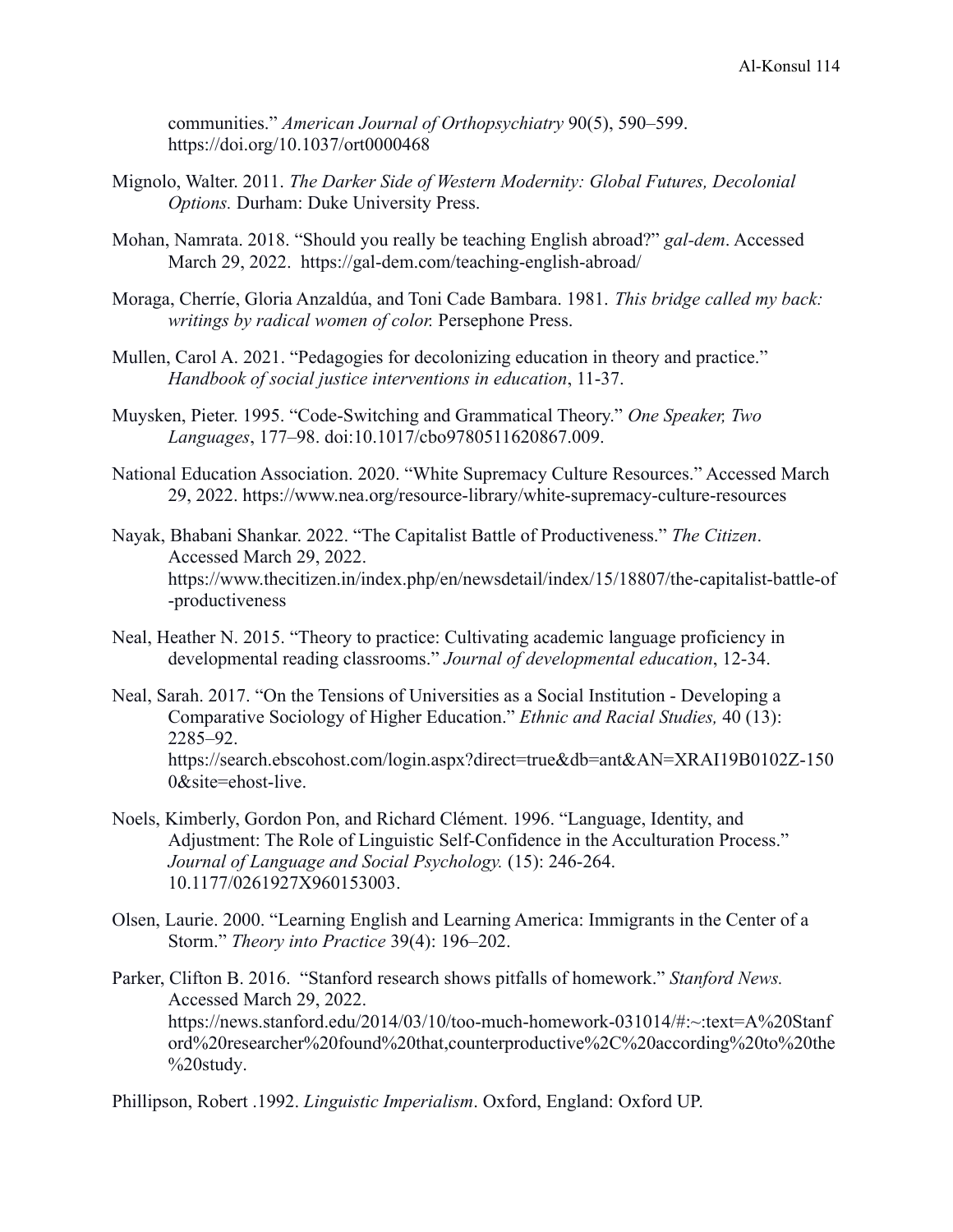- Pinker, Steven. 2014. "Why Academics Stink at Writing". *The Chronical,* September 26, 2014. <https://www.chronicle.com/article/why-academics-stink-at-writing/>.
- Politzer-Ahles, Stephen, Jeffery J. Holliday, Teresa Girolamo, Maria Spychalska, and Kelly Harper Berkson. 2016. "Is linguistic injustice a myth? A response to Hyland (2016)" *Journal of second language writing*, 34, 3–8. <https://doi.org/10.1016/j.jslw.2016.09.003>
- Pullum, Geoffrey K. 1999. "African American Vernacular English is not standard English with mistakes." *The workings of language: From prescriptions to perspectives*, 59-66.
- Quijano, Aníbal. 2007. "Coloniality and Modernity/Rationality." *Cultural Studies* 21 (2-3): 168–78. doi:10.1080/09502380601164353.
- Reagan, Timothy. 2019. *Linguistic Legitimacy and Social Justice.* Cham, Switzerland: Palgrave Macmillan.
- Robinson, William I. 2016. "Global Capitalism and the Restructuring of Education: The Transnational Capitalist Class' Quest to Suppress Critical Thinking." *Social Justice* 43, no. 3: 1–24. http://www.jstor.org/stable/26405720.
- Roche, Gerald. 2019. "Linguistic Injustice, Decolonization, and Language Endangerment." *Academia.edu*. December 16. https://www.academia.edu/41258313/Linguistic Injustice Decolonization and Languag e\_Endangerment.
- Rose, Heath, and John Bosco Conama. 2018. "Linguistic imperialism: still a valid construct in relation to language policy for Irish Sign Language." *Language Policy* 17, 385–404 . https://doi.org/10.1007/s10993-017-9446-2
- Runes, D. D. 1947. "The selected writings of Benjamin Rush." *Philosophical Library.*
- Smith, Andrea. 2004. "Boarding school abuses, human rights, and reparations." *Social Justice* 31, no. 4 (98): 89-102.
- Smith, Murray E. G. 1993. "Productivity, Valorization and Crisis: Socially Necessary Unproductive Labor in Contemporary Capitalism." *Science & Society,* 57(3), 262–293. <http://www.jstor.org/stable/40404733>
- Strathern, Marilyn. 1988. *The gender of the gift: problems with women and problems with society in Melanesia.* Berkeley: University of California Press.
- The Century Foundation. 2020."TCF Study Finds U.S. Schools Underfunded by Nearly \$150 Billion Annually." Accessed March 29, 2022. [https://tcf.org/content/about-tcf/tcf-study-finds-u-s-schools-underfunded-nearly-150-billi](https://tcf.org/content/about-tcf/tcf-study-finds-u-s-schools-underfunded-nearly-150-billion-annually/) [on-annually/.](https://tcf.org/content/about-tcf/tcf-study-finds-u-s-schools-underfunded-nearly-150-billion-annually/)
- The Socialist. 2018. "Capitalism and education build resistance to the cuts!" Accessed March 29, 2022. <https://thesocialist.org.au/capitalism-and-education/>